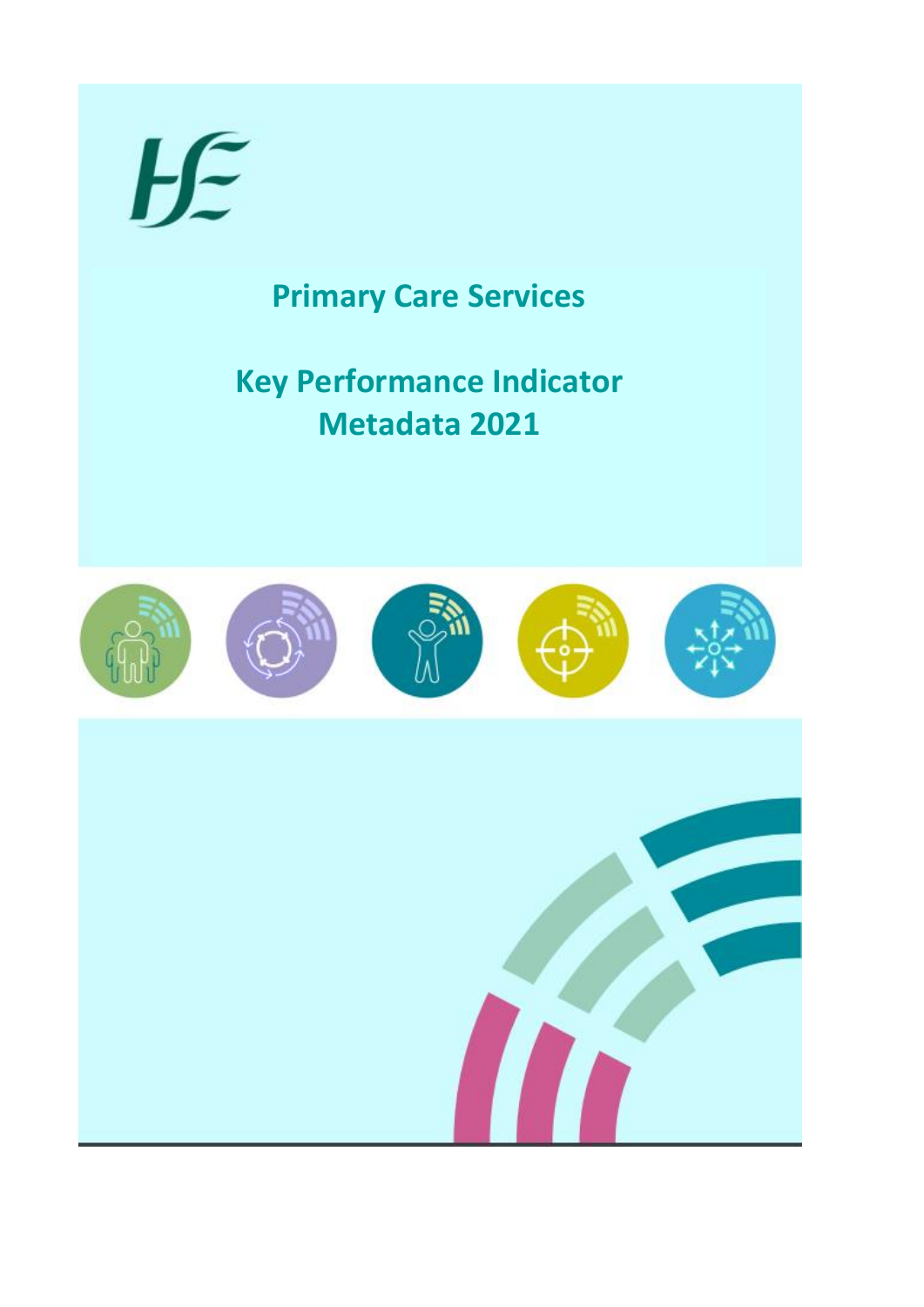| <b>Audiology</b>     |                                             |                                                                                                                                                                                                                                                                                                                                                                                                                                                                                                                                                                                                                                                                                                                                                                                                                                        |
|----------------------|---------------------------------------------|----------------------------------------------------------------------------------------------------------------------------------------------------------------------------------------------------------------------------------------------------------------------------------------------------------------------------------------------------------------------------------------------------------------------------------------------------------------------------------------------------------------------------------------------------------------------------------------------------------------------------------------------------------------------------------------------------------------------------------------------------------------------------------------------------------------------------------------|
| $\mathbf{1}$         | <b>KPI Title</b>                            | PC129 - No. of Audiology Patients Seen                                                                                                                                                                                                                                                                                                                                                                                                                                                                                                                                                                                                                                                                                                                                                                                                 |
| 1a                   | <b>KPI Short Title</b>                      | N/A                                                                                                                                                                                                                                                                                                                                                                                                                                                                                                                                                                                                                                                                                                                                                                                                                                    |
| 2                    | <b>KPI Description</b>                      | This is a composite metric. It is the sum of the number of existing audiology patients seen face to face, by telephone, video and audio<br>conferencing in the reporting month and the number of new audiology patients seen face to face, by telephone, video and audio conferencing in<br>the reporting month. An existing patient is defined as a patient who is currently attending the service and is an open case. It includes patients<br>who attend individual appointments or group sessions. A new patient is a patient that is seen for the first time in this episode of care. It includes<br>patients re-referred to the service. Each patient is only included once in the count in the reporting period i.e. he / she is counted either as an<br>existing patient or a new patient in the reporting month, not as both. |
| 3                    | <b>KPI Rationale</b>                        | This metric provides information on audiology service activity and informs decisions in relation to the planning and management of staff and<br>resource allocation.                                                                                                                                                                                                                                                                                                                                                                                                                                                                                                                                                                                                                                                                   |
| За                   | <b>Indicator</b><br><b>Classification</b>   | Access and Integration                                                                                                                                                                                                                                                                                                                                                                                                                                                                                                                                                                                                                                                                                                                                                                                                                 |
| 4                    | <b>National Target</b>                      | NSP 2021 National Target - 31,259                                                                                                                                                                                                                                                                                                                                                                                                                                                                                                                                                                                                                                                                                                                                                                                                      |
| 4a                   | <b>Target Trajectory</b>                    | N/A                                                                                                                                                                                                                                                                                                                                                                                                                                                                                                                                                                                                                                                                                                                                                                                                                                    |
| 4b                   | <b>Volume Metrics</b>                       | N/A                                                                                                                                                                                                                                                                                                                                                                                                                                                                                                                                                                                                                                                                                                                                                                                                                                    |
| 5                    | <b>KPI Calculation</b>                      | Count the number of existing audiology patients seen in the reporting month and add it to the number of new audiology patients seen in the<br>reporting month. Each patient is only included once in the count in the reporting period i.e. he / she is counted either as an existing patient or a<br>new patient in the reporting month, not as both.                                                                                                                                                                                                                                                                                                                                                                                                                                                                                 |
| 6                    | <b>Data Source</b>                          | Patient records, Audiology Manager, Primary Care General Manager, Community Healthcare Organisation (CHO) Head of Service Primary                                                                                                                                                                                                                                                                                                                                                                                                                                                                                                                                                                                                                                                                                                      |
| 6a<br>6 <sub>b</sub> | Data Sign Off<br><b>Data Quality</b>        | Chief Officer, Community Healthcare Organisation<br><b>No</b>                                                                                                                                                                                                                                                                                                                                                                                                                                                                                                                                                                                                                                                                                                                                                                          |
|                      | <b>Issues</b>                               |                                                                                                                                                                                                                                                                                                                                                                                                                                                                                                                                                                                                                                                                                                                                                                                                                                        |
| 7                    | <b>Data Collection</b><br><b>Frequency</b>  | Monthly                                                                                                                                                                                                                                                                                                                                                                                                                                                                                                                                                                                                                                                                                                                                                                                                                                |
| 8                    | <b>Tracer Conditions</b>                    | • Existing audiology patients seen • New audiology patients seen                                                                                                                                                                                                                                                                                                                                                                                                                                                                                                                                                                                                                                                                                                                                                                       |
| 9                    | <b>MDS</b>                                  | Minimum Data Set • Existing audiology patients seen • New audiology patients seen                                                                                                                                                                                                                                                                                                                                                                                                                                                                                                                                                                                                                                                                                                                                                      |
| 10                   | <b>International</b><br><b>Comparison</b>   | <b>No</b>                                                                                                                                                                                                                                                                                                                                                                                                                                                                                                                                                                                                                                                                                                                                                                                                                              |
| 11                   | <b>KPI Monitoring</b>                       | Monthly                                                                                                                                                                                                                                                                                                                                                                                                                                                                                                                                                                                                                                                                                                                                                                                                                                |
| 12                   | <b>KPI Reporting</b><br><b>Frequency</b>    | Monthly                                                                                                                                                                                                                                                                                                                                                                                                                                                                                                                                                                                                                                                                                                                                                                                                                                |
| 13                   |                                             | KPI Report Period Monthly Current (monthly data reported by the 10th of the following month)                                                                                                                                                                                                                                                                                                                                                                                                                                                                                                                                                                                                                                                                                                                                           |
| 14                   | <b>KPI Reporting</b><br><b>Aggregation</b>  | National / CHO / LHO                                                                                                                                                                                                                                                                                                                                                                                                                                                                                                                                                                                                                                                                                                                                                                                                                   |
| 15                   | <b>KPI</b> is reported in<br>which reports? | Performance Profile / Management Data Report / Annual Report                                                                                                                                                                                                                                                                                                                                                                                                                                                                                                                                                                                                                                                                                                                                                                           |
| 16                   | Web link to data                            | http://www.hse.ie/eng/services/publications/                                                                                                                                                                                                                                                                                                                                                                                                                                                                                                                                                                                                                                                                                                                                                                                           |
| 17                   | <b>Additional</b><br><b>Information</b>     | N/A                                                                                                                                                                                                                                                                                                                                                                                                                                                                                                                                                                                                                                                                                                                                                                                                                                    |
|                      | implementation                              | KPI owner/lead for TJ Dunford, Head of Operations Primary Care, Community Operations, Health Service Executive                                                                                                                                                                                                                                                                                                                                                                                                                                                                                                                                                                                                                                                                                                                         |
|                      |                                             | NBIU Data Support Geraldine Littler, Data Analyst, Primary Care Services, 087 7122414 Email:geraldine.littler@hse.ie                                                                                                                                                                                                                                                                                                                                                                                                                                                                                                                                                                                                                                                                                                                   |
|                      | Governance/sign<br>off                      | Yvonne O'Neill, National Director Community Operations, Health Service Executive                                                                                                                                                                                                                                                                                                                                                                                                                                                                                                                                                                                                                                                                                                                                                       |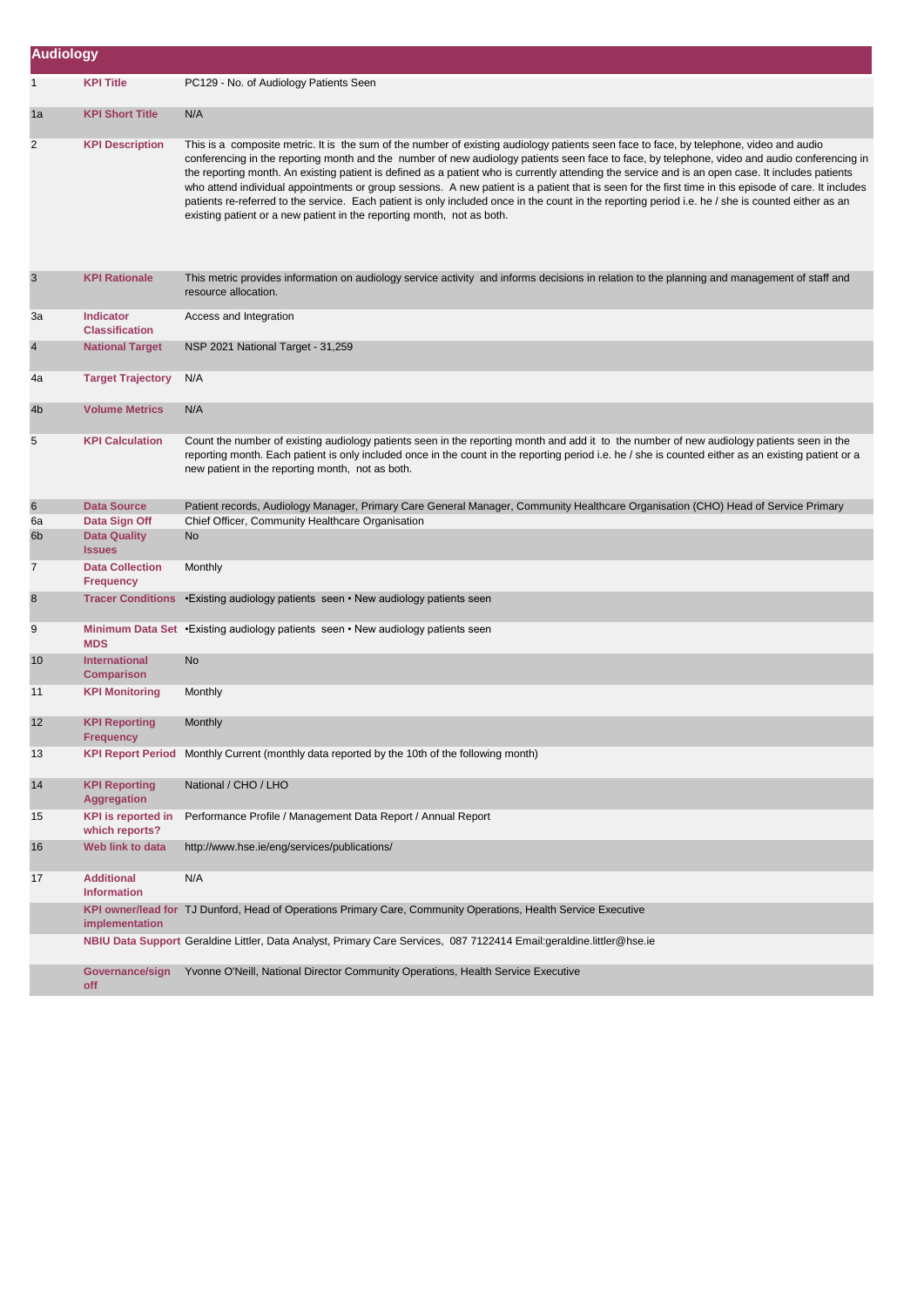| <b>Audiology</b> |                                             |                                                                                                                                                                                                                                                                                                                                                                                                                                                                                                                                                                                                                                                                                                                                                                                                                                                                                                                                                                                                                                                                                                                                                                                                                                                                                                                                                                                                                            |
|------------------|---------------------------------------------|----------------------------------------------------------------------------------------------------------------------------------------------------------------------------------------------------------------------------------------------------------------------------------------------------------------------------------------------------------------------------------------------------------------------------------------------------------------------------------------------------------------------------------------------------------------------------------------------------------------------------------------------------------------------------------------------------------------------------------------------------------------------------------------------------------------------------------------------------------------------------------------------------------------------------------------------------------------------------------------------------------------------------------------------------------------------------------------------------------------------------------------------------------------------------------------------------------------------------------------------------------------------------------------------------------------------------------------------------------------------------------------------------------------------------|
| $\mathbf{1}$     | <b>KPI Title</b>                            | PC108G - % of audiology patients on waiting list for treatment $\leq$ 52 weeks                                                                                                                                                                                                                                                                                                                                                                                                                                                                                                                                                                                                                                                                                                                                                                                                                                                                                                                                                                                                                                                                                                                                                                                                                                                                                                                                             |
| 1a               | <b>KPI Short Title</b>                      |                                                                                                                                                                                                                                                                                                                                                                                                                                                                                                                                                                                                                                                                                                                                                                                                                                                                                                                                                                                                                                                                                                                                                                                                                                                                                                                                                                                                                            |
| $\overline{2}$   | <b>KPI Description</b>                      | This is a calculation of the number of new audiology patients (all age bands*) who are waiting ≤ 52 weeks to be seen by an audiologist (either in<br>an individual or in a group environment) expressed as a proportion of the overall number of audiology patients (all wait times**) waiting for these<br>services at the end of the reporting month, multiplied by 100. It includes all patients on the waiting list waiting ≤ 52 weeeks at the end of the<br>reporting month. Patients are only removed from the waiting list when they have been seen for a first appointment, it is not sufficient for a patient<br>to have been offered an appointment. Note the focus of this metric is on patients waiting for treatment, within some services assessment and<br>treatment may occur at the same appointment. However, where a patient is assessed and must still wait for treatment it is the waiting time from<br>referral date to treatment date that is reported. Opt in patients are included on the waiting list. If they do not respond within four weeks they are<br>discharged and must be re-referred. This metric should not include patients overdue for review *Age bands include: • 0 - 4 years • 5 - 17 years • 5<br>18 - 64 years • 65 years and over. **Wait times include: • 0 - ≤ 12 weeks • > 12 weeks - ≤ 26 weeks • > 26 weeks - ≤ 39 weeks • > 39 weeks -<br>$\leq$ 52 weeks • > 52 weeks. |
| 3                | <b>KPI Rationale</b>                        | The purpose of this metric is to monitor audiology waiting lists and to reduce wait times for patients.                                                                                                                                                                                                                                                                                                                                                                                                                                                                                                                                                                                                                                                                                                                                                                                                                                                                                                                                                                                                                                                                                                                                                                                                                                                                                                                    |
| За               | <b>Indicator</b><br><b>Classification</b>   | Access and Integration                                                                                                                                                                                                                                                                                                                                                                                                                                                                                                                                                                                                                                                                                                                                                                                                                                                                                                                                                                                                                                                                                                                                                                                                                                                                                                                                                                                                     |
| $\overline{4}$   | <b>National Target</b>                      | NSP 2021-75%.                                                                                                                                                                                                                                                                                                                                                                                                                                                                                                                                                                                                                                                                                                                                                                                                                                                                                                                                                                                                                                                                                                                                                                                                                                                                                                                                                                                                              |
| 4a               | <b>Target Trajectory</b>                    | (CHO1) 75%, (CHO2) 75%, (CHO3) 75%, (CHO4) 75%, (CHO5) 75%, (CHO6) Service included in CHO9, (CHO7) 75%, (CHO8) 75%, (CHO9)<br>75%                                                                                                                                                                                                                                                                                                                                                                                                                                                                                                                                                                                                                                                                                                                                                                                                                                                                                                                                                                                                                                                                                                                                                                                                                                                                                         |
| 4 <sub>b</sub>   | <b>Volume Metrics</b>                       | N/A                                                                                                                                                                                                                                                                                                                                                                                                                                                                                                                                                                                                                                                                                                                                                                                                                                                                                                                                                                                                                                                                                                                                                                                                                                                                                                                                                                                                                        |
| 5                | <b>KPI Calculation</b>                      | Count the total number of audiology patients in all age bands* on the treatment waiting list at the end of the reporting period by wait time $0 - \le$<br>12 weeks + >12 weeks - ≤ 26 weeks + >26 weeks - ≤ 39 weeks + >39 weeks - ≤ 52 weeks and express it as a proportion of the total number of<br>audiology patients in all age bands* on the treatment waiting list at the end of the reporting period by wait time 0 - ≤ 12 weeks + >12 weeks - ≤<br>26 weeks + >26 weeks - ≤ 39 weeks + >39 weeks - ≤ 52 weeks + > 52 weeks and multiply by 100. Numerator: The number of audiology patients<br>(all ages) waiting to be seen by wait time 0 - ≤ 12 weeks + >12 weeks - ≤ 26 weeks + >26 weeks - ≤ 39 weeks + >39 weeks - ≤ 52 weeks.<br>Denominator: The number of audiology patients (all ages) waiting to be seen by wait time 0 - ≤ 12 weeks + >12 weeks - ≤ 26 weeks + >26<br>weeks - $\leq$ 39 weeks + > 39 weeks - $\leq$ 52 weeks + > 52 weeks x 100.                                                                                                                                                                                                                                                                                                                                                                                                                                                      |
| 6                | <b>Data Source</b>                          | Patient records, Audiology Manager, Primary Care General Manager, Community Healthcare Organisation (CHO) Head of Service Primary<br>Care, Chief Officer and National Business Information Unit (NBIU) Community Healthcare Team.                                                                                                                                                                                                                                                                                                                                                                                                                                                                                                                                                                                                                                                                                                                                                                                                                                                                                                                                                                                                                                                                                                                                                                                          |
| 6а               | Data Sign Off                               | Chief Officer, Community Healthcare Organisation                                                                                                                                                                                                                                                                                                                                                                                                                                                                                                                                                                                                                                                                                                                                                                                                                                                                                                                                                                                                                                                                                                                                                                                                                                                                                                                                                                           |
| 6 <sub>b</sub>   | <b>Data Quality</b><br><b>Issues</b>        | <b>No</b>                                                                                                                                                                                                                                                                                                                                                                                                                                                                                                                                                                                                                                                                                                                                                                                                                                                                                                                                                                                                                                                                                                                                                                                                                                                                                                                                                                                                                  |
| $\overline{7}$   | <b>Data Collection</b><br><b>Frequency</b>  | Monthly                                                                                                                                                                                                                                                                                                                                                                                                                                                                                                                                                                                                                                                                                                                                                                                                                                                                                                                                                                                                                                                                                                                                                                                                                                                                                                                                                                                                                    |
| 8                |                                             | Tracer Conditions .Audiology Patients waiting to be seen.Age bands. Wait times                                                                                                                                                                                                                                                                                                                                                                                                                                                                                                                                                                                                                                                                                                                                                                                                                                                                                                                                                                                                                                                                                                                                                                                                                                                                                                                                             |
| 9                | <b>MDS</b>                                  | Minimum Data Set • Audiology Patients waiting to be seen • Age bands• Wait times                                                                                                                                                                                                                                                                                                                                                                                                                                                                                                                                                                                                                                                                                                                                                                                                                                                                                                                                                                                                                                                                                                                                                                                                                                                                                                                                           |
| 10               | International<br><b>Comparison</b>          | <b>No</b>                                                                                                                                                                                                                                                                                                                                                                                                                                                                                                                                                                                                                                                                                                                                                                                                                                                                                                                                                                                                                                                                                                                                                                                                                                                                                                                                                                                                                  |
| 11               | <b>KPI Monitoring</b>                       | Monthly                                                                                                                                                                                                                                                                                                                                                                                                                                                                                                                                                                                                                                                                                                                                                                                                                                                                                                                                                                                                                                                                                                                                                                                                                                                                                                                                                                                                                    |
| 12               | <b>KPI Reporting</b><br><b>Frequency</b>    | Monthly                                                                                                                                                                                                                                                                                                                                                                                                                                                                                                                                                                                                                                                                                                                                                                                                                                                                                                                                                                                                                                                                                                                                                                                                                                                                                                                                                                                                                    |
| 13               | <b>KPI Report Period</b>                    | Monthly Current (monthly data reported by the 10th of the following month)                                                                                                                                                                                                                                                                                                                                                                                                                                                                                                                                                                                                                                                                                                                                                                                                                                                                                                                                                                                                                                                                                                                                                                                                                                                                                                                                                 |
| 14               | <b>KPI Reporting</b><br><b>Aggregation</b>  | National / CHO / LHO                                                                                                                                                                                                                                                                                                                                                                                                                                                                                                                                                                                                                                                                                                                                                                                                                                                                                                                                                                                                                                                                                                                                                                                                                                                                                                                                                                                                       |
| 15               | <b>KPI</b> is reported in<br>which reports? | Performance Profile / Management Data Report / Annual Report                                                                                                                                                                                                                                                                                                                                                                                                                                                                                                                                                                                                                                                                                                                                                                                                                                                                                                                                                                                                                                                                                                                                                                                                                                                                                                                                                               |
| 16               | Web link to data                            | http://www.hse.ie/eng/services/publications/                                                                                                                                                                                                                                                                                                                                                                                                                                                                                                                                                                                                                                                                                                                                                                                                                                                                                                                                                                                                                                                                                                                                                                                                                                                                                                                                                                               |
| 17               | <b>Additional</b><br><b>Information</b>     | N/A                                                                                                                                                                                                                                                                                                                                                                                                                                                                                                                                                                                                                                                                                                                                                                                                                                                                                                                                                                                                                                                                                                                                                                                                                                                                                                                                                                                                                        |
|                  | implementation                              | KPI owner/lead for TJ Dunford, Head of Operations Primary Care, Community Operations, Health Service Executive                                                                                                                                                                                                                                                                                                                                                                                                                                                                                                                                                                                                                                                                                                                                                                                                                                                                                                                                                                                                                                                                                                                                                                                                                                                                                                             |
|                  |                                             | NBIU Data Support Geraldine Littler, Data Analyst, Primary Care Services, 087 7122414 Email:geraldine.littler@hse.ie                                                                                                                                                                                                                                                                                                                                                                                                                                                                                                                                                                                                                                                                                                                                                                                                                                                                                                                                                                                                                                                                                                                                                                                                                                                                                                       |
|                  | Governance/sign<br>off                      | Yvonne O'Neill, National Director Community Operations, Health Service Executive                                                                                                                                                                                                                                                                                                                                                                                                                                                                                                                                                                                                                                                                                                                                                                                                                                                                                                                                                                                                                                                                                                                                                                                                                                                                                                                                           |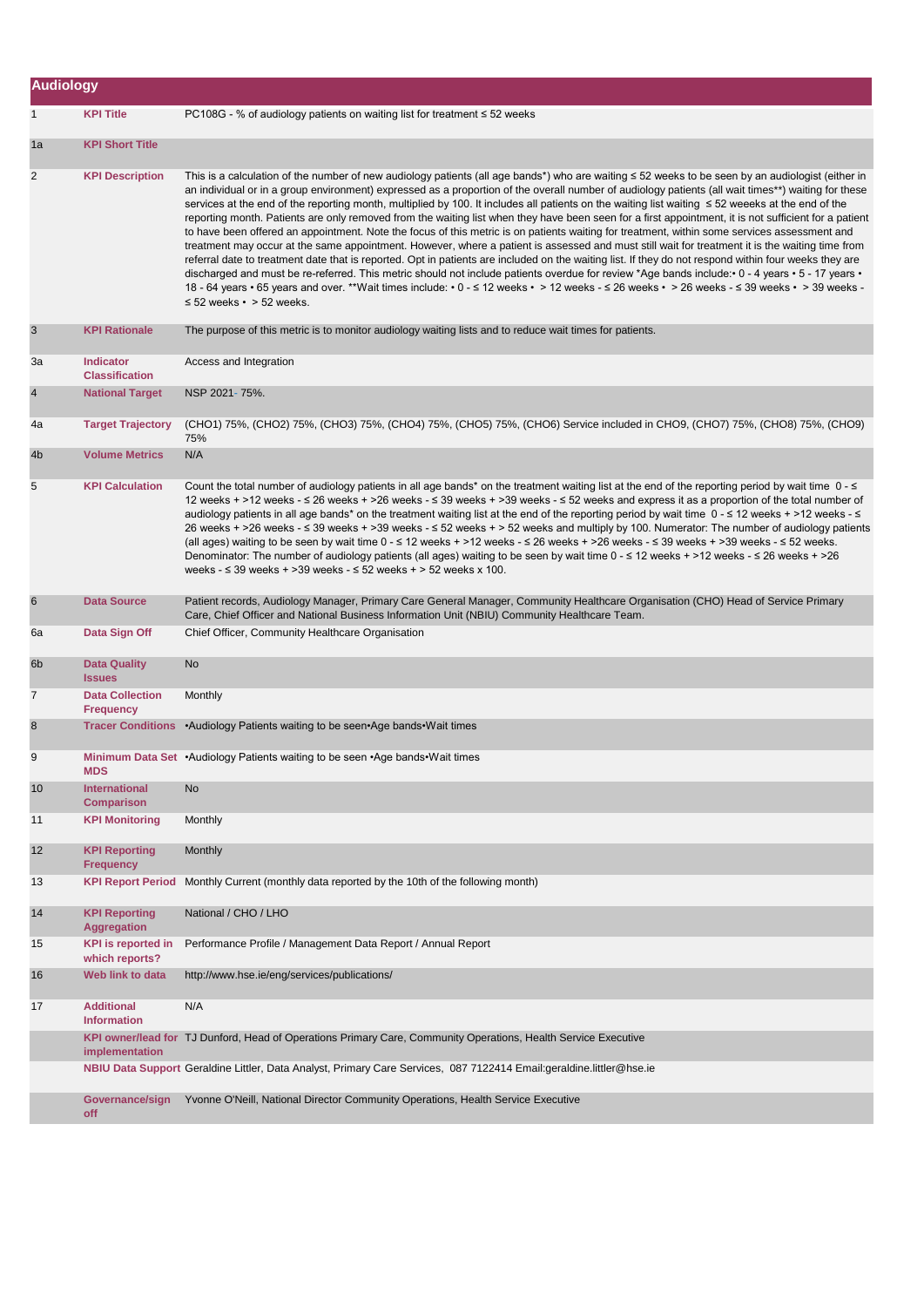| <b>Audiology</b> |                                             |                                                                                                                                                                                                                                                                                                                                                                                                                                                                                                                                                                                                                                                                                                                                                                                                                                                                                                                                                                                                                                                                                                                                                                                                                                                                                                                                                                                                          |
|------------------|---------------------------------------------|----------------------------------------------------------------------------------------------------------------------------------------------------------------------------------------------------------------------------------------------------------------------------------------------------------------------------------------------------------------------------------------------------------------------------------------------------------------------------------------------------------------------------------------------------------------------------------------------------------------------------------------------------------------------------------------------------------------------------------------------------------------------------------------------------------------------------------------------------------------------------------------------------------------------------------------------------------------------------------------------------------------------------------------------------------------------------------------------------------------------------------------------------------------------------------------------------------------------------------------------------------------------------------------------------------------------------------------------------------------------------------------------------------|
| 1                | <b>KPI Title</b>                            | PC108M - % of audiology patients on waiting list for treatment $\leq$ 12 weeks                                                                                                                                                                                                                                                                                                                                                                                                                                                                                                                                                                                                                                                                                                                                                                                                                                                                                                                                                                                                                                                                                                                                                                                                                                                                                                                           |
| 1a               | <b>KPI Short Title</b>                      | N/A                                                                                                                                                                                                                                                                                                                                                                                                                                                                                                                                                                                                                                                                                                                                                                                                                                                                                                                                                                                                                                                                                                                                                                                                                                                                                                                                                                                                      |
| 2                | <b>KPI Description</b>                      | This is a calculation of the number of new audiology patients (all age bands*) who are waiting ≤ 12 weeks to be seen by an audiologist (either in<br>an individual or in a group environment) expressed as a proportion of the overall audiology patients (all wait times**) waiting for these services at<br>the end of the reporting month, multiplied by 100. It includes all patients on the waiting list waiting ≤ 12 weeks at the end of the reporting month.<br>Patients are only removed from the waiting list when they have been seen for a first appointment, it is not sufficient for a patient to have been<br>offered an appointment. Note the focus of this metric is on patients waiting for treatment, within some services assessment and treatment may<br>occur at the same appointment. However, where a patient is assessed and must still wait for treatment it is the waiting time from referral date to<br>treatment date that is reported. Opt in patients are included on the waiting list. If they do not respond within four weeks they are discharged and<br>must be re-referred. This metric should not include patients overdue for review. *Age bands include: • 0 - 4 years • 5 - 17 years • 18 - 64 years •<br>65 years and over. **Wait times include: • 0 - ≤ 12 weeks • >12 weeks - ≤ 26 weeks • > 26 weeks - ≤ 39 weeks • > 39 weeks - ≤ 52 weeks • ><br>52 weeks. |
| 3                | <b>KPI Rationale</b>                        | The purpose of this metric is to monitor audiology waiting lists and to reduce wait times for patients.                                                                                                                                                                                                                                                                                                                                                                                                                                                                                                                                                                                                                                                                                                                                                                                                                                                                                                                                                                                                                                                                                                                                                                                                                                                                                                  |
| За               | <b>Indicator</b><br><b>Classification</b>   | Access and Integration                                                                                                                                                                                                                                                                                                                                                                                                                                                                                                                                                                                                                                                                                                                                                                                                                                                                                                                                                                                                                                                                                                                                                                                                                                                                                                                                                                                   |
| $\overline{4}$   | <b>National Target</b>                      | NSP 2021 - 20%.                                                                                                                                                                                                                                                                                                                                                                                                                                                                                                                                                                                                                                                                                                                                                                                                                                                                                                                                                                                                                                                                                                                                                                                                                                                                                                                                                                                          |
| 4a               | <b>Target Trajectory</b>                    | (CHO1) 20%, (CHO2) 20%, (CHO3) 20%, (CHO4) 20%, (CHO5) 20%, (CHO6) Service included in CHO9, (CHO7) 20%, (CHO8) 20%, (CHO9)<br>20%                                                                                                                                                                                                                                                                                                                                                                                                                                                                                                                                                                                                                                                                                                                                                                                                                                                                                                                                                                                                                                                                                                                                                                                                                                                                       |
| 4b               | <b>Volume Metrics</b>                       | N/A                                                                                                                                                                                                                                                                                                                                                                                                                                                                                                                                                                                                                                                                                                                                                                                                                                                                                                                                                                                                                                                                                                                                                                                                                                                                                                                                                                                                      |
| 5                | <b>KPI Calculation</b>                      | Count the total number of audiology patients in all age bands* on the treatment waiting list at the end of the reporting period by wait time 0 - ≤ 12<br>weeks and express it as a proportion of the total number of audiology patients in all age bands on the waiting list at the end of the reporting<br>period by wait times 0 - ≤ 12 weeks + >12 weeks - ≤ 26 weeks + >26 weeks - ≤ 39 weeks + >39 weeks - ≤ 52 weeks + > 52 weeks and multiply<br>by 100. Numerator: The number of audiology patients (all ages) waiting to be seen by wait time 0 - ≤ 12 weeks. Denominator: The number of<br>audiology patients (all ages) waiting to be seen by wait times 0 - ≤ 12 weeks + >12 weeks - ≤ 26 weeks + >26 weeks - ≤ 39 weeks + >39 weeks -<br>$\le$ 52 weeks + > 52 weeks x 100.                                                                                                                                                                                                                                                                                                                                                                                                                                                                                                                                                                                                                 |
| 6                | <b>Data Source</b>                          | Patient records, Audiology Manager, Primary Care General Manager, Community Healthcare Organisation (CHO) Head of Service Primary<br>Care, Chief Officer and National Business Information Unit (NBIU) Community Healthcare Team                                                                                                                                                                                                                                                                                                                                                                                                                                                                                                                                                                                                                                                                                                                                                                                                                                                                                                                                                                                                                                                                                                                                                                         |
| 6а               | Data Sign Off                               | Chief Officer, Community Health Care Organisation                                                                                                                                                                                                                                                                                                                                                                                                                                                                                                                                                                                                                                                                                                                                                                                                                                                                                                                                                                                                                                                                                                                                                                                                                                                                                                                                                        |
| 6 <sub>b</sub>   | <b>Data Quality</b><br><b>Issues</b>        | No                                                                                                                                                                                                                                                                                                                                                                                                                                                                                                                                                                                                                                                                                                                                                                                                                                                                                                                                                                                                                                                                                                                                                                                                                                                                                                                                                                                                       |
| 7                | <b>Data Collection</b><br><b>Frequency</b>  | Monthly                                                                                                                                                                                                                                                                                                                                                                                                                                                                                                                                                                                                                                                                                                                                                                                                                                                                                                                                                                                                                                                                                                                                                                                                                                                                                                                                                                                                  |
| 8                |                                             | Tracer Conditions .Audiology patients waiting to be seen .Age bands .Wait times                                                                                                                                                                                                                                                                                                                                                                                                                                                                                                                                                                                                                                                                                                                                                                                                                                                                                                                                                                                                                                                                                                                                                                                                                                                                                                                          |
| 9                | <b>MDS</b>                                  | Minimum Data Set • Audiology patients waiting to be seen • Age bands • Wait times                                                                                                                                                                                                                                                                                                                                                                                                                                                                                                                                                                                                                                                                                                                                                                                                                                                                                                                                                                                                                                                                                                                                                                                                                                                                                                                        |
| 10               | <b>International</b><br><b>Comparison</b>   | No                                                                                                                                                                                                                                                                                                                                                                                                                                                                                                                                                                                                                                                                                                                                                                                                                                                                                                                                                                                                                                                                                                                                                                                                                                                                                                                                                                                                       |
| 11               | <b>KPI Monitoring</b>                       | Monthly                                                                                                                                                                                                                                                                                                                                                                                                                                                                                                                                                                                                                                                                                                                                                                                                                                                                                                                                                                                                                                                                                                                                                                                                                                                                                                                                                                                                  |
| 12               | <b>KPI Reporting</b><br><b>Frequency</b>    | Monthly                                                                                                                                                                                                                                                                                                                                                                                                                                                                                                                                                                                                                                                                                                                                                                                                                                                                                                                                                                                                                                                                                                                                                                                                                                                                                                                                                                                                  |
| 13               | <b>KPI Report Period</b>                    | Monthly Current (monthly data reported by the 10th of the following month)                                                                                                                                                                                                                                                                                                                                                                                                                                                                                                                                                                                                                                                                                                                                                                                                                                                                                                                                                                                                                                                                                                                                                                                                                                                                                                                               |
| 14               | <b>KPI Reporting</b><br><b>Aggregation</b>  | National / CHO / LHO                                                                                                                                                                                                                                                                                                                                                                                                                                                                                                                                                                                                                                                                                                                                                                                                                                                                                                                                                                                                                                                                                                                                                                                                                                                                                                                                                                                     |
| 15               | <b>KPI</b> is reported in<br>which reports? | Performance Profile / Management Data Report / Annual Report                                                                                                                                                                                                                                                                                                                                                                                                                                                                                                                                                                                                                                                                                                                                                                                                                                                                                                                                                                                                                                                                                                                                                                                                                                                                                                                                             |
| 16               | Web link to data                            | http://www.hse.ie/eng/services/publications/                                                                                                                                                                                                                                                                                                                                                                                                                                                                                                                                                                                                                                                                                                                                                                                                                                                                                                                                                                                                                                                                                                                                                                                                                                                                                                                                                             |
| 17               | <b>Additional</b><br><b>Information</b>     | N/A                                                                                                                                                                                                                                                                                                                                                                                                                                                                                                                                                                                                                                                                                                                                                                                                                                                                                                                                                                                                                                                                                                                                                                                                                                                                                                                                                                                                      |
|                  | implementation                              | KPI owner/lead for TJ Dunford, Head of Operations Primary Care, Community Operations, Health Service Executive                                                                                                                                                                                                                                                                                                                                                                                                                                                                                                                                                                                                                                                                                                                                                                                                                                                                                                                                                                                                                                                                                                                                                                                                                                                                                           |
|                  |                                             | NBIU Data Support Geraldine Littler, Data Analyst, Primary Care Services, 087 7122414 Email:geraldine.littler@hse.ie                                                                                                                                                                                                                                                                                                                                                                                                                                                                                                                                                                                                                                                                                                                                                                                                                                                                                                                                                                                                                                                                                                                                                                                                                                                                                     |
|                  | Governance/sign<br>off                      | Yvonne O'Neill, National Director Community Operations, Health Service Executive                                                                                                                                                                                                                                                                                                                                                                                                                                                                                                                                                                                                                                                                                                                                                                                                                                                                                                                                                                                                                                                                                                                                                                                                                                                                                                                         |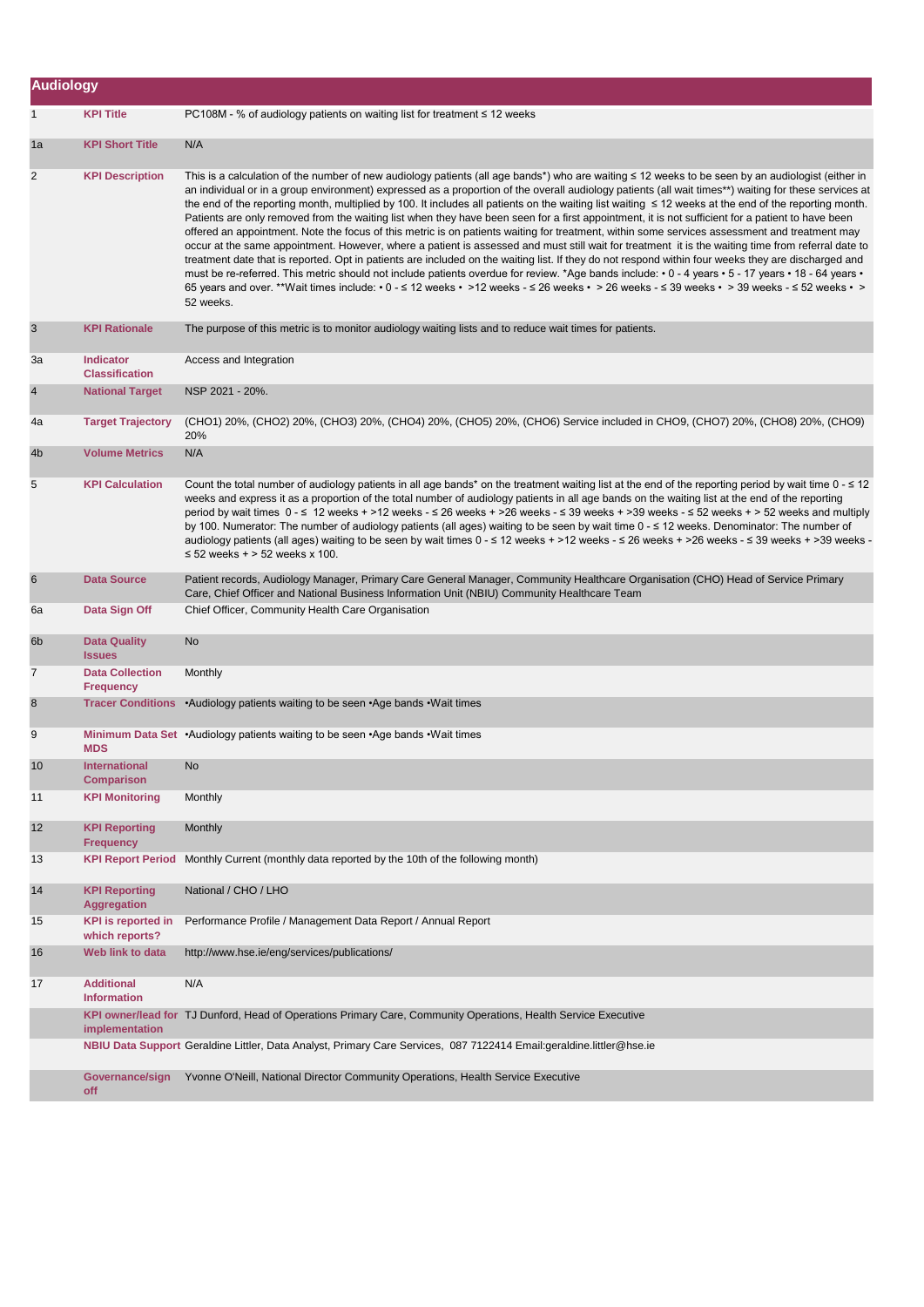| <b>Child Health</b> |                                             |                                                                                                                                                                                                                                                                                                                                                                                                                                                                                                                                                                                                                                                                                                                                                                                                                                                                                                |
|---------------------|---------------------------------------------|------------------------------------------------------------------------------------------------------------------------------------------------------------------------------------------------------------------------------------------------------------------------------------------------------------------------------------------------------------------------------------------------------------------------------------------------------------------------------------------------------------------------------------------------------------------------------------------------------------------------------------------------------------------------------------------------------------------------------------------------------------------------------------------------------------------------------------------------------------------------------------------------|
|                     | <b>KPI Title</b>                            | PC135 - % of babies breastfed (exclusively and not exclusively) at first PHN (Public Health Nurse) Visit                                                                                                                                                                                                                                                                                                                                                                                                                                                                                                                                                                                                                                                                                                                                                                                       |
| 1a                  | <b>KPI Short Title</b>                      | N/A                                                                                                                                                                                                                                                                                                                                                                                                                                                                                                                                                                                                                                                                                                                                                                                                                                                                                            |
| 2                   | <b>KPI Description</b>                      | This is a calculation of the number of babies seen at the first postnatal PHN visit that are breastfed (exclusively and not exclusively) expressed<br>as a proportion of the overall number of babies seen at the first postnatal PHN visit, multiplied by 100. The following definitions, adapted from<br>the World Health Organisation (WHO) definitions apply: Breastfeeding: The child has received breast milk (direct from the breast or expressed).<br>Exclusive breastfeeding: The infant has received only breast milk from his / her mother, or expressed breast milk, and no other liquids or solids<br>with the exception of drops or syrups consisting of vitamins, mineral supplements or medicines. Partial (not exclusive) breastfeeding: The infant<br>receives some breastfeeds, and some artificial feeds, either milk or cereal or other foods (WHO 2003 & WHO/EURO 2001). |
| 3                   | <b>KPI Rationale</b>                        | Increasing breastfeeding rates and duration is a Department of Health (DoH) and Health Service Executive (HSE) target. Not breastfeeding<br>increases the risk of acute childhood illnesses and chronic diseases, with significant costs to the health service. International evidence shows<br>that increasing breastfeeding rates results in improved health and cost savings to the health service.                                                                                                                                                                                                                                                                                                                                                                                                                                                                                         |
| За                  | <b>Indicator</b><br><b>Classification</b>   | <b>Quality and Safety</b>                                                                                                                                                                                                                                                                                                                                                                                                                                                                                                                                                                                                                                                                                                                                                                                                                                                                      |
| $\overline{4}$      | <b>National Target</b>                      | NSP 2021 - 64%.                                                                                                                                                                                                                                                                                                                                                                                                                                                                                                                                                                                                                                                                                                                                                                                                                                                                                |
| 4a                  | <b>Target Trajectory</b>                    | (CHO1) 64%, (CHO2) 64%, (CHO3) 64%, (CHO4) 64%, (CHO5) 64%, (CHO6) 64%, (CHO7) 64%, (CHO8) 64%, (CHO9) 64%                                                                                                                                                                                                                                                                                                                                                                                                                                                                                                                                                                                                                                                                                                                                                                                     |
| 4 <sub>b</sub>      | <b>Volume Metrics</b>                       | N/A                                                                                                                                                                                                                                                                                                                                                                                                                                                                                                                                                                                                                                                                                                                                                                                                                                                                                            |
| 5                   | <b>KPI Calculation</b>                      | The number of babies breastfed (exclusively and not exclusively) at the first PHN postnatal visit is divided by the total number of babies seen at<br>the first PHN postnatal visit for the reporting period and multiplied by 100. Numerator: the number of babies breastfed (exclusively and not<br>exclusively) at the first PHN postnatal visit in the reporting period. Denominator: the number of babies seen at the first PHN postnatal visit in the<br>reporting period x 100.                                                                                                                                                                                                                                                                                                                                                                                                         |
| 6                   | <b>Data Source</b>                          | The data source is PHN records. Data is provided by PHNs to the Director of Public Health Nursing (DPHN), the Primary Care General<br>Manager, Community Healthcare Organisation (CHO) Head of Service Primary Care, Chief Officer and National Business Information Unit<br>(NBIU) Community Healthcare Team.                                                                                                                                                                                                                                                                                                                                                                                                                                                                                                                                                                                 |
| 6а                  | Data Sign Off                               | Chief Officer, Community Healthcare Organisation                                                                                                                                                                                                                                                                                                                                                                                                                                                                                                                                                                                                                                                                                                                                                                                                                                               |
| 6b                  | <b>Data Quality</b><br><b>Issues</b>        | No                                                                                                                                                                                                                                                                                                                                                                                                                                                                                                                                                                                                                                                                                                                                                                                                                                                                                             |
| $\overline{7}$      | <b>Data Collection</b><br><b>Frequency</b>  | Quarterly                                                                                                                                                                                                                                                                                                                                                                                                                                                                                                                                                                                                                                                                                                                                                                                                                                                                                      |
| 8                   | <b>Tracer Conditions</b>                    | •Number of babies seen at first PHN post natal visit •Number of babies breastfed exclusively and not exclusively at first PHN post natal visit.                                                                                                                                                                                                                                                                                                                                                                                                                                                                                                                                                                                                                                                                                                                                                |
| 9                   | <b>MDS</b>                                  | Minimum Data Set ·Number of babies seen at first PHN post natal visit ·Number of babies breastfed exclusively and not exclusively at first PHN post natal visit.                                                                                                                                                                                                                                                                                                                                                                                                                                                                                                                                                                                                                                                                                                                               |
| 10                  | <b>International</b><br><b>Comparison</b>   | Exclusive breastfeeding for 6 months for all infants is recommended by the WHO and DoH. Thereafter once complementary foods are<br>introduced it is recommended that breastfeeding continues for up to 2 years and beyond. Prevalence of breastfeeding at up to six months is<br>reported in Northern Ireland, including initiation and discharge data, and data collected by health visitors at 10 days; 6 weeks; 3 months and 6<br>months.                                                                                                                                                                                                                                                                                                                                                                                                                                                   |
| 11                  | <b>KPI Monitoring</b>                       | Quarterly, one quarter in arrears                                                                                                                                                                                                                                                                                                                                                                                                                                                                                                                                                                                                                                                                                                                                                                                                                                                              |
| 12                  | <b>KPI Reporting</b><br><b>Frequency</b>    | Quarterly, one quarter in arrears                                                                                                                                                                                                                                                                                                                                                                                                                                                                                                                                                                                                                                                                                                                                                                                                                                                              |
| 13                  | <b>KPI Report Period</b>                    | Quarterly in arrears. Data is reported by the 10th of the month following the end of the next quarter.                                                                                                                                                                                                                                                                                                                                                                                                                                                                                                                                                                                                                                                                                                                                                                                         |
| 14                  | <b>KPI Reporting</b><br><b>Aggregation</b>  | National / CHO / LHO                                                                                                                                                                                                                                                                                                                                                                                                                                                                                                                                                                                                                                                                                                                                                                                                                                                                           |
| 15                  | <b>KPI</b> is reported in<br>which reports? | Performance Profile / Management Data Report / Annual Report                                                                                                                                                                                                                                                                                                                                                                                                                                                                                                                                                                                                                                                                                                                                                                                                                                   |
| 16                  | Web link to data                            | http://www.hse.ie/eng/services/publications/                                                                                                                                                                                                                                                                                                                                                                                                                                                                                                                                                                                                                                                                                                                                                                                                                                                   |
| 17                  | <b>Additional</b><br><b>Information</b>     | N/A                                                                                                                                                                                                                                                                                                                                                                                                                                                                                                                                                                                                                                                                                                                                                                                                                                                                                            |
|                     | implementation                              | KPI owner/lead for Carmel Brennan, Programme Manager, National Healthy Childhood Programme, 057 9359896, carmel.brennan@hse.ie                                                                                                                                                                                                                                                                                                                                                                                                                                                                                                                                                                                                                                                                                                                                                                 |
|                     |                                             | NBIU Data Support Geraldine Littler, Data Analyst, Primary Care Services, 087 7122414 Email:geraldine.littler@hse.ie                                                                                                                                                                                                                                                                                                                                                                                                                                                                                                                                                                                                                                                                                                                                                                           |
|                     | Governance/sign<br>off                      | Dr. Kevin Kelleher, Assistant National Director, Office of Chief Clinical Officer Public Health and Child Health,<br>Yvonne O Neill, National Director Community Operations, Health Service Executive                                                                                                                                                                                                                                                                                                                                                                                                                                                                                                                                                                                                                                                                                          |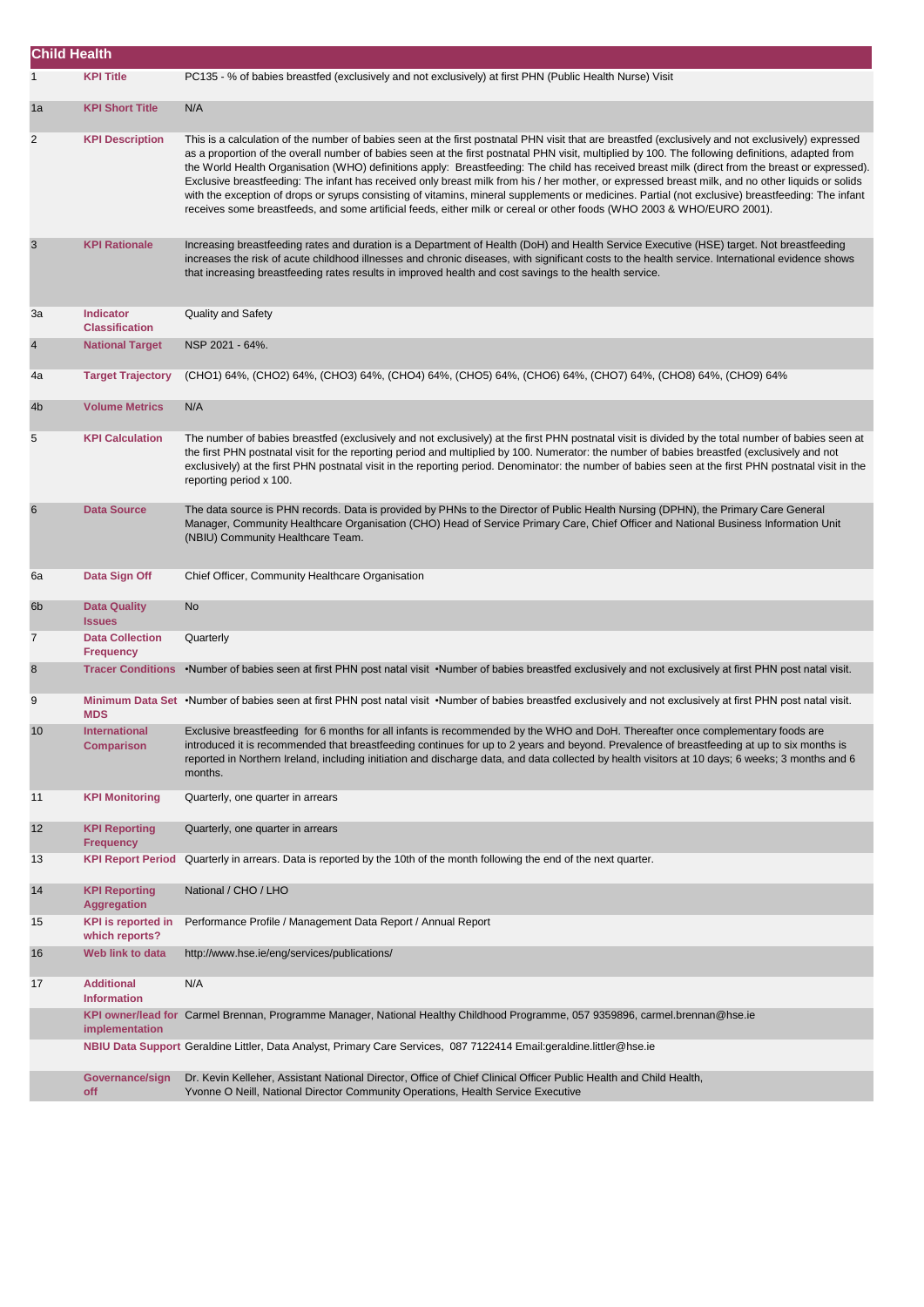| <b>Child Health</b> |                                             |                                                                                                                                                                                                                                                                                                                                                                                                                                                                                                                                                                                                                                                                                                                                                                                                                                                                                                                                 |
|---------------------|---------------------------------------------|---------------------------------------------------------------------------------------------------------------------------------------------------------------------------------------------------------------------------------------------------------------------------------------------------------------------------------------------------------------------------------------------------------------------------------------------------------------------------------------------------------------------------------------------------------------------------------------------------------------------------------------------------------------------------------------------------------------------------------------------------------------------------------------------------------------------------------------------------------------------------------------------------------------------------------|
| $\mathbf{1}$        | <b>KPI Title</b>                            | PC136 - % of babies breastfed (exclusively and not exclusively) at 3 month PHN (Public Health Nurse) visit                                                                                                                                                                                                                                                                                                                                                                                                                                                                                                                                                                                                                                                                                                                                                                                                                      |
| 1a                  | <b>KPI Short Title</b>                      | N/A                                                                                                                                                                                                                                                                                                                                                                                                                                                                                                                                                                                                                                                                                                                                                                                                                                                                                                                             |
| 2                   | <b>KPI Description</b>                      | This is a calculation of the number of babies seen at the three month PHN developmental check visit that are breastfed (exclusively and not<br>exclusively) expressed as a proportion of the overall number of babies seen at the three month PHN developmental check visit, multiplied by<br>100. The following definitions, adapted from the World Health Organisation (WHO) definitions apply: Breastfeeding: the child has received<br>breast milk (direct from the breast or expressed). Exclusive breastfeeding: the infant has received only breast milk from his/her mother, or<br>expressed breast milk, and no other liquids or solids with the exception of drops or syrups consisting of vitamins, mineral supplements or<br>medicines. Partial (not exclusive) breastfeeding: the infant receives some breastfeeds, and some artificial feeds, either milk or cereal or other<br>foods (WHO 2003 & WHO/EURO 2001). |
| 3                   | <b>KPI Rationale</b>                        | Increasing breastfeeding rates and duration is a Department of Health (DoH) and Health Service Executive (HSE) target. Not breastfeeding<br>increases the risk of acute childhood illnesses and chronic diseases, with significant costs to the health service. International evidence show that<br>increasing breastfeeding rates results in improved health and cost savings to the health service.                                                                                                                                                                                                                                                                                                                                                                                                                                                                                                                           |
| За                  | <b>Indicator</b><br><b>Classification</b>   | <b>Quality and Safety</b>                                                                                                                                                                                                                                                                                                                                                                                                                                                                                                                                                                                                                                                                                                                                                                                                                                                                                                       |
| 4                   | <b>National Target</b>                      | NSP 2021 - 46%                                                                                                                                                                                                                                                                                                                                                                                                                                                                                                                                                                                                                                                                                                                                                                                                                                                                                                                  |
| 4a                  | <b>Target Trajectory</b>                    | (CHO1) 46%, (CHO2) 46%, (CHO3) 46%, (CHO4) 46%, (CHO5) 46%, (CHO6) 46% (CHO7) 46%, (CHO8) 46% (CHO9) 46%                                                                                                                                                                                                                                                                                                                                                                                                                                                                                                                                                                                                                                                                                                                                                                                                                        |
| 4b                  | <b>Volume Metrics</b>                       | N/A                                                                                                                                                                                                                                                                                                                                                                                                                                                                                                                                                                                                                                                                                                                                                                                                                                                                                                                             |
| 5                   | <b>KPI Calculation</b>                      | The number of babies breastfed (exclusively and not exclusively) at the three month PHN developmental check visit is divided by the total<br>number of babies seen at the three month PHN developmental check visit and multiplied by 100. Numerator: the number of babies breastfed<br>(exclusively and not exclusively) at the three month PHN developmental check visit. Denominator: the number of babies seen at the three month<br>PHN developmental check visit in the reporting period x 100.                                                                                                                                                                                                                                                                                                                                                                                                                           |
| 6                   | <b>Data Source</b>                          | The data source is PHN records. Data is provided by PHNs to the Director of Public Health Nursing (DPHN), the Primary Care General<br>Manager, Community Healthcare Organisation (CHO) Head of Service Primary Care, Chief Officer and National Business Information Unit<br>(NBIU) Community Healthcare Team.                                                                                                                                                                                                                                                                                                                                                                                                                                                                                                                                                                                                                  |
| 6а                  | Data Sign Off                               | Chief Officer, Community Healthcare Organisation                                                                                                                                                                                                                                                                                                                                                                                                                                                                                                                                                                                                                                                                                                                                                                                                                                                                                |
| 6b                  | <b>Data Quality</b><br><b>Issues</b>        | No                                                                                                                                                                                                                                                                                                                                                                                                                                                                                                                                                                                                                                                                                                                                                                                                                                                                                                                              |
| 7                   | <b>Data Collection</b><br><b>Frequency</b>  | Quarterly                                                                                                                                                                                                                                                                                                                                                                                                                                                                                                                                                                                                                                                                                                                                                                                                                                                                                                                       |
| 8                   |                                             | Tracer Conditions Number of babies seen at the three month PHN developmental check visit •Number of babies breastfed exclusively and not exclusively at the<br>three month PHN developmental check visit.                                                                                                                                                                                                                                                                                                                                                                                                                                                                                                                                                                                                                                                                                                                       |
| 9                   | <b>MDS</b>                                  | Minimum Data Set Number of babies seen at the three month PHN developmental check visit •Number of babies breastfeed exclusively and not exclusively at the<br>three month PHN developmental check visit.                                                                                                                                                                                                                                                                                                                                                                                                                                                                                                                                                                                                                                                                                                                       |
| 10                  | <b>International</b><br><b>Comparison</b>   | Exclusive breastfeeding for 6 months for all infants is recommended by the WHO and the DoH. Thereafter, once complementary foods are<br>introduced it is recommended that breastfeeding continues for up to 2 years or beyond. Prevalence of breastfeeding at up to 6 months is<br>reported in Northern Ireland, including initiation and discharge data and data collected by health visitors at 10 days; 6 weeks; 3 months and 6<br>months.                                                                                                                                                                                                                                                                                                                                                                                                                                                                                   |
| 11                  | <b>KPI Monitoring</b>                       | Quarterly, one quarter in arrears                                                                                                                                                                                                                                                                                                                                                                                                                                                                                                                                                                                                                                                                                                                                                                                                                                                                                               |
| 12                  | <b>KPI Reporting</b><br><b>Frequency</b>    | Quarterly, one quarter in arrears                                                                                                                                                                                                                                                                                                                                                                                                                                                                                                                                                                                                                                                                                                                                                                                                                                                                                               |
| 13                  | <b>KPI Report Period</b>                    | Quarterly in arrears. Data is reported by the 10th of the month following the end of the next quarter.                                                                                                                                                                                                                                                                                                                                                                                                                                                                                                                                                                                                                                                                                                                                                                                                                          |
| 14                  | <b>KPI Reporting</b><br><b>Aggregation</b>  | National / CHO / LHO                                                                                                                                                                                                                                                                                                                                                                                                                                                                                                                                                                                                                                                                                                                                                                                                                                                                                                            |
| 15                  | <b>KPI</b> is reported in<br>which reports? | Performance Report / Management Data Report / Annual Report                                                                                                                                                                                                                                                                                                                                                                                                                                                                                                                                                                                                                                                                                                                                                                                                                                                                     |
| 16                  | Web link to data                            | http://www.hse.ie/eng/services/publications/                                                                                                                                                                                                                                                                                                                                                                                                                                                                                                                                                                                                                                                                                                                                                                                                                                                                                    |
| 17                  | <b>Additional</b><br><b>Information</b>     | N/A                                                                                                                                                                                                                                                                                                                                                                                                                                                                                                                                                                                                                                                                                                                                                                                                                                                                                                                             |
|                     | implementation                              | KPI owner/lead for Carmel Brennan, Programme Manager, National Healthy Childhood Programme, 057 9359896, carmel.brennan@hse.ie                                                                                                                                                                                                                                                                                                                                                                                                                                                                                                                                                                                                                                                                                                                                                                                                  |
|                     |                                             | NBIU Data Support Geraldine Littler, Data Analyst, Primary Care Services, 087 7122414 Email:geraldine.littler@hse.ie                                                                                                                                                                                                                                                                                                                                                                                                                                                                                                                                                                                                                                                                                                                                                                                                            |
|                     | Governance/sign<br>off                      | Dr. Kevin Kelleher, Assistant National Director, Office of Chief Clinical Officer Public Health and Child Health,<br>Yvonne O Neill, National Director Community Operations, Health Service Executive                                                                                                                                                                                                                                                                                                                                                                                                                                                                                                                                                                                                                                                                                                                           |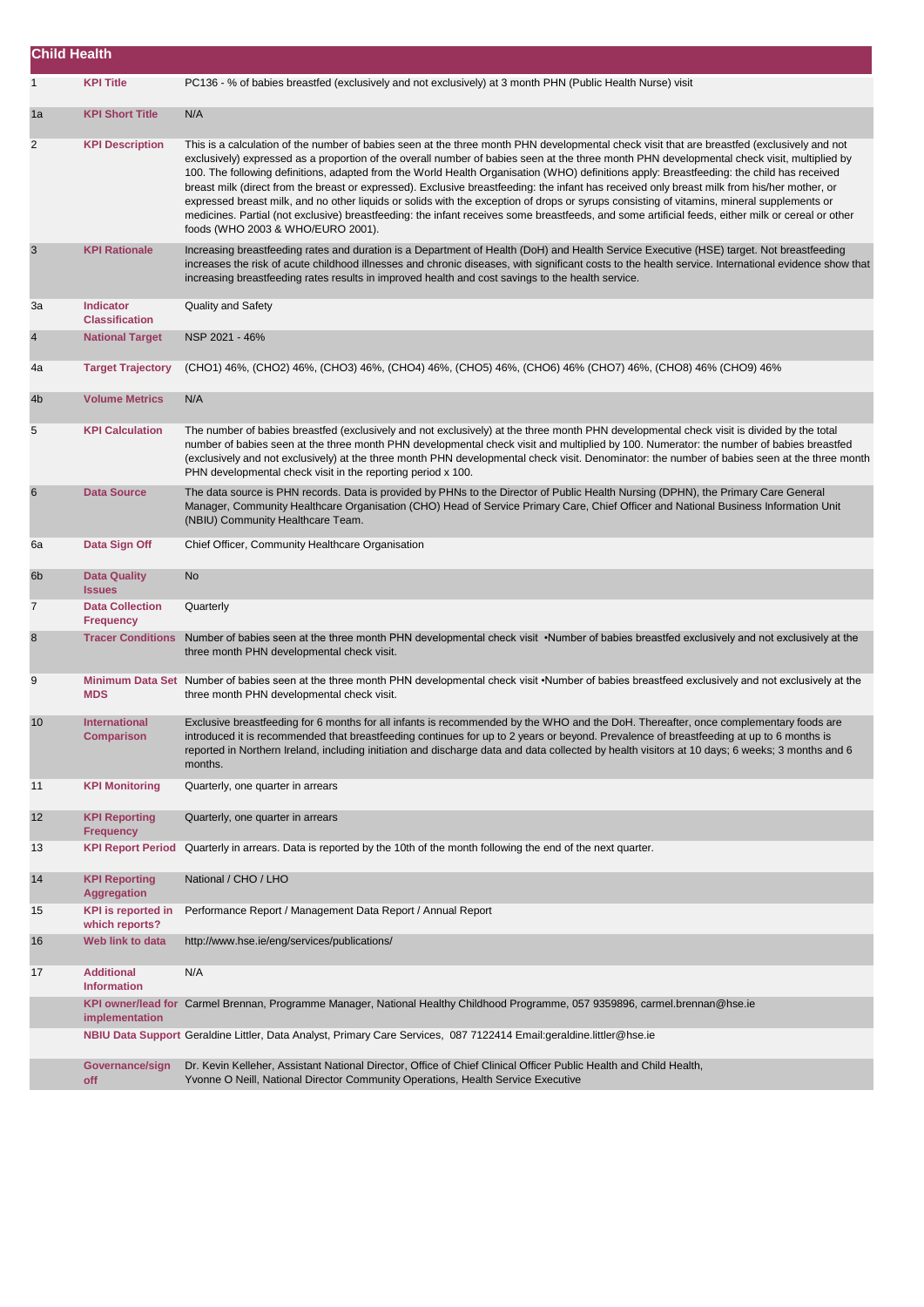| <b>Child Health</b> |                                             |                                                                                                                                                                                                                                                                                                                                                                                                                                                                                                                                                                                                                                                                                                                         |
|---------------------|---------------------------------------------|-------------------------------------------------------------------------------------------------------------------------------------------------------------------------------------------------------------------------------------------------------------------------------------------------------------------------------------------------------------------------------------------------------------------------------------------------------------------------------------------------------------------------------------------------------------------------------------------------------------------------------------------------------------------------------------------------------------------------|
| $\mathbf{1}$        | <b>KPI Title</b>                            | PC143 - % of babies breastfed exclusively at first PHN Visit                                                                                                                                                                                                                                                                                                                                                                                                                                                                                                                                                                                                                                                            |
| 1a                  | <b>KPI Short Title</b>                      | N/A                                                                                                                                                                                                                                                                                                                                                                                                                                                                                                                                                                                                                                                                                                                     |
| 2                   | <b>KPI Description</b>                      | This is a calculation of the number of babies seen at the first PHN postnatal visit that are breastfed exclusively expressed as a proportion of the<br>overall number of babies seen at the first PHN postnatal visit, multiplied by 100. The following definitions, adapted from the Word Health<br>Organisation (WHO) definitions apply: Breastfeeding: The child has received breast milk (direct from the breast or expressed). Exclusive<br>breastfeeding: The infant has received only breast milk from his / her mother, or expressed breast milk, and no other liquids or solids with the<br>exception of drops or syrups consisting of vitamins, mineral supplements or medicines. (WHO 2003 & WHO/EURO 2001). |
| 3                   | <b>KPI Rationale</b>                        | Increasing breastfeeding rates and duration is a Department of Health (DoH) and Health Service Executive (HSE) target. Not breastfeeding<br>increases the risk of acute childhood illnesses and chronic diseases, with significant costs to the health service. International evidence shows<br>that increasing breastfeeding rates results in improved health and cost savings to the health service.                                                                                                                                                                                                                                                                                                                  |
| За                  | <b>Indicator</b><br><b>Classification</b>   | <b>Quality and Safety</b>                                                                                                                                                                                                                                                                                                                                                                                                                                                                                                                                                                                                                                                                                               |
| $\overline{4}$      | <b>National Target</b>                      | NSP 2021 - 50%                                                                                                                                                                                                                                                                                                                                                                                                                                                                                                                                                                                                                                                                                                          |
| 4a                  | <b>Target Trajectory</b>                    | (CHO1) 50%, (CHO2) 50%, (CHO3) 50%, (CHO4) 50%, (CHO5) 50%, (CHO6) 50% (CHO7) 50%, (CHO8) 50%, (CHO9) 50%                                                                                                                                                                                                                                                                                                                                                                                                                                                                                                                                                                                                               |
| 4 <sub>b</sub>      | <b>Volume Metrics</b>                       | N/A                                                                                                                                                                                                                                                                                                                                                                                                                                                                                                                                                                                                                                                                                                                     |
| 5                   | <b>KPI Calculation</b>                      | The number of babies breastfed exclusively at the first PHN postnatal visit is divided by the total number of babies seen at the first PHN<br>postnatal visit for the reporting period and multiplied by 100. Numerator: the number of babies breastfed exclusively at the first PHN postnatal<br>visit in the reporting period. Denominator: the number of babies seen at the first PHN postnatal visit in the reporting period x 100.                                                                                                                                                                                                                                                                                 |
| 6                   | <b>Data Source</b>                          | The data source is PHN records. Data is provided by PHNs to the Director of Public Health Nursing (DPHN), the Primary Care General<br>Manager, Community Healthcare Organisation (CHO) Head of Service Primary Care, Chief Officer and National Business Information Unit<br>(NBIU) Community Healthcare Team.                                                                                                                                                                                                                                                                                                                                                                                                          |
| 6a                  | Data Sign Off                               | Chief Officer, Community Healthcare Organisation                                                                                                                                                                                                                                                                                                                                                                                                                                                                                                                                                                                                                                                                        |
| 6 <sub>b</sub>      | <b>Data Quality</b><br><b>Issues</b>        | There is 100% coverage of this data across all LHOs.                                                                                                                                                                                                                                                                                                                                                                                                                                                                                                                                                                                                                                                                    |
| 7                   | <b>Data Collection</b><br><b>Frequency</b>  | Monthly                                                                                                                                                                                                                                                                                                                                                                                                                                                                                                                                                                                                                                                                                                                 |
| 8                   |                                             | Tracer Conditions • Number of babies seen at first PHN post natal visit • Number of babies breastfed exclusively at the first PHN post natal visit                                                                                                                                                                                                                                                                                                                                                                                                                                                                                                                                                                      |
| 9                   | <b>MDS</b>                                  | Minimum Data Set • Number of babies seen at the first PHN post natal visit • Number of babies breastfed exclusively at the first PHN post natal visit                                                                                                                                                                                                                                                                                                                                                                                                                                                                                                                                                                   |
| 10                  | <b>International</b><br><b>Comparison</b>   | Exclusive breastfeeding for 6 months for all infants is recommended by the WHO and the DoH. Thereafter once complementary foods are<br>introduced it is recommended that breastfeeding continues for up to two years and beyond. Prevalence of breastfeeding at up to six months is<br>reported in Northern Ireland, including initiation and discharge data, and data collected by health visitors at 10 days; 6 weeks; 3 months and 6<br>months.                                                                                                                                                                                                                                                                      |
| 11                  | <b>KPI Monitoring</b>                       | Quarterly, one quarter in arrears                                                                                                                                                                                                                                                                                                                                                                                                                                                                                                                                                                                                                                                                                       |
| 12                  | <b>KPI Reporting</b><br><b>Frequency</b>    | Quarterly, one quarter in arrears                                                                                                                                                                                                                                                                                                                                                                                                                                                                                                                                                                                                                                                                                       |
| 13                  | <b>KPI Report Period</b>                    | Quarterly one quarter in arrears. Data is reported by the 10th of the month following the end of the next quarter.                                                                                                                                                                                                                                                                                                                                                                                                                                                                                                                                                                                                      |
| 14                  | <b>KPI Reporting</b><br><b>Aggregation</b>  | National / CHO / LHO                                                                                                                                                                                                                                                                                                                                                                                                                                                                                                                                                                                                                                                                                                    |
| 15                  | <b>KPI</b> is reported in<br>which reports? | Performance Profile / Management Data Report / Annual Report                                                                                                                                                                                                                                                                                                                                                                                                                                                                                                                                                                                                                                                            |
| 16                  | Web link to data                            | http://www.hse.ie/eng/services/publications/                                                                                                                                                                                                                                                                                                                                                                                                                                                                                                                                                                                                                                                                            |
| 17                  | <b>Additional</b><br><b>Information</b>     | N/A                                                                                                                                                                                                                                                                                                                                                                                                                                                                                                                                                                                                                                                                                                                     |
|                     | implementation                              | KPI owner/lead for Carmel Brennan, Programme Manager, National Healthy Childhood Programme, 057 9359896, carmel.brennan@hse.ie                                                                                                                                                                                                                                                                                                                                                                                                                                                                                                                                                                                          |
|                     |                                             | NBIU Data Support Geraldine Littler, Data Analyst, Primary Care Services, 087 7122414 Email:geraldine.littler@hse.ie                                                                                                                                                                                                                                                                                                                                                                                                                                                                                                                                                                                                    |
|                     | Governance/sign<br>off                      | Dr. Kevin Kelleher, Assistant National Director, Office of Chief Clinical Officer Public Health and Child Health,<br>Yvonne O Neill, National Director Community Operations, Health Service Executive                                                                                                                                                                                                                                                                                                                                                                                                                                                                                                                   |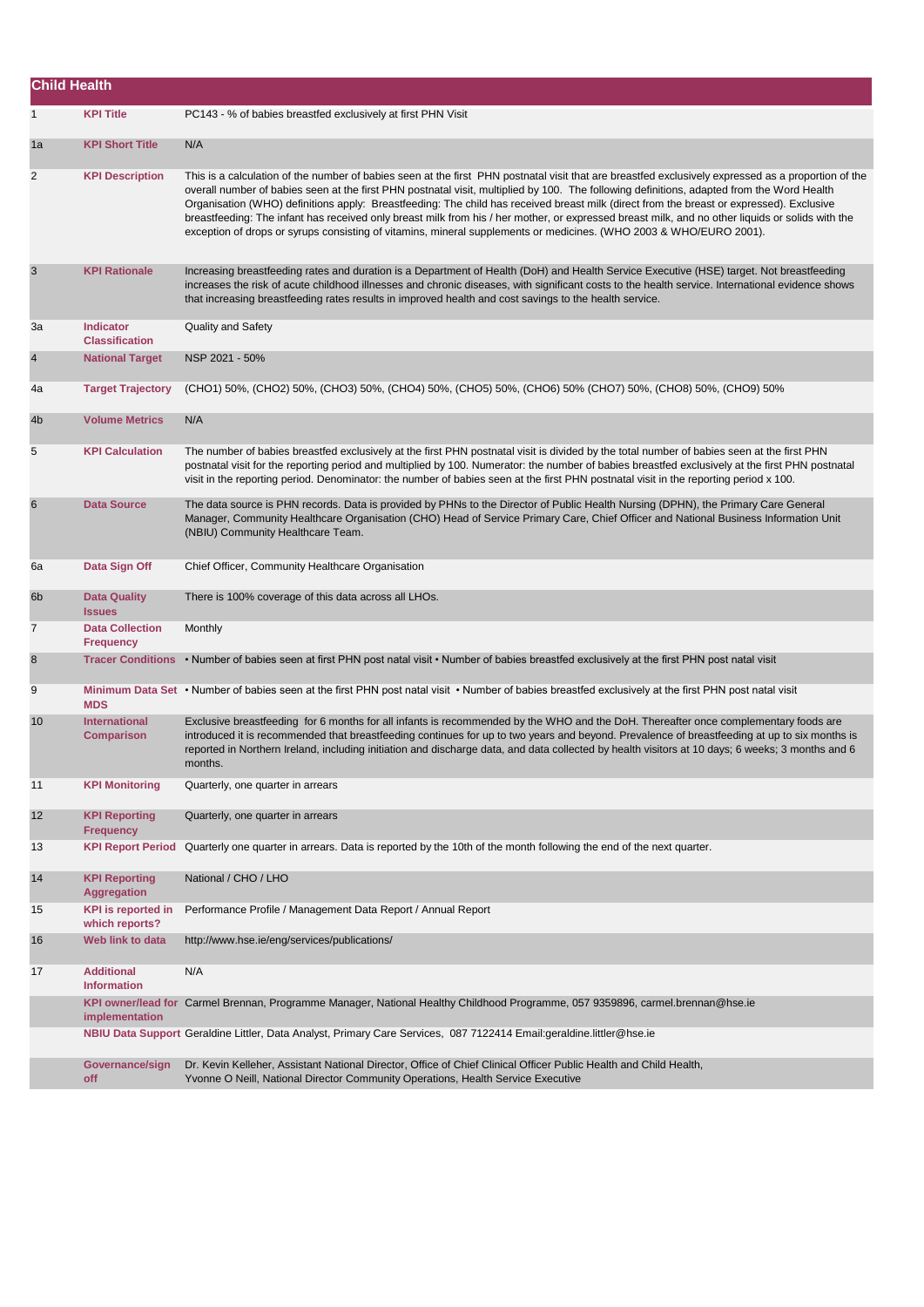| <b>Child Health</b> |                                             |                                                                                                                                                                                                                                                                                                                                                                                                                                                                                                                                                                                                                                                                                                                                                           |
|---------------------|---------------------------------------------|-----------------------------------------------------------------------------------------------------------------------------------------------------------------------------------------------------------------------------------------------------------------------------------------------------------------------------------------------------------------------------------------------------------------------------------------------------------------------------------------------------------------------------------------------------------------------------------------------------------------------------------------------------------------------------------------------------------------------------------------------------------|
| $\mathbf{1}$        | <b>KPI Title</b>                            | PC144 - % of babies breastfed exclusively at three month PHN Visit                                                                                                                                                                                                                                                                                                                                                                                                                                                                                                                                                                                                                                                                                        |
| 1a                  | <b>KPI Short Title</b>                      | N/A                                                                                                                                                                                                                                                                                                                                                                                                                                                                                                                                                                                                                                                                                                                                                       |
| $\overline{2}$      | <b>KPI Description</b>                      | This is a calculation of the number of babies seen at the three month PHN development check visit that are breastfed exclusively expressed as<br>a proportion of the overall number of babies seen at the three month PHN development check visit multiplied by 100. The following definitions,<br>adapted from the World Health Organisation (WHO) definitions apply: Breastfeeding: The child has received breast milk (direct from the breast<br>or expressed). Exclusive breastfeeding: The infant has received only breast milk from his / her mother, or expressed breast milk, and no other<br>liquids or solids with the exception of drops or syrups consisting of vitamins, mineral supplements or medicines. (WHO 2003 & WHO/EURO<br>$2001$ ). |
| 3                   | <b>KPI Rationale</b>                        | Increasing breastfeeding rates and duration is a Department of Health (DoH) and Health Service Executive (HSE) target. Not breastfeeding<br>increases the risk of acute childhood illnesses and chronic diseases, with significant costs to the health service. International evidence shows<br>that increasing breastfeeding rates results in improved health and cost savings to the health service.                                                                                                                                                                                                                                                                                                                                                    |
| За                  | <b>Indicator</b><br><b>Classification</b>   | <b>Quality and Safety</b>                                                                                                                                                                                                                                                                                                                                                                                                                                                                                                                                                                                                                                                                                                                                 |
| $\overline{4}$      | <b>National Target</b>                      | NSP 2021 - 32%.                                                                                                                                                                                                                                                                                                                                                                                                                                                                                                                                                                                                                                                                                                                                           |
| 4a                  | <b>Target Trajectory</b>                    | (CHO1) 32%, (CHO2) 32%, (CHO3) 32%, (CHO4) 32%, (CHO5) 32%, (CHO6) 32%, (CHO7) 32%, (CHO8) 32%, (CHO9) 32%                                                                                                                                                                                                                                                                                                                                                                                                                                                                                                                                                                                                                                                |
| 4 <sub>b</sub>      | <b>Volume Metrics</b>                       | N/A                                                                                                                                                                                                                                                                                                                                                                                                                                                                                                                                                                                                                                                                                                                                                       |
| 5                   | <b>KPI Calculation</b>                      | The number of babies breastfed exclusively at the three month PHN development check visit is divided by the total number of babies seen at the<br>three month PHN development check visit for the reporting period and multiplied by 100. Numerator: the number of babies breastfed exclusively<br>at the three month PHN development check visit in the reporting period. Denominator: the number of babies seen at the three month PHN<br>development check visit in the reporting period x 100.                                                                                                                                                                                                                                                        |
| 6                   | <b>Data Source</b>                          | The data source is PHN records. Data is provided by PHNs to the Director of Public Health Nursing (DPHN), the Primary Care General<br>Manager, Community Healthcare Organisation (CHO) Head of Service Primary Care, Chief Officer and National Business Information Unit<br>(NBIU) Community Healthcare Team.                                                                                                                                                                                                                                                                                                                                                                                                                                            |
| 6a                  | Data Sign Off                               | Chief Officer, Community Healthcare Organisation                                                                                                                                                                                                                                                                                                                                                                                                                                                                                                                                                                                                                                                                                                          |
| 6b                  | <b>Data Quality</b><br><b>Issues</b>        | <b>No</b>                                                                                                                                                                                                                                                                                                                                                                                                                                                                                                                                                                                                                                                                                                                                                 |
| $\overline{7}$      | <b>Data Collection</b><br><b>Frequency</b>  | Quarterly                                                                                                                                                                                                                                                                                                                                                                                                                                                                                                                                                                                                                                                                                                                                                 |
| 8                   | <b>Tracer Conditions</b>                    | • Number of babies seen at three month PHN development check visit • Number of babies breastfeeding exclusively at three month PHN<br>development check visit                                                                                                                                                                                                                                                                                                                                                                                                                                                                                                                                                                                             |
| 9                   | <b>MDS</b>                                  | Minimum Data Set • Number of babies seen at three month PHN development check visit • Number of babies breastfeeding exclusively at three month PHN<br>development check visit                                                                                                                                                                                                                                                                                                                                                                                                                                                                                                                                                                            |
| 10                  | <b>International</b><br><b>Comparison</b>   | Exclusive breastfeeding for 6 months for all infants is recommended by the WHO and the DoH. Thereafter once complementary foods are<br>introduced it is recommended that breastfeeding continues for up to two years and beyond. Prevalence of breastfeeding at up to six months is<br>reported in Northern Ireland, including initiation and discharge data, and data collected by health visitors at 10 days; 6 weeks; 3 months and 6<br>months.                                                                                                                                                                                                                                                                                                        |
| 11                  | <b>KPI Monitoring</b>                       | Quarterly, one quarter in arrears                                                                                                                                                                                                                                                                                                                                                                                                                                                                                                                                                                                                                                                                                                                         |
| 12                  | <b>KPI Reporting</b><br><b>Frequency</b>    | Quarterly, one quarter in arrears                                                                                                                                                                                                                                                                                                                                                                                                                                                                                                                                                                                                                                                                                                                         |
| 13                  |                                             | KPI Report Period Quarterly one quarter in arrears. Data is reported by the 10th of the month following the end of the next quarter.                                                                                                                                                                                                                                                                                                                                                                                                                                                                                                                                                                                                                      |
| 14                  | <b>KPI Reporting</b><br><b>Aggregation</b>  | National / CHO / LHO                                                                                                                                                                                                                                                                                                                                                                                                                                                                                                                                                                                                                                                                                                                                      |
| 15                  | <b>KPI</b> is reported in<br>which reports? | Performance Profile / Management Data Report / Annual Report                                                                                                                                                                                                                                                                                                                                                                                                                                                                                                                                                                                                                                                                                              |
| 16                  | Web link to data                            | http://www.hse.ie/eng/services/publications/                                                                                                                                                                                                                                                                                                                                                                                                                                                                                                                                                                                                                                                                                                              |
| 17                  | <b>Additional</b><br><b>Information</b>     | N/A                                                                                                                                                                                                                                                                                                                                                                                                                                                                                                                                                                                                                                                                                                                                                       |
|                     | implementation                              | KPI owner/lead for Carmel Brennan, Programme Manager, National Healthy Childhood Programme, 057 9359896, carmel brennan@hse.ie                                                                                                                                                                                                                                                                                                                                                                                                                                                                                                                                                                                                                            |
|                     |                                             | NBIU Data Support Geraldine Littler, Data Analyst, Primary Care Services, 087 7122414 Email:geraldine.littler@hse.ie                                                                                                                                                                                                                                                                                                                                                                                                                                                                                                                                                                                                                                      |
|                     | Governance/sign<br>off                      | Dr. Kevin Kelleher, Assistant National Director, Office of Chief Clinical Officer Public Health and Child Health,<br>Yvonne O Neill, National Director Community Operations, Health Service Executive                                                                                                                                                                                                                                                                                                                                                                                                                                                                                                                                                     |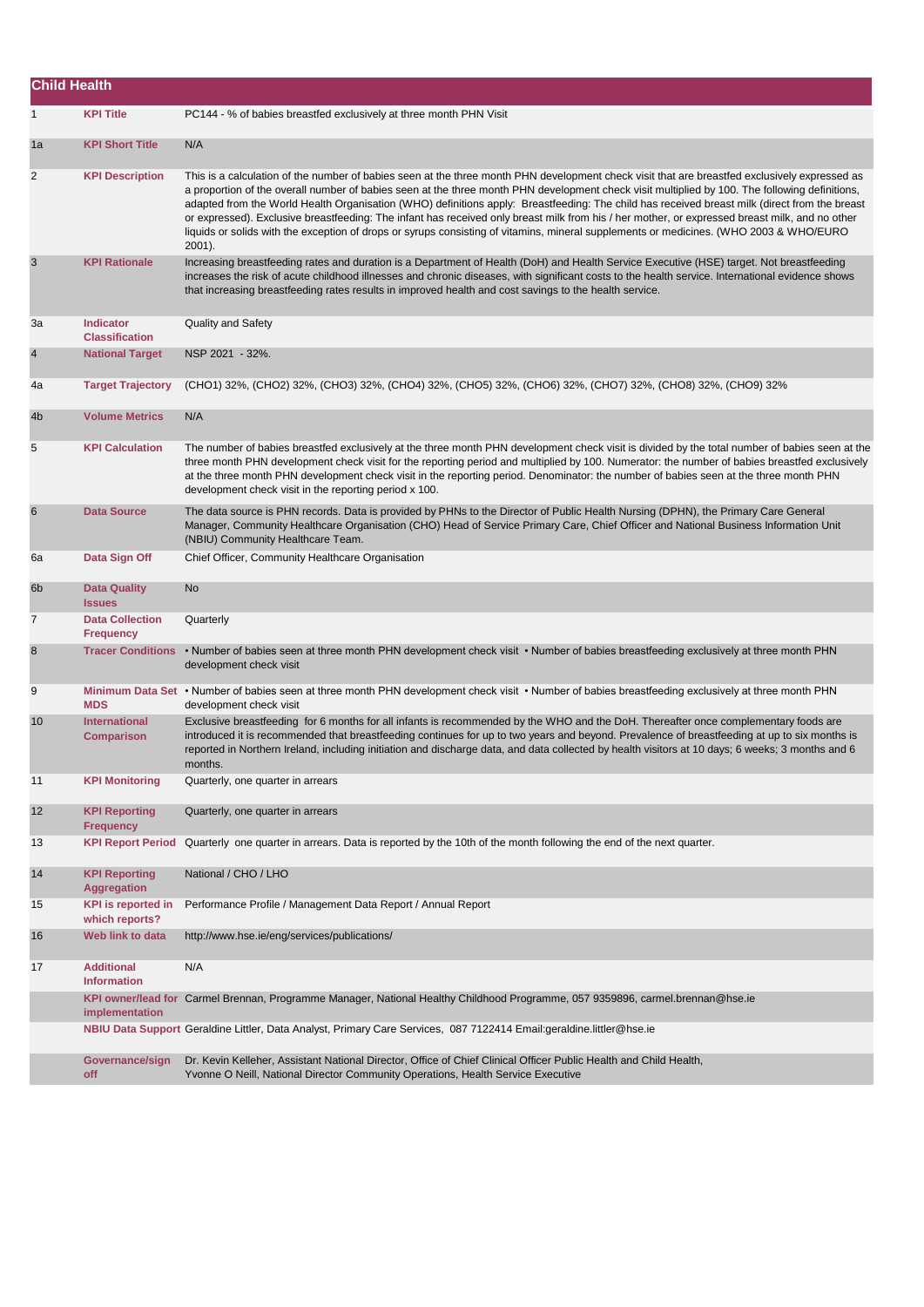| <b>Child Health</b> |                                             |                                                                                                                                                                                                                                                                                                                                                                                                                                                                                                                                                                                                                                                                                       |
|---------------------|---------------------------------------------|---------------------------------------------------------------------------------------------------------------------------------------------------------------------------------------------------------------------------------------------------------------------------------------------------------------------------------------------------------------------------------------------------------------------------------------------------------------------------------------------------------------------------------------------------------------------------------------------------------------------------------------------------------------------------------------|
| 1                   | <b>KPI Title</b>                            | PC153 - % of children reaching 12 months within the reporting period who have had their child health and development assessment on time or<br>before reaching 12 months of age                                                                                                                                                                                                                                                                                                                                                                                                                                                                                                        |
| 1a                  | <b>KPI Short Title</b>                      | Children under 1 child health and developmental assessment on time                                                                                                                                                                                                                                                                                                                                                                                                                                                                                                                                                                                                                    |
| 2                   | <b>KPI Description</b>                      | This is a calculation of the number of children who by reaching 12 months of age in the reporting period have had their 9-11 months health and<br>development assessment by a Public Health Nurse or Area Medical Officer (AMO) expressed as a proportion of all of the children reaching 12<br>months of age during the reporting period, multiplied by 100.                                                                                                                                                                                                                                                                                                                         |
| $\mathbf{3}$        | <b>KPI Rationale</b>                        | Developmental surveillance is a procedure designed to identify children who should receive more intensive assessment or diagnosis, for<br>potential developmental delays or physical defects (e.g. strabismus; undescended testes). It can allow for earlier detection of delays and improve<br>child health and well-being outcomes for identified children. It is recommended by the Developmental Surveillance Subgroup of the National<br>Steering Group for the Revised Child Health Programme and based on the latest evidence on developmental surveillance, that the timeframe for<br>the provision of this child health contact change from 7 to 9 months to 9 to 11 months. |
| За                  | <b>Indicator</b><br><b>Classification</b>   | <b>Quality and Safety</b>                                                                                                                                                                                                                                                                                                                                                                                                                                                                                                                                                                                                                                                             |
| $\overline{4}$      | <b>National Target</b>                      | NSP 2021 - 95%.                                                                                                                                                                                                                                                                                                                                                                                                                                                                                                                                                                                                                                                                       |
| 4a                  | <b>Target Trajectory</b>                    | (CHO1) 95%, (CHO2) 95%, (CHO3) 95%, (CHO4) 95%, (CHO5) 95%, (CHO6) 95%, (CHO7) 95%, (CHO8) 95%, (CHO9) 95%                                                                                                                                                                                                                                                                                                                                                                                                                                                                                                                                                                            |
| 4 <sub>b</sub>      | <b>Volume Metrics</b>                       | N/A                                                                                                                                                                                                                                                                                                                                                                                                                                                                                                                                                                                                                                                                                   |
| 5                   | <b>KPI Calculation</b>                      | The number of babies having a health and development assessment completed by 12 months of age in the reporting period is divided by the<br>number of babies reaching 12 months of age in the reporting period and multiplied by 100 e.g. CHO had 89 babies who completed assessment,<br>with 108 babies reaching 12 months of age in the reporting period, the percentage is calculated as: $89/108 \times 100 = 82\%$ .                                                                                                                                                                                                                                                              |
| 6                   | <b>Data Source</b>                          | Data is provided by PHNs to the Director of Public Health Nursing (DPHN), AMOs / Senior Area Medical Officers (SAMO) to the Principal<br>Medical Officer (PMO), the Primary Care General Manager, Community Healthcare Organisation (CHO) Head of Service Primary Care, Chief<br>Officer and National Business Information Unit (NBIU) Community Healthcare Team.                                                                                                                                                                                                                                                                                                                     |
| 6а                  | Data Sign Off                               | Chief Officer, Community Healthcare Organisation                                                                                                                                                                                                                                                                                                                                                                                                                                                                                                                                                                                                                                      |
| 6 <sub>b</sub>      | <b>Data Quality</b><br><b>Issues</b>        | No                                                                                                                                                                                                                                                                                                                                                                                                                                                                                                                                                                                                                                                                                    |
| $\overline{7}$      | <b>Data Collection</b><br><b>Frequency</b>  | Monthly                                                                                                                                                                                                                                                                                                                                                                                                                                                                                                                                                                                                                                                                               |
| 8                   | <b>Tracer Conditions</b>                    | •The total number of babies reaching 12 months of age during the reporting period.•The number of babies reaching 12 months of age during the<br>reporting period who have had their 9-11 month health and development assessment before reaching 12 months of age.                                                                                                                                                                                                                                                                                                                                                                                                                    |
| 9                   | <b>MDS</b>                                  | Minimum Data Set •The total number of babies reaching 12 months of age during the reporting period.•The number of babies reaching 12 months of age during the<br>reporting period who have had their 9-11 month health and development assessment before reaching 12 months of age.                                                                                                                                                                                                                                                                                                                                                                                                   |
| 10                  | <b>International</b><br><b>Comparison</b>   | PHN's conduct development health screening as recommended by the Child Health Screening & Surveillance Programme (CHSS).                                                                                                                                                                                                                                                                                                                                                                                                                                                                                                                                                              |
| 11                  | <b>KPI Monitoring</b>                       | Monthly in arrears                                                                                                                                                                                                                                                                                                                                                                                                                                                                                                                                                                                                                                                                    |
| 12                  | <b>KPI Reporting</b><br><b>Frequency</b>    | Monthly in arrears                                                                                                                                                                                                                                                                                                                                                                                                                                                                                                                                                                                                                                                                    |
| 13                  | <b>KPI Report Period</b>                    | Monthly one month in arrears i.e data is reported by the 10th of the month following the end of the next month e.g. June data reported in August.                                                                                                                                                                                                                                                                                                                                                                                                                                                                                                                                     |
| 14                  | <b>KPI Reporting</b><br><b>Aggregation</b>  | National / CHO / LHO                                                                                                                                                                                                                                                                                                                                                                                                                                                                                                                                                                                                                                                                  |
| 15                  | <b>KPI</b> is reported in<br>which reports? | Performance Profile/ Management Data Report / Annual Report                                                                                                                                                                                                                                                                                                                                                                                                                                                                                                                                                                                                                           |
| 16                  | Web link to data                            | http://www.hse.ie/eng/services/publications/                                                                                                                                                                                                                                                                                                                                                                                                                                                                                                                                                                                                                                          |
| 17                  | <b>Additional</b><br><b>Information</b>     | N/A                                                                                                                                                                                                                                                                                                                                                                                                                                                                                                                                                                                                                                                                                   |
|                     | implementation                              | KPI owner/lead for Carmel Brennan, Programme Manager, National Healthy Childhood Programme, 057 9359896, carmel.brennan@hse.ie                                                                                                                                                                                                                                                                                                                                                                                                                                                                                                                                                        |
|                     |                                             | NBIU Data Support Geraldine Littler, Data Analyst, Primary Care Services, 087 7122414 Email:geraldine.littler@hse.ie                                                                                                                                                                                                                                                                                                                                                                                                                                                                                                                                                                  |
|                     | Governance/sign<br>off                      | Dr. Kevin Kelleher, Assistant National Director, Office of Chief Clinical Officer Public Health and Child Health,<br>Yvonne O Neill, National Director Community Operations, Health Service Executive                                                                                                                                                                                                                                                                                                                                                                                                                                                                                 |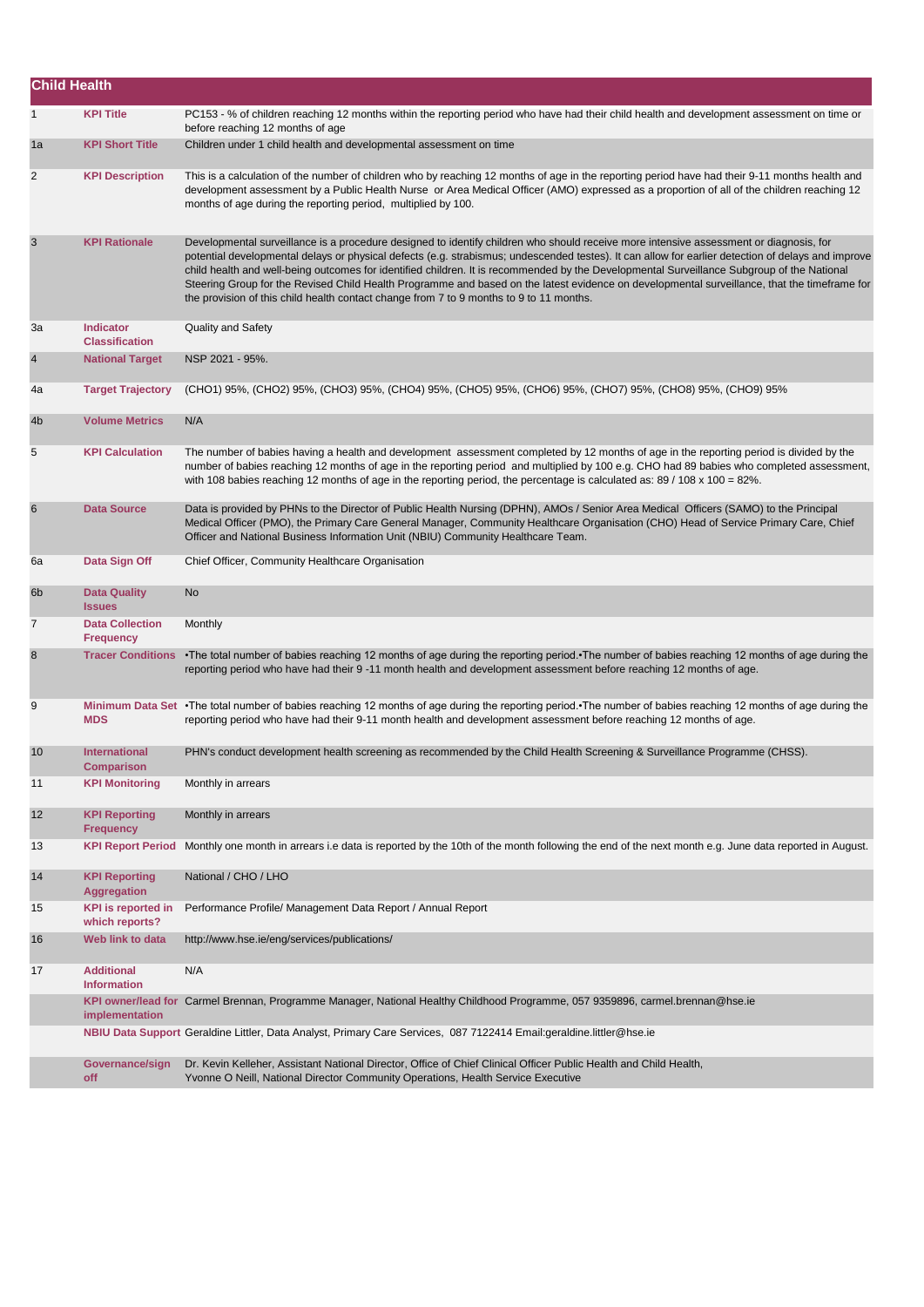| <b>Child Health</b> |                                             |                                                                                                                                                                                                                                                                                                                                                                                                                                                                                                                                                                                                                                                                                                                                                                                                                                                                                                                                                                                                                                     |
|---------------------|---------------------------------------------|-------------------------------------------------------------------------------------------------------------------------------------------------------------------------------------------------------------------------------------------------------------------------------------------------------------------------------------------------------------------------------------------------------------------------------------------------------------------------------------------------------------------------------------------------------------------------------------------------------------------------------------------------------------------------------------------------------------------------------------------------------------------------------------------------------------------------------------------------------------------------------------------------------------------------------------------------------------------------------------------------------------------------------------|
| $\mathbf{1}$        | <b>KPI Title</b>                            | PC133 - % of newborn babies visited by a PHN (Public Health Nurse) within 72 hours of discharge from maternity services.                                                                                                                                                                                                                                                                                                                                                                                                                                                                                                                                                                                                                                                                                                                                                                                                                                                                                                            |
| 1a                  | <b>KPI Short Title</b>                      | N/A                                                                                                                                                                                                                                                                                                                                                                                                                                                                                                                                                                                                                                                                                                                                                                                                                                                                                                                                                                                                                                 |
| $\overline{2}$      | <b>KPI Description</b>                      | This is a calculation of the number of new born babies visited by a PHN for the first time within 72 hours of discharge from maternity services<br>expressed as a proportion of the overall number of newborn babies discharged from maternity services in the reporting period, multiplied by 100.<br>A new born baby is defined as a baby who has been discharged from (i) in-patient maternity services (ii) Domino Service (iii) Early Transfer<br>Home Scheme and (iv) Home Birth Services.                                                                                                                                                                                                                                                                                                                                                                                                                                                                                                                                    |
| 3                   | <b>KPI Rationale</b>                        | This data underpins PHN roles in supporting mother and baby and in health promotion. In particular a timely PHN visit supports breastfeeding, a<br>core element of post-natal support.                                                                                                                                                                                                                                                                                                                                                                                                                                                                                                                                                                                                                                                                                                                                                                                                                                              |
| За                  | <b>Indicator</b><br><b>Classification</b>   | <b>Quality and Safety</b>                                                                                                                                                                                                                                                                                                                                                                                                                                                                                                                                                                                                                                                                                                                                                                                                                                                                                                                                                                                                           |
| $\overline{4}$      | <b>National Target</b>                      | NSP 2021 Target National - 99%.                                                                                                                                                                                                                                                                                                                                                                                                                                                                                                                                                                                                                                                                                                                                                                                                                                                                                                                                                                                                     |
| 4a                  | <b>Target Trajectory</b>                    | (CHO1) 99%, (CHO2) 99%, (CHO3) 99%, (CHO4) 99%, (CHO5) 99%, (CHO6) 99%, (CHO7) 99%, (CHO8) 99%, (CHO9) 99%                                                                                                                                                                                                                                                                                                                                                                                                                                                                                                                                                                                                                                                                                                                                                                                                                                                                                                                          |
| 4 <sub>b</sub>      | <b>Volume Metrics</b>                       | N/A                                                                                                                                                                                                                                                                                                                                                                                                                                                                                                                                                                                                                                                                                                                                                                                                                                                                                                                                                                                                                                 |
| 5                   | <b>KPI Calculation</b>                      | The number of new born babies visited by a PHN within 72 hours of discharge from (i) in-patient maternity services (ii) Domino Service (iii) Early<br>Transfer Home Scheme and (iv) Home Birth Services is divided by the total number of newborn babies discharged from (i) in-patient maternity<br>services (ii) Domino Service (iii) Early Transfer Home Scheme and (iv) Home Birth Services during the reporting period and multiplied by 100.<br>Numerator: Number of newborn babies visited by a PHN within 72 hours of discharge from (i) in-patient maternity services (ii) Domino Service<br>(iii) Early Transfer Home Scheme and (iv) Home Birth Services during the reporting period. Denominator: Number of newborn babies<br>discharged from (i) in-patient maternity services (ii) Domino Service (iii) Early Transfer Home Scheme and (iv) Home Birth Services during the<br>reporting period x 100. (e.g. CHO has 369 babies discharged, 367 received a PHN Visit within 72 hours therefore 367 / 369 x 100%= 99%). |
| 6                   | <b>Data Source</b>                          | Data is provided by PHNs / Community Midwives to the Director of Public Health Nursing (DPHN), the Primary Care General Manager,<br>Community Healthcare Organisation (CHO) Head of Service Primary Care, Chief Officer and National Business Information Unit (NBIU)<br>Community Healthcare Team.                                                                                                                                                                                                                                                                                                                                                                                                                                                                                                                                                                                                                                                                                                                                 |
| 6a                  | Data Sign Off                               | Chief Officer, Community Healthcare Organisation                                                                                                                                                                                                                                                                                                                                                                                                                                                                                                                                                                                                                                                                                                                                                                                                                                                                                                                                                                                    |
| 6 <sub>b</sub>      | <b>Data Quality</b><br><b>Issues</b>        | No                                                                                                                                                                                                                                                                                                                                                                                                                                                                                                                                                                                                                                                                                                                                                                                                                                                                                                                                                                                                                                  |
| 7                   | <b>Data Collection</b><br><b>Frequency</b>  | Quarterly                                                                                                                                                                                                                                                                                                                                                                                                                                                                                                                                                                                                                                                                                                                                                                                                                                                                                                                                                                                                                           |
| 8                   | <b>Tracer Conditions</b>                    | •The total number of newborn babies discharged for the first time from (i) in-patient maternity services (ii) Domino Service (iii) Early Transfer<br>Home Scheme and (iv) Home Birth Services during the reporting period •Number of newborn babies visited by a PHN within 72 hours of<br>discharge from (i) in-patient maternity services (ii) Domino Service (iii) Early Transfer Home Scheme and (iv) Home Birth Services during the<br>reporting period.                                                                                                                                                                                                                                                                                                                                                                                                                                                                                                                                                                       |
| 9                   | <b>MDS</b>                                  | Minimum Data Set · The total number of newborn babies discharged for the first time from (i) in-patient maternity services (ii) Domino Service (iii) Early Transfer<br>Home Scheme and (iv) Home Birth Services during the reporting period •Number of newborn babies visited by a PHN within 72 hours of<br>discharge from (i) in-patient maternity services (ii) Domino Service (iii) Early Transfer Home Scheme and (iv) Home Birth Services during the                                                                                                                                                                                                                                                                                                                                                                                                                                                                                                                                                                          |
| 10                  | <b>International</b><br><b>Comparison</b>   | renorting neriod<br>Community health services to mothers and babies are not standard or comparable across countries. Most other countries have a separate<br>dedicated service that provides maternal and child health services alone and are thus able to achieve much more intensive visits and medical<br>check for babies, young children and their mothers / families. WHO / UNICEF advocate timely, appropriate and accessible community health<br>service support for new mothers and babies.                                                                                                                                                                                                                                                                                                                                                                                                                                                                                                                                |
| 11                  | <b>KPI Monitoring</b>                       | Quarterly                                                                                                                                                                                                                                                                                                                                                                                                                                                                                                                                                                                                                                                                                                                                                                                                                                                                                                                                                                                                                           |
| 12                  | <b>KPI Reporting</b><br><b>Frequency</b>    | Quarterly                                                                                                                                                                                                                                                                                                                                                                                                                                                                                                                                                                                                                                                                                                                                                                                                                                                                                                                                                                                                                           |
| 13                  | <b>KPI Report Period</b>                    | Quarterly current i.e. data reported by the 10th of the month following the end of the quarter.                                                                                                                                                                                                                                                                                                                                                                                                                                                                                                                                                                                                                                                                                                                                                                                                                                                                                                                                     |
| 14                  | <b>KPI Reporting</b><br><b>Aggregation</b>  | National / CHO / LHO                                                                                                                                                                                                                                                                                                                                                                                                                                                                                                                                                                                                                                                                                                                                                                                                                                                                                                                                                                                                                |
| 15                  | <b>KPI</b> is reported in<br>which reports? | Performance Report / Management Data Report / Annual Report                                                                                                                                                                                                                                                                                                                                                                                                                                                                                                                                                                                                                                                                                                                                                                                                                                                                                                                                                                         |
| 16                  | Web link to data                            | http://www.hse.ie/eng/services/publications/                                                                                                                                                                                                                                                                                                                                                                                                                                                                                                                                                                                                                                                                                                                                                                                                                                                                                                                                                                                        |
| 17                  | <b>Additional</b><br><b>Information</b>     | N/A                                                                                                                                                                                                                                                                                                                                                                                                                                                                                                                                                                                                                                                                                                                                                                                                                                                                                                                                                                                                                                 |
|                     | implementation                              | KPI owner/lead for Carmel Brennan, Programme Manager, National Healthy Childhood Programme, 057 9359896, carmel.brennan@hse.ie                                                                                                                                                                                                                                                                                                                                                                                                                                                                                                                                                                                                                                                                                                                                                                                                                                                                                                      |
|                     |                                             | NBIU Data Support Geraldine Littler, Data Analyst, Primary Care Services, 087 7122414 Email:geraldine.littler@hse.ie                                                                                                                                                                                                                                                                                                                                                                                                                                                                                                                                                                                                                                                                                                                                                                                                                                                                                                                |
|                     | Governance/sign<br>off                      | Dr. Kevin Kelleher, Assistant National Director, Office of Chief Clinical Officer Public Health and Child Health,<br>Yvonne O Neill, National Director Community Operations, Health Service Executive                                                                                                                                                                                                                                                                                                                                                                                                                                                                                                                                                                                                                                                                                                                                                                                                                               |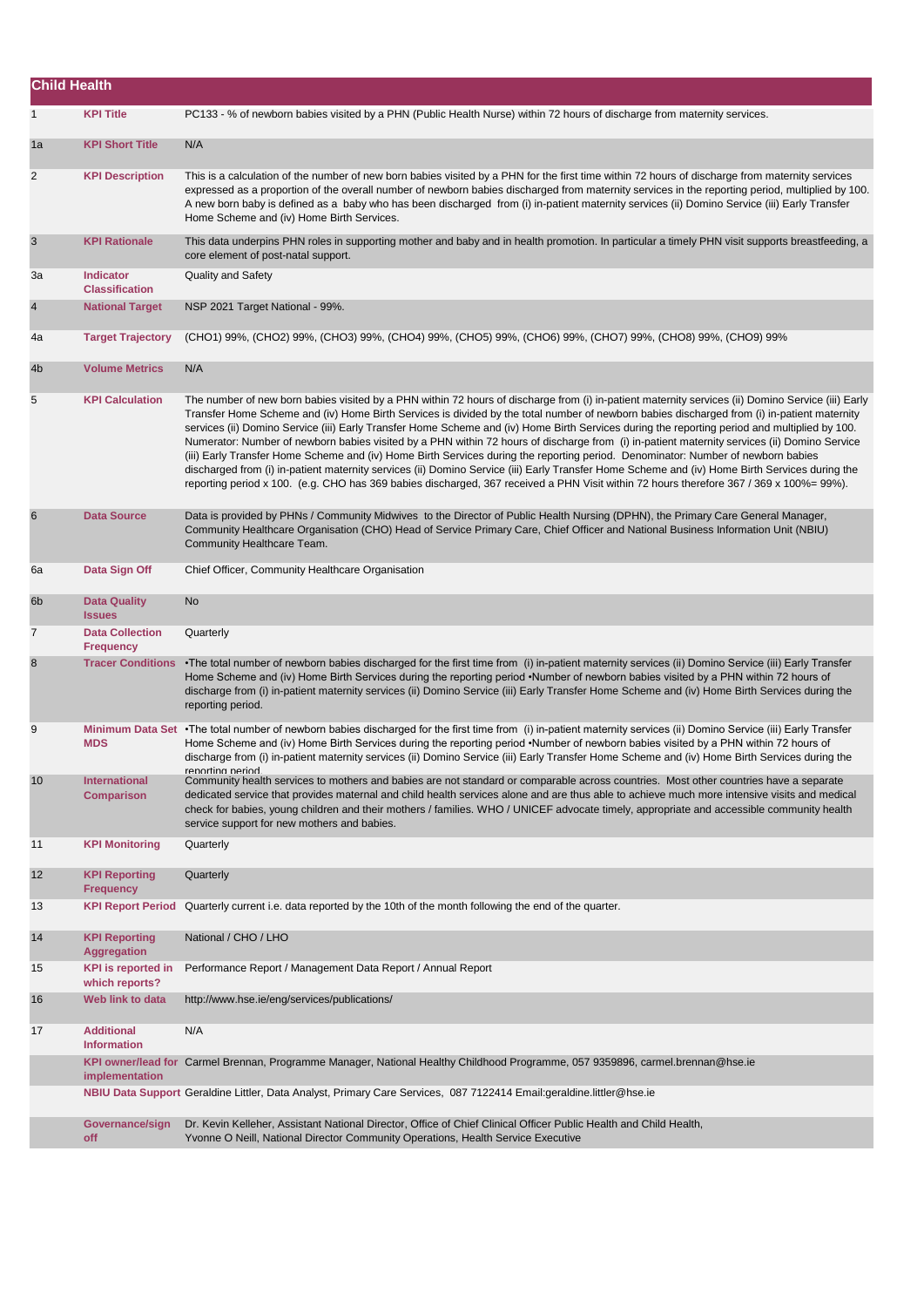|                 | <b>Community Intervention Teams</b>         |                                                                                                                                                                                                                                 |  |  |
|-----------------|---------------------------------------------|---------------------------------------------------------------------------------------------------------------------------------------------------------------------------------------------------------------------------------|--|--|
| $\mathbf{1}$    | <b>KPI Title</b>                            | PC123 - Community Intervention Teams (Total No. of CIT referrals)                                                                                                                                                               |  |  |
| 1a              | <b>KPI Short Title</b>                      | N/A                                                                                                                                                                                                                             |  |  |
| 2               | <b>KPI Description</b>                      | This is a count of the number of referrals accepted by the Community Intervention Teams (CITs) in the reporting month. Referrals accepted must<br>be recorded per patient, and should be allocated to one referral source only. |  |  |
| 3               | <b>KPI Rationale</b>                        | This metric allows the number of referrals accepted by CITs in the reporting month to be recorded and monitored.                                                                                                                |  |  |
| За              | <b>Indicator</b><br><b>Classification</b>   | Access and Integration                                                                                                                                                                                                          |  |  |
| 4               | <b>National Target</b>                      | NSP 2021 National Target - 59,919                                                                                                                                                                                               |  |  |
| 4a              | <b>Target Trajectory</b>                    | (CHO1) 7,279 (CHO2) 6,634 (CHO3) 7,823 (CHO4) 6,347 (CHO5) 9,356 (CHO6) 1,320 (CHO7) 8,322 (CHO8) 7,258 (CHO9) 5,580                                                                                                            |  |  |
| 4b              | <b>Volume Metrics</b>                       | N/A                                                                                                                                                                                                                             |  |  |
| 5               | <b>KPI Calculation</b>                      | Count the number of referrals accepted by CITs in the reporting month.                                                                                                                                                          |  |  |
| 6               | <b>Data Source</b>                          | <b>CIT<sub>s</sub></b>                                                                                                                                                                                                          |  |  |
| 6а              | Data Sign Off                               | Chief Officer, Community Healthcare Organisation                                                                                                                                                                                |  |  |
| 6 <sub>b</sub>  | <b>Data Quality</b><br><b>Issues</b>        | <b>No</b>                                                                                                                                                                                                                       |  |  |
| 7               | <b>Data Collection</b><br><b>Frequency</b>  | Monthly                                                                                                                                                                                                                         |  |  |
| 8               |                                             | Tracer Conditions CIT referrals accepted in the reporting month                                                                                                                                                                 |  |  |
| 9               | <b>MDS</b>                                  | Minimum Data Set CIT referrals accepted in the reporting month                                                                                                                                                                  |  |  |
| 10 <sup>°</sup> | <b>International</b><br><b>Comparison</b>   | <b>No</b>                                                                                                                                                                                                                       |  |  |
| 11              | <b>KPI Monitoring</b>                       | Monthly                                                                                                                                                                                                                         |  |  |
| 12              | <b>KPI Reporting</b><br><b>Frequency</b>    | Monthly                                                                                                                                                                                                                         |  |  |
| 13              | <b>KPI Report Period</b>                    | Monthly current (monthly data reported by the 10th of the following month)                                                                                                                                                      |  |  |
| 14              | <b>KPI Reporting</b><br><b>Aggregation</b>  | National / CHO / LHO / CIT                                                                                                                                                                                                      |  |  |
| 15              | <b>KPI</b> is reported in<br>which reports? | Performance Report / Management Data Report / Annual Report                                                                                                                                                                     |  |  |
| 16              | Web link to data                            | http://www.hse.ie/eng/services/publications/                                                                                                                                                                                    |  |  |
| 17              | <b>Additional</b><br><b>Information</b>     | N/A                                                                                                                                                                                                                             |  |  |
|                 | implementation                              | KPI owner/lead for TJ Dunford, Head of Operations Primary Care, Community Operations, Health Service Executive                                                                                                                  |  |  |
|                 |                                             | NBIU Data Support Geraldine Littler, Data Analyst, Primary Care Services, 087 7122414 Email:geraldine.littler@hse.ie                                                                                                            |  |  |
|                 | Governance/sign<br>off                      | Yvonne O'Neill, National Director Community Operations, Health Service Executive                                                                                                                                                |  |  |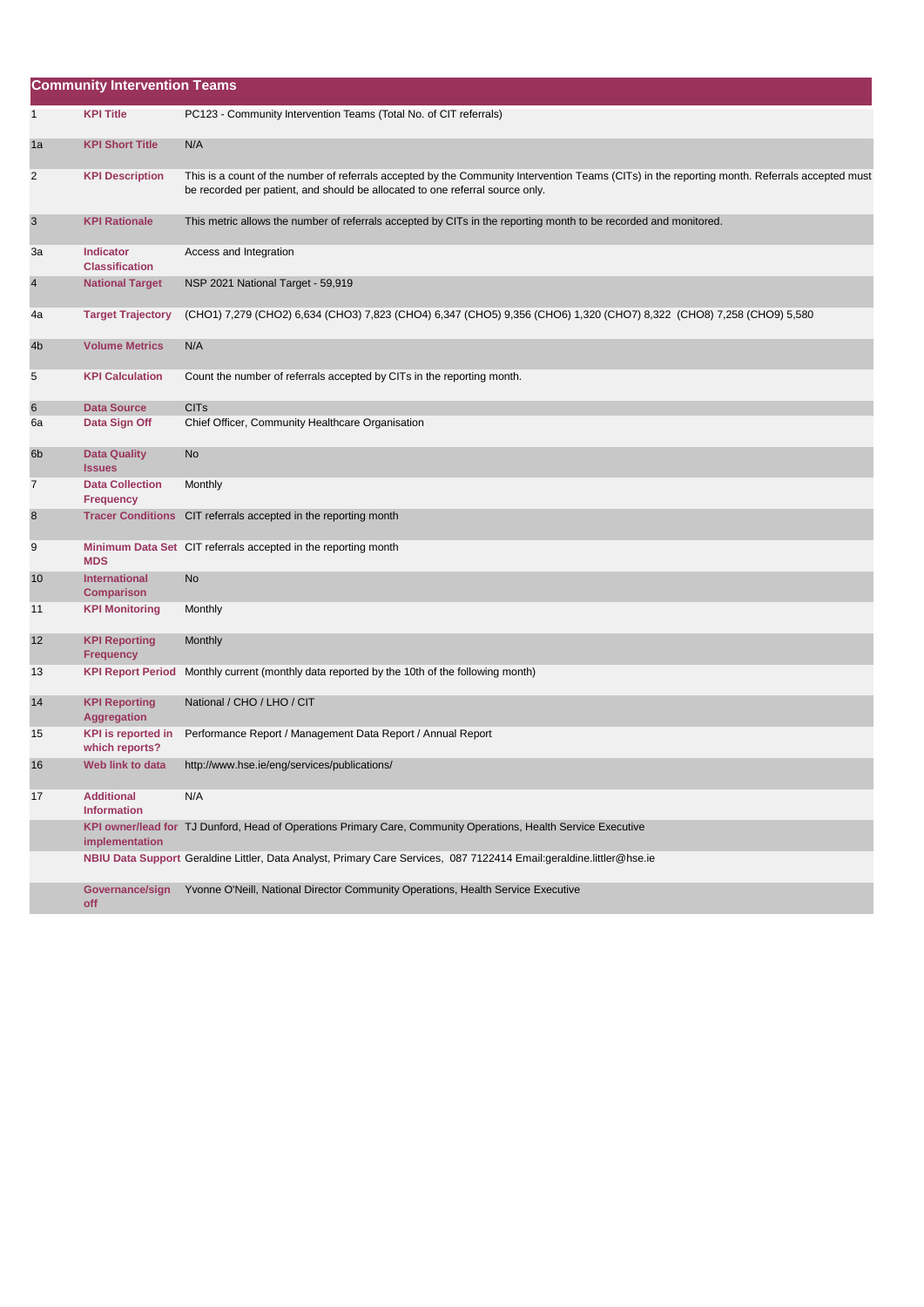| <b>Dietetics</b> |                                             |                                                                                                                                                                                                                                                                                                                                                                                                                                                                                                                                                                                                                                                                                                                                                                                                                                      |
|------------------|---------------------------------------------|--------------------------------------------------------------------------------------------------------------------------------------------------------------------------------------------------------------------------------------------------------------------------------------------------------------------------------------------------------------------------------------------------------------------------------------------------------------------------------------------------------------------------------------------------------------------------------------------------------------------------------------------------------------------------------------------------------------------------------------------------------------------------------------------------------------------------------------|
| $\mathbf{1}$     | <b>KPI Title</b>                            | PC130 - No. of Dietetics Patients Seen                                                                                                                                                                                                                                                                                                                                                                                                                                                                                                                                                                                                                                                                                                                                                                                               |
| 1a               | <b>KPI Short Title</b>                      | N/A                                                                                                                                                                                                                                                                                                                                                                                                                                                                                                                                                                                                                                                                                                                                                                                                                                  |
| 2                | <b>KPI Description</b>                      | This is a composite metric. It is the sum of the number of existing dietetic patients seen face to face, by telephone, video and audio<br>conferencing in the reporting month and the number of new dietetic patients seen face to face, by telephone, video and audio conferencing in the<br>reporting month. An existing patient is defined as a patient who is currently attending the service and is an open case. It includes patients who<br>attend individual appointments or group sessions. A new patient is a patient that is seen for the first time in this episode of care. It includes<br>patients re-referred to the service. Each patient is only included once in the count in the reporting period i.e. he / she is counted either as an<br>existing patient or a new patient in the reporting month, not as both. |
| 3                | <b>KPI Rationale</b>                        | This metric provides information on dietetic service activity and informs decisions in relation to the planning and management of staff and<br>resource allocation.                                                                                                                                                                                                                                                                                                                                                                                                                                                                                                                                                                                                                                                                  |
| За               | <b>Indicator</b><br><b>Classification</b>   | Access and Integration                                                                                                                                                                                                                                                                                                                                                                                                                                                                                                                                                                                                                                                                                                                                                                                                               |
| 4                | <b>National Target</b>                      | NSP 2021 National Target - 68,640                                                                                                                                                                                                                                                                                                                                                                                                                                                                                                                                                                                                                                                                                                                                                                                                    |
| 4a               | <b>Target Trajectory</b>                    | N/A                                                                                                                                                                                                                                                                                                                                                                                                                                                                                                                                                                                                                                                                                                                                                                                                                                  |
| 4b               | <b>Volume Metrics</b>                       | N/A                                                                                                                                                                                                                                                                                                                                                                                                                                                                                                                                                                                                                                                                                                                                                                                                                                  |
| 5                | <b>KPI Calculation</b>                      | Count the number of existing dietetic patients seen in the reporting month and add it to the number of new dietetic patients seen in the<br>reporting month. Each patient is only included once in the count in the reporting period i.e. he / she is counted either as an existing patient or a<br>new patient in the reporting month, not as both.                                                                                                                                                                                                                                                                                                                                                                                                                                                                                 |
| 6                | <b>Data Source</b>                          | Patient records, Dietitian Manager, Primary Care General Manager, Community Healthcare Organisation (CHO) Head of Service Primary Care,<br>Chief Officer and National Business Information Unit (NBIU) Community Healthcare Team.                                                                                                                                                                                                                                                                                                                                                                                                                                                                                                                                                                                                    |
| 6а               | Data Sign Off                               | Chief Officer, Community Healthcare Organisation                                                                                                                                                                                                                                                                                                                                                                                                                                                                                                                                                                                                                                                                                                                                                                                     |
| 6 <sub>b</sub>   | <b>Data Quality</b><br><b>Issues</b>        | <b>No</b>                                                                                                                                                                                                                                                                                                                                                                                                                                                                                                                                                                                                                                                                                                                                                                                                                            |
| 7                | <b>Data Collection</b><br><b>Frequency</b>  | Monthly                                                                                                                                                                                                                                                                                                                                                                                                                                                                                                                                                                                                                                                                                                                                                                                                                              |
| 8                | <b>Tracer Conditions</b>                    | • Existing dietetic patients seen • New dietetic patients seen                                                                                                                                                                                                                                                                                                                                                                                                                                                                                                                                                                                                                                                                                                                                                                       |
| 9                | <b>MDS</b>                                  | Minimum Data Set • Existing dietetic patients seen • New dietetic patients seen                                                                                                                                                                                                                                                                                                                                                                                                                                                                                                                                                                                                                                                                                                                                                      |
| 10               | <b>International</b><br><b>Comparison</b>   | No                                                                                                                                                                                                                                                                                                                                                                                                                                                                                                                                                                                                                                                                                                                                                                                                                                   |
| 11               | <b>KPI Monitoring</b>                       | Monthly                                                                                                                                                                                                                                                                                                                                                                                                                                                                                                                                                                                                                                                                                                                                                                                                                              |
| 12               | <b>KPI Reporting</b><br><b>Frequency</b>    | Monthly                                                                                                                                                                                                                                                                                                                                                                                                                                                                                                                                                                                                                                                                                                                                                                                                                              |
| 13               |                                             | KPI Report Period Monthly current (monthly data reported by the 10th of the following month)                                                                                                                                                                                                                                                                                                                                                                                                                                                                                                                                                                                                                                                                                                                                         |
| 14               | <b>KPI Reporting</b><br><b>Aggregation</b>  | National / CHO / LHO                                                                                                                                                                                                                                                                                                                                                                                                                                                                                                                                                                                                                                                                                                                                                                                                                 |
| 15               | <b>KPI</b> is reported in<br>which reports? | Performance Profile / Management Data Report / Annual Report                                                                                                                                                                                                                                                                                                                                                                                                                                                                                                                                                                                                                                                                                                                                                                         |
| 16               | Web link to data                            | http://www.hse.ie/eng/services/publications/                                                                                                                                                                                                                                                                                                                                                                                                                                                                                                                                                                                                                                                                                                                                                                                         |
| 17               | <b>Additional</b><br><b>Information</b>     | N/A                                                                                                                                                                                                                                                                                                                                                                                                                                                                                                                                                                                                                                                                                                                                                                                                                                  |
|                  | implementation                              | KPI owner/lead for TJ Dunford, Head of Operations Primary Care, Community Operations, Health Service Executive                                                                                                                                                                                                                                                                                                                                                                                                                                                                                                                                                                                                                                                                                                                       |
|                  |                                             | NBIU Data Support Geraldine Littler, Data Analyst, Primary Care Services, 087 7122414 Email:geraldine.littler@hse.ie                                                                                                                                                                                                                                                                                                                                                                                                                                                                                                                                                                                                                                                                                                                 |
|                  | Governance/sign<br>off                      | Yvonne O'Neill, National Director Community Operations, Health Service Executive                                                                                                                                                                                                                                                                                                                                                                                                                                                                                                                                                                                                                                                                                                                                                     |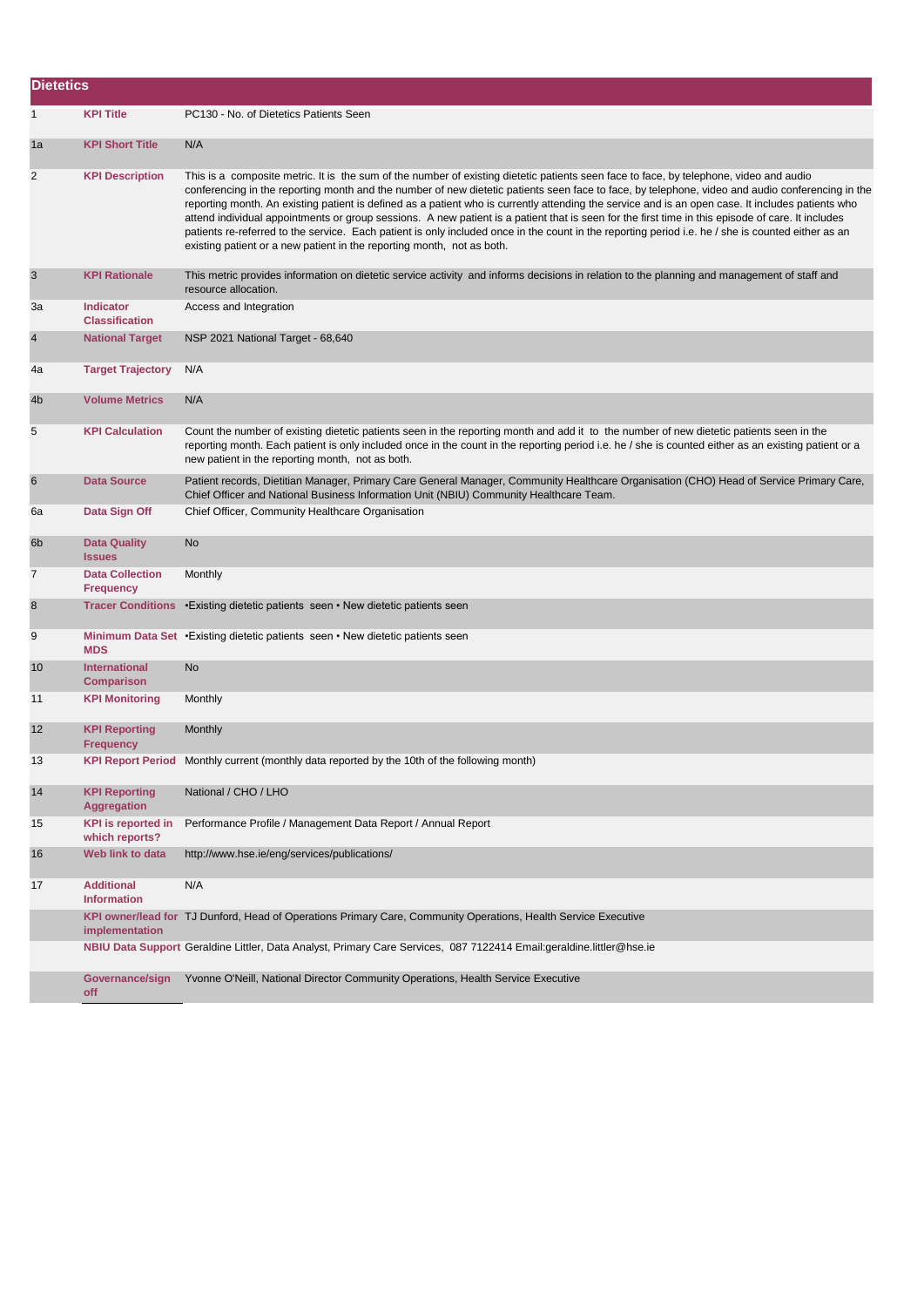| <b>Dietetics</b> |                                             |                                                                                                                                                                                                                                                                                                                                                                                                                                                                                                                                                                                                                                                                                                                                                                                                                                                                                                                                                                                                                                                                                                                                                                                                                                                                                                                                                                                                                                     |
|------------------|---------------------------------------------|-------------------------------------------------------------------------------------------------------------------------------------------------------------------------------------------------------------------------------------------------------------------------------------------------------------------------------------------------------------------------------------------------------------------------------------------------------------------------------------------------------------------------------------------------------------------------------------------------------------------------------------------------------------------------------------------------------------------------------------------------------------------------------------------------------------------------------------------------------------------------------------------------------------------------------------------------------------------------------------------------------------------------------------------------------------------------------------------------------------------------------------------------------------------------------------------------------------------------------------------------------------------------------------------------------------------------------------------------------------------------------------------------------------------------------------|
| $\mathbf{1}$     | <b>KPI Title</b>                            | PC109G - % of dietetic patients on waiting list for treatment $\leq 52$ weeks                                                                                                                                                                                                                                                                                                                                                                                                                                                                                                                                                                                                                                                                                                                                                                                                                                                                                                                                                                                                                                                                                                                                                                                                                                                                                                                                                       |
| 1a               | <b>KPI Short Title</b>                      | N/A                                                                                                                                                                                                                                                                                                                                                                                                                                                                                                                                                                                                                                                                                                                                                                                                                                                                                                                                                                                                                                                                                                                                                                                                                                                                                                                                                                                                                                 |
| 2                | <b>KPI Description</b>                      | This is a calculation of the number of new dietetic patients (all age bands*) who are waiting $\leq$ 52 weeks to be seen by a dietitian (either in an<br>individual or in a group environment) expressed as a proportion of the overall number of dietetic patients (all wait times**) waiting for these<br>services at the end of the reporting month, multiplied by 100. It includes all patients on the waiting list waiting ≤ 52 weeeks at the end of the<br>reporting month. Patients are only removed from the waiting list when they have been seen for a first appointment, it is not sufficient for a patient<br>to have been offered an appointment. Note the focus of this metric is on patients waiting for treatment, within some services assessment and<br>treatment may occur at the same appointment. However, where a patient is assessed and must still wait for treatment it is the waiting time from<br>referral date to treatment date that is reported. Opt in patients are included on the waiting list. If they do not respond within four weeks they are<br>discharged and must be re-referred. This metric should not include patients overdue for review. *Age bands include: • 0 - 4 years • 5 - 17 years •<br>18 - 64 years • 65 years and over. **Wait times include: • 0 - ≤ 12 weeks • >12 weeks - ≤ 26 weeks • >26 weeks - ≤ 39 weeks • >39 weeks • >39 weeks - ≤<br>52 weeks $\cdot$ > 52 weeks. |
| $\sqrt{3}$       | <b>KPI Rationale</b>                        | The purpose of this metric is to monitor dietetic waiting lists and reduce wait times for patients.                                                                                                                                                                                                                                                                                                                                                                                                                                                                                                                                                                                                                                                                                                                                                                                                                                                                                                                                                                                                                                                                                                                                                                                                                                                                                                                                 |
| 3a               | <b>Indicator</b><br><b>Classification</b>   | Access and Integration                                                                                                                                                                                                                                                                                                                                                                                                                                                                                                                                                                                                                                                                                                                                                                                                                                                                                                                                                                                                                                                                                                                                                                                                                                                                                                                                                                                                              |
| 4                | <b>National Target</b>                      | NSP 2021 Target - 80%                                                                                                                                                                                                                                                                                                                                                                                                                                                                                                                                                                                                                                                                                                                                                                                                                                                                                                                                                                                                                                                                                                                                                                                                                                                                                                                                                                                                               |
| 4a               | <b>Target Trajectory</b>                    | (CHO1) 80%, (CHO2) 80%, (CHO3) 80%, (CHO4) 80%, (CHO5) 80%, (CHO6) 80% (CHO7) 80%, (CHO8) 80% (CHO9) 80%                                                                                                                                                                                                                                                                                                                                                                                                                                                                                                                                                                                                                                                                                                                                                                                                                                                                                                                                                                                                                                                                                                                                                                                                                                                                                                                            |
| 4 <sub>b</sub>   | <b>Volume Metrics</b>                       | N/A                                                                                                                                                                                                                                                                                                                                                                                                                                                                                                                                                                                                                                                                                                                                                                                                                                                                                                                                                                                                                                                                                                                                                                                                                                                                                                                                                                                                                                 |
| 5                | <b>KPI Calculation</b>                      | Count the total number of dietetic patients in all age bands* on the treatment waiting list at the end of the reporting period by wait time $0 - \le 12$<br>weeks + >12 weeks - ≤ 26 weeks + >26 weeks - ≤ 39 weeks + >39 weeks - ≤ 52 weeks and express it as a proportion of the total number of<br>dietetic patients in all age bands* on the treatment waiting list at the end of the reporting period by wait times 0 - ≤ 12 weeks + >12 weeks - ≤ 26<br>weeks + >26 weeks - ≤ 39 weeks + >39 weeks - ≤ 52 weeks + > 52 weeks and multiply by 100. Numerator: The number of dietetic patients (all<br>ages) waiting to be seen by wait times 0 - ≤ 12 weeks + >12 weeks - ≤ 26 weeks + >26 weeks - ≤ 39 weeks + > 39 weeks - ≤ 52 weeks.<br>Denominator: The number of dietetic patients (all ages) waiting to be seen by wait times $0 - 12$ weeks + > 12 weeks - $\leq 26$ weeks + > 26<br>weeks - $\leq$ 39 weeks + $>$ 39 weeks - $\leq$ 52 weeks +<br>> 52 weeks x 100.                                                                                                                                                                                                                                                                                                                                                                                                                                                   |
| 6                | <b>Data Source</b>                          | Patient records, Dietitian Manager, Primary Care General Manager, Community Healthcare Organisation (CHO) Head of Service Primary Care,<br>Chief Officer and National Business Information Unit (NBIU) Community Healthcare Team.                                                                                                                                                                                                                                                                                                                                                                                                                                                                                                                                                                                                                                                                                                                                                                                                                                                                                                                                                                                                                                                                                                                                                                                                   |
| 6а               | Data Sign Off                               | Chief Officer, Community Healthcare Organisation                                                                                                                                                                                                                                                                                                                                                                                                                                                                                                                                                                                                                                                                                                                                                                                                                                                                                                                                                                                                                                                                                                                                                                                                                                                                                                                                                                                    |
| 6 <sub>b</sub>   | <b>Data Quality</b><br><b>Issues</b>        | No                                                                                                                                                                                                                                                                                                                                                                                                                                                                                                                                                                                                                                                                                                                                                                                                                                                                                                                                                                                                                                                                                                                                                                                                                                                                                                                                                                                                                                  |
| $\overline{7}$   | <b>Data Collection</b><br><b>Frequency</b>  | Monthly                                                                                                                                                                                                                                                                                                                                                                                                                                                                                                                                                                                                                                                                                                                                                                                                                                                                                                                                                                                                                                                                                                                                                                                                                                                                                                                                                                                                                             |
| 8                |                                             | Tracer Conditions •Dietetic patients waiting to be seen •Age bands •Wait times                                                                                                                                                                                                                                                                                                                                                                                                                                                                                                                                                                                                                                                                                                                                                                                                                                                                                                                                                                                                                                                                                                                                                                                                                                                                                                                                                      |
| 9                | <b>MDS</b>                                  | Minimum Data Set •Dietetic patients waiting to be seen •Age bands •Wait times                                                                                                                                                                                                                                                                                                                                                                                                                                                                                                                                                                                                                                                                                                                                                                                                                                                                                                                                                                                                                                                                                                                                                                                                                                                                                                                                                       |
| 10               | <b>International</b><br><b>Comparison</b>   | No                                                                                                                                                                                                                                                                                                                                                                                                                                                                                                                                                                                                                                                                                                                                                                                                                                                                                                                                                                                                                                                                                                                                                                                                                                                                                                                                                                                                                                  |
| 11               | <b>KPI Monitoring</b>                       | Monthly                                                                                                                                                                                                                                                                                                                                                                                                                                                                                                                                                                                                                                                                                                                                                                                                                                                                                                                                                                                                                                                                                                                                                                                                                                                                                                                                                                                                                             |
| 12               | <b>KPI Reporting</b><br><b>Frequency</b>    | Monthly                                                                                                                                                                                                                                                                                                                                                                                                                                                                                                                                                                                                                                                                                                                                                                                                                                                                                                                                                                                                                                                                                                                                                                                                                                                                                                                                                                                                                             |
| 13               | <b>KPI Report Period</b>                    | Monthly current (monthly data reported by the 10th of the following month)                                                                                                                                                                                                                                                                                                                                                                                                                                                                                                                                                                                                                                                                                                                                                                                                                                                                                                                                                                                                                                                                                                                                                                                                                                                                                                                                                          |
| 14               | <b>KPI Reporting</b><br><b>Aggregation</b>  | National / CHO / LHO                                                                                                                                                                                                                                                                                                                                                                                                                                                                                                                                                                                                                                                                                                                                                                                                                                                                                                                                                                                                                                                                                                                                                                                                                                                                                                                                                                                                                |
| 15               | <b>KPI</b> is reported in<br>which reports? | Performance Profile / Management Data Report / Annual Report                                                                                                                                                                                                                                                                                                                                                                                                                                                                                                                                                                                                                                                                                                                                                                                                                                                                                                                                                                                                                                                                                                                                                                                                                                                                                                                                                                        |
| 16               | Web link to data                            | http://www.hse.ie/eng/services/publications/                                                                                                                                                                                                                                                                                                                                                                                                                                                                                                                                                                                                                                                                                                                                                                                                                                                                                                                                                                                                                                                                                                                                                                                                                                                                                                                                                                                        |
| 17               | <b>Additional</b><br><b>Information</b>     | N/A                                                                                                                                                                                                                                                                                                                                                                                                                                                                                                                                                                                                                                                                                                                                                                                                                                                                                                                                                                                                                                                                                                                                                                                                                                                                                                                                                                                                                                 |
|                  | implementation                              | KPI owner/lead for TJ Dunford, Head of Operations Primary Care, Community Operations, Health Service Executive                                                                                                                                                                                                                                                                                                                                                                                                                                                                                                                                                                                                                                                                                                                                                                                                                                                                                                                                                                                                                                                                                                                                                                                                                                                                                                                      |
|                  |                                             | NBIU Data Support Geraldine Littler, Data Analyst, Primary Care Services, 087 7122414 Email:geraldine.littler@hse.ie                                                                                                                                                                                                                                                                                                                                                                                                                                                                                                                                                                                                                                                                                                                                                                                                                                                                                                                                                                                                                                                                                                                                                                                                                                                                                                                |
|                  | Governance/sign<br>off                      | Yvonne O'Neill, National Director Community Operations, Health Service Executive                                                                                                                                                                                                                                                                                                                                                                                                                                                                                                                                                                                                                                                                                                                                                                                                                                                                                                                                                                                                                                                                                                                                                                                                                                                                                                                                                    |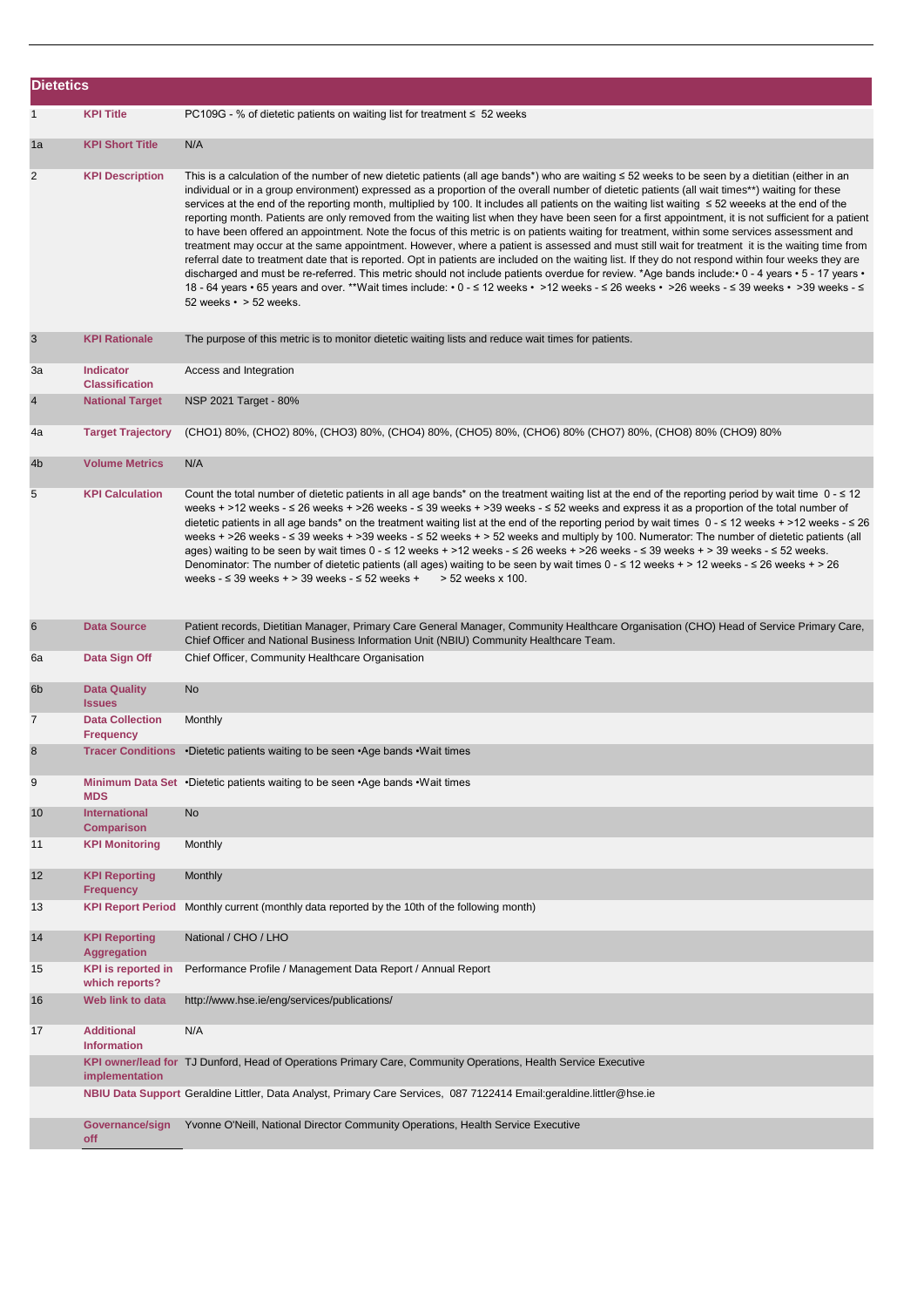| <b>Dietetics</b> |                                             |                                                                                                                                                                                                                                                                                                                                                                                                                                                                                                                                                                                                                                                                                                                                                                                                                                                                                                                                                                                                                                                                                                                                                                                                                                                                                                                                                                                                                 |
|------------------|---------------------------------------------|-----------------------------------------------------------------------------------------------------------------------------------------------------------------------------------------------------------------------------------------------------------------------------------------------------------------------------------------------------------------------------------------------------------------------------------------------------------------------------------------------------------------------------------------------------------------------------------------------------------------------------------------------------------------------------------------------------------------------------------------------------------------------------------------------------------------------------------------------------------------------------------------------------------------------------------------------------------------------------------------------------------------------------------------------------------------------------------------------------------------------------------------------------------------------------------------------------------------------------------------------------------------------------------------------------------------------------------------------------------------------------------------------------------------|
| $\mathbf{1}$     | <b>KPI Title</b>                            | PC109M - % of dietetic patients on waiting list for treatment $\leq$ 12 weeks                                                                                                                                                                                                                                                                                                                                                                                                                                                                                                                                                                                                                                                                                                                                                                                                                                                                                                                                                                                                                                                                                                                                                                                                                                                                                                                                   |
| 1a               | <b>KPI Short Title</b>                      | N/A                                                                                                                                                                                                                                                                                                                                                                                                                                                                                                                                                                                                                                                                                                                                                                                                                                                                                                                                                                                                                                                                                                                                                                                                                                                                                                                                                                                                             |
| 2                | <b>KPI Description</b>                      | This is a calculation of the number of new dietetic patients (all age bands*) who are waiting ≤ 12 weeks to be seen by a dietitian (either in an<br>individual or in a group environment) expressed as a proportion of the overall number of dietetic patients (all wait times**) waiting for these<br>services at the end of the reporting month multiplied by 100. It includes all patients on the waiting list waiting ≤ 12 weeks at the end of the<br>reporting month. Patients are only removed from the waiting list when they have been seen for a first appointment, it is not sufficient for a patient<br>to have been offered an appointment. Note the focus of this metric is on patients waiting for treatment, within some services assessment and<br>treatment may occur at the same appointment. However, where a patient is assessed and must still wait for treatment it is the waiting time from<br>referral date to treatment date that is reported. Opt in patients are included on the waiting list. If they do not respond within four weeks they are<br>discharged and must be re-referred. This metric should not include patients overdue for review. *Age bands include: • 0 - 4 years • 5 - 17 years •<br>18 - 64 years • 65 years and over. **Wait times include: • 0 - ≤ 12 weeks • >12 weeks - ≤ 26 weeks • >26 weeks - ≤ 39 weeks • >39 weeks -<br>$\leq$ 52 weeks • > 52 weeks. |
| 3                | <b>KPI Rationale</b>                        | The purpose of this metric is to monitor dietetic waiting lists and reduce wait times for patients.                                                                                                                                                                                                                                                                                                                                                                                                                                                                                                                                                                                                                                                                                                                                                                                                                                                                                                                                                                                                                                                                                                                                                                                                                                                                                                             |
| За               | <b>Indicator</b><br><b>Classification</b>   | Access and Integration                                                                                                                                                                                                                                                                                                                                                                                                                                                                                                                                                                                                                                                                                                                                                                                                                                                                                                                                                                                                                                                                                                                                                                                                                                                                                                                                                                                          |
| $\overline{4}$   | <b>National Target</b>                      | NSP 2021 - 40%                                                                                                                                                                                                                                                                                                                                                                                                                                                                                                                                                                                                                                                                                                                                                                                                                                                                                                                                                                                                                                                                                                                                                                                                                                                                                                                                                                                                  |
| 4a               | <b>Target Trajectory</b>                    | (CHO1) 40%, (CHO2) 40%, (CHO3) 40%, (CHO4) 40%, (CHO5) 40%, (CHO6) 40%, (CHO7) 40%, (CHO8) 40%, (CHO9) 40%.                                                                                                                                                                                                                                                                                                                                                                                                                                                                                                                                                                                                                                                                                                                                                                                                                                                                                                                                                                                                                                                                                                                                                                                                                                                                                                     |
| 4 <sub>b</sub>   | <b>Volume Metrics</b>                       | N/A                                                                                                                                                                                                                                                                                                                                                                                                                                                                                                                                                                                                                                                                                                                                                                                                                                                                                                                                                                                                                                                                                                                                                                                                                                                                                                                                                                                                             |
| 5                | <b>KPI Calculation</b>                      | Count the total number of dietetic patients in all age bands* on the treatment waiting list at the end of the reporting period by wait time $0 \cdot \le 12$<br>weeks and express it as a proportion of the total number of dietetic patients in all age bands* on the treatment waiting list at the end of the<br>reporting period by wait times 0 ≤ 12 weeks + >12 weeks - ≤ 26 weeks + >26 weeks - ≤ 39 weeks + >39 weeks - ≤ 52 weeks + >52 weeks and<br>multiply by 100. Numerator: The number of dietetic patients (all ages) waiting to be seen by wait time 0 - ≤ 12 weeks. Denominator: The number<br>of dietetic patients (all ages) waiting to be seen by wait times 0 - ≤ 12 weeks + > 12 weeks - ≤ 26 weeks + > 26 weeks - ≤ 39 weeks + > 39<br>weeks - $\leq$ 52 weeks + $>$ 52 weeks x 100.                                                                                                                                                                                                                                                                                                                                                                                                                                                                                                                                                                                                      |
| 6                | <b>Data Source</b>                          | Patient records, Dietitian Manager, Primary Care General Manager, Community Healthcare Organisation (CHO) Head of Service Primary Care,<br>Chief Officer and National Business Information Unit (NBIU) Community Healthcare Team.                                                                                                                                                                                                                                                                                                                                                                                                                                                                                                                                                                                                                                                                                                                                                                                                                                                                                                                                                                                                                                                                                                                                                                               |
| 6а               | Data Sign Off                               | Chief Officer, Community Healthcare Organisation                                                                                                                                                                                                                                                                                                                                                                                                                                                                                                                                                                                                                                                                                                                                                                                                                                                                                                                                                                                                                                                                                                                                                                                                                                                                                                                                                                |
| 6 <sub>b</sub>   | <b>Data Quality</b><br><b>Issues</b>        | No                                                                                                                                                                                                                                                                                                                                                                                                                                                                                                                                                                                                                                                                                                                                                                                                                                                                                                                                                                                                                                                                                                                                                                                                                                                                                                                                                                                                              |
| 7                | <b>Data Collection</b><br><b>Frequency</b>  | Monthly                                                                                                                                                                                                                                                                                                                                                                                                                                                                                                                                                                                                                                                                                                                                                                                                                                                                                                                                                                                                                                                                                                                                                                                                                                                                                                                                                                                                         |
| 8                |                                             | Tracer Conditions •Dietetic patients waiting to be seen •Age bands •Wait times                                                                                                                                                                                                                                                                                                                                                                                                                                                                                                                                                                                                                                                                                                                                                                                                                                                                                                                                                                                                                                                                                                                                                                                                                                                                                                                                  |
| 9                | <b>MDS</b>                                  | Minimum Data Set •Dietetic patients waiting to be seen •Age bands •Wait times                                                                                                                                                                                                                                                                                                                                                                                                                                                                                                                                                                                                                                                                                                                                                                                                                                                                                                                                                                                                                                                                                                                                                                                                                                                                                                                                   |
| 10               | <b>International</b><br><b>Comparison</b>   | No                                                                                                                                                                                                                                                                                                                                                                                                                                                                                                                                                                                                                                                                                                                                                                                                                                                                                                                                                                                                                                                                                                                                                                                                                                                                                                                                                                                                              |
| 11               | <b>KPI Monitoring</b>                       | Monthly                                                                                                                                                                                                                                                                                                                                                                                                                                                                                                                                                                                                                                                                                                                                                                                                                                                                                                                                                                                                                                                                                                                                                                                                                                                                                                                                                                                                         |
| 12               | <b>KPI Reporting</b><br><b>Frequency</b>    | Monthly                                                                                                                                                                                                                                                                                                                                                                                                                                                                                                                                                                                                                                                                                                                                                                                                                                                                                                                                                                                                                                                                                                                                                                                                                                                                                                                                                                                                         |
| 13               | <b>KPI Report Period</b>                    | Monthly current (monthly data reported by the 10th of the following month)                                                                                                                                                                                                                                                                                                                                                                                                                                                                                                                                                                                                                                                                                                                                                                                                                                                                                                                                                                                                                                                                                                                                                                                                                                                                                                                                      |
| 14               | <b>KPI Reporting</b><br><b>Aggregation</b>  | National / CHO / LHO                                                                                                                                                                                                                                                                                                                                                                                                                                                                                                                                                                                                                                                                                                                                                                                                                                                                                                                                                                                                                                                                                                                                                                                                                                                                                                                                                                                            |
| 15               | <b>KPI</b> is reported in<br>which reports? | Performance Profile / Management Data Report / Annual Report                                                                                                                                                                                                                                                                                                                                                                                                                                                                                                                                                                                                                                                                                                                                                                                                                                                                                                                                                                                                                                                                                                                                                                                                                                                                                                                                                    |
| 16               | Web link to data                            | http://www.hse.ie/eng/services/publications/                                                                                                                                                                                                                                                                                                                                                                                                                                                                                                                                                                                                                                                                                                                                                                                                                                                                                                                                                                                                                                                                                                                                                                                                                                                                                                                                                                    |
| 17               | <b>Additional</b><br><b>Information</b>     | N/A                                                                                                                                                                                                                                                                                                                                                                                                                                                                                                                                                                                                                                                                                                                                                                                                                                                                                                                                                                                                                                                                                                                                                                                                                                                                                                                                                                                                             |
|                  | implementation                              | KPI owner/lead for TJ Dunford, Head of Operations Primary Care, Community Operations, Health Service Executive                                                                                                                                                                                                                                                                                                                                                                                                                                                                                                                                                                                                                                                                                                                                                                                                                                                                                                                                                                                                                                                                                                                                                                                                                                                                                                  |
|                  |                                             | NBIU Data Support Geraldine Littler, Data Analyst, Primary Care Services, 087 7122414 Email:geraldine.littler@hse.ie                                                                                                                                                                                                                                                                                                                                                                                                                                                                                                                                                                                                                                                                                                                                                                                                                                                                                                                                                                                                                                                                                                                                                                                                                                                                                            |
|                  | Governance/sign<br>off                      | Yvonne O'Neill, National Director Community Operations, Health Service Executive                                                                                                                                                                                                                                                                                                                                                                                                                                                                                                                                                                                                                                                                                                                                                                                                                                                                                                                                                                                                                                                                                                                                                                                                                                                                                                                                |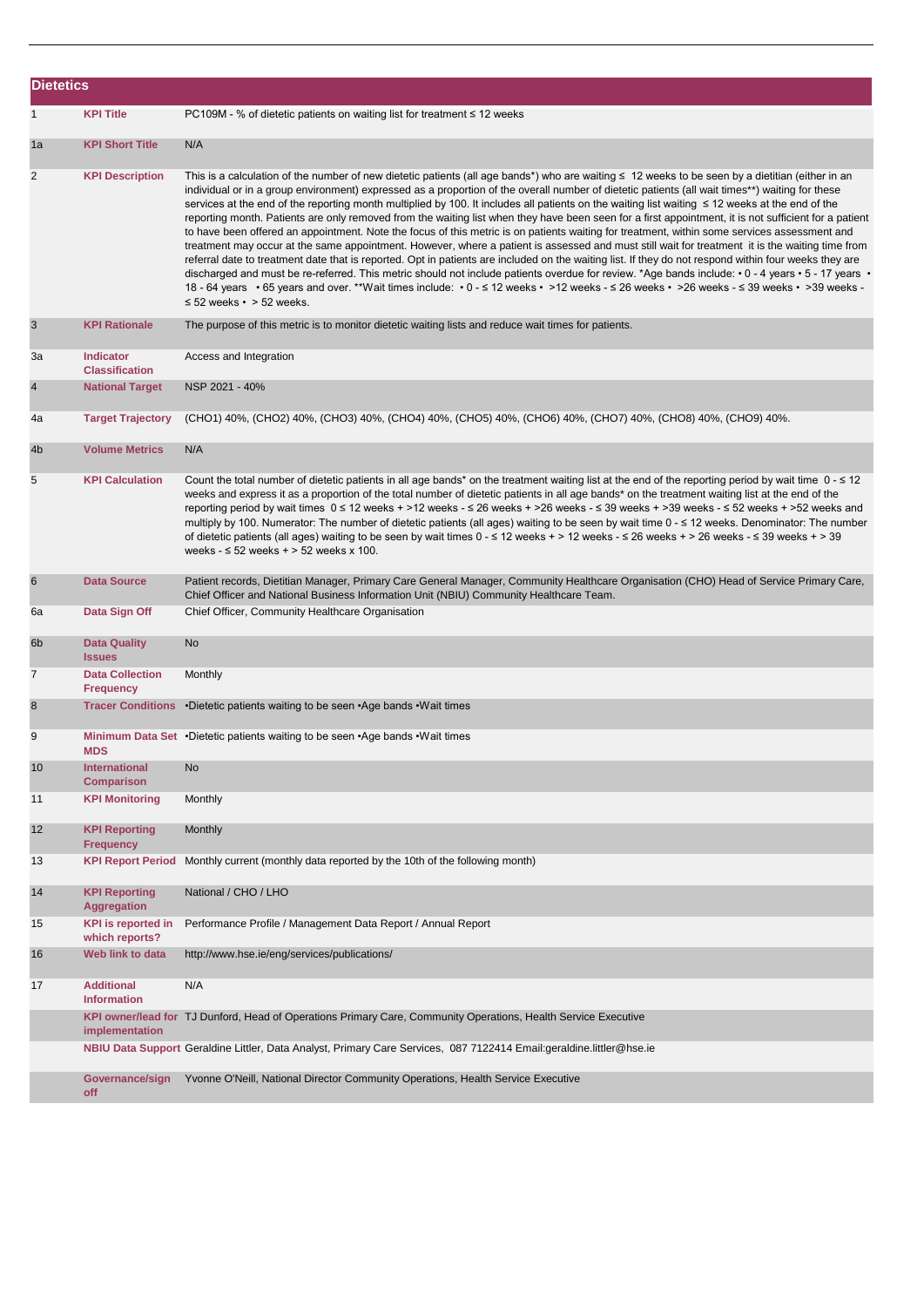|                | <b>GP OUT OF HOURS</b>                      |                                                                                                                                                                                                                                                                                                                                                                                                   |
|----------------|---------------------------------------------|---------------------------------------------------------------------------------------------------------------------------------------------------------------------------------------------------------------------------------------------------------------------------------------------------------------------------------------------------------------------------------------------------|
| 1              | <b>KPI Title</b>                            | PC11 - No. of contacts with GP Out of Hours Services                                                                                                                                                                                                                                                                                                                                              |
| 1a             | <b>KPI Short Title</b>                      | N/A                                                                                                                                                                                                                                                                                                                                                                                               |
| $\overline{c}$ | <b>KPI Description</b>                      | This is a count of the total number of contacts (by category*) made by patients with GP Out of Hours Services (excluding reduced hour services<br>from 6pm-10pm and at weekends) during the reporting month. * Categories include: • triage only • treatment centers • home visits • other which<br>refers to contacts where callers are seeking information, and are not triaged by a clinician. |
| 3              | <b>KPI Rationale</b>                        | To capture the number of contacts made by patients with GP Out of Hours Services nationally in order to monitor activity and service pressures.                                                                                                                                                                                                                                                   |
| За             | <b>Indicator</b><br><b>Classification</b>   | Access and Integration                                                                                                                                                                                                                                                                                                                                                                            |
| 4              | <b>National Target</b>                      | NSP 2021 National Target - 922,094                                                                                                                                                                                                                                                                                                                                                                |
| 4a             | <b>Target Trajectory</b>                    | N/A                                                                                                                                                                                                                                                                                                                                                                                               |
| 4b             | <b>Volume Metrics</b>                       | N/A                                                                                                                                                                                                                                                                                                                                                                                               |
| 5              | <b>KPI Calculation</b>                      | Count the total number of contacts (all categories*) made by patients with GP Out of Hours Services (excluding contacts with reduced hour<br>services from 6pm-10pm and at weekends) during the reporting month.                                                                                                                                                                                  |
| 6              | <b>Data Source</b>                          | GP Out of Hours Services, and National Business Information Unit (NBIU) Community Healthcare Team.                                                                                                                                                                                                                                                                                                |
| 6а             | Data Sign Off                               | Chief Officer, Community Healthcare Organisation                                                                                                                                                                                                                                                                                                                                                  |
| 6b             | <b>Data Quality</b><br><b>Issues</b>        | No known data quality issues.                                                                                                                                                                                                                                                                                                                                                                     |
| $\overline{7}$ | <b>Data Collection</b><br><b>Frequency</b>  | Monthly                                                                                                                                                                                                                                                                                                                                                                                           |
| $\bf8$         |                                             | Tracer Conditions Contacts (all categories and ages) with GP Out of Hours Services during the reporting month.                                                                                                                                                                                                                                                                                    |
| 9              | <b>MDS</b>                                  | Minimum Data Set Contacts (all categories and ages) with GP Out of Hours Services during the reporting month.                                                                                                                                                                                                                                                                                     |
| 10             | <b>International</b><br><b>Comparison</b>   | No                                                                                                                                                                                                                                                                                                                                                                                                |
| 11             | <b>KPI Monitoring</b>                       | Monthly                                                                                                                                                                                                                                                                                                                                                                                           |
| 12             | <b>KPI Reporting</b><br><b>Frequency</b>    | Monthly                                                                                                                                                                                                                                                                                                                                                                                           |
| 13             | <b>KPI Report Period</b>                    | Monthly current (e.g. monthly data reported by the 10th of the following month)                                                                                                                                                                                                                                                                                                                   |
| 14             | <b>KPI Reporting</b><br><b>Aggregation</b>  | National / GP Out of Hours Service                                                                                                                                                                                                                                                                                                                                                                |
| 15             | <b>KPI</b> is reported in<br>which reports? | Performance Profile / Management Data Report / Annual Report                                                                                                                                                                                                                                                                                                                                      |
| 16             | Web link to data                            | http://www.hse.ie/eng/services/publications/                                                                                                                                                                                                                                                                                                                                                      |
| 17             | <b>Additional</b><br><b>Information</b>     | N/A                                                                                                                                                                                                                                                                                                                                                                                               |
|                | implementation                              | KPI owner/lead for TJ Dunford, Head of Operations Primary Care, Community Operations, Health Service Executive                                                                                                                                                                                                                                                                                    |
|                |                                             | NBIU Data Support Geraldine Littler, Data Analyst, Primary Care Services, 087 7122414 Email:geraldine.littler@hse.ie                                                                                                                                                                                                                                                                              |
|                | Governance/sign<br>off                      | Yvonne O'Neill, National Director Community Operations, Health Service Executive                                                                                                                                                                                                                                                                                                                  |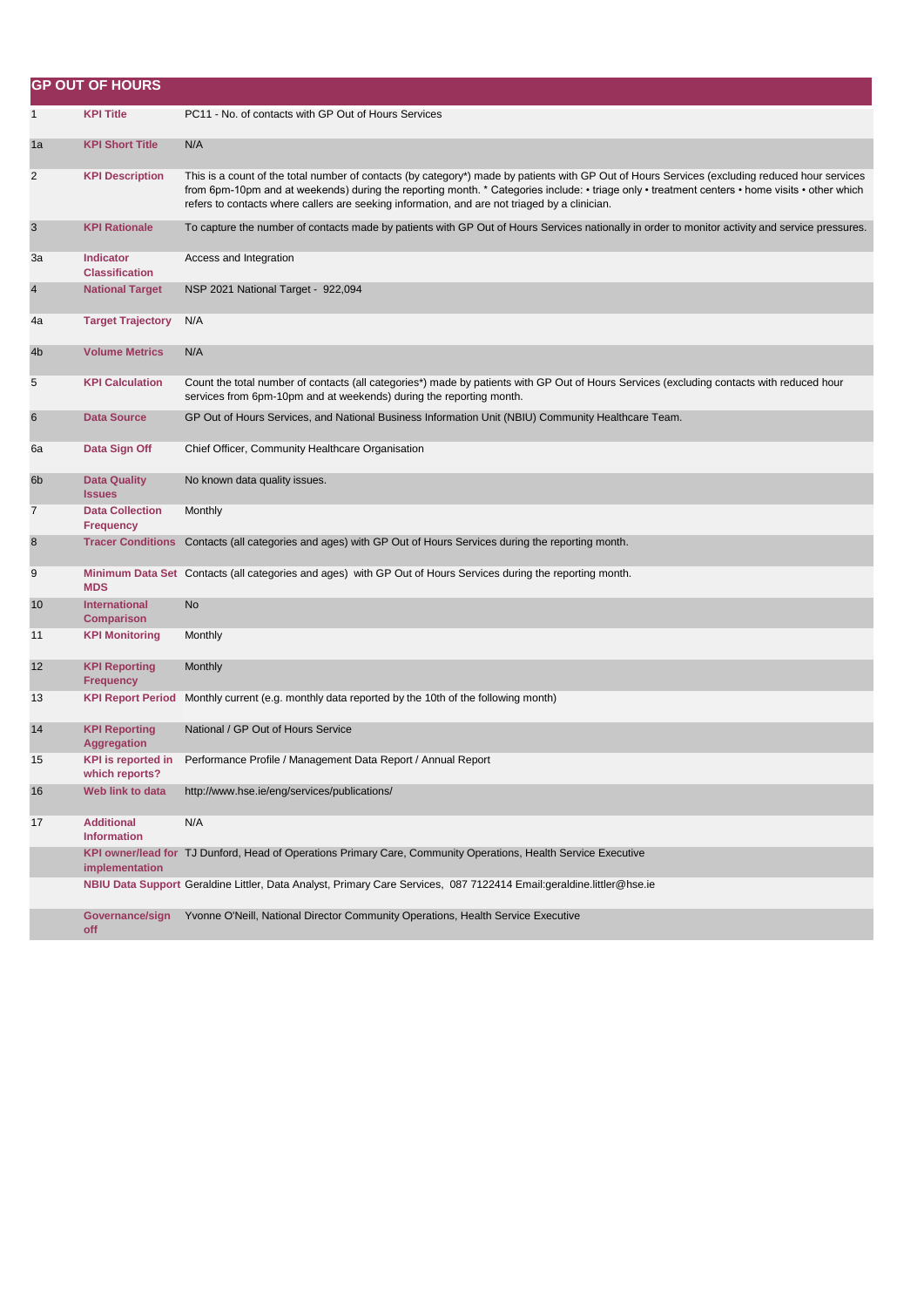|              | <b>Health Amendment Act</b>                 |                                                                                                                                                                                                                                                                                                                                                                                                                                                                                                                                                                                                                                                                                        |
|--------------|---------------------------------------------|----------------------------------------------------------------------------------------------------------------------------------------------------------------------------------------------------------------------------------------------------------------------------------------------------------------------------------------------------------------------------------------------------------------------------------------------------------------------------------------------------------------------------------------------------------------------------------------------------------------------------------------------------------------------------------------|
| $\mathbf{1}$ | <b>KPI Title</b>                            | PC119 - No. of Health Amendment Act cardholders who were reviewed                                                                                                                                                                                                                                                                                                                                                                                                                                                                                                                                                                                                                      |
| 1a           | <b>KPI Short Title</b>                      | N/A                                                                                                                                                                                                                                                                                                                                                                                                                                                                                                                                                                                                                                                                                    |
| 2            | <b>KPI Description</b>                      | This is a count of the number of Health Amendment Act (HAA) 1996 cardholders who had their health needs reviewed during the reporting<br>period. Individuals who contracted Hepatitis C from the administration within the state of contaminated blood or blood products and hold a HAA<br>card are entitled to a range of services including General Practitioner services, all prescribed drugs, medicines and appliances, dental and<br>ophthalmic services, home support, home nursing, counselling services and other services without charge. HAA cardholders have their health<br>needs reviewed to ensure that adequate service responses are in place to address their needs. |
| 3            | <b>KPI Rationale</b>                        | Regular review of health needs ensures that adequate service responses are in place for HAA cardholders and that any changes in needs are<br>addressed in collaboration with the individual cardholder.                                                                                                                                                                                                                                                                                                                                                                                                                                                                                |
| 3a           | <b>Indicator</b><br><b>Classification</b>   | <b>Quality and Safety</b>                                                                                                                                                                                                                                                                                                                                                                                                                                                                                                                                                                                                                                                              |
| 4            | <b>National Target</b>                      | NSP 2021 National Target - 224.                                                                                                                                                                                                                                                                                                                                                                                                                                                                                                                                                                                                                                                        |
| 4a           | <b>Target Trajectory</b>                    | (CHO1) 16, (CHO2) 16, (CHO3) 16, (CHO4) 16, (CHO5) 16, (CHO6) 40, (CHO7) 40, (CHO8) 16, (CHO9) 48                                                                                                                                                                                                                                                                                                                                                                                                                                                                                                                                                                                      |
| 4b           | <b>Volume Metrics</b>                       | N/A                                                                                                                                                                                                                                                                                                                                                                                                                                                                                                                                                                                                                                                                                    |
| 5            | <b>KPI Calculation</b>                      | Count the number of HAA cardholders who were reviewed during the reporting quarter.                                                                                                                                                                                                                                                                                                                                                                                                                                                                                                                                                                                                    |
| 6            | <b>Data Source</b>                          | Hepatitis C Liaison Officers, Hepatitis C Nurses, Hepatitis C National Coordinator and National Business Information Unit (NBIU) Community<br>Healthcare Team.                                                                                                                                                                                                                                                                                                                                                                                                                                                                                                                         |
| 6а           | Data Sign Off                               | Chief Officer, Community Healthcare Organisation                                                                                                                                                                                                                                                                                                                                                                                                                                                                                                                                                                                                                                       |
| 6b           | <b>Data Quality</b><br><b>Issues</b>        | <b>No</b>                                                                                                                                                                                                                                                                                                                                                                                                                                                                                                                                                                                                                                                                              |
| 7            | <b>Data Collection</b><br><b>Frequency</b>  | Quarterly                                                                                                                                                                                                                                                                                                                                                                                                                                                                                                                                                                                                                                                                              |
| 8            | <b>Tracer Conditions</b>                    | HAA Cardholders who were reviewed                                                                                                                                                                                                                                                                                                                                                                                                                                                                                                                                                                                                                                                      |
| 9            | <b>MDS</b>                                  | Minimum Data Set HAA Cardholders who were reviewed                                                                                                                                                                                                                                                                                                                                                                                                                                                                                                                                                                                                                                     |
| 10           | <b>International</b><br><b>Comparison</b>   | <b>No</b>                                                                                                                                                                                                                                                                                                                                                                                                                                                                                                                                                                                                                                                                              |
| 11           | <b>KPI Monitoring</b>                       | Quarterly                                                                                                                                                                                                                                                                                                                                                                                                                                                                                                                                                                                                                                                                              |
| 12           | <b>KPI Reporting</b><br><b>Frequency</b>    | Quarterly                                                                                                                                                                                                                                                                                                                                                                                                                                                                                                                                                                                                                                                                              |
| 13           |                                             | KPI Report Period Quarterly current (data reported for each quarter by the 10th of the month following the end of the quarter)                                                                                                                                                                                                                                                                                                                                                                                                                                                                                                                                                         |
| 14           | <b>KPI Reporting</b><br><b>Aggregation</b>  | National / CHO                                                                                                                                                                                                                                                                                                                                                                                                                                                                                                                                                                                                                                                                         |
| 15           | <b>KPI</b> is reported in<br>which reports? | Performance Report / Management Data Report / Annual Report                                                                                                                                                                                                                                                                                                                                                                                                                                                                                                                                                                                                                            |
| 16           | Web link to data                            | http://www.hse.ie/eng/services/publications/                                                                                                                                                                                                                                                                                                                                                                                                                                                                                                                                                                                                                                           |
| 17           | <b>Additional</b><br><b>Information</b>     | N/A                                                                                                                                                                                                                                                                                                                                                                                                                                                                                                                                                                                                                                                                                    |
|              | implementation                              | KPI owner/lead for TJ Dunford, Head of Operations Primary Care, Community Operations, Health Service Executive                                                                                                                                                                                                                                                                                                                                                                                                                                                                                                                                                                         |
|              |                                             | NBIU Data Support Geraldine Littler, Data Analyst, Primary Care Services, 087 7122414 Email:geraldine.littler@hse.ie                                                                                                                                                                                                                                                                                                                                                                                                                                                                                                                                                                   |
|              | Governance/sign<br>off                      | Yvonne O'Neill, National Director Community Operations, Health Service Executive                                                                                                                                                                                                                                                                                                                                                                                                                                                                                                                                                                                                       |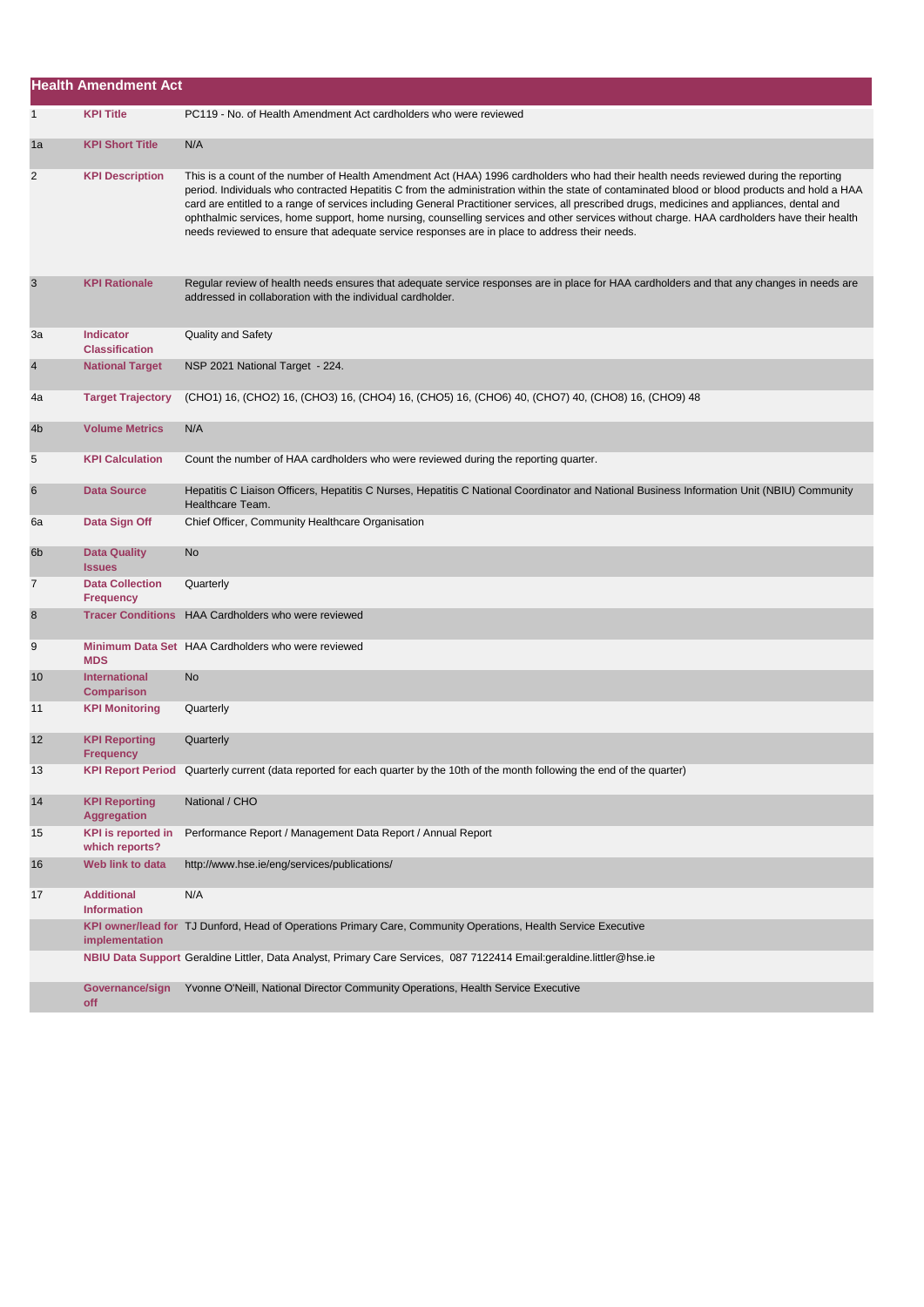| <b>Antibiotics</b> |                                             |                                                                                                                                                                                                                                                                                                                                                                                                                                                                                                                  |
|--------------------|---------------------------------------------|------------------------------------------------------------------------------------------------------------------------------------------------------------------------------------------------------------------------------------------------------------------------------------------------------------------------------------------------------------------------------------------------------------------------------------------------------------------------------------------------------------------|
| 1                  | <b>KPI Title</b>                            | PC102 - Consumption of antibiotics in community settings (defined daily doses per 1,000 population per day based on wholesaler to community<br>pharmacy sales - not prescription level data)                                                                                                                                                                                                                                                                                                                     |
| 1a                 | <b>KPI Short Title</b>                      | N/A                                                                                                                                                                                                                                                                                                                                                                                                                                                                                                              |
| 2                  | <b>KPI Description</b>                      | This is a calculation of the rate of consumption of antibiotics in the ambulatory (non-hospital) setting where the monthly rate is reported as<br>defined daily doses (DDD) per 1,000 population per day (DID).                                                                                                                                                                                                                                                                                                  |
| 3                  | <b>KPI Rationale</b>                        | Community antibiotic use is strongly linked to antimicrobial resistance, which is a major public health threat.                                                                                                                                                                                                                                                                                                                                                                                                  |
| За                 | <b>Indicator</b><br><b>Classification</b>   | Quality and Safety                                                                                                                                                                                                                                                                                                                                                                                                                                                                                               |
| $\overline{4}$     | <b>National Target</b>                      | NSP 2021 National Target <22                                                                                                                                                                                                                                                                                                                                                                                                                                                                                     |
| 4a                 | <b>Target Trajectory</b>                    | N/A                                                                                                                                                                                                                                                                                                                                                                                                                                                                                                              |
| 4b                 | <b>Volume Metrics</b>                       | N/A                                                                                                                                                                                                                                                                                                                                                                                                                                                                                                              |
| 5                  | <b>KPI Calculation</b>                      | Monthly rate reported as defined daily doses (DDD) per 1,000 population per day (DID) Numerator data: Aggregate data on wholesale supply of<br>systemic antimicrobials to community pharmacies, purchased from IMS Health Inc. (Accounts for at least 95% of community antibiotic sales.<br>Prescription level data not available). Denominator data: CSO census data. Other data: Updated ATC coding and DDD definitions from World<br>Health Organisation (WHO) which can impact on interpretation of results. |
| 6                  | <b>Data Source</b>                          | The Health Protection Surveillance Centre (HPSC) coordinates the publication of this data.                                                                                                                                                                                                                                                                                                                                                                                                                       |
| 6а                 | Data Sign Off                               | <b>HPSC Consultant</b>                                                                                                                                                                                                                                                                                                                                                                                                                                                                                           |
| 6b                 | Data Quality<br><b>Issues</b>               | Changes to ATC coding and DDD definitions from WHO can impact on interpretation of results.<br>Does not represent prescription level data.                                                                                                                                                                                                                                                                                                                                                                       |
| 7                  | <b>Data Collection</b><br><b>Frequency</b>  | Quarterly                                                                                                                                                                                                                                                                                                                                                                                                                                                                                                        |
| 8                  | <b>Tracer Conditions</b>                    | Data supply from IMS Health Inc.                                                                                                                                                                                                                                                                                                                                                                                                                                                                                 |
| 9                  | <b>MDS</b>                                  | Minimum Data Set Quarterly data supply from IMS Health Inc.                                                                                                                                                                                                                                                                                                                                                                                                                                                      |
| 10                 | <b>International</b><br><b>Comparison</b>   | Uses WHO-approved methodology. Part of Europe-wide standardised surveillance programme (European Surveillance of Antimicrobial<br>Consumption (ESAC) network). National data from all participating European countries available for comparison.                                                                                                                                                                                                                                                                 |
| 11                 | <b>KPI Monitoring</b>                       | Quarterly                                                                                                                                                                                                                                                                                                                                                                                                                                                                                                        |
| 12                 | <b>KPI Reporting</b><br><b>Frequency</b>    | Quarterly 1 Q in arrears                                                                                                                                                                                                                                                                                                                                                                                                                                                                                         |
| 13                 |                                             | KPI Report Period Quarterly in arrears (quarter 1 data reported in quarter 2)                                                                                                                                                                                                                                                                                                                                                                                                                                    |
| 14                 | <b>KPI Reporting</b><br><b>Aggregation</b>  | National                                                                                                                                                                                                                                                                                                                                                                                                                                                                                                         |
| 15                 | <b>KPI</b> is reported in<br>which reports? | Performance Profile / Management Data Report / Annual Report                                                                                                                                                                                                                                                                                                                                                                                                                                                     |
| 16                 | Web link to data                            | https://www.hpsc.ie                                                                                                                                                                                                                                                                                                                                                                                                                                                                                              |
| 17                 | <b>Additional</b><br><b>Information</b>     | Reports on community antibiotic consumption for participating European countries available at www.ecdc.eu                                                                                                                                                                                                                                                                                                                                                                                                        |
|                    | implementation                              | KPI owner/lead for TJ Dunford, Head of Operations Primary Care, Community Operations, Health Service Executive                                                                                                                                                                                                                                                                                                                                                                                                   |
|                    |                                             | NBIU Data Support Geraldine Littler, Data Analyst, Primary Care Services, 087 7122414 Email:geraldine.littler@hse.ie                                                                                                                                                                                                                                                                                                                                                                                             |
|                    | Governance/sign<br>off                      | Yvonne O'Neill, National Director Community Operations, Health Service Executive                                                                                                                                                                                                                                                                                                                                                                                                                                 |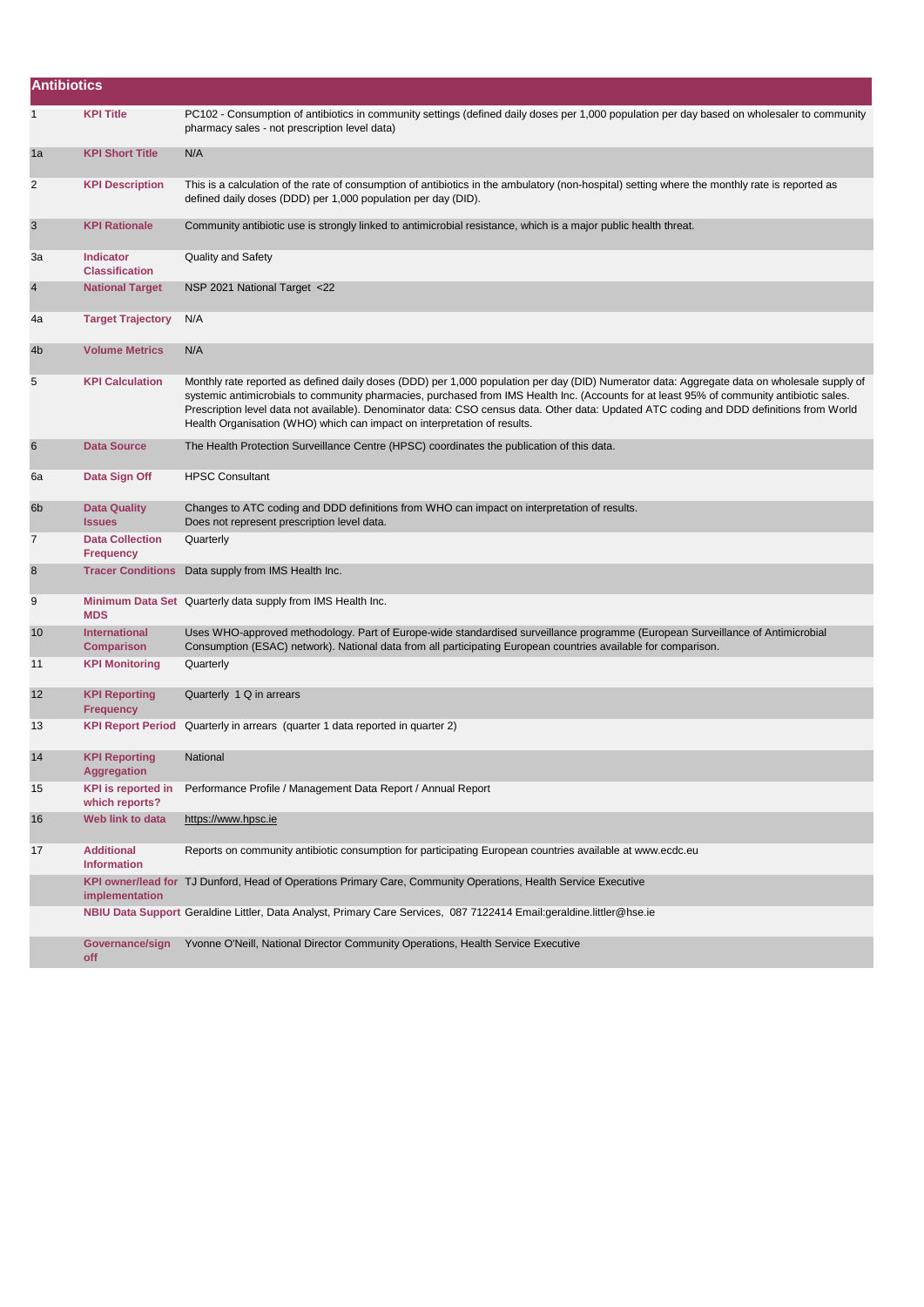| <b>Nursing</b> |                                             |                                                                                                                                                                                                                                                                                                                                                                                                                                                                                                                                                                                                                                                                                                                                                                                                                                                                                                                                                                                                                                                                                                                                                                                                                   |
|----------------|---------------------------------------------|-------------------------------------------------------------------------------------------------------------------------------------------------------------------------------------------------------------------------------------------------------------------------------------------------------------------------------------------------------------------------------------------------------------------------------------------------------------------------------------------------------------------------------------------------------------------------------------------------------------------------------------------------------------------------------------------------------------------------------------------------------------------------------------------------------------------------------------------------------------------------------------------------------------------------------------------------------------------------------------------------------------------------------------------------------------------------------------------------------------------------------------------------------------------------------------------------------------------|
| $\mathbf{1}$   | <b>KPI Title</b>                            | PC132 - No. of Nursing Patients Seen                                                                                                                                                                                                                                                                                                                                                                                                                                                                                                                                                                                                                                                                                                                                                                                                                                                                                                                                                                                                                                                                                                                                                                              |
| 1a             | <b>KPI Short Title</b>                      | N/A                                                                                                                                                                                                                                                                                                                                                                                                                                                                                                                                                                                                                                                                                                                                                                                                                                                                                                                                                                                                                                                                                                                                                                                                               |
| $\overline{c}$ | <b>KPI Description</b>                      | This is a composite metric. It is the sum of the number of existing nursing patients on the Public Health Nurse (PHN) caseload who were seen<br>face to face, by telephone, video and audio conferencing in the reporting month and the number of new patients seen face to face, by<br>telephone, video and audio conferencing in the reporting month. An existing patient is a patient who is currently in receipt of a PHN service from<br>a PHN / Community Registered General Nurse (CRGN) / Health Care Assistant (HCA). It does not include children seen under the core Child<br>Health Screening and Surveillance Programme. A new patient is defined as a patient who is not currently known to the service and is seen for<br>the first time face to face, by telephone, video and audio conferencing in this episode of care including patients re-referred to the service<br>(previously discharged). It does not include children seen under the core Child Health Screening and Surveillance Programme. Each patient is<br>only included once in the count in the reporting period i.e. he / she is counted either as an existing patient or a new patient in the reporting<br>month, not as both. |
| 3              | <b>KPI Rationale</b>                        | This metric provides information on community nursing service activity and informs decisions in relation to the planning and management of staff<br>and resource allocation.                                                                                                                                                                                                                                                                                                                                                                                                                                                                                                                                                                                                                                                                                                                                                                                                                                                                                                                                                                                                                                      |
| За             | <b>Indicator</b><br><b>Classification</b>   | Access and Integration                                                                                                                                                                                                                                                                                                                                                                                                                                                                                                                                                                                                                                                                                                                                                                                                                                                                                                                                                                                                                                                                                                                                                                                            |
| $\overline{4}$ | <b>National Target</b>                      | NSP 2021 National Target - 474,366.                                                                                                                                                                                                                                                                                                                                                                                                                                                                                                                                                                                                                                                                                                                                                                                                                                                                                                                                                                                                                                                                                                                                                                               |
| 4a             | <b>Target Trajectory</b>                    | N/A                                                                                                                                                                                                                                                                                                                                                                                                                                                                                                                                                                                                                                                                                                                                                                                                                                                                                                                                                                                                                                                                                                                                                                                                               |
| 4 <sub>b</sub> | <b>Volume Metrics</b>                       | N/A                                                                                                                                                                                                                                                                                                                                                                                                                                                                                                                                                                                                                                                                                                                                                                                                                                                                                                                                                                                                                                                                                                                                                                                                               |
| 5              | <b>KPI Calculation</b>                      | Count the number of existing nursing patients on the caseload seen face to face, by telephone, video and audio conferencing by the PHN /<br>CRGN / HCA in the reporting month and add it to the number of new nursing patients, seen face to face, by telephone, video and audio<br>conferencing in the reporting month. Each patient is only included once in the count in the reporting period i.e. he / she is counted either as an<br>existing patient or a new patient in the reporting month, not as both.                                                                                                                                                                                                                                                                                                                                                                                                                                                                                                                                                                                                                                                                                                  |
| 6              | <b>Data Source</b>                          | PHNs to the Director of Public Health Nursing (DPHN), the Primary Care General Manager, Community Healthcare Organisation (CHO) Head of<br>Service Primary Care, Chief Officer and National Business Information Unit (NBIU) Community Healthcare Team                                                                                                                                                                                                                                                                                                                                                                                                                                                                                                                                                                                                                                                                                                                                                                                                                                                                                                                                                            |
| 6а             | Data Sign Off                               | Chief Officer, Community Healthcare Organisation                                                                                                                                                                                                                                                                                                                                                                                                                                                                                                                                                                                                                                                                                                                                                                                                                                                                                                                                                                                                                                                                                                                                                                  |
| 6b             | <b>Data Quality</b><br><b>Issues</b>        | N/A                                                                                                                                                                                                                                                                                                                                                                                                                                                                                                                                                                                                                                                                                                                                                                                                                                                                                                                                                                                                                                                                                                                                                                                                               |
| $\overline{7}$ | <b>Data Collection</b><br><b>Frequency</b>  | Monthly in arrears                                                                                                                                                                                                                                                                                                                                                                                                                                                                                                                                                                                                                                                                                                                                                                                                                                                                                                                                                                                                                                                                                                                                                                                                |
| 8              |                                             | Tracer Conditions • Existing nursing patients on the caseload seen • New nursing patients seen                                                                                                                                                                                                                                                                                                                                                                                                                                                                                                                                                                                                                                                                                                                                                                                                                                                                                                                                                                                                                                                                                                                    |
| 9              | <b>MDS</b>                                  | Minimum Data Set • Existing nursing patients on the caseload seen • New nursing patients seen                                                                                                                                                                                                                                                                                                                                                                                                                                                                                                                                                                                                                                                                                                                                                                                                                                                                                                                                                                                                                                                                                                                     |
| 10             | <b>International</b><br>Comparison          | N/A                                                                                                                                                                                                                                                                                                                                                                                                                                                                                                                                                                                                                                                                                                                                                                                                                                                                                                                                                                                                                                                                                                                                                                                                               |
| 11             | <b>KPI Monitoring</b>                       | Monthly in arrears                                                                                                                                                                                                                                                                                                                                                                                                                                                                                                                                                                                                                                                                                                                                                                                                                                                                                                                                                                                                                                                                                                                                                                                                |
| 12             | <b>KPI Reporting</b><br><b>Frequency</b>    | Monthly in arrears                                                                                                                                                                                                                                                                                                                                                                                                                                                                                                                                                                                                                                                                                                                                                                                                                                                                                                                                                                                                                                                                                                                                                                                                |
| 13             |                                             | KPI Report Period Monthly in arrears i.e data is reported by the 10th of the month following the end of the next month e.g. June data reported in August.                                                                                                                                                                                                                                                                                                                                                                                                                                                                                                                                                                                                                                                                                                                                                                                                                                                                                                                                                                                                                                                         |
| 14             | <b>KPI Reporting</b><br><b>Aggregation</b>  | National / CHO / LHO                                                                                                                                                                                                                                                                                                                                                                                                                                                                                                                                                                                                                                                                                                                                                                                                                                                                                                                                                                                                                                                                                                                                                                                              |
| 15             | <b>KPI is reported in</b><br>which reports? | Performance Profile / Management Data Report / Annual Report                                                                                                                                                                                                                                                                                                                                                                                                                                                                                                                                                                                                                                                                                                                                                                                                                                                                                                                                                                                                                                                                                                                                                      |
| 16             | Web link to data                            | http://www.hse.ie/eng/services/publications/                                                                                                                                                                                                                                                                                                                                                                                                                                                                                                                                                                                                                                                                                                                                                                                                                                                                                                                                                                                                                                                                                                                                                                      |
| 17             | <b>Additional</b><br><b>Information</b>     | N/A                                                                                                                                                                                                                                                                                                                                                                                                                                                                                                                                                                                                                                                                                                                                                                                                                                                                                                                                                                                                                                                                                                                                                                                                               |
|                | implementation                              | KPI owner/lead for TJ Dunford, Head of Operations Primary Care, Community Operations, Health Service Executive                                                                                                                                                                                                                                                                                                                                                                                                                                                                                                                                                                                                                                                                                                                                                                                                                                                                                                                                                                                                                                                                                                    |
|                |                                             | NBIU Data Support Geraldine Littler, Data Analyst, Primary Care Services, 087 7122414 Email:geraldine.littler@hse.ie                                                                                                                                                                                                                                                                                                                                                                                                                                                                                                                                                                                                                                                                                                                                                                                                                                                                                                                                                                                                                                                                                              |
|                | Governance/sign<br>off                      | Yvonne O'Neill, National Director Community Operations, Health Service Executive                                                                                                                                                                                                                                                                                                                                                                                                                                                                                                                                                                                                                                                                                                                                                                                                                                                                                                                                                                                                                                                                                                                                  |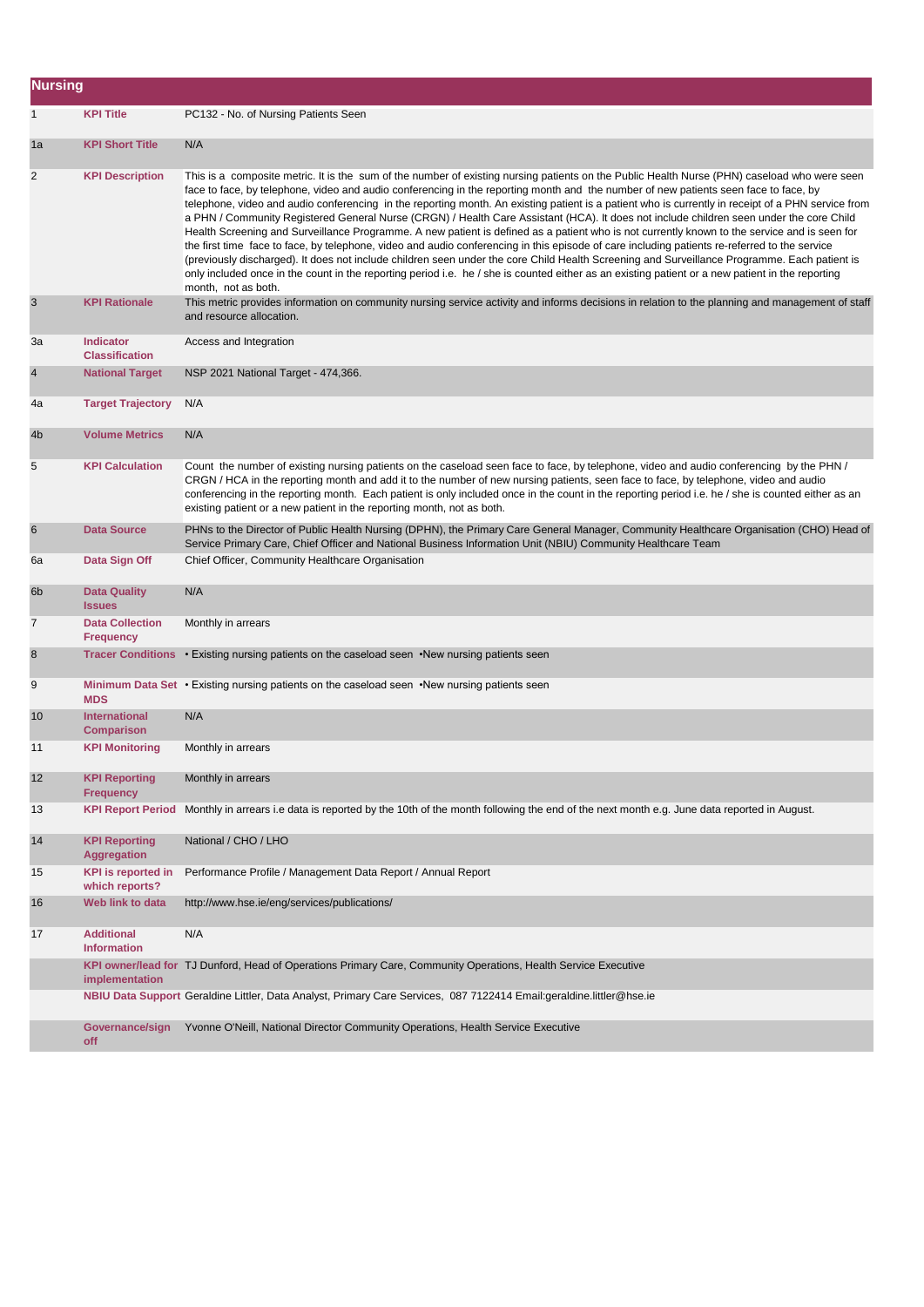| <b>Nursing</b> |                                             |                                                                                                                                                                                                                                                                                                                                                                                                                                                                                                                                                                                                                                                                                                                              |
|----------------|---------------------------------------------|------------------------------------------------------------------------------------------------------------------------------------------------------------------------------------------------------------------------------------------------------------------------------------------------------------------------------------------------------------------------------------------------------------------------------------------------------------------------------------------------------------------------------------------------------------------------------------------------------------------------------------------------------------------------------------------------------------------------------|
| 1              | <b>KPI Title</b>                            | PC110A - % of new Nursing patients accepted onto the Nursing caseload and seen within 12 weeks                                                                                                                                                                                                                                                                                                                                                                                                                                                                                                                                                                                                                               |
| 1a             | <b>KPI Short Title</b>                      | N/A                                                                                                                                                                                                                                                                                                                                                                                                                                                                                                                                                                                                                                                                                                                          |
| 2              | <b>KPI Description</b>                      | This is a calculation of the number of new nursing patients who have been accepted onto the Public Health Nurse (PHN) caseload and seen in<br>the previous 12 weeks (three calendar months) expressed as a proportion of the overall number of new patients accepted onto the nursing<br>caseload in the previous 12 weeks (three calendar months), multiplied by 100.                                                                                                                                                                                                                                                                                                                                                       |
| 3              | <b>KPI Rationale</b>                        | Timely access to primary care nursing services is essential to ensure best patient outcomes. This metric allows for monitoring of patients who<br>receive this service within 12 weeks (three calendar months) of acceptance onto the PHN caseload.                                                                                                                                                                                                                                                                                                                                                                                                                                                                          |
| За             | Indicator<br><b>Classification</b>          | Access and Integration                                                                                                                                                                                                                                                                                                                                                                                                                                                                                                                                                                                                                                                                                                       |
| $\overline{4}$ | <b>National Target</b>                      | NSP 2021 - 100%.                                                                                                                                                                                                                                                                                                                                                                                                                                                                                                                                                                                                                                                                                                             |
| 4a             | <b>Target Trajectory</b>                    | (CHO1) 100%, (CHO2) 100%, (CHO3) 100%, (CHO4) 100%, (CHO5) 100%, (CHO6) 100%, (CHO7) 100%, (CHO8) 100%, (CHO9) 100%                                                                                                                                                                                                                                                                                                                                                                                                                                                                                                                                                                                                          |
| 4b             | <b>Volume Metrics</b>                       | N/A                                                                                                                                                                                                                                                                                                                                                                                                                                                                                                                                                                                                                                                                                                                          |
| 5              | <b>KPI Calculation</b>                      | Count the number of new nursing patients who have been accepted onto the PHN caseload and have been seen by the PHN / Community<br>Registered General Nurse (CRGN) in the previous 12 weeks (three calendar months) and express it as a proportion of the overall number of<br>new patients accepted onto the PHN caseload in the previous 12 weeks (three calendar months) and multiply by 100. Numerator: the number of<br>new patients who have been accepted onto the PHN caseload and have been seen by the PHN / CRGN in the previous 12 weeks (three<br>calendar months). Denominator: the overall number of new patients accepted onto the PHN caseload in the previous 12 weeks (three calendar<br>months) $x$ 100. |
| 6              | <b>Data Source</b>                          | PHNs to the Director of Public Health Nursing (DPHN), the Primary Care General Manager, Community Healthcare Organisation (CHO) Head of<br>Service Primary Care, Chief Officer and National Business Information Unit (NBIU) Community Healthcare Team                                                                                                                                                                                                                                                                                                                                                                                                                                                                       |
| 6а             | Data Sign Off                               | Chief Officer, Community Healthcare Organisation                                                                                                                                                                                                                                                                                                                                                                                                                                                                                                                                                                                                                                                                             |
| 6 <sub>b</sub> | <b>Data Quality</b><br><b>Issues</b>        | N/A                                                                                                                                                                                                                                                                                                                                                                                                                                                                                                                                                                                                                                                                                                                          |
| $\overline{7}$ | <b>Data Collection</b><br><b>Frequency</b>  | Monthly in arrears                                                                                                                                                                                                                                                                                                                                                                                                                                                                                                                                                                                                                                                                                                           |
| 8              | <b>Tracer Conditions</b>                    | •New nursing patients accepted onto the PHN caseload and seen in the previous 12 weeks (three calendar months) •Total number of new<br>nursing patients accepted onto the PHN caseload in the previous 12 weeks (three calendar months)                                                                                                                                                                                                                                                                                                                                                                                                                                                                                      |
| 9              | <b>MDS</b>                                  | Minimum Data Set •New nursing patients accepted onto the PHN caseload and seen in the previous 12 weeks (three calendar months) •Total number of new<br>nursing patients accepted onto the PHN caseload in the previous 12 weeks (three calendar months)                                                                                                                                                                                                                                                                                                                                                                                                                                                                     |
| 10             | <b>International</b><br><b>Comparison</b>   | N/A                                                                                                                                                                                                                                                                                                                                                                                                                                                                                                                                                                                                                                                                                                                          |
| 11             | <b>KPI Monitoring</b>                       | Monthly in arrears                                                                                                                                                                                                                                                                                                                                                                                                                                                                                                                                                                                                                                                                                                           |
| 12             | <b>KPI Reporting</b><br><b>Frequency</b>    | Monthly in arrears                                                                                                                                                                                                                                                                                                                                                                                                                                                                                                                                                                                                                                                                                                           |
| 13             |                                             | KPI Report Period Monthly in arrears i.e data is reported by the 10th of the month following the end of the next month e.g. June data reported in August.                                                                                                                                                                                                                                                                                                                                                                                                                                                                                                                                                                    |
| 14             | <b>KPI Reporting</b><br><b>Aggregation</b>  | National / CHO / LHO                                                                                                                                                                                                                                                                                                                                                                                                                                                                                                                                                                                                                                                                                                         |
| 15             | <b>KPI</b> is reported in<br>which reports? | Performance Profile / Management Data Report / Annual Report                                                                                                                                                                                                                                                                                                                                                                                                                                                                                                                                                                                                                                                                 |
| 16             | Web link to data                            | http://www.hse.ie/eng/services/publications/                                                                                                                                                                                                                                                                                                                                                                                                                                                                                                                                                                                                                                                                                 |
| 17             | <b>Additional</b><br><b>Information</b>     | N/A                                                                                                                                                                                                                                                                                                                                                                                                                                                                                                                                                                                                                                                                                                                          |
|                | implementation                              | KPI owner/lead for TJ Dunford, Head of Operations Primary Care, Community Operations, Health Service Executive                                                                                                                                                                                                                                                                                                                                                                                                                                                                                                                                                                                                               |
|                |                                             | NBIU Data Support Geraldine Littler, Data Analyst, Primary Care Services, 087 7122414 Email:geraldine.littler@hse.ie                                                                                                                                                                                                                                                                                                                                                                                                                                                                                                                                                                                                         |
|                | Governance/sign<br>off                      | Yvonne O'Neill, National Director Community Operations, Health Service Executive                                                                                                                                                                                                                                                                                                                                                                                                                                                                                                                                                                                                                                             |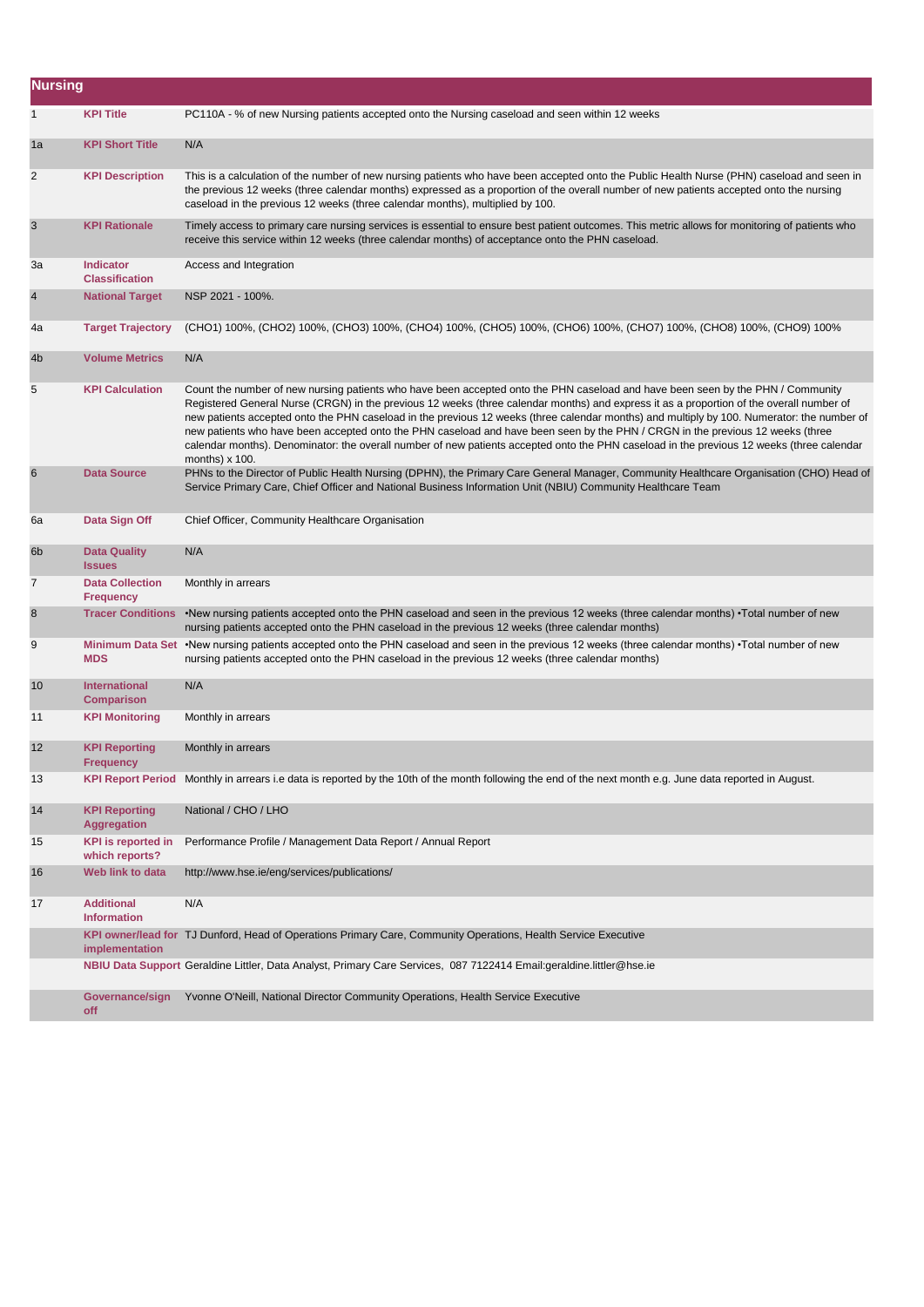|    | <b>Occupational Therapy</b>                 |                                                                                                                                                                                                                                                                                                                                                                                                                                                                                                                      |
|----|---------------------------------------------|----------------------------------------------------------------------------------------------------------------------------------------------------------------------------------------------------------------------------------------------------------------------------------------------------------------------------------------------------------------------------------------------------------------------------------------------------------------------------------------------------------------------|
| 1  | <b>KPI Title</b>                            | PC124 - No. of Occupational Therapy Patients Seen                                                                                                                                                                                                                                                                                                                                                                                                                                                                    |
| 1a | <b>KPI Short Title</b>                      | N/A                                                                                                                                                                                                                                                                                                                                                                                                                                                                                                                  |
| 2  | <b>KPI Description</b>                      | This is a composite metric. It is the sum of the number of new occupational therapy service users (clients) seen seen face to face, by telephone,<br>video and audio conference for a first time assessment in the reporting month and the number of occupational therapy service users (clients)<br>treated in the reporting month i.e.occupational therapy service users (clients) who received a 1:1 direct service in person or via telephone, video<br>and audio conferencing or an indirect intervention only. |
| 3  | <b>KPI Rationale</b>                        | This metric provides information on occupational therapy service activity and informs decisions in relation to the planning and management of<br>staff and resource allocation.                                                                                                                                                                                                                                                                                                                                      |
| За | <b>Indicator</b><br><b>Classification</b>   | Access and Integration                                                                                                                                                                                                                                                                                                                                                                                                                                                                                               |
| 4  | <b>National Target</b>                      | NSP 2021 National Target - 389,256.                                                                                                                                                                                                                                                                                                                                                                                                                                                                                  |
| 4a | <b>Target Trajectory</b>                    | N/A                                                                                                                                                                                                                                                                                                                                                                                                                                                                                                                  |
| 4b | <b>Volume Metrics</b>                       | N/A                                                                                                                                                                                                                                                                                                                                                                                                                                                                                                                  |
| 5  | <b>KPI Calculation</b>                      | Count the number of occupational therapy service users (clients) seen for a first time assessment in the reporting period and add it to the<br>number of service users (clients) treated (i.e. Occupational therapy service users (clients) who received a 1:1 direct or an indirect service only)<br>in the reporting period.                                                                                                                                                                                       |
| 6  | <b>Data Source</b>                          | Occupational Therapy (OT) records, OT Manager, Primary Care General Manager, Community Healthcare Organisation (CHO) Head of Service<br>Primary Care, Chief Officer and National Business Information Unit (NBIU) Community Healthcare Team.                                                                                                                                                                                                                                                                         |
| 6а | Data Sign Off                               | Chief Officer, Community Healthcare Organisation                                                                                                                                                                                                                                                                                                                                                                                                                                                                     |
| 6b | <b>Data Quality</b><br><b>Issues</b>        | No                                                                                                                                                                                                                                                                                                                                                                                                                                                                                                                   |
| 7  | <b>Data Collection</b><br><b>Frequency</b>  | Monthly                                                                                                                                                                                                                                                                                                                                                                                                                                                                                                              |
| 8  |                                             | Tracer Conditions • New occupational therapy service users (clients) seen for a first assessment • Occupational therapy service users (clients) who received a 1:1<br>direct or an indirect service only                                                                                                                                                                                                                                                                                                             |
| 9  | <b>MDS</b>                                  | Minimum Data Set •New occupational therapy service users (clients) seen for a first assessment •Occupational therapy service users (clients) who received a 1:1<br>direct or an indirect service only                                                                                                                                                                                                                                                                                                                |
| 10 | <b>International</b><br><b>Comparison</b>   | No                                                                                                                                                                                                                                                                                                                                                                                                                                                                                                                   |
| 11 | <b>KPI Monitoring</b>                       | Monthly                                                                                                                                                                                                                                                                                                                                                                                                                                                                                                              |
| 12 | <b>KPI Reporting</b><br><b>Frequency</b>    | Monthly                                                                                                                                                                                                                                                                                                                                                                                                                                                                                                              |
| 13 |                                             | KPI Report Period Monthly current (monthly data reported by the 10th of the following month)                                                                                                                                                                                                                                                                                                                                                                                                                         |
| 14 | <b>KPI Reporting</b><br><b>Aggregation</b>  | National / CHO / LHO                                                                                                                                                                                                                                                                                                                                                                                                                                                                                                 |
| 15 | <b>KPI</b> is reported in<br>which reports? | Performance Profile / Management Data Report / Annual Report                                                                                                                                                                                                                                                                                                                                                                                                                                                         |
| 16 | Web link to data                            | http://www.hse.ie/eng/services/publications/                                                                                                                                                                                                                                                                                                                                                                                                                                                                         |
| 17 | <b>Additional</b><br><b>Information</b>     | N/A                                                                                                                                                                                                                                                                                                                                                                                                                                                                                                                  |
|    | implementation                              | KPI owner/lead for TJ Dunford, Head of Operations Primary Care, Community Operations, Health Service Executive                                                                                                                                                                                                                                                                                                                                                                                                       |
|    |                                             | NBIU Data Support Geraldine Littler, Data Analyst, Primary Care Services, 087 7122414 Email:geraldine.littler@hse.ie                                                                                                                                                                                                                                                                                                                                                                                                 |
|    | Governance/sign<br>off                      | Yvonne O'Neill, National Director Community Operations, Health Service Executive                                                                                                                                                                                                                                                                                                                                                                                                                                     |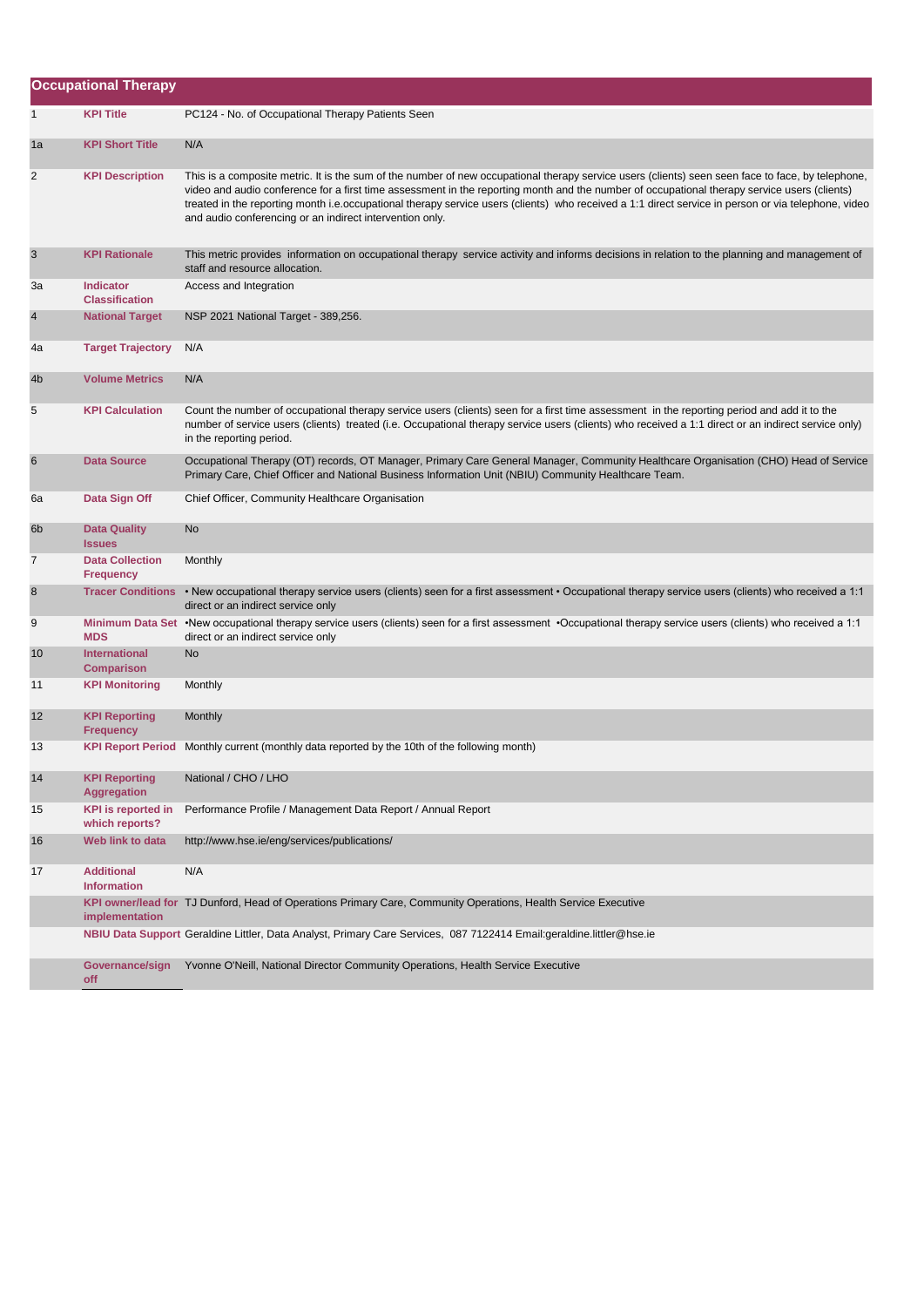|                | <b>Occupational Therapy</b>                 |                                                                                                                                                                                                                                                                                                                                                                                                                                                                                                                                                                                                                                                                                                                                                                                                                                                             |
|----------------|---------------------------------------------|-------------------------------------------------------------------------------------------------------------------------------------------------------------------------------------------------------------------------------------------------------------------------------------------------------------------------------------------------------------------------------------------------------------------------------------------------------------------------------------------------------------------------------------------------------------------------------------------------------------------------------------------------------------------------------------------------------------------------------------------------------------------------------------------------------------------------------------------------------------|
| $\mathbf{1}$   | <b>KPI Title</b>                            | PC20B - % of new occupational therapy service users seen for assessment within 12 weeks                                                                                                                                                                                                                                                                                                                                                                                                                                                                                                                                                                                                                                                                                                                                                                     |
| 1a             | <b>KPI Short Title</b>                      | N/A                                                                                                                                                                                                                                                                                                                                                                                                                                                                                                                                                                                                                                                                                                                                                                                                                                                         |
| 2              | <b>KPI Description</b>                      | This is a calculation of the number of new occupational therapy service users (clients) (all age bands*) seen for a first time assessment in the<br>reporting period who were seen within 12 weeks of referral expressed as a proportion of the overall number of occupational therapy service<br>users (clients) (all age bands*) seen for assessment (all wait times**) in the reporting period, multiplied by 100. *Age bands include: • 0 - 4 years<br>11 months, • 5 -17 years 11 months, • 18 - 64 years 11 months, • 65 years and over. Wait times include: • 0 - ≤ 12 weeks • >12 weeks - ≤ 26<br>weeks • $>26$ weeks - $\leq$ 39 weeks • $>39$ weeks - $\leq$ 52 weeks • $>52$ weeks.                                                                                                                                                              |
| 3              | <b>KPI Rationale</b>                        | The purpose of this metric is to monitor occupational therapy waiting lists and to provide information to target actions to be taken to reduce wait<br>times for service users (clients).                                                                                                                                                                                                                                                                                                                                                                                                                                                                                                                                                                                                                                                                   |
| За             | <b>Indicator</b><br><b>Classification</b>   | Access and Integration                                                                                                                                                                                                                                                                                                                                                                                                                                                                                                                                                                                                                                                                                                                                                                                                                                      |
| $\overline{4}$ | <b>National Target</b>                      | NSP 2021 - 71%.                                                                                                                                                                                                                                                                                                                                                                                                                                                                                                                                                                                                                                                                                                                                                                                                                                             |
| 4a             | <b>Target Trajectory</b>                    | (CHO1) 71%, (CHO2) 71%, (CHO3) 71%, (CHO4) 71%, (CHO5) 71%, (CHO6) 71%, (CHO7) 71%, (CHO8) 71%, (CHO9) 71%.                                                                                                                                                                                                                                                                                                                                                                                                                                                                                                                                                                                                                                                                                                                                                 |
| 4 <sub>b</sub> | <b>Volume Metrics</b>                       | N/A                                                                                                                                                                                                                                                                                                                                                                                                                                                                                                                                                                                                                                                                                                                                                                                                                                                         |
| 5              | <b>KPI Calculation</b>                      | The number of new occupational therapy service users (clients) (all age bands*) seen for first time assessment in the reporting period by wait<br>time 0 ≤ 12 weeks is expressed as a proportion of the overall number of new occupational therapy service users (clients) (all age bands*) seen<br>for first time assessment in the reporting period (all wait times**), multiplied by 100. Numerator: Number of new occupational therapy service<br>users (clients) seen for a first time assessment in the reporting period by wait time 0 - ≤ 12 weeks. Denominator: Total number of new<br>occupational therapy service users (clients) (all ages) seen for first time assessment in the reporting period by wait times 0 - ≤ 12 weeks + > 12<br>weeks- $\leq$ 26 weeks + >26 weeks - $\leq$ 39 weeks + >39 weeks- $\leq$ 52 weeks + > 52 weeks x 100. |
| 6              | <b>Data Source</b>                          | Occupational Therapy (OT) records, OT Manager, Primary Care General Manager, Community Healthcare Organisation (CHO) Head of Service<br>Primary Care, Chief Officer and National Business Information Unit (NBIU) Community Healthcare Team.                                                                                                                                                                                                                                                                                                                                                                                                                                                                                                                                                                                                                |
| 6a             | Data Sign Off                               | Chief Officer, Community Healthcare Organisation                                                                                                                                                                                                                                                                                                                                                                                                                                                                                                                                                                                                                                                                                                                                                                                                            |
| 6 <sub>b</sub> | <b>Data Quality</b><br><b>Issues</b>        | No                                                                                                                                                                                                                                                                                                                                                                                                                                                                                                                                                                                                                                                                                                                                                                                                                                                          |
| $\overline{7}$ | <b>Data Collection</b><br><b>Frequency</b>  | Monthly                                                                                                                                                                                                                                                                                                                                                                                                                                                                                                                                                                                                                                                                                                                                                                                                                                                     |
| 8              |                                             | Tracer Conditions • New occupational therapy service users (clients) seen • Wait times                                                                                                                                                                                                                                                                                                                                                                                                                                                                                                                                                                                                                                                                                                                                                                      |
| 9              | <b>MDS</b>                                  | Minimum Data Set • New occupational therapy service users (clients) seen • Wait times                                                                                                                                                                                                                                                                                                                                                                                                                                                                                                                                                                                                                                                                                                                                                                       |
| 10             | <b>International</b><br><b>Comparison</b>   | <b>No</b>                                                                                                                                                                                                                                                                                                                                                                                                                                                                                                                                                                                                                                                                                                                                                                                                                                                   |
| 11             | <b>KPI Monitoring</b>                       | Monthly                                                                                                                                                                                                                                                                                                                                                                                                                                                                                                                                                                                                                                                                                                                                                                                                                                                     |
| 12             | <b>KPI Reporting</b><br><b>Frequency</b>    | Monthly                                                                                                                                                                                                                                                                                                                                                                                                                                                                                                                                                                                                                                                                                                                                                                                                                                                     |
| 13             | <b>KPI Report Period</b>                    | Monthly current (monthly data reported by the 10th of the following month)                                                                                                                                                                                                                                                                                                                                                                                                                                                                                                                                                                                                                                                                                                                                                                                  |
| 14             | <b>KPI Reporting</b><br><b>Aggregation</b>  | National / CHO / LHO                                                                                                                                                                                                                                                                                                                                                                                                                                                                                                                                                                                                                                                                                                                                                                                                                                        |
| 15             | <b>KPI</b> is reported in<br>which reports? | Performance Profile / Management Data Report / Annual Report                                                                                                                                                                                                                                                                                                                                                                                                                                                                                                                                                                                                                                                                                                                                                                                                |
| 16             | Web link to data                            | http://www.hse.ie/eng/services/publications/                                                                                                                                                                                                                                                                                                                                                                                                                                                                                                                                                                                                                                                                                                                                                                                                                |
| 17             | <b>Additional</b><br><b>Information</b>     |                                                                                                                                                                                                                                                                                                                                                                                                                                                                                                                                                                                                                                                                                                                                                                                                                                                             |
|                | implementation                              | KPI owner/lead for TJ Dunford, Head of Operations Primary Care, Community Operations, Health Service Executive                                                                                                                                                                                                                                                                                                                                                                                                                                                                                                                                                                                                                                                                                                                                              |
|                |                                             | NBIU Data Support Geraldine Littler, Data Analyst, Primary Care Services, 087 7122414 Email:geraldine.littler@hse.ie                                                                                                                                                                                                                                                                                                                                                                                                                                                                                                                                                                                                                                                                                                                                        |
|                | Governance/sign<br>off                      | Yvonne O'Neill, National Director Community Operations, Health Service Executive                                                                                                                                                                                                                                                                                                                                                                                                                                                                                                                                                                                                                                                                                                                                                                            |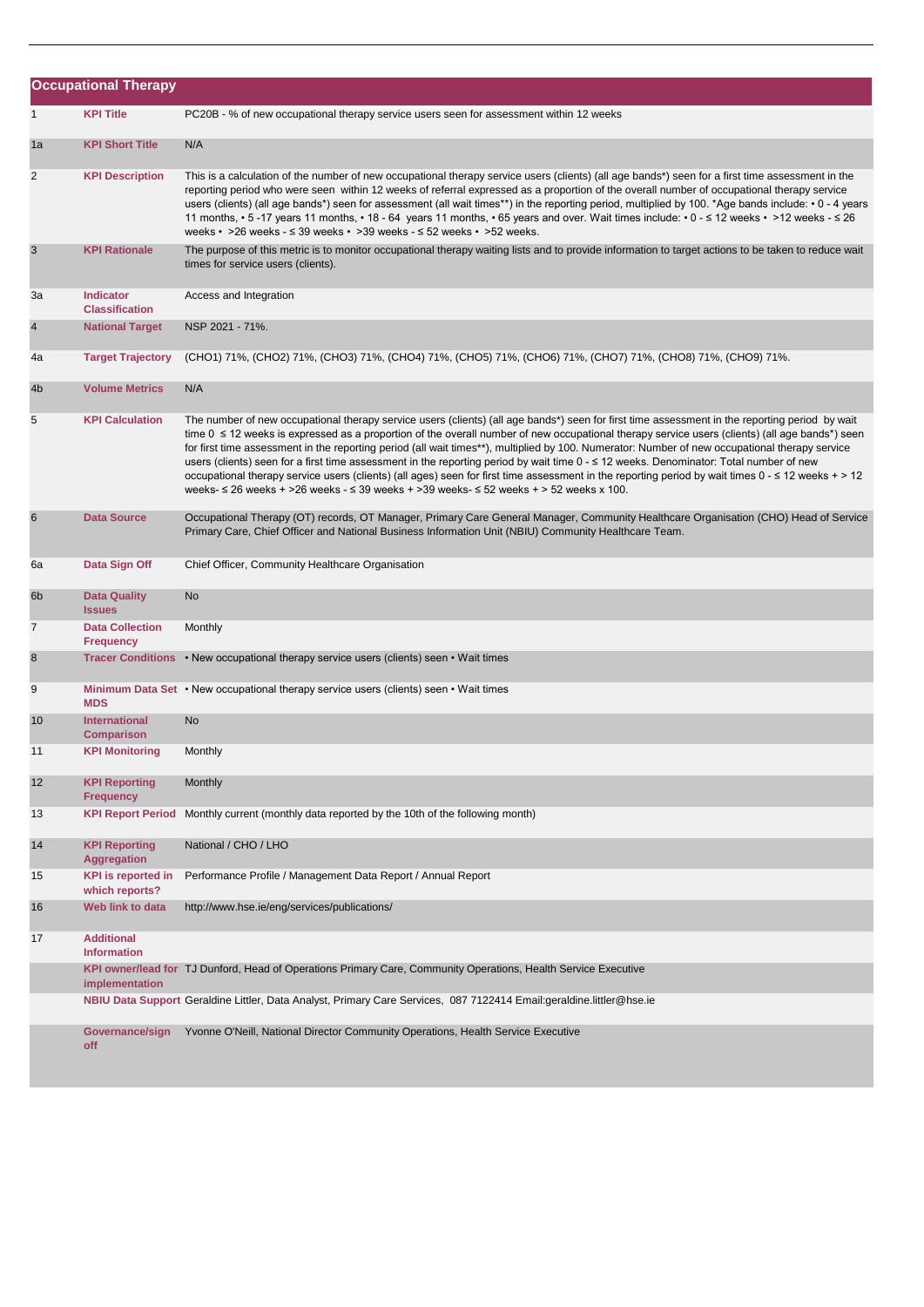|                | <b>Occupational Therapy</b>                 |                                                                                                                                                                                                                                                                                                                                                                                                                                                                                                                                                                                                                                                                                                                                                                                                                                                                                                                                                                                                                                                                                           |
|----------------|---------------------------------------------|-------------------------------------------------------------------------------------------------------------------------------------------------------------------------------------------------------------------------------------------------------------------------------------------------------------------------------------------------------------------------------------------------------------------------------------------------------------------------------------------------------------------------------------------------------------------------------------------------------------------------------------------------------------------------------------------------------------------------------------------------------------------------------------------------------------------------------------------------------------------------------------------------------------------------------------------------------------------------------------------------------------------------------------------------------------------------------------------|
| 1              | <b>KPI Title</b>                            | PC101G - % of occupational therapy service users on waiting list for assessment $\leq 52$ weeks                                                                                                                                                                                                                                                                                                                                                                                                                                                                                                                                                                                                                                                                                                                                                                                                                                                                                                                                                                                           |
| 1a             | <b>KPI Short Title</b>                      | N/A                                                                                                                                                                                                                                                                                                                                                                                                                                                                                                                                                                                                                                                                                                                                                                                                                                                                                                                                                                                                                                                                                       |
| 2              | <b>KPI Description</b>                      | This is a calculation of the number of new occupational therapy service users (clients) (all age bands*) who are waiting ≤ 52 weeks to be seen by<br>an occupational therapist expressed as a proportion of the overall number of occupational therapy service users (clients) (all age bands*) waiting<br>to be seen (all wait times**) at the end of the reporting month, multiplied by 100. *Age bands include: • 0 - 4 years 11 months • 5 - 17 years 11<br>months • 18 - 64 years 11 months • 65 years and over. **Wait times include:• 0 - ≤ 12 weeks • > 12 weeks - ≤ 26 weeks • > 26 weeks - ≤ 39<br>weeks $\cdot$ > 39 weeks - $\le$ 52 weeks $\cdot$ > 52 weeks.                                                                                                                                                                                                                                                                                                                                                                                                                |
| 3              | <b>KPI Rationale</b>                        | The purpose of this metric is to monitor occupational therapy waiting lists and to provide information to target actions to be taken to reduce wait<br>times for service users (clients).                                                                                                                                                                                                                                                                                                                                                                                                                                                                                                                                                                                                                                                                                                                                                                                                                                                                                                 |
| За             | <b>Indicator</b><br><b>Classification</b>   | Access and Integration                                                                                                                                                                                                                                                                                                                                                                                                                                                                                                                                                                                                                                                                                                                                                                                                                                                                                                                                                                                                                                                                    |
| $\overline{4}$ | <b>National Target</b>                      | NSP 2021 - 95%.                                                                                                                                                                                                                                                                                                                                                                                                                                                                                                                                                                                                                                                                                                                                                                                                                                                                                                                                                                                                                                                                           |
| 4a             | <b>Target Trajectory</b>                    | (CHO1) 95%, (CHO2) 95%, (CHO3) 95%, (CHO4) 95%, (CHO5) 95%, (CHO6) 95%, (CHO7) 95%, (CHO8) 95%, (CHO9) 95%.                                                                                                                                                                                                                                                                                                                                                                                                                                                                                                                                                                                                                                                                                                                                                                                                                                                                                                                                                                               |
| 4 <sub>b</sub> | <b>Volume Metrics</b>                       | N/A                                                                                                                                                                                                                                                                                                                                                                                                                                                                                                                                                                                                                                                                                                                                                                                                                                                                                                                                                                                                                                                                                       |
| 5              | <b>KPI Calculation</b>                      | Count the total number of occupational therapy service users (clients) in all age bands* on the assessment waiting list at the end of the reporting<br>period by wait times 0 - ≤ 12 weeks + >12 weeks - ≤ 26 weeks + >26 weeks - ≤ 39 weeks + >39 weeks - ≤ 52 weeks and express it as a<br>proportion of the overall number of occupational therapy service users (clients) in all age bands* on the assessment waiting list at the end of the<br>reporting period by wait times 0 - ≤ 12 weeks + >12 weeks - ≤ 26 weeks + > 26 weeks - ≤ 39 weeks + > 39 weeks - ≤ 52 weeks + > 52 weeks<br>and multiply by 100. Numerator: The number of occupational therapy service users (clients) (all ages) waiting to be seen by wait times 0 - ≤ 12<br>weeks + >12 weeks - $\leq$ 26 weeks + >26 weeks - $\leq$ 39 weeks + > 39 weeks - $\leq$ 52 weeks. Denominator: The number of occupational therapy<br>service users (clients) (all ages) waiting to be seen by wait times 0 - ≤ 12 weeks + >12 weeks - ≤ 26 weeks + >26 weeks - ≤ 39 weeks + >39<br>weeks $-52$ weeks $+52$ weeks x 100. |
| $\,$ 6         | <b>Data Source</b>                          | Occupational Therapy (OT) records, OT Manager, Primary Care General Manager, Community Healthcare Organisation (CHO) Head of Service<br>Primary Care, Chief Officer and National Business Information Unit (NBIU) Community Healthcare Team.                                                                                                                                                                                                                                                                                                                                                                                                                                                                                                                                                                                                                                                                                                                                                                                                                                              |
| 6а             | Data Sign Off                               | Chief Officer, Community Healthcare Organisation                                                                                                                                                                                                                                                                                                                                                                                                                                                                                                                                                                                                                                                                                                                                                                                                                                                                                                                                                                                                                                          |
| 6 <sub>b</sub> | <b>Data Quality</b><br><b>Issues</b>        | No                                                                                                                                                                                                                                                                                                                                                                                                                                                                                                                                                                                                                                                                                                                                                                                                                                                                                                                                                                                                                                                                                        |
| $\overline{7}$ | <b>Data Collection</b><br><b>Frequency</b>  | Monthly                                                                                                                                                                                                                                                                                                                                                                                                                                                                                                                                                                                                                                                                                                                                                                                                                                                                                                                                                                                                                                                                                   |
| 8              |                                             | Tracer Conditions • Occupational therapy service users (clients) waiting for assessment • Wait times                                                                                                                                                                                                                                                                                                                                                                                                                                                                                                                                                                                                                                                                                                                                                                                                                                                                                                                                                                                      |
| 9              | <b>MDS</b>                                  | Minimum Data Set • Occupational therapy service users (clients) waiting for assessment • Wait times                                                                                                                                                                                                                                                                                                                                                                                                                                                                                                                                                                                                                                                                                                                                                                                                                                                                                                                                                                                       |
| 10             | <b>International</b><br><b>Comparison</b>   | <b>No</b>                                                                                                                                                                                                                                                                                                                                                                                                                                                                                                                                                                                                                                                                                                                                                                                                                                                                                                                                                                                                                                                                                 |
| 11             | <b>KPI Monitoring</b>                       | Monthly                                                                                                                                                                                                                                                                                                                                                                                                                                                                                                                                                                                                                                                                                                                                                                                                                                                                                                                                                                                                                                                                                   |
| 12             | <b>KPI Reporting</b><br><b>Frequency</b>    | Monthly                                                                                                                                                                                                                                                                                                                                                                                                                                                                                                                                                                                                                                                                                                                                                                                                                                                                                                                                                                                                                                                                                   |
| 13             | <b>KPI Report Period</b>                    | Monthly current (monthly data reported by the 10th of the following month)                                                                                                                                                                                                                                                                                                                                                                                                                                                                                                                                                                                                                                                                                                                                                                                                                                                                                                                                                                                                                |
| 14             | <b>KPI Reporting</b><br><b>Aggregation</b>  | National / CHO / LHO                                                                                                                                                                                                                                                                                                                                                                                                                                                                                                                                                                                                                                                                                                                                                                                                                                                                                                                                                                                                                                                                      |
| 15             | <b>KPI</b> is reported in<br>which reports? | Performance Profile / Management Data Report / Annual Report                                                                                                                                                                                                                                                                                                                                                                                                                                                                                                                                                                                                                                                                                                                                                                                                                                                                                                                                                                                                                              |
| 16             | Web link to data                            | http://www.hse.ie/eng/services/publications/                                                                                                                                                                                                                                                                                                                                                                                                                                                                                                                                                                                                                                                                                                                                                                                                                                                                                                                                                                                                                                              |
| 17             | <b>Additional</b><br><b>Information</b>     | N/A                                                                                                                                                                                                                                                                                                                                                                                                                                                                                                                                                                                                                                                                                                                                                                                                                                                                                                                                                                                                                                                                                       |
|                | implementation                              | KPI owner/lead for TJ Dunford, Head of Operations Primary Care, Community Operations, Health Service Executive                                                                                                                                                                                                                                                                                                                                                                                                                                                                                                                                                                                                                                                                                                                                                                                                                                                                                                                                                                            |
|                |                                             | NBIU Data Support Geraldine Littler, Data Analyst, Primary Care Services, 087 7122414 Email:geraldine.littler@hse.ie                                                                                                                                                                                                                                                                                                                                                                                                                                                                                                                                                                                                                                                                                                                                                                                                                                                                                                                                                                      |
|                | Governance/sign<br>off                      | Yvonne O'Neill, National Director Community Operations, Health Service Executive                                                                                                                                                                                                                                                                                                                                                                                                                                                                                                                                                                                                                                                                                                                                                                                                                                                                                                                                                                                                          |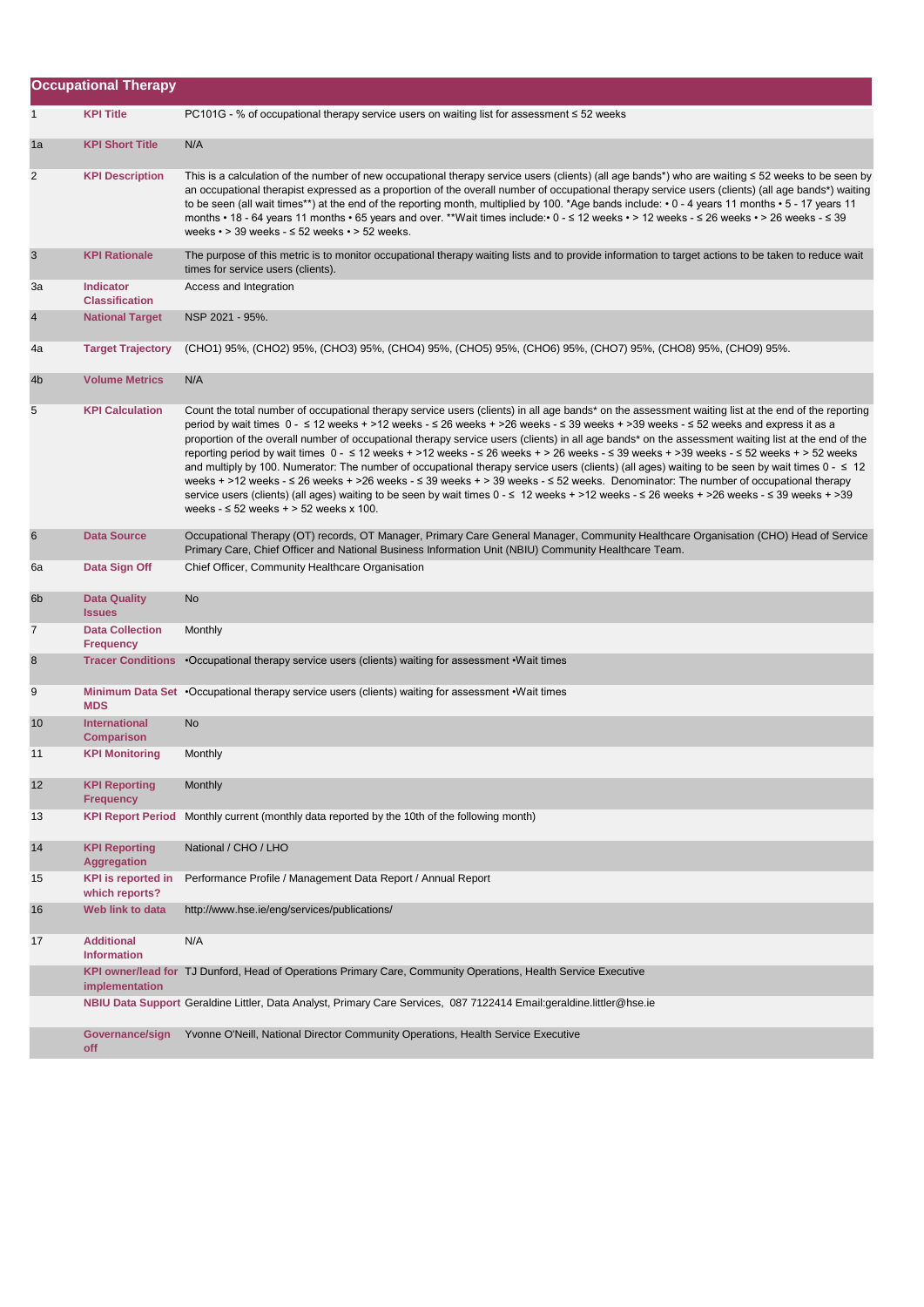|                | Ophthalmology                               |                                                                                                                                                                                                                                                                                                                                                                                                                                                                                                                                                                                                                                                                                                                                                                                                                              |
|----------------|---------------------------------------------|------------------------------------------------------------------------------------------------------------------------------------------------------------------------------------------------------------------------------------------------------------------------------------------------------------------------------------------------------------------------------------------------------------------------------------------------------------------------------------------------------------------------------------------------------------------------------------------------------------------------------------------------------------------------------------------------------------------------------------------------------------------------------------------------------------------------------|
| 1              | <b>KPI Title</b>                            | PC128 - No. of Ophthalmology Patients Seen                                                                                                                                                                                                                                                                                                                                                                                                                                                                                                                                                                                                                                                                                                                                                                                   |
| 1a             | <b>KPI Short Title</b>                      | N/A                                                                                                                                                                                                                                                                                                                                                                                                                                                                                                                                                                                                                                                                                                                                                                                                                          |
| 2              | <b>KPI Description</b>                      | This is a composite metric. It is the sum of the number of existing ophthalmology patients seen face to face, by telephone, video and audio<br>conferencing in the reporting month and the number of new ophthalmology patients seen face to face, by telephone, video and audio<br>conferencing in the reporting month. An existing patient is defined as a patient who is currently attending the service and is an open case. It<br>includes patients who attend individual appointments. A new patient is a patient that is seen for the first time in this episode of care. It includes<br>patients re-referred to the service. Each patient is only included once in the count in the reporting period i.e. he / she is counted either as an<br>existing patient or a new patient in the reporting month, not as both. |
| 3              | <b>KPI Rationale</b>                        | This metric provides information on ophthalmology service activity and informs decisions in relation to the planning and management of staff<br>and resource allocation.                                                                                                                                                                                                                                                                                                                                                                                                                                                                                                                                                                                                                                                     |
| За             | <b>Indicator</b><br><b>Classification</b>   | Access and Integration                                                                                                                                                                                                                                                                                                                                                                                                                                                                                                                                                                                                                                                                                                                                                                                                       |
| 4              | <b>National Target</b>                      | NSP 2021 National Target - 46,980.                                                                                                                                                                                                                                                                                                                                                                                                                                                                                                                                                                                                                                                                                                                                                                                           |
| 4a             | <b>Target Trajectory</b>                    | N/A                                                                                                                                                                                                                                                                                                                                                                                                                                                                                                                                                                                                                                                                                                                                                                                                                          |
| 4b             | <b>Volume Metrics</b>                       | N/A                                                                                                                                                                                                                                                                                                                                                                                                                                                                                                                                                                                                                                                                                                                                                                                                                          |
| 5              | <b>KPI Calculation</b>                      | Count the number of existing ophthalmology patients seen in the reporting month and add it to the number of new ophthalmology patients seen<br>in the reporting month. Each patient is only included once in the count in the reporting period i.e. he / she is counted either as an existing patient<br>or a new patient in the reporting month, not as both.                                                                                                                                                                                                                                                                                                                                                                                                                                                               |
| 6              | <b>Data Source</b>                          | Patient records, Ophthalmology Manager, Primary Care General Manager, Community Healthcare Organisation (CHO) Head of Service Primary<br>Care, Chief Officer and National Business Information Unit (NBIU) Community Healthcare Team.                                                                                                                                                                                                                                                                                                                                                                                                                                                                                                                                                                                        |
| 6а             | Data Sign Off                               | Chief Officer, Community Healthcare Organisation                                                                                                                                                                                                                                                                                                                                                                                                                                                                                                                                                                                                                                                                                                                                                                             |
| 6 <sub>b</sub> | <b>Data Quality</b><br><b>Issues</b>        | No                                                                                                                                                                                                                                                                                                                                                                                                                                                                                                                                                                                                                                                                                                                                                                                                                           |
| 7              | <b>Data Collection</b><br><b>Frequency</b>  | Monthly                                                                                                                                                                                                                                                                                                                                                                                                                                                                                                                                                                                                                                                                                                                                                                                                                      |
| 8              | <b>Tracer Conditions</b>                    | • Existing ophthalmology patients seen • New ophthalmology patients seen                                                                                                                                                                                                                                                                                                                                                                                                                                                                                                                                                                                                                                                                                                                                                     |
| 9              | <b>MDS</b>                                  | Minimum Data Set • Existing ophthalmology patients seen • New ophthalmology patients seen                                                                                                                                                                                                                                                                                                                                                                                                                                                                                                                                                                                                                                                                                                                                    |
| 10             | <b>International</b><br><b>Comparison</b>   | No                                                                                                                                                                                                                                                                                                                                                                                                                                                                                                                                                                                                                                                                                                                                                                                                                           |
| 11             | <b>KPI Monitoring</b>                       | Monthly                                                                                                                                                                                                                                                                                                                                                                                                                                                                                                                                                                                                                                                                                                                                                                                                                      |
| 12             | <b>KPI Reporting</b><br><b>Frequency</b>    | Monthly                                                                                                                                                                                                                                                                                                                                                                                                                                                                                                                                                                                                                                                                                                                                                                                                                      |
| 13             |                                             | KPI Report Period Monthly current (monthly data reported by the 10th of the following month)                                                                                                                                                                                                                                                                                                                                                                                                                                                                                                                                                                                                                                                                                                                                 |
| 14             | <b>KPI Reporting</b><br><b>Aggregation</b>  | National / CHO / LHO                                                                                                                                                                                                                                                                                                                                                                                                                                                                                                                                                                                                                                                                                                                                                                                                         |
| 15             | <b>KPI</b> is reported in<br>which reports? | Performance Profile / Management Data Report / Annual Report                                                                                                                                                                                                                                                                                                                                                                                                                                                                                                                                                                                                                                                                                                                                                                 |
| 16             | Web link to data                            | http://www.hse.ie/eng/services/publications/                                                                                                                                                                                                                                                                                                                                                                                                                                                                                                                                                                                                                                                                                                                                                                                 |
| 17             | <b>Additional</b><br><b>Information</b>     | N/A                                                                                                                                                                                                                                                                                                                                                                                                                                                                                                                                                                                                                                                                                                                                                                                                                          |
|                | implementation                              | KPI owner/lead for TJ Dunford, Head of Operations Primary Care, Community Operations, Health Service Executive                                                                                                                                                                                                                                                                                                                                                                                                                                                                                                                                                                                                                                                                                                               |
|                |                                             | NBIU Data Support Geraldine Littler, Data Analyst, Primary Care Services, 087 7122414 Email:geraldine.littler@hse.ie                                                                                                                                                                                                                                                                                                                                                                                                                                                                                                                                                                                                                                                                                                         |
|                | Governance/sign<br>off                      | Yvonne O'Neill, National Director Community Operations, Health Service Executive                                                                                                                                                                                                                                                                                                                                                                                                                                                                                                                                                                                                                                                                                                                                             |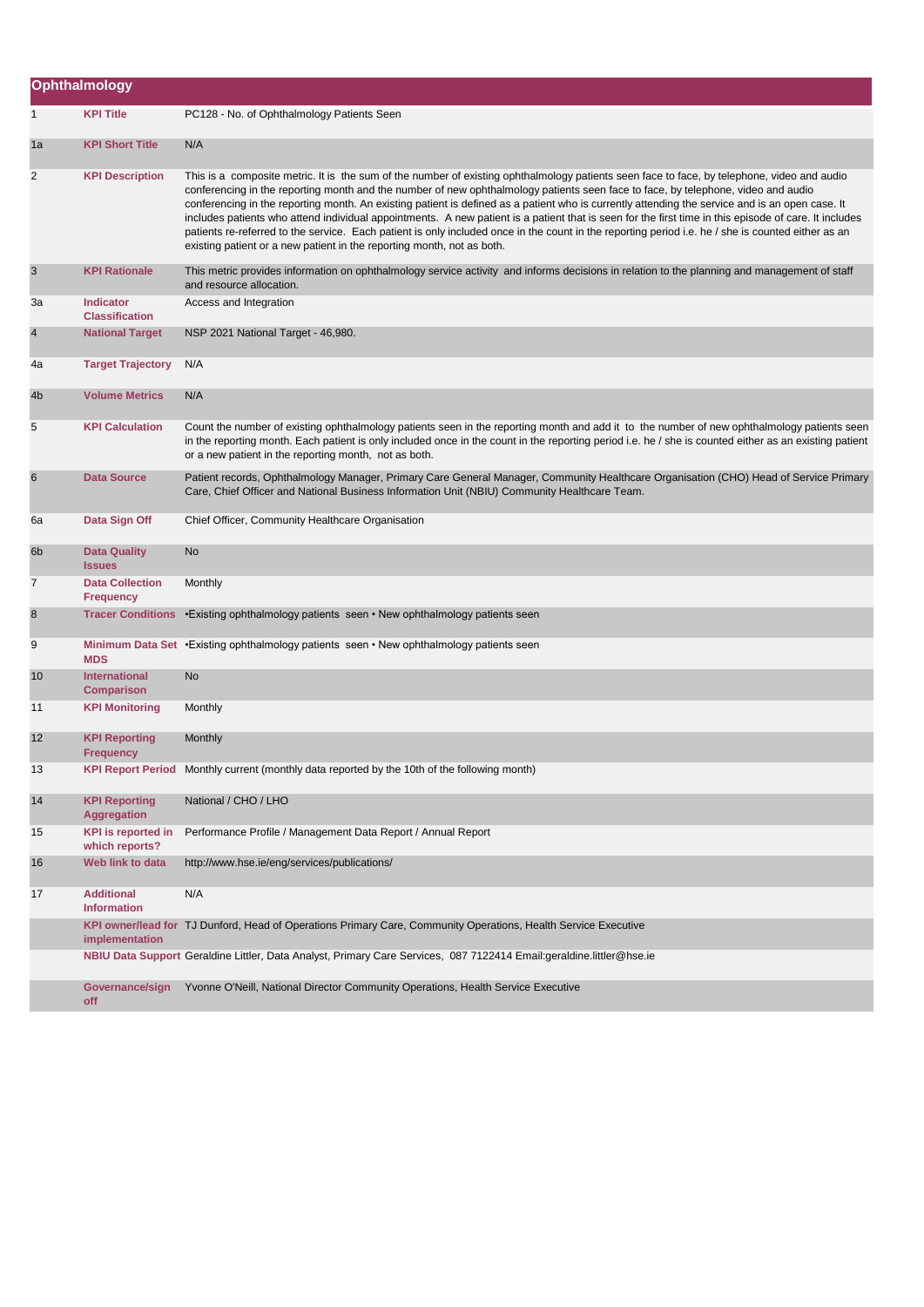|                  | Ophthalmology                               |                                                                                                                                                                                                                                                                                                                                                                                                                                                                                                                                                                                                                                                                                                                                                                                                                                                                                                                                                                                                                                                                                                                                                                                                                                                                                                                                                                      |  |
|------------------|---------------------------------------------|----------------------------------------------------------------------------------------------------------------------------------------------------------------------------------------------------------------------------------------------------------------------------------------------------------------------------------------------------------------------------------------------------------------------------------------------------------------------------------------------------------------------------------------------------------------------------------------------------------------------------------------------------------------------------------------------------------------------------------------------------------------------------------------------------------------------------------------------------------------------------------------------------------------------------------------------------------------------------------------------------------------------------------------------------------------------------------------------------------------------------------------------------------------------------------------------------------------------------------------------------------------------------------------------------------------------------------------------------------------------|--|
| $\mathbf{1}$     | <b>KPI Title</b>                            | PC107G - % of ophthalmology patients on waiting list for treatment $\leq 52$ weeks                                                                                                                                                                                                                                                                                                                                                                                                                                                                                                                                                                                                                                                                                                                                                                                                                                                                                                                                                                                                                                                                                                                                                                                                                                                                                   |  |
| 1a               | <b>KPI Short Title</b>                      | N/A                                                                                                                                                                                                                                                                                                                                                                                                                                                                                                                                                                                                                                                                                                                                                                                                                                                                                                                                                                                                                                                                                                                                                                                                                                                                                                                                                                  |  |
| $\overline{c}$   | <b>KPI Description</b>                      | This is a calculation of the number of new ophthalmology patients (all age bands*) who are waiting ≤ 52 weeks to be seen expressed as a<br>proportion of the overall number of ophthalmology patients (all wait times**) waiting for these services at the end of the reporting month<br>multiplied by 100. It includes all patients on the waiting list waiting ≤ 52 weeeks at the end of the reporting month. Patients are only removed<br>from the waiting list when they have been seen for a first appointment, it is not sufficient for a patient to have been offered an appointment. Note<br>the focus of this metric is on patients waiting for treatment, within some services assessment and treatment may occur at the same appointment.<br>However, where a patient is assessed and must still wait for treatment it is the waiting time from referral date to treatment date that is reported.<br>Opt in patients are included on the waiting list. If they do not respond within four weeks they are discharged and must be re-referred. This metric<br>should not include patients overdue for review.*Age bands include: • 0 - 4 years • 5 - 17 years • 18 - 64 years • 65 years and over. **Wait times<br>include:• 0 - $\leq$ 12 weeks • > 12 weeks - $\leq$ 26 weeks • > 26 weeks - $\leq$ 39 weeks • > 39 weeks - $\leq$ 52 weeks • > 52 weeks. |  |
| 3                | <b>KPI Rationale</b>                        | The purpose of this metric is to monitor ophthalmology waiting lists and reduce wait times for patients                                                                                                                                                                                                                                                                                                                                                                                                                                                                                                                                                                                                                                                                                                                                                                                                                                                                                                                                                                                                                                                                                                                                                                                                                                                              |  |
| За               | <b>Indicator</b><br><b>Classification</b>   | Access and Integration                                                                                                                                                                                                                                                                                                                                                                                                                                                                                                                                                                                                                                                                                                                                                                                                                                                                                                                                                                                                                                                                                                                                                                                                                                                                                                                                               |  |
| $\overline{4}$   | <b>National Target</b>                      | NSP 2021 - 64%.                                                                                                                                                                                                                                                                                                                                                                                                                                                                                                                                                                                                                                                                                                                                                                                                                                                                                                                                                                                                                                                                                                                                                                                                                                                                                                                                                      |  |
| 4a               | <b>Target Trajectory</b>                    | (CHO1) 64%, (CHO2) 64%, (CHO3) 64%, (CHO4) 64%, (CHO5) 64%, (CHO6) 64%, (CHO7) 64%, (CHO8) 64%, (CHO9) 64%.                                                                                                                                                                                                                                                                                                                                                                                                                                                                                                                                                                                                                                                                                                                                                                                                                                                                                                                                                                                                                                                                                                                                                                                                                                                          |  |
| 4 <sub>b</sub>   | <b>Volume Metrics</b>                       | N/A                                                                                                                                                                                                                                                                                                                                                                                                                                                                                                                                                                                                                                                                                                                                                                                                                                                                                                                                                                                                                                                                                                                                                                                                                                                                                                                                                                  |  |
| 5                | <b>KPI Calculation</b>                      | Count the total number of ophthalmology patients in all age bands* on the treatment waiting list at the end of the reporting period by wait times<br>$0 - 512$ weeks + >12 weeks - $\leq 26$ weeks + >26 weeks - $\leq 39$ weeks + >39 weeks - $\leq 52$ weeks and express it as a proportion of the total<br>number of ophthalmology patients in all age bands* on the treatment waiting list at the end of the reporting period by wait times 0 - ≤ 12 weeks +<br>>12 weeks - $\leq$ 26 weeks + >26 weeks - $\leq$ 39 weeks + >39 weeks - $\leq$ 52 weeks + >52 weeks and multiply by 100. Numerator: The number of<br>ophthalmology patients (all ages) waiting to be seen by wait times 0 -≤ 12 weeks + >12 weeks - ≤ 26 weeks + >26 weeks - ≤ 39 weeks + >39<br>weeks - ≤ 52 weeks. Denominator: The number of ophthalmology patients (all ages) waiting to be seen by wait times 0 - ≤ 12 weeks + >12<br>weeks - $\leq$ 26 weeks + > 26 weeks - $\leq$ 39 weeks + > 39 weeks - $\leq$ 52 weeks + > 52 weeks x 100.                                                                                                                                                                                                                                                                                                                                             |  |
| 6                | <b>Data Source</b>                          | Patient records, Ophthalmology Manager, Primary Care General Manager, Community Healthcare Organisation (CHO) Head of Service Primary<br>Care, Chief Officer and National Business Information Unit (NBIU) Community Healthcare Team.                                                                                                                                                                                                                                                                                                                                                                                                                                                                                                                                                                                                                                                                                                                                                                                                                                                                                                                                                                                                                                                                                                                                |  |
| 6а               | Data Sign Off                               | Chief Officer, Community Healthcare Organisation                                                                                                                                                                                                                                                                                                                                                                                                                                                                                                                                                                                                                                                                                                                                                                                                                                                                                                                                                                                                                                                                                                                                                                                                                                                                                                                     |  |
| 6 <sub>b</sub>   | <b>Data Quality</b><br><b>Issues</b>        | No                                                                                                                                                                                                                                                                                                                                                                                                                                                                                                                                                                                                                                                                                                                                                                                                                                                                                                                                                                                                                                                                                                                                                                                                                                                                                                                                                                   |  |
| 7                | <b>Data Collection</b><br><b>Frequency</b>  | Monthly                                                                                                                                                                                                                                                                                                                                                                                                                                                                                                                                                                                                                                                                                                                                                                                                                                                                                                                                                                                                                                                                                                                                                                                                                                                                                                                                                              |  |
| $\boldsymbol{8}$ |                                             | Tracer Conditions . Ophthalmology patients waiting to be seen . Age bands . Wait times                                                                                                                                                                                                                                                                                                                                                                                                                                                                                                                                                                                                                                                                                                                                                                                                                                                                                                                                                                                                                                                                                                                                                                                                                                                                               |  |
| 9                | <b>MDS</b>                                  | Minimum Data Set • Ophthalmology patients waiting to be seen • Age bands • Wait times                                                                                                                                                                                                                                                                                                                                                                                                                                                                                                                                                                                                                                                                                                                                                                                                                                                                                                                                                                                                                                                                                                                                                                                                                                                                                |  |
| 10               | <b>International</b><br><b>Comparison</b>   | No                                                                                                                                                                                                                                                                                                                                                                                                                                                                                                                                                                                                                                                                                                                                                                                                                                                                                                                                                                                                                                                                                                                                                                                                                                                                                                                                                                   |  |
| 11               | <b>KPI Monitoring</b>                       | Monthly                                                                                                                                                                                                                                                                                                                                                                                                                                                                                                                                                                                                                                                                                                                                                                                                                                                                                                                                                                                                                                                                                                                                                                                                                                                                                                                                                              |  |
| 12               | <b>KPI Reporting</b><br><b>Frequency</b>    | Monthly                                                                                                                                                                                                                                                                                                                                                                                                                                                                                                                                                                                                                                                                                                                                                                                                                                                                                                                                                                                                                                                                                                                                                                                                                                                                                                                                                              |  |
| 13               | <b>KPI Report Period</b>                    | Monthly current (monthly data reported by the 10th of the following month)                                                                                                                                                                                                                                                                                                                                                                                                                                                                                                                                                                                                                                                                                                                                                                                                                                                                                                                                                                                                                                                                                                                                                                                                                                                                                           |  |
| 14               | <b>KPI Reporting</b><br>Aggregation         | National / CHO / LHO                                                                                                                                                                                                                                                                                                                                                                                                                                                                                                                                                                                                                                                                                                                                                                                                                                                                                                                                                                                                                                                                                                                                                                                                                                                                                                                                                 |  |
| 15               | <b>KPI</b> is reported in<br>which reports? | Performance Profile / Management Data Report / Annual Report                                                                                                                                                                                                                                                                                                                                                                                                                                                                                                                                                                                                                                                                                                                                                                                                                                                                                                                                                                                                                                                                                                                                                                                                                                                                                                         |  |
| 16               | Web link to data                            | http://www.hse.ie/eng/services/publications/                                                                                                                                                                                                                                                                                                                                                                                                                                                                                                                                                                                                                                                                                                                                                                                                                                                                                                                                                                                                                                                                                                                                                                                                                                                                                                                         |  |
| 17               | <b>Additional</b><br><b>Information</b>     | N/A                                                                                                                                                                                                                                                                                                                                                                                                                                                                                                                                                                                                                                                                                                                                                                                                                                                                                                                                                                                                                                                                                                                                                                                                                                                                                                                                                                  |  |
|                  | implementation                              | KPI owner/lead for TJ Dunford, Head of Operations Primary Care, Community Operations, Health Service Executive                                                                                                                                                                                                                                                                                                                                                                                                                                                                                                                                                                                                                                                                                                                                                                                                                                                                                                                                                                                                                                                                                                                                                                                                                                                       |  |
|                  |                                             | NBIU Data Support Geraldine Littler, Data Analyst, Primary Care Services, 087 7122414 Email:geraldine.littler@hse.ie                                                                                                                                                                                                                                                                                                                                                                                                                                                                                                                                                                                                                                                                                                                                                                                                                                                                                                                                                                                                                                                                                                                                                                                                                                                 |  |
|                  | Governance/sign<br>off                      | Yvonne O'Neill, National Director Community Operations, Health Service Executive                                                                                                                                                                                                                                                                                                                                                                                                                                                                                                                                                                                                                                                                                                                                                                                                                                                                                                                                                                                                                                                                                                                                                                                                                                                                                     |  |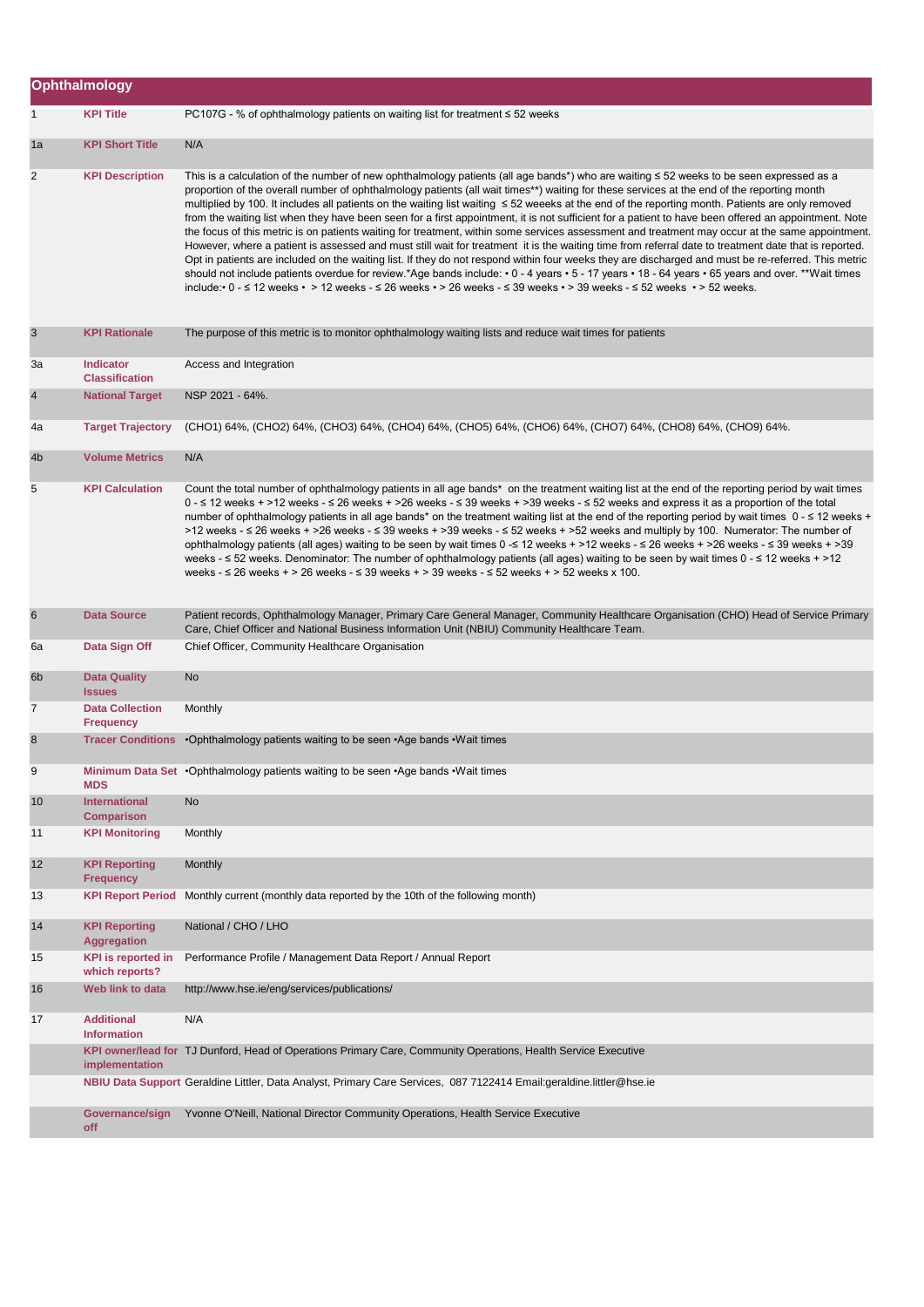|                 | Ophthalmology                               |                                                                                                                                                                                                                                                                                                                                                                                                                                                                                                                                                                                                                                                                                                                                                                                                                                                                                                                                                                                                                                                                                                                                                                                                                                                                                                                                                                                                     |
|-----------------|---------------------------------------------|-----------------------------------------------------------------------------------------------------------------------------------------------------------------------------------------------------------------------------------------------------------------------------------------------------------------------------------------------------------------------------------------------------------------------------------------------------------------------------------------------------------------------------------------------------------------------------------------------------------------------------------------------------------------------------------------------------------------------------------------------------------------------------------------------------------------------------------------------------------------------------------------------------------------------------------------------------------------------------------------------------------------------------------------------------------------------------------------------------------------------------------------------------------------------------------------------------------------------------------------------------------------------------------------------------------------------------------------------------------------------------------------------------|
| 1               | <b>KPI Title</b>                            | $PC107M - %$ of ophthalmology patients on waiting list for treatment $\leq 12$ weeks                                                                                                                                                                                                                                                                                                                                                                                                                                                                                                                                                                                                                                                                                                                                                                                                                                                                                                                                                                                                                                                                                                                                                                                                                                                                                                                |
| 1a              | <b>KPI Short Title</b>                      | N/A                                                                                                                                                                                                                                                                                                                                                                                                                                                                                                                                                                                                                                                                                                                                                                                                                                                                                                                                                                                                                                                                                                                                                                                                                                                                                                                                                                                                 |
| 2               | <b>KPI Description</b>                      | This is a calculation of the number of new ophthalmology patients (all age bands*) who are waiting ≤ 12 weeks to be seen expressed as a<br>proportion of the overall number of ophthalmology patients (all wait times**) waiting for these services at the end of the reporting month,<br>multiplied by 100. It includes all patients on the waiting list waiting ≤ 12 weeks at the end of the reporting month. Patients are only removed from<br>the waiting list when they have been seen for a first appointment, it is not sufficient for a patient to have been offered an appointment. Note the<br>focus of this metric is on patients waiting for treatment, within some services assessment and treatment may occur at the same appointment.<br>However, where a patient is assessed and must still wait for treatment it is the waiting time from referral date to treatment date that is reported.<br>Opt in patients are included on the waiting list. If they do not respond within four weeks they are discharged and must be re-referred. This metric<br>should not include patients overdue for review.*Age bands include: • 0 - 4 years • 5 - 17 years • 18 - 64 years • 65 years and over. **Wait times<br>include: $\cdot$ 0 - $\leq$ 12 weeks $\cdot$ > 12 weeks - $\leq$ 26 weeks $\cdot$ > 26 weeks - $\leq$ 39 weeks $\cdot$ > 39 weeks - $\leq$ 52 weeks $\cdot$ > 52 weeks. |
| 3               | <b>KPI Rationale</b>                        | The purpose of this metric is to monitor ophthalmology waiting lists and reduce wait times for patients.                                                                                                                                                                                                                                                                                                                                                                                                                                                                                                                                                                                                                                                                                                                                                                                                                                                                                                                                                                                                                                                                                                                                                                                                                                                                                            |
| За              | <b>Indicator</b><br><b>Classification</b>   | Access and Integration                                                                                                                                                                                                                                                                                                                                                                                                                                                                                                                                                                                                                                                                                                                                                                                                                                                                                                                                                                                                                                                                                                                                                                                                                                                                                                                                                                              |
| 4               | <b>National Target</b>                      | NSP 2021 - 19%.                                                                                                                                                                                                                                                                                                                                                                                                                                                                                                                                                                                                                                                                                                                                                                                                                                                                                                                                                                                                                                                                                                                                                                                                                                                                                                                                                                                     |
| 4a              | <b>Target Trajectory</b>                    | (CHO1) 19%, (CHO2) 19%, (CHO3) 19%, (CHO4) 19%, (CHO5)19%, (CHO6) 19%, (CHO7) 19%, (CHO8) 19%, (CHO9) 19%.                                                                                                                                                                                                                                                                                                                                                                                                                                                                                                                                                                                                                                                                                                                                                                                                                                                                                                                                                                                                                                                                                                                                                                                                                                                                                          |
| 4 <sub>b</sub>  | <b>Volume Metrics</b>                       | N/A                                                                                                                                                                                                                                                                                                                                                                                                                                                                                                                                                                                                                                                                                                                                                                                                                                                                                                                                                                                                                                                                                                                                                                                                                                                                                                                                                                                                 |
| 5               | <b>KPI Calculation</b>                      | Count the total number of ophthalmology patients in all age bands* on the treatment waiting list at the end of the reporting period by wait time 0 -<br>≤ 12 weeks and express it as a proportion of the total number of ophthalmology patients in all age bands* on the treatment waiting list at the end<br>of the reporting period by wait times $0 - 1 \le 12$ weeks + >12 weeks - $\le 26$ weeks + >26 weeks - $\le 39$ weeks + >39 weeks - $\le 52$ weeks + >52<br>weeks and multiply by 100. Numerator: The number of ophthalmology patients (all ages) waiting to be seen by wait time 0 - ≤ 12 weeks.<br>Denominator: The number of ophthalmology patients (all ages) waiting to be seen by wait times 0 - ≤ 12 weeks + > 12 weeks - ≤ 26 weeks + ><br>26 weeks - $\leq$ 39 weeks + > 39 weeks - $\leq$ 52 weeks + > 52 weeks x 100.                                                                                                                                                                                                                                                                                                                                                                                                                                                                                                                                                       |
| 6               | <b>Data Source</b>                          | Patient records, Ophthalmology Manager, Primary Care General Manager, Community Healthcare Organisation (CHO) Head of Service Primary<br>Care, Chief Officer and National Business Information Unit (NBIU) Community Healthcare Team.                                                                                                                                                                                                                                                                                                                                                                                                                                                                                                                                                                                                                                                                                                                                                                                                                                                                                                                                                                                                                                                                                                                                                               |
| 6а              | Data Sign Off                               | Chief Officer, Community Healthcare Organisation                                                                                                                                                                                                                                                                                                                                                                                                                                                                                                                                                                                                                                                                                                                                                                                                                                                                                                                                                                                                                                                                                                                                                                                                                                                                                                                                                    |
| 6 <sub>b</sub>  | <b>Data Quality</b><br><b>Issues</b>        | <b>No</b>                                                                                                                                                                                                                                                                                                                                                                                                                                                                                                                                                                                                                                                                                                                                                                                                                                                                                                                                                                                                                                                                                                                                                                                                                                                                                                                                                                                           |
| 7               | <b>Data Collection</b><br><b>Frequency</b>  | Monthly                                                                                                                                                                                                                                                                                                                                                                                                                                                                                                                                                                                                                                                                                                                                                                                                                                                                                                                                                                                                                                                                                                                                                                                                                                                                                                                                                                                             |
| 8               | <b>Tracer Conditions</b>                    | •Ophthalmology patients waiting to be seen • Age bands • Wait times                                                                                                                                                                                                                                                                                                                                                                                                                                                                                                                                                                                                                                                                                                                                                                                                                                                                                                                                                                                                                                                                                                                                                                                                                                                                                                                                 |
| 9               | <b>MDS</b>                                  | Minimum Data Set • Ophthalmology patients waiting to be seen • Age bands • Wait times                                                                                                                                                                                                                                                                                                                                                                                                                                                                                                                                                                                                                                                                                                                                                                                                                                                                                                                                                                                                                                                                                                                                                                                                                                                                                                               |
| 10 <sup>°</sup> | <b>International</b><br><b>Comparison</b>   | No                                                                                                                                                                                                                                                                                                                                                                                                                                                                                                                                                                                                                                                                                                                                                                                                                                                                                                                                                                                                                                                                                                                                                                                                                                                                                                                                                                                                  |
| 11              | <b>KPI Monitoring</b>                       | Monthly                                                                                                                                                                                                                                                                                                                                                                                                                                                                                                                                                                                                                                                                                                                                                                                                                                                                                                                                                                                                                                                                                                                                                                                                                                                                                                                                                                                             |
| 12              | <b>KPI Reporting</b><br><b>Frequency</b>    | Monthly                                                                                                                                                                                                                                                                                                                                                                                                                                                                                                                                                                                                                                                                                                                                                                                                                                                                                                                                                                                                                                                                                                                                                                                                                                                                                                                                                                                             |
| 13              | <b>KPI Report Period</b>                    | Monthly current (monthly data reported by the 10th of the following month)                                                                                                                                                                                                                                                                                                                                                                                                                                                                                                                                                                                                                                                                                                                                                                                                                                                                                                                                                                                                                                                                                                                                                                                                                                                                                                                          |
| 14              | <b>KPI Reporting</b><br><b>Aggregation</b>  | National / CHO / LHO                                                                                                                                                                                                                                                                                                                                                                                                                                                                                                                                                                                                                                                                                                                                                                                                                                                                                                                                                                                                                                                                                                                                                                                                                                                                                                                                                                                |
| 15              | <b>KPI</b> is reported in<br>which reports? | Performance Profile / Management Data Report / Annual Report                                                                                                                                                                                                                                                                                                                                                                                                                                                                                                                                                                                                                                                                                                                                                                                                                                                                                                                                                                                                                                                                                                                                                                                                                                                                                                                                        |
| 16              | Web link to data                            | http://www.hse.ie/eng/services/publications/                                                                                                                                                                                                                                                                                                                                                                                                                                                                                                                                                                                                                                                                                                                                                                                                                                                                                                                                                                                                                                                                                                                                                                                                                                                                                                                                                        |
| 17              | <b>Additional</b><br><b>Information</b>     | N/A                                                                                                                                                                                                                                                                                                                                                                                                                                                                                                                                                                                                                                                                                                                                                                                                                                                                                                                                                                                                                                                                                                                                                                                                                                                                                                                                                                                                 |
|                 | implementation                              | KPI owner/lead for TJ Dunford, Head of Operations Primary Care, Community Operations, Health Service Executive                                                                                                                                                                                                                                                                                                                                                                                                                                                                                                                                                                                                                                                                                                                                                                                                                                                                                                                                                                                                                                                                                                                                                                                                                                                                                      |
|                 |                                             | NBIU Data Support Geraldine Littler, Data Analyst, Primary Care Services, 087 7122414 Email:geraldine.littler@hse.ie                                                                                                                                                                                                                                                                                                                                                                                                                                                                                                                                                                                                                                                                                                                                                                                                                                                                                                                                                                                                                                                                                                                                                                                                                                                                                |
|                 | Governance/sign<br>off                      | Yvonne O'Neill, National Director Community Operations, Health Service Executive                                                                                                                                                                                                                                                                                                                                                                                                                                                                                                                                                                                                                                                                                                                                                                                                                                                                                                                                                                                                                                                                                                                                                                                                                                                                                                                    |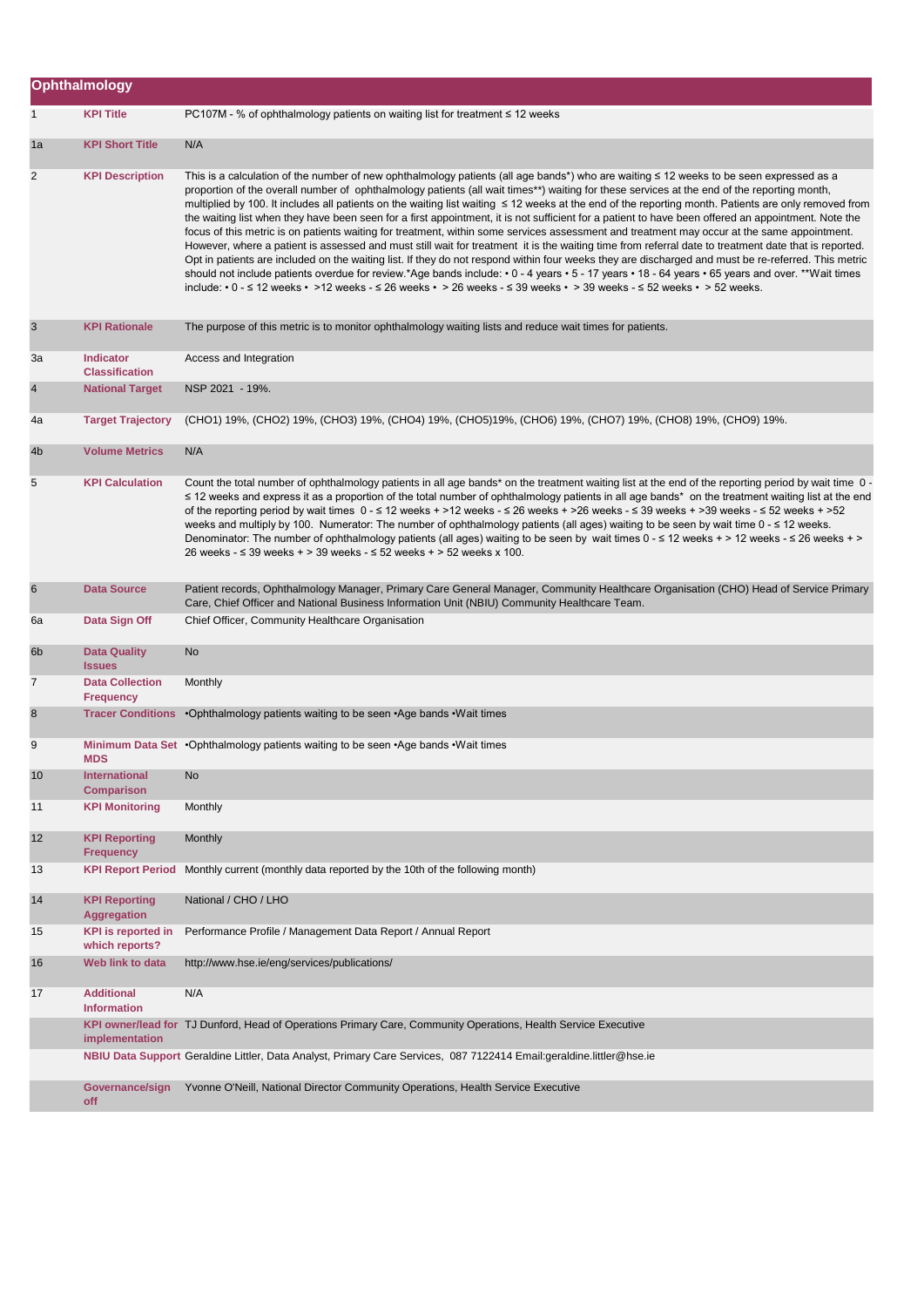|                | <b>Oral Health Primary Dental Care</b>      |                                                                                                                                                                                                                                                                                                                                                                                                                                                                                                                                                                                                                                                                                                                                                                                                                                                                                                               |
|----------------|---------------------------------------------|---------------------------------------------------------------------------------------------------------------------------------------------------------------------------------------------------------------------------------------------------------------------------------------------------------------------------------------------------------------------------------------------------------------------------------------------------------------------------------------------------------------------------------------------------------------------------------------------------------------------------------------------------------------------------------------------------------------------------------------------------------------------------------------------------------------------------------------------------------------------------------------------------------------|
| $\mathbf{1}$   | <b>KPI Title</b>                            | PC34A - Percentage of new Oral Health patients who commenced treatment within three months of scheduled oral health assessment                                                                                                                                                                                                                                                                                                                                                                                                                                                                                                                                                                                                                                                                                                                                                                                |
| 1a             | <b>KPI Short Title</b>                      |                                                                                                                                                                                                                                                                                                                                                                                                                                                                                                                                                                                                                                                                                                                                                                                                                                                                                                               |
| 2              | <b>KPI Description</b>                      | This is a calculation of the number of new Oral Health patients who had their first visit for active care within 3 months of scheduled assessment<br>expressed as a proportion of the overall number of new patients who having had a scheduled Oral Health assessment had their first visit for<br>active care within the reporting period, multiplied by 100. This metric relates to Oral Health patients who attended for scheduled assessment<br>only. As the HSE's routine dental services are delivered in a planned way every patient who attends for unscheduled assessment is seeking<br>emergency care and will require some treatment, even if that treatment consists of no more than reassurance or advice. In the majority of such<br>cases the treatment is commenced, often completed, on the day of the unscheduled assessment, therefore these patients are not included in<br>this metric. |
| 3              | <b>KPI Rationale</b>                        | This metric allows waiting time from scheduled oral health assessment to active care commencement to be monitored.                                                                                                                                                                                                                                                                                                                                                                                                                                                                                                                                                                                                                                                                                                                                                                                            |
| За             | <b>Indicator</b><br><b>Classification</b>   | Access and Integration                                                                                                                                                                                                                                                                                                                                                                                                                                                                                                                                                                                                                                                                                                                                                                                                                                                                                        |
| $\overline{4}$ | <b>National Target</b>                      | NSP 2021 National Target - 90%.                                                                                                                                                                                                                                                                                                                                                                                                                                                                                                                                                                                                                                                                                                                                                                                                                                                                               |
| 4a             | <b>Target Trajectory</b>                    | (CHO1) 90%, (CHO2) 90%, (CHO3) 90%, (CHO4) 90%, (CHO5) 90%, (CHO6) 90%, (CHO7) 90%, (CHO8) 90%, (CHO9) 90%                                                                                                                                                                                                                                                                                                                                                                                                                                                                                                                                                                                                                                                                                                                                                                                                    |
| 4 <sub>b</sub> | <b>Volume Metrics</b>                       | N/A                                                                                                                                                                                                                                                                                                                                                                                                                                                                                                                                                                                                                                                                                                                                                                                                                                                                                                           |
| 5              | <b>KPI Calculation</b>                      | The number of new Oral Health patients identified as needing active care as a result of scheduled Oral Health assessment who commenced that<br>active care within three months of their scheduled assessment, in the reporting period, is divided by the total number of Oral Health patients<br>identified as needing active care as a result of scheduled Oral Health assessment who commenced active care in the reporting period and<br>multiplied by 100. Numerator: No. of new Oral Health patients needing active care as a result of scheduled Oral Health assessment who<br>commenced active care within 3 months of scheduled assessment during the reporting period. Denominator: Total number of Oral Health<br>patients needing active care as a result of scheduled Oral Health assessment who commenced active care during the reporting period x 100.                                         |
| 6              | <b>Data Source</b>                          | Dental records, Principal Dental Surgeon, Chief Officer, National Business Information Unit (NBIU) Community Healthcare Team. The NBIU<br>liaises with the National Oral Health Lead for validation purposes as necessary.                                                                                                                                                                                                                                                                                                                                                                                                                                                                                                                                                                                                                                                                                    |
| 6а             | Data Sign Off                               | Chief Officer, Community Healthcare Organisation                                                                                                                                                                                                                                                                                                                                                                                                                                                                                                                                                                                                                                                                                                                                                                                                                                                              |
| 6 <sub>b</sub> | <b>Data Quality</b><br><b>Issues</b>        | N/A                                                                                                                                                                                                                                                                                                                                                                                                                                                                                                                                                                                                                                                                                                                                                                                                                                                                                                           |
| $\overline{7}$ | <b>Data Collection</b><br><b>Frequency</b>  | Monthly                                                                                                                                                                                                                                                                                                                                                                                                                                                                                                                                                                                                                                                                                                                                                                                                                                                                                                       |
| 8              | <b>Tracer Conditions</b>                    | New Oral Health patients commencing active care during the reporting period following scheduled oral health asessment including those<br>commencing within three months of scheduled assessment.                                                                                                                                                                                                                                                                                                                                                                                                                                                                                                                                                                                                                                                                                                              |
| 9              | <b>MDS</b>                                  | Minimum Data Set New Oral Health patients commencing actice care during the reporting period following scheduled oral health assessment including those<br>commencing within three months of scheduled assessment.                                                                                                                                                                                                                                                                                                                                                                                                                                                                                                                                                                                                                                                                                            |
| 10             | <b>International</b><br><b>Comparison</b>   | No                                                                                                                                                                                                                                                                                                                                                                                                                                                                                                                                                                                                                                                                                                                                                                                                                                                                                                            |
| 11             | <b>KPI Monitoring</b>                       | Monthly                                                                                                                                                                                                                                                                                                                                                                                                                                                                                                                                                                                                                                                                                                                                                                                                                                                                                                       |
| 12             | <b>KPI Reporting</b><br><b>Frequency</b>    | Monthly                                                                                                                                                                                                                                                                                                                                                                                                                                                                                                                                                                                                                                                                                                                                                                                                                                                                                                       |
| 13             | <b>KPI Report Period</b>                    | Monthly current (e.g. monthly data reported by the 10th of the following month)                                                                                                                                                                                                                                                                                                                                                                                                                                                                                                                                                                                                                                                                                                                                                                                                                               |
| 14             | <b>KPI Reporting</b><br>Aggregation         | National / CHO / LHO                                                                                                                                                                                                                                                                                                                                                                                                                                                                                                                                                                                                                                                                                                                                                                                                                                                                                          |
| 15             | <b>KPI</b> is reported in<br>which reports? | Performance Profile / Management Data Report / Annual Report                                                                                                                                                                                                                                                                                                                                                                                                                                                                                                                                                                                                                                                                                                                                                                                                                                                  |
| 16             | Web link to data                            | http://www.hse.ie/eng/services/publications/                                                                                                                                                                                                                                                                                                                                                                                                                                                                                                                                                                                                                                                                                                                                                                                                                                                                  |
| 17             | <b>Additional</b><br><b>Information</b>     | N/A                                                                                                                                                                                                                                                                                                                                                                                                                                                                                                                                                                                                                                                                                                                                                                                                                                                                                                           |
|                | implementation                              | KPI owner/lead for Joseph Green, Assistant National Director, National Oral Health Lead - Operations                                                                                                                                                                                                                                                                                                                                                                                                                                                                                                                                                                                                                                                                                                                                                                                                          |
|                |                                             | NBIU Data Support Geraldine Littler, Data Analyst, Primary Care Services, 087 7122414 Email:geraldine.littler@hse.ie                                                                                                                                                                                                                                                                                                                                                                                                                                                                                                                                                                                                                                                                                                                                                                                          |
|                | Governance/sign<br>off                      | Yvonne O'Neill, National Director Community Operations, Health Service Executive                                                                                                                                                                                                                                                                                                                                                                                                                                                                                                                                                                                                                                                                                                                                                                                                                              |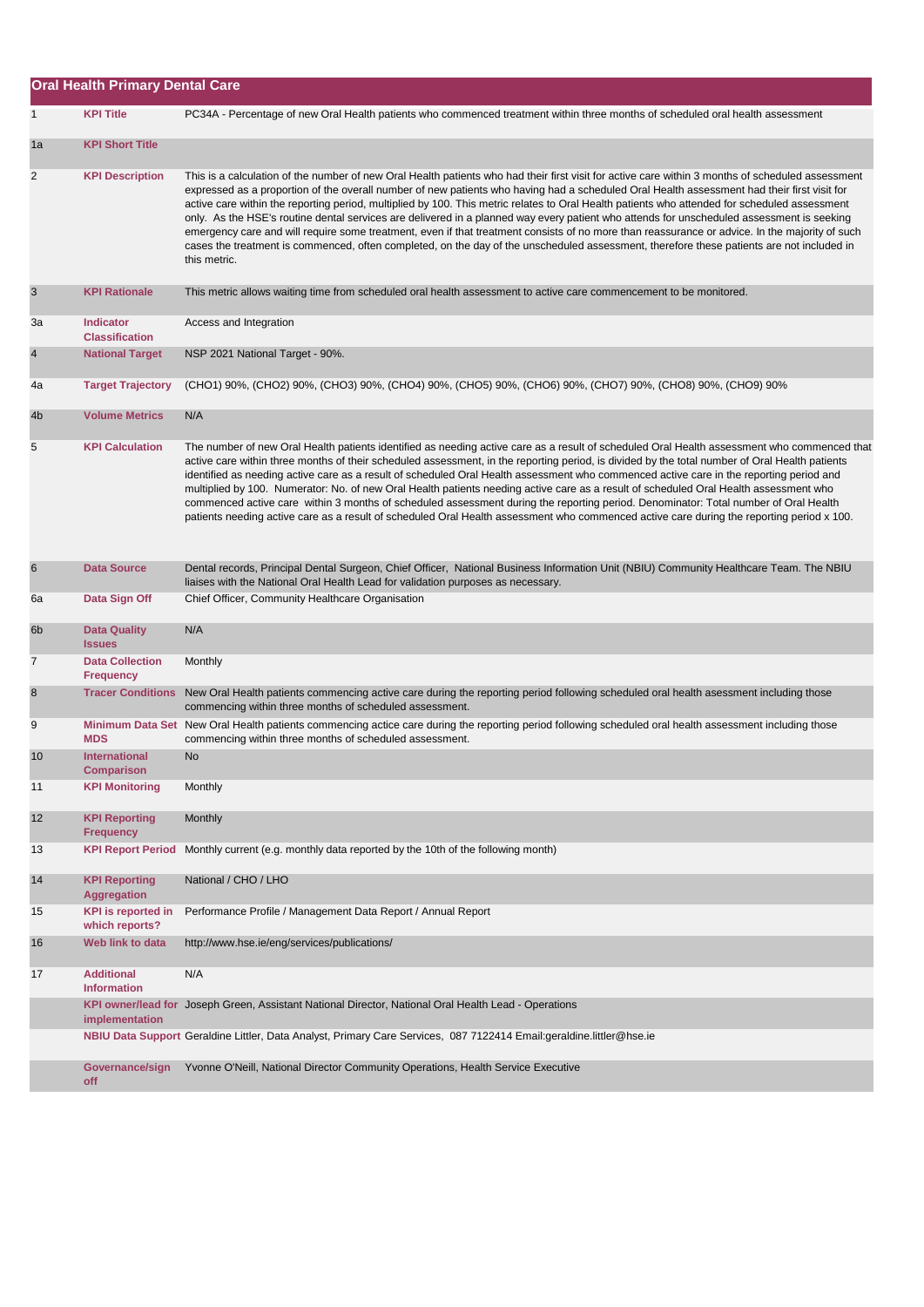| <b>Orthodontics</b> |                                             |                                                                                                                                                                                                                                                                                                                                                                                                                                                                                                                             |
|---------------------|---------------------------------------------|-----------------------------------------------------------------------------------------------------------------------------------------------------------------------------------------------------------------------------------------------------------------------------------------------------------------------------------------------------------------------------------------------------------------------------------------------------------------------------------------------------------------------------|
| 1                   | <b>KPI Title</b>                            | PC24 - % of Orthodontic Patients seen for assessment within 6 months                                                                                                                                                                                                                                                                                                                                                                                                                                                        |
| 1a                  | <b>KPI Short Title</b>                      | N/A                                                                                                                                                                                                                                                                                                                                                                                                                                                                                                                         |
| 2                   | <b>KPI Description</b>                      | This is a calculation of the number of orthodontic patients (orthodontic referrals) seen for assessment within six months of referral expressed as<br>a proportion of the overall number of orthodontic patients (orthodontic referrals) seen for assessment in the reporting period, multiplied by 100.                                                                                                                                                                                                                    |
| 3                   | <b>KPI Rationale</b>                        | To monitor and reduce the length of time orthodontic patients wait for an assessment following referral.                                                                                                                                                                                                                                                                                                                                                                                                                    |
| За                  | <b>Indicator</b><br><b>Classification</b>   | Access and Integration                                                                                                                                                                                                                                                                                                                                                                                                                                                                                                      |
| $\overline{4}$      | <b>National Target</b>                      | NSP 2021 National Target 22%.                                                                                                                                                                                                                                                                                                                                                                                                                                                                                               |
| 4a                  | <b>Target Trajectory</b>                    |                                                                                                                                                                                                                                                                                                                                                                                                                                                                                                                             |
| 4b                  | <b>Volume Metrics</b>                       | N/A                                                                                                                                                                                                                                                                                                                                                                                                                                                                                                                         |
| 5                   | <b>KPI Calculation</b>                      | Count the number of orthodontic patients (orthodontic referrals) seen for assessment within six months ( $0 \le 6$ months) of referral. Calculate the<br>percentage by dividing this count by the total number of orthodontic patients seen for assessment in the reporting period and multiply by 100.<br>Numerator: The number of orthodontic patients assessed within 6 months of referral during the reporting period. Denominator: Total number of<br>orthodontic patients assessed within the reporting period x 100. |
| 6                   | <b>Data Source</b>                          | Data is submitted by the Orthodontic Services to the Community Healthcare Team in the National Business Information Unit (NBIU). The NBIU<br>liaises with the National Oral Health Lead for validation purposes as necessary.                                                                                                                                                                                                                                                                                               |
| 6а                  | Data Sign Off                               | Chief Officer, Community Healthcare Organisation, Chief Executive Officer, Saolta Hospital Group                                                                                                                                                                                                                                                                                                                                                                                                                            |
| 6 <sub>b</sub>      | <b>Data Quality</b><br><b>Issues</b>        | <b>No</b>                                                                                                                                                                                                                                                                                                                                                                                                                                                                                                                   |
| 7                   | <b>Data Collection</b><br><b>Frequency</b>  | Quarterly                                                                                                                                                                                                                                                                                                                                                                                                                                                                                                                   |
| 8                   | <b>Tracer Conditions</b>                    | Orthodontic Patients seen for assessment during the reporting period including those seen within six months of referral.                                                                                                                                                                                                                                                                                                                                                                                                    |
| 9                   | <b>MDS</b>                                  | Minimum Data Set Orthodontic patients seen for assessment during the reporting period including those seen within six months of referral.                                                                                                                                                                                                                                                                                                                                                                                   |
| 10                  | <b>International</b><br><b>Comparison</b>   | No                                                                                                                                                                                                                                                                                                                                                                                                                                                                                                                          |
| 11                  | <b>KPI Monitoring</b>                       | Quarterly                                                                                                                                                                                                                                                                                                                                                                                                                                                                                                                   |
| 12                  | <b>KPI Reporting</b><br><b>Frequency</b>    | Quarterly                                                                                                                                                                                                                                                                                                                                                                                                                                                                                                                   |
| 13                  |                                             | KPI Report Period Quarterly current (data reported by the 10th of the month following the quarter)                                                                                                                                                                                                                                                                                                                                                                                                                          |
| 14                  | <b>KPI Reporting</b><br>Aggregation         | National / Regional - former HSE Region                                                                                                                                                                                                                                                                                                                                                                                                                                                                                     |
| 15                  | <b>KPI</b> is reported in<br>which reports? | Performance Profile / Management Data Report / Annual Report                                                                                                                                                                                                                                                                                                                                                                                                                                                                |
| 16                  | Web link to data                            | http://www.hse.ie/eng/services/publications/                                                                                                                                                                                                                                                                                                                                                                                                                                                                                |
| 17                  | <b>Additional</b><br><b>Information</b>     | N/A                                                                                                                                                                                                                                                                                                                                                                                                                                                                                                                         |
|                     | implementation                              | KPI owner/lead for Joseph Green, Assistant National Director, National Oral Health Lead - Operations                                                                                                                                                                                                                                                                                                                                                                                                                        |
|                     |                                             | NBIU Data Support Geraldine Littler, Data Analyst, Primary Care Services, 087 7122414 Email:geraldine.littler@hse.ie                                                                                                                                                                                                                                                                                                                                                                                                        |
|                     | Governance/sign<br>off                      | Yvonne O'Neill, National Director Community Operations, Health Service Executive                                                                                                                                                                                                                                                                                                                                                                                                                                            |
|                     |                                             |                                                                                                                                                                                                                                                                                                                                                                                                                                                                                                                             |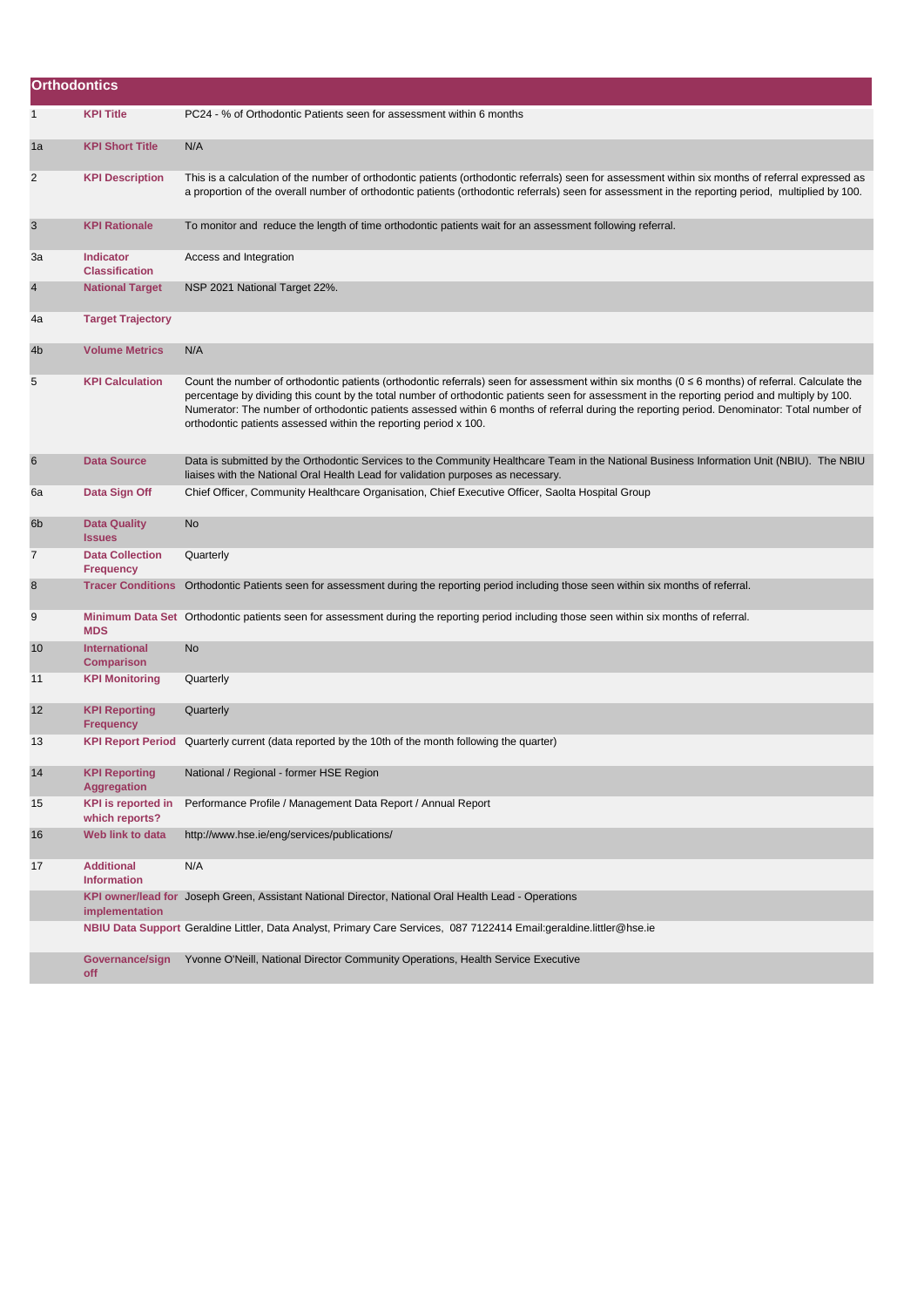| <b>Orthodontics</b> |                                             |                                                                                                                                                                                                                               |
|---------------------|---------------------------------------------|-------------------------------------------------------------------------------------------------------------------------------------------------------------------------------------------------------------------------------|
| $\mathbf{1}$        | <b>KPI Title</b>                            | PC24A - No. of Orthodontic patients seen for assessment within 6 months                                                                                                                                                       |
| 1a                  | <b>KPI Short Title</b>                      | N/A                                                                                                                                                                                                                           |
| 2                   | <b>KPI Description</b>                      | This is a count of the number of orthodontic patients (orthodontic referrals) seen for assessment within six months of referral.                                                                                              |
| 3                   | <b>KPI Rationale</b>                        | To monitor and reduce the length of time patients are waiting for an assessment following referral                                                                                                                            |
| За                  | Indicator<br><b>Classification</b>          | Access and Integration                                                                                                                                                                                                        |
| $\overline{4}$      | <b>National Target</b>                      | NSP 2021 National Target - 574.                                                                                                                                                                                               |
| 4a                  | <b>Target Trajectory</b>                    |                                                                                                                                                                                                                               |
| 4b                  | <b>Volume Metrics</b>                       | N/A                                                                                                                                                                                                                           |
| 5                   | <b>KPI Calculation</b>                      | N/A                                                                                                                                                                                                                           |
| 6                   | <b>Data Source</b>                          | Data is submitted by the Orthodontic Services to the Community Healthcare Team in the National Business Information Unit (NBIU). The NBIU<br>liaises with the National Oral Health Lead for validation purposes as necessary. |
| 6а                  | Data Sign Off                               | Chief Officer, Community Healthcare Organisation, Chief Executive Officer, Saolta Hospital Group                                                                                                                              |
| 6b                  | <b>Data Quality</b><br><b>Issues</b>        | No                                                                                                                                                                                                                            |
| $\overline{7}$      | <b>Data Collection</b><br><b>Frequency</b>  | Quarterly                                                                                                                                                                                                                     |
| 8                   |                                             | Tracer Conditions Orthodontic patients seen for assessment during the reporting period including those seen within six months of referral.                                                                                    |
| 9                   | <b>MDS</b>                                  | Minimum Data Set Orthodontic patients seen for assessment during the reporting period including those seen within six months of referral.                                                                                     |
| 10                  | International<br><b>Comparison</b>          | No                                                                                                                                                                                                                            |
| 11                  | <b>KPI Monitoring</b>                       | Quarterly                                                                                                                                                                                                                     |
| 12                  | <b>KPI Reporting</b><br><b>Frequency</b>    | Quarterly                                                                                                                                                                                                                     |
| 13                  |                                             | KPI Report Period Quarterly current (data reported by the 10th of the month following the quarter)                                                                                                                            |
| 14                  | <b>KPI Reporting</b><br><b>Aggregation</b>  | National / Regional - former HSE Region                                                                                                                                                                                       |
| 15                  | <b>KPI</b> is reported in<br>which reports? | Performance Profile / Management Data Report / Annual Report                                                                                                                                                                  |
| 16                  | Web link to data                            | http://www.hse.ie/eng/services/publications/                                                                                                                                                                                  |
| 17                  | <b>Additional</b><br><b>Information</b>     | N/A                                                                                                                                                                                                                           |
|                     | implementation                              | KPI owner/lead for Joseph Green, Assistant National Director, National Oral Health Lead - Operations                                                                                                                          |
|                     |                                             | NBIU Data Support Geraldine Littler, Data Analyst, Primary Care Services, 087 7122414 Email:geraldine.littler@hse.ie                                                                                                          |
|                     | Governance/sign<br>off                      | Yvonne O'Neill, National Director Community Operations, Health Service Executive                                                                                                                                              |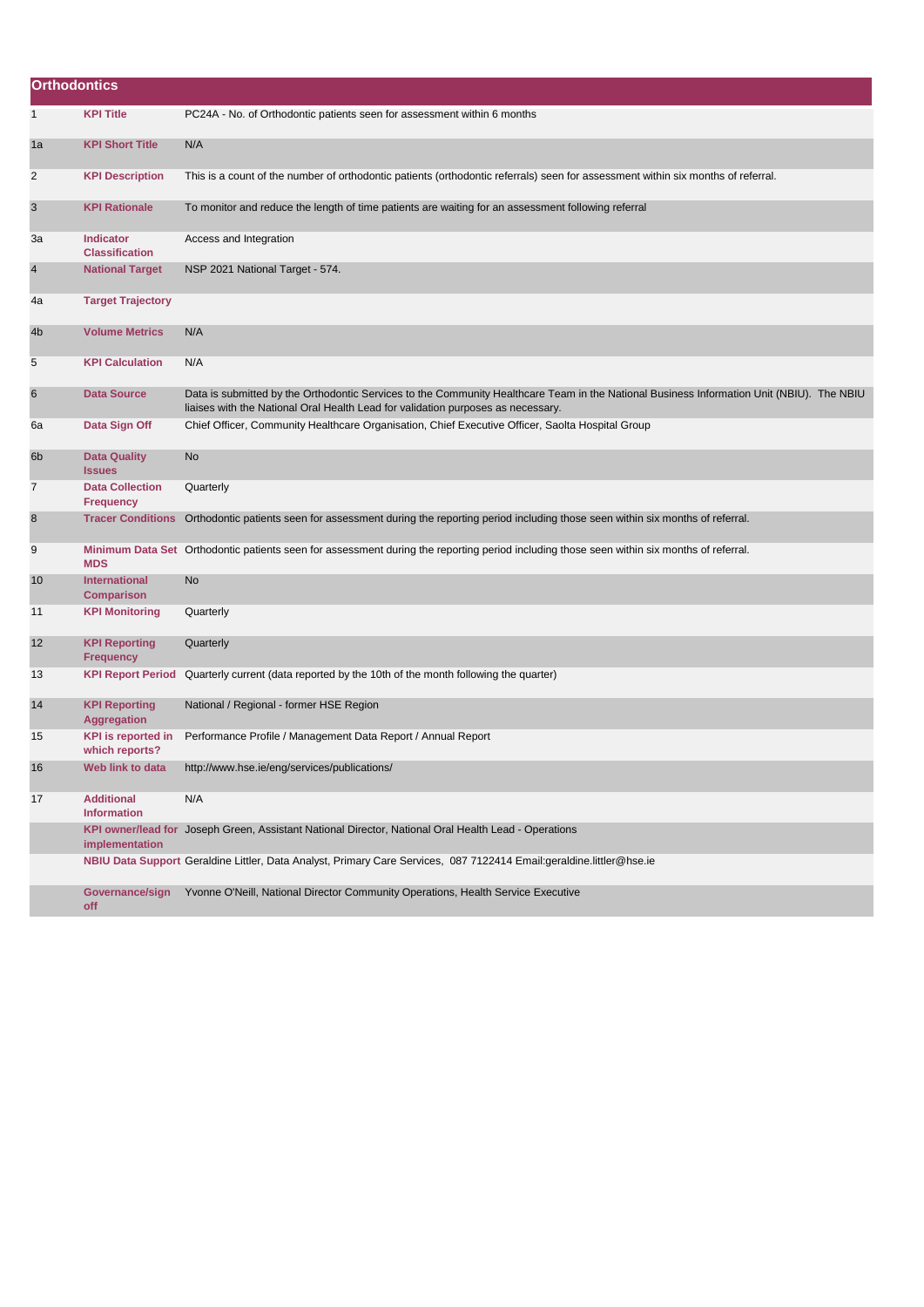| <b>Orthodontics</b> |                                             |                                                                                                                                                                                                                                                                                                                                                                                                                                                                                                                                                                                                                                                                                                                                                                                                                                                                                                                                                                                                                                                                                                                                                                                           |
|---------------------|---------------------------------------------|-------------------------------------------------------------------------------------------------------------------------------------------------------------------------------------------------------------------------------------------------------------------------------------------------------------------------------------------------------------------------------------------------------------------------------------------------------------------------------------------------------------------------------------------------------------------------------------------------------------------------------------------------------------------------------------------------------------------------------------------------------------------------------------------------------------------------------------------------------------------------------------------------------------------------------------------------------------------------------------------------------------------------------------------------------------------------------------------------------------------------------------------------------------------------------------------|
| $\mathbf{1}$        | <b>KPI Title</b>                            | PC31A - % of orthodontic patients (grades 4 and 5) on the treatment waiting list longer than 4 years                                                                                                                                                                                                                                                                                                                                                                                                                                                                                                                                                                                                                                                                                                                                                                                                                                                                                                                                                                                                                                                                                      |
| 1a                  | <b>KPI Short Title</b>                      | N/A                                                                                                                                                                                                                                                                                                                                                                                                                                                                                                                                                                                                                                                                                                                                                                                                                                                                                                                                                                                                                                                                                                                                                                                       |
| 2                   | <b>KPI Description</b>                      | This is a calculation of the number of orthodontic patients (grades 4 and 5) on the treatment waiting list waiting longer than 4 years for treatment<br>expressed as a proportion of the overall number of orthodontic patients (grades 4 and 5) on the treatment waiting list at the end of the reporting<br>period, multiplied by 100. The Modified Index of Treatment Need is used by the Orthodontic Services to establish cases that are eligible to<br>receive treatment by the HSE Orthodontic Services. Grade 4 patients have severe degrees of irregularity that require treatment for health<br>reasons, traumatic bites or functional problems. Patients waiting for growth to be completed are included. Grade 5 patients have very severe<br>dental health problems, e.g. cleft lip & palate, upper front teeth that protrude more than 9mm, teeth cannot come into the mouth because of<br>overcrowding, additional incisors or canines or any other cause. Patients waiting for growth to be completed are included. *Wait time is recorded<br>as waiting: i) 1-6 months ii) 7-12 months iii) 13-24 months iv) 25-36 months v) 37-48 months vi) over 4 years (>48 months). |
| 3                   | <b>KPI Rationale</b>                        | To monitor the number of orthodontic patients on the treatment waiting list and reduce the number waiting longer than four years for orthodontic<br>treatment.                                                                                                                                                                                                                                                                                                                                                                                                                                                                                                                                                                                                                                                                                                                                                                                                                                                                                                                                                                                                                            |
| За                  | <b>Indicator</b><br><b>Classification</b>   | Access and Integration                                                                                                                                                                                                                                                                                                                                                                                                                                                                                                                                                                                                                                                                                                                                                                                                                                                                                                                                                                                                                                                                                                                                                                    |
| $\overline{4}$      | <b>National Target</b>                      | NSP 2021 Target - <6%                                                                                                                                                                                                                                                                                                                                                                                                                                                                                                                                                                                                                                                                                                                                                                                                                                                                                                                                                                                                                                                                                                                                                                     |
| 4a                  | <b>Target Trajectory</b>                    |                                                                                                                                                                                                                                                                                                                                                                                                                                                                                                                                                                                                                                                                                                                                                                                                                                                                                                                                                                                                                                                                                                                                                                                           |
| 4 <sub>b</sub>      | <b>Volume Metrics</b>                       | N/A                                                                                                                                                                                                                                                                                                                                                                                                                                                                                                                                                                                                                                                                                                                                                                                                                                                                                                                                                                                                                                                                                                                                                                                       |
| 5                   | <b>KPI Calculation</b>                      | Calculate the percentage of orthodontic patients (grades 4 and 5) on the treatment waiting list that are waiting longer than 4 years by dividing the<br>number of orthodontic patients (grades 4 and 5) on the treatment waiting list waiting longer than 4 years (>48 months) by the total number of<br>orthodontic patients (grades 4 and 5) waiting at the end of the reporting period and multiplying by 100. Numerator: No. of orthodontic patients<br>(grades 4 and 5) on the treatment waiting list waiting longer than four years (>48 months) at the end of the reporting period. Denominator: Total<br>number of orthodontic patients (grades 4 and 5) on the treatment waiting list at the end of the reporting period x 100.                                                                                                                                                                                                                                                                                                                                                                                                                                                  |
| 6                   | <b>Data Source</b>                          | Data is submitted by the Orthodontic Services to the Community Healthcare Team in the National Business Information Unit (NBIU). The NBIU<br>liaises with the National Oral Health Lead for validation purposes as necessary.                                                                                                                                                                                                                                                                                                                                                                                                                                                                                                                                                                                                                                                                                                                                                                                                                                                                                                                                                             |
| 6a                  | Data Sign Off                               | Chief Officer, Community Healthcare Organisation, Chief Executive Officer, Saolta Hospital Group                                                                                                                                                                                                                                                                                                                                                                                                                                                                                                                                                                                                                                                                                                                                                                                                                                                                                                                                                                                                                                                                                          |
| 6b                  | <b>Data Quality</b><br><b>Issues</b>        | <b>No</b>                                                                                                                                                                                                                                                                                                                                                                                                                                                                                                                                                                                                                                                                                                                                                                                                                                                                                                                                                                                                                                                                                                                                                                                 |
| $\overline{7}$      | <b>Data Collection</b><br><b>Frequency</b>  | Quarterly                                                                                                                                                                                                                                                                                                                                                                                                                                                                                                                                                                                                                                                                                                                                                                                                                                                                                                                                                                                                                                                                                                                                                                                 |
| 8                   |                                             | Tracer Conditions Number of orthodontic patients (grades 4 and 5) on the treatment waiting list including those waiting over four years (>48 months)                                                                                                                                                                                                                                                                                                                                                                                                                                                                                                                                                                                                                                                                                                                                                                                                                                                                                                                                                                                                                                      |
| 9                   | <b>MDS</b>                                  | Minimum Data Set Number of orthodontic patients (grades 4 and 5) on the treatment waiting list including those waiting over four years (>48 months)                                                                                                                                                                                                                                                                                                                                                                                                                                                                                                                                                                                                                                                                                                                                                                                                                                                                                                                                                                                                                                       |
| 10                  | <b>International</b><br>Comparison          | <b>No</b>                                                                                                                                                                                                                                                                                                                                                                                                                                                                                                                                                                                                                                                                                                                                                                                                                                                                                                                                                                                                                                                                                                                                                                                 |
| 11                  | <b>KPI Monitoring</b>                       | Quarterly                                                                                                                                                                                                                                                                                                                                                                                                                                                                                                                                                                                                                                                                                                                                                                                                                                                                                                                                                                                                                                                                                                                                                                                 |
| 12                  | <b>KPI Reporting</b><br><b>Frequency</b>    | Quarterly                                                                                                                                                                                                                                                                                                                                                                                                                                                                                                                                                                                                                                                                                                                                                                                                                                                                                                                                                                                                                                                                                                                                                                                 |
| 13                  | <b>KPI Report Period</b>                    | Quarterly current (data reported by the 10th of the month following the quarter)                                                                                                                                                                                                                                                                                                                                                                                                                                                                                                                                                                                                                                                                                                                                                                                                                                                                                                                                                                                                                                                                                                          |
| 14                  | <b>KPI Reporting</b><br>Aggregation         | National / Regional - former HSE Region                                                                                                                                                                                                                                                                                                                                                                                                                                                                                                                                                                                                                                                                                                                                                                                                                                                                                                                                                                                                                                                                                                                                                   |
| 15                  | <b>KPI is reported in</b><br>which reports? | Performance Profile / Management Data Report / Annual Report                                                                                                                                                                                                                                                                                                                                                                                                                                                                                                                                                                                                                                                                                                                                                                                                                                                                                                                                                                                                                                                                                                                              |
| 16                  | Web link to data                            | http://www.hse.ie/eng/services/publications/                                                                                                                                                                                                                                                                                                                                                                                                                                                                                                                                                                                                                                                                                                                                                                                                                                                                                                                                                                                                                                                                                                                                              |
| 17                  | <b>Additional</b><br><b>Information</b>     | N/A                                                                                                                                                                                                                                                                                                                                                                                                                                                                                                                                                                                                                                                                                                                                                                                                                                                                                                                                                                                                                                                                                                                                                                                       |
|                     | implementation                              | KPI owner/lead for Joseph Green, Assistant National Director, National Oral Health Lead - Operations                                                                                                                                                                                                                                                                                                                                                                                                                                                                                                                                                                                                                                                                                                                                                                                                                                                                                                                                                                                                                                                                                      |
|                     |                                             | NBIU Data Support Geraldine Littler, Data Analyst, Primary Care Services, 087 7122414 Email:geraldine.littler@hse.ie                                                                                                                                                                                                                                                                                                                                                                                                                                                                                                                                                                                                                                                                                                                                                                                                                                                                                                                                                                                                                                                                      |
|                     | Governance/sign<br>off                      | Yvonne O'Neill, National Director Community Operations, Health Service Executive                                                                                                                                                                                                                                                                                                                                                                                                                                                                                                                                                                                                                                                                                                                                                                                                                                                                                                                                                                                                                                                                                                          |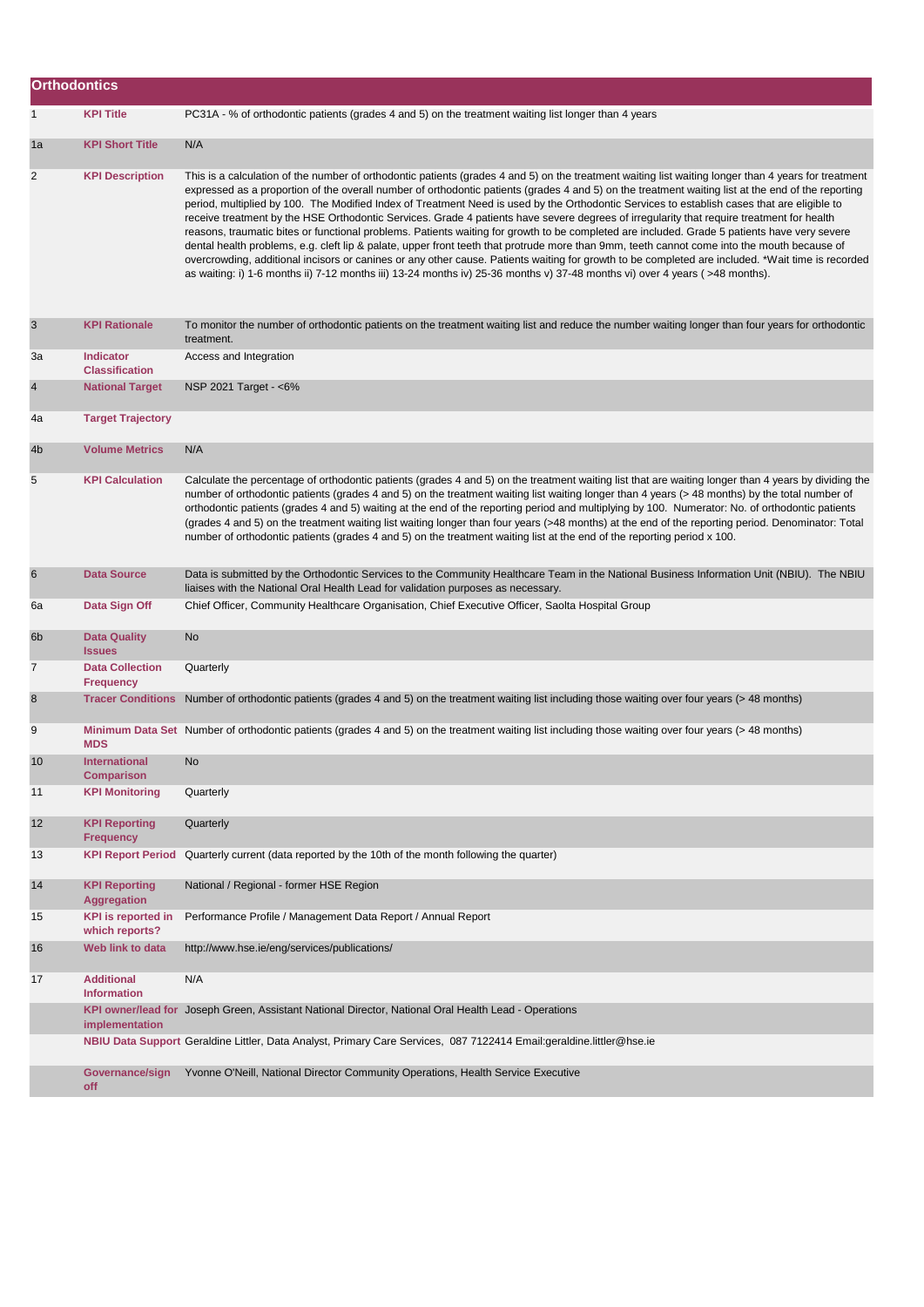|                | Physiotherapy                               |                                                                                                                                                                                                                                                                                                                                                                                                                                                                                                                                                                                                                                                                                                                                                                                                                                                                                                                                                              |
|----------------|---------------------------------------------|--------------------------------------------------------------------------------------------------------------------------------------------------------------------------------------------------------------------------------------------------------------------------------------------------------------------------------------------------------------------------------------------------------------------------------------------------------------------------------------------------------------------------------------------------------------------------------------------------------------------------------------------------------------------------------------------------------------------------------------------------------------------------------------------------------------------------------------------------------------------------------------------------------------------------------------------------------------|
| 1              | <b>KPI Title</b>                            | PC125 - No. of Physiotherapy Patients Seen                                                                                                                                                                                                                                                                                                                                                                                                                                                                                                                                                                                                                                                                                                                                                                                                                                                                                                                   |
| 1a             | <b>KPI Short Title</b>                      | N/A                                                                                                                                                                                                                                                                                                                                                                                                                                                                                                                                                                                                                                                                                                                                                                                                                                                                                                                                                          |
| 2              | <b>KPI Description</b>                      | This is a composite metric. It is the sum of the number of new physiotherapy patients seen for a first time assessment face to face or by<br>telephone, video and audio conferencing in the reporting period and the number of physiotherapy patients treated (who had an intervention) in a<br>face to face manner i.e. in person ('hands on') or by telephone, video and audio conferencing in the reporting period. New patients seen for a<br>first time assessment include patients not previously known to the service and re-referred patients i.e. patients who have previously been<br>discharged and present with an acute or new clinical need. Patients treated include all patients who had an intervention in the reporting period<br>i.e. patients who had treatment / contact in a face to face manner i.e. in person ('hands on') or by telephone, video and audio conferencing in the<br>reporting period on an individual or group basis. |
| $\sqrt{3}$     | <b>KPI Rationale</b>                        | This metric provides information on physiotherapy service activity and informs decisions in relation to the planning and management of staff and<br>resource allocation.                                                                                                                                                                                                                                                                                                                                                                                                                                                                                                                                                                                                                                                                                                                                                                                     |
| За             | <b>Indicator</b><br><b>Classification</b>   | Access and Integration                                                                                                                                                                                                                                                                                                                                                                                                                                                                                                                                                                                                                                                                                                                                                                                                                                                                                                                                       |
| 4              | <b>National Target</b>                      | NSP 2021 National Target - 587,604.                                                                                                                                                                                                                                                                                                                                                                                                                                                                                                                                                                                                                                                                                                                                                                                                                                                                                                                          |
| 4a             | <b>Target Trajectory</b>                    | N/A                                                                                                                                                                                                                                                                                                                                                                                                                                                                                                                                                                                                                                                                                                                                                                                                                                                                                                                                                          |
| 4 <sub>b</sub> | <b>Volume Metrics</b>                       | N/A                                                                                                                                                                                                                                                                                                                                                                                                                                                                                                                                                                                                                                                                                                                                                                                                                                                                                                                                                          |
| 5              | <b>KPI Calculation</b>                      | Count the number of physiotherapy patients seen face to face or by telephone, video or audio conferencing for a first time assessment in the<br>reporting month and add it to the number of physiotherapy patients who had an intervention i.e. patients who had treatment / contact in a face to<br>face manner i.e. in person ('hands on') or by telephone, video or audio conferencing in the reporting month on an individual or group basis.                                                                                                                                                                                                                                                                                                                                                                                                                                                                                                            |
| 6              | <b>Data Source</b>                          | Physiotherapist records, Physiotherapy Manager, Primary Care General Manager, Community Healthcare Organisation (CHO) Head of Service<br>Primary Care, Chief Officer and National Business Information Unit (NBIU) Community Healthcare Team.                                                                                                                                                                                                                                                                                                                                                                                                                                                                                                                                                                                                                                                                                                                |
| 6а             | Data Sign Off                               | Chief Officer, Community Healthcare Organisation                                                                                                                                                                                                                                                                                                                                                                                                                                                                                                                                                                                                                                                                                                                                                                                                                                                                                                             |
| 6 <sub>b</sub> | <b>Data Quality</b><br><b>Issues</b>        | No                                                                                                                                                                                                                                                                                                                                                                                                                                                                                                                                                                                                                                                                                                                                                                                                                                                                                                                                                           |
| 7              | <b>Data Collection</b><br><b>Frequency</b>  | Monthly                                                                                                                                                                                                                                                                                                                                                                                                                                                                                                                                                                                                                                                                                                                                                                                                                                                                                                                                                      |
| 8              | <b>Tracer Conditions</b>                    | • New physiotherapy patients seen • Physiotherapy patients treated (who had an intervention)                                                                                                                                                                                                                                                                                                                                                                                                                                                                                                                                                                                                                                                                                                                                                                                                                                                                 |
| 9              | <b>MDS</b>                                  | Minimum Data Set • New physiotherapy patients seen • Physiotherapy patients treated (who had an intervention)                                                                                                                                                                                                                                                                                                                                                                                                                                                                                                                                                                                                                                                                                                                                                                                                                                                |
| 10             | <b>International</b><br><b>Comparison</b>   | No                                                                                                                                                                                                                                                                                                                                                                                                                                                                                                                                                                                                                                                                                                                                                                                                                                                                                                                                                           |
| 11             | <b>KPI Monitoring</b>                       | Monthly                                                                                                                                                                                                                                                                                                                                                                                                                                                                                                                                                                                                                                                                                                                                                                                                                                                                                                                                                      |
| 12             | <b>KPI Reporting</b><br><b>Frequency</b>    | Monthly                                                                                                                                                                                                                                                                                                                                                                                                                                                                                                                                                                                                                                                                                                                                                                                                                                                                                                                                                      |
| 13             |                                             | KPI Report Period Monthly current (monthly data reported by the 10th of the following month)                                                                                                                                                                                                                                                                                                                                                                                                                                                                                                                                                                                                                                                                                                                                                                                                                                                                 |
| 14             | <b>KPI Reporting</b><br><b>Aggregation</b>  | National / CHO / LHO                                                                                                                                                                                                                                                                                                                                                                                                                                                                                                                                                                                                                                                                                                                                                                                                                                                                                                                                         |
| 15             | <b>KPI</b> is reported in<br>which reports? | Performance Profile / Management Data Report / Annual Report                                                                                                                                                                                                                                                                                                                                                                                                                                                                                                                                                                                                                                                                                                                                                                                                                                                                                                 |
| 16             | Web link to data                            | http://www.hse.ie/eng/services/publications/                                                                                                                                                                                                                                                                                                                                                                                                                                                                                                                                                                                                                                                                                                                                                                                                                                                                                                                 |
| 17             | <b>Additional</b><br><b>Information</b>     | N/A                                                                                                                                                                                                                                                                                                                                                                                                                                                                                                                                                                                                                                                                                                                                                                                                                                                                                                                                                          |
|                | implementation                              | KPI owner/lead for TJ Dunford, Head of Operations Primary Care, Community Operations, Health Service Executive                                                                                                                                                                                                                                                                                                                                                                                                                                                                                                                                                                                                                                                                                                                                                                                                                                               |
|                |                                             | NBIU Data Support Geraldine Littler, Data Analyst, Primary Care Services, 087 7122414 Email:geraldine.littler@hse.ie                                                                                                                                                                                                                                                                                                                                                                                                                                                                                                                                                                                                                                                                                                                                                                                                                                         |
|                | Governance/sign<br>off                      | Yvonne O'Neill, National Director Community Operations, Health Service Executive                                                                                                                                                                                                                                                                                                                                                                                                                                                                                                                                                                                                                                                                                                                                                                                                                                                                             |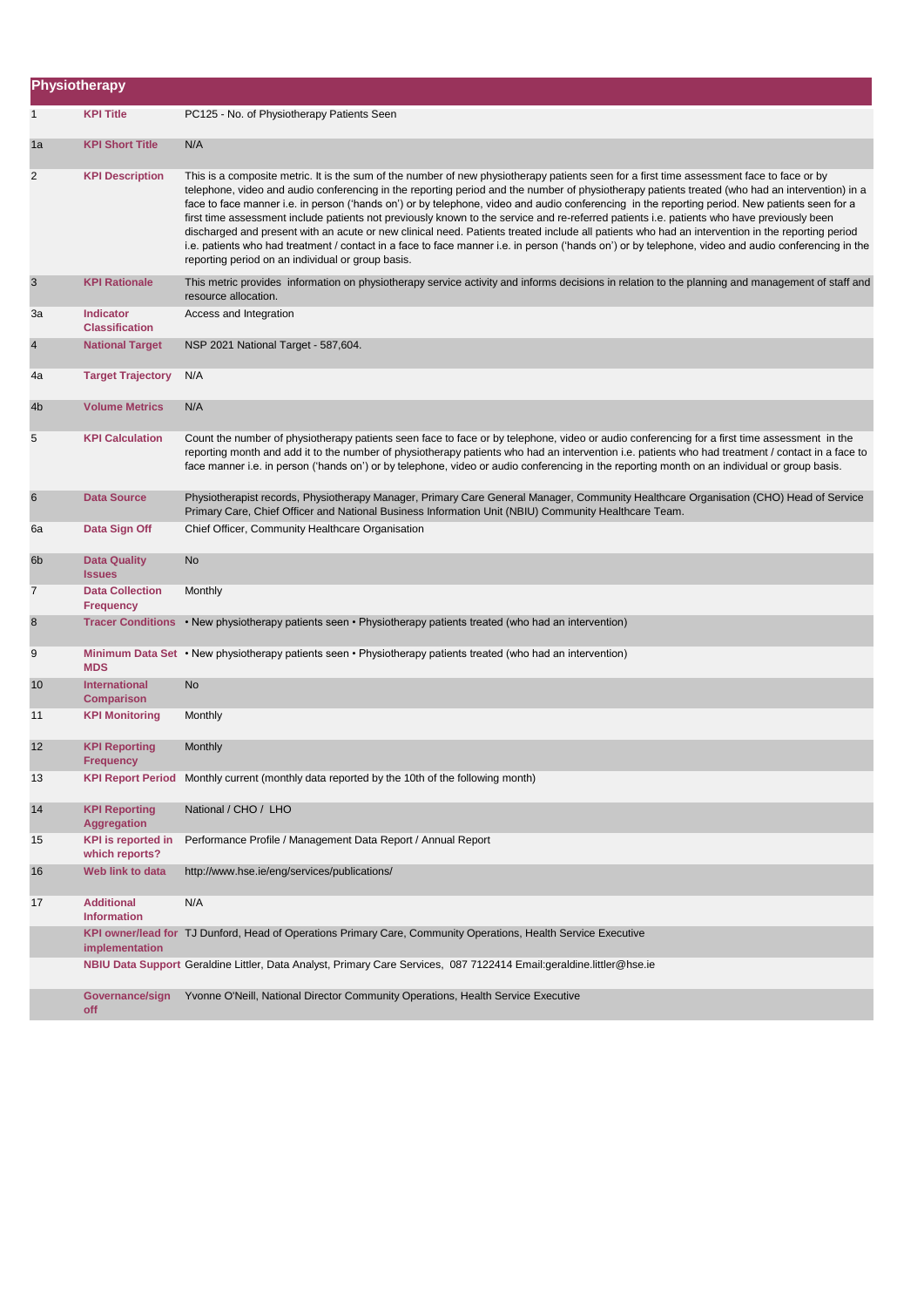|                | Physiotherapy                               |                                                                                                                                                                                                                                                                                                                                                                                                                                                                                                                                                                                                                                                                                                                                                                                                                                                                                   |
|----------------|---------------------------------------------|-----------------------------------------------------------------------------------------------------------------------------------------------------------------------------------------------------------------------------------------------------------------------------------------------------------------------------------------------------------------------------------------------------------------------------------------------------------------------------------------------------------------------------------------------------------------------------------------------------------------------------------------------------------------------------------------------------------------------------------------------------------------------------------------------------------------------------------------------------------------------------------|
| 1              | <b>KPI Title</b>                            | PC15B - % of new physiotherapy patients seen for assessment within 12 weeks                                                                                                                                                                                                                                                                                                                                                                                                                                                                                                                                                                                                                                                                                                                                                                                                       |
| 1a             | <b>KPI Short Title</b>                      | N/A                                                                                                                                                                                                                                                                                                                                                                                                                                                                                                                                                                                                                                                                                                                                                                                                                                                                               |
| 2              | <b>KPI Description</b>                      | This is a calculation of the number of new physiotherapy patients seen for assessment in the reporting period who were seen within 12 weeks of<br>referral expressed as a proportion of the overall number of physiotherapy patients seen for assessment in the reporting period, multiplied by 100.<br>First time assessment wait times include: • 0 ≤ 1 week, • > 1 week ≤ 4 weeks, • > 4 weeks ≤ 8 weeks, • >8 weeks ≤ 12 weeks, • > 12 weeks ≤ 26<br>weeks, $\cdot$ > 26 weeks $\leq$ 39 weeks, $\cdot$ > 39 weeks $\leq$ 52 weeks, $\cdot$ > 52 weeks.                                                                                                                                                                                                                                                                                                                       |
| $\mathbf{3}$   | <b>KPI Rationale</b>                        | The purpose of this metric is to monitor physiotherapy waiting lists and reduce wait times for patients.                                                                                                                                                                                                                                                                                                                                                                                                                                                                                                                                                                                                                                                                                                                                                                          |
| За             | <b>Indicator</b><br><b>Classification</b>   | Access and Integration                                                                                                                                                                                                                                                                                                                                                                                                                                                                                                                                                                                                                                                                                                                                                                                                                                                            |
| $\overline{4}$ | <b>National Target</b>                      | NSP 2021 National Target - 81%                                                                                                                                                                                                                                                                                                                                                                                                                                                                                                                                                                                                                                                                                                                                                                                                                                                    |
| 4a             | <b>Target Trajectory</b>                    | (CHO1) 81%, (CHO2) 81%, (CHO3) 81%, (CHO4) 81%, (CHO5) 81%, (CHO6) 81%, (CHO7) 81%, (CHO8) 81%, (CHO9) 81%                                                                                                                                                                                                                                                                                                                                                                                                                                                                                                                                                                                                                                                                                                                                                                        |
| 4b             | <b>Volume Metrics</b>                       | N/A                                                                                                                                                                                                                                                                                                                                                                                                                                                                                                                                                                                                                                                                                                                                                                                                                                                                               |
| 5              | <b>KPI Calculation</b>                      | The number of new physiotherapy patients seen for first time assessment in the reporting period who were seen within 12 weeks of referral is<br>expressed as a proportion of the overall number of new physiotherapy patients seen for first time assessment in the reporting period, multiplied<br>by 100. Numerator: Number of new physiotherapy patients seen for a first time assessment in the reporting period by first time assessment wait<br>times $0 \le 1$ weeks + >1 $\le 4$ weeks + >4 $\le 8$ weeks + >8 $\le 12$ weeks. Denominator: Total number of new physiotherapy patients seen for first<br>time assessment in the reporting period by first time assessment wait times $0 \le 1$ weeks+ > 1 $\le 4$ weeks + >4 $\le 8$ weeks + >8 $\le 12$ weeks + >12<br>weeks $\leq$ 26 weeks + >26 weeks $\leq$ 39 weeks + >39 weeks $\leq$ 52 weeks + > 52 weeks x 100. |
| 6              | <b>Data Source</b>                          | Physiotherapist records, Physiotherapy Manager, Primary Care General Manager, Community Healthcare Organisation (CHO) Head of Service<br>Primary Care, Chief Officer and National Business Information Unit (NBIU) Community Healthcare Team.                                                                                                                                                                                                                                                                                                                                                                                                                                                                                                                                                                                                                                     |
| 6а             | Data Sign Off                               | Chief Officer, Community Healthcare Organisation                                                                                                                                                                                                                                                                                                                                                                                                                                                                                                                                                                                                                                                                                                                                                                                                                                  |
| 6 <sub>b</sub> | <b>Data Quality</b><br><b>Issues</b>        | No                                                                                                                                                                                                                                                                                                                                                                                                                                                                                                                                                                                                                                                                                                                                                                                                                                                                                |
| 7              | <b>Data Collection</b><br><b>Frequency</b>  | Monthly                                                                                                                                                                                                                                                                                                                                                                                                                                                                                                                                                                                                                                                                                                                                                                                                                                                                           |
| 8              | <b>Tracer Conditions</b>                    | •New physiotherapy patients seen for assessment •First time assessment wait times                                                                                                                                                                                                                                                                                                                                                                                                                                                                                                                                                                                                                                                                                                                                                                                                 |
| 9              | <b>MDS</b>                                  | Minimum Data Set •New physiotherapy patients seen for assessment •First time assessment wait times                                                                                                                                                                                                                                                                                                                                                                                                                                                                                                                                                                                                                                                                                                                                                                                |
| 10             | International<br><b>Comparison</b>          | No                                                                                                                                                                                                                                                                                                                                                                                                                                                                                                                                                                                                                                                                                                                                                                                                                                                                                |
| 11             | <b>KPI Monitoring</b>                       | Monthly                                                                                                                                                                                                                                                                                                                                                                                                                                                                                                                                                                                                                                                                                                                                                                                                                                                                           |
| 12             | <b>KPI Reporting</b><br><b>Frequency</b>    | Monthly                                                                                                                                                                                                                                                                                                                                                                                                                                                                                                                                                                                                                                                                                                                                                                                                                                                                           |
| 13             |                                             | KPI Report Period Monthly current (monthly data reported by the 10th of the following month)                                                                                                                                                                                                                                                                                                                                                                                                                                                                                                                                                                                                                                                                                                                                                                                      |
| 14             | <b>KPI Reporting</b><br><b>Aggregation</b>  | National / CHO / LHO                                                                                                                                                                                                                                                                                                                                                                                                                                                                                                                                                                                                                                                                                                                                                                                                                                                              |
| 15             | <b>KPI</b> is reported in<br>which reports? | Performance Report/ Management Data Report / Annual Report                                                                                                                                                                                                                                                                                                                                                                                                                                                                                                                                                                                                                                                                                                                                                                                                                        |
| 16             | Web link to data                            | http://www.hse.ie/eng/services/publications/                                                                                                                                                                                                                                                                                                                                                                                                                                                                                                                                                                                                                                                                                                                                                                                                                                      |
| 17             | <b>Additional</b><br><b>Information</b>     | N/A                                                                                                                                                                                                                                                                                                                                                                                                                                                                                                                                                                                                                                                                                                                                                                                                                                                                               |
|                | implementation                              | KPI owner/lead for TJ Dunford, Head of Operations Primary Care, Community Operations, Health Service Executive                                                                                                                                                                                                                                                                                                                                                                                                                                                                                                                                                                                                                                                                                                                                                                    |
|                |                                             | NBIU Data Support Geraldine Littler, Data Analyst, Primary Care Services, 087 7122414 Email:geraldine.littler@hse.ie                                                                                                                                                                                                                                                                                                                                                                                                                                                                                                                                                                                                                                                                                                                                                              |
|                | Governance/sign<br>off                      | Yvonne O'Neill, National Director Community Operations, Health Service Executive                                                                                                                                                                                                                                                                                                                                                                                                                                                                                                                                                                                                                                                                                                                                                                                                  |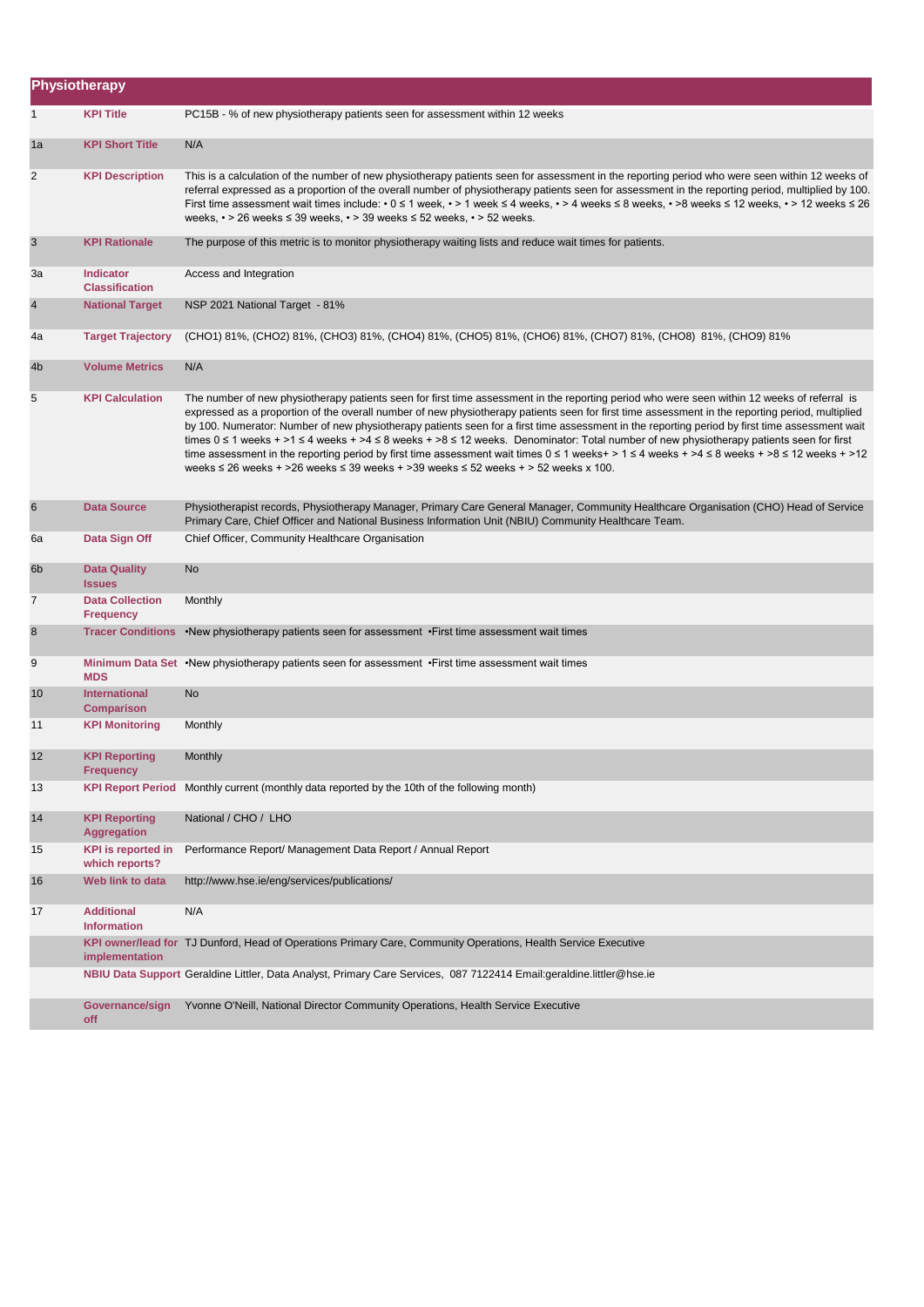|                | Physiotherapy                               |                                                                                                                                                                                                                                                                                                                                                                                                                                                                                                                                                                                                                                                                                                                                                                                                                                                                                                                                                                                                                                            |
|----------------|---------------------------------------------|--------------------------------------------------------------------------------------------------------------------------------------------------------------------------------------------------------------------------------------------------------------------------------------------------------------------------------------------------------------------------------------------------------------------------------------------------------------------------------------------------------------------------------------------------------------------------------------------------------------------------------------------------------------------------------------------------------------------------------------------------------------------------------------------------------------------------------------------------------------------------------------------------------------------------------------------------------------------------------------------------------------------------------------------|
| 1              | <b>KPI Title</b>                            | PC100G - % of physiotherapy patients on waiting list for assessment ≤ 52 weeks                                                                                                                                                                                                                                                                                                                                                                                                                                                                                                                                                                                                                                                                                                                                                                                                                                                                                                                                                             |
| 1a             | <b>KPI Short Title</b>                      | N/A                                                                                                                                                                                                                                                                                                                                                                                                                                                                                                                                                                                                                                                                                                                                                                                                                                                                                                                                                                                                                                        |
| 2              | <b>KPI Description</b>                      | This is a calculation of the number of physiotherapy patients (all age bands*) who are waiting $\leq 52$ weeks to be seen by a physiotherapist<br>expressed as a proportion of the overall number of physiotherapy patients (all age bands*) waiting to be seen (all waiting list wait times**) at the<br>end of the reporting month, multiplied by 100. *Age bands include: • 0-4 years 11 months, • 5-17 years 11 months, • 18-64 years 11 months, • 65<br>years and greater. **Waiting List Wait Times include: • 0 ≤ 12 weeks (0-83 days) • > 12 ≤ 26 weeks (84-181 days) • >26 ≤ 39 weeks (182-272<br>days) • > 39 $\leq$ 52 weeks (273-365 days) • > 52 weeks.                                                                                                                                                                                                                                                                                                                                                                       |
| $\mathbf{3}$   | <b>KPI Rationale</b>                        | This metric allows physiotherapy service waiting lists and times to be identified, monitored and actions to be taken to reduce wait times for<br>patients.                                                                                                                                                                                                                                                                                                                                                                                                                                                                                                                                                                                                                                                                                                                                                                                                                                                                                 |
| За             | <b>Indicator</b><br><b>Classification</b>   | Access and Integration                                                                                                                                                                                                                                                                                                                                                                                                                                                                                                                                                                                                                                                                                                                                                                                                                                                                                                                                                                                                                     |
| $\overline{4}$ | <b>National Target</b>                      | NSP 2021 National Target - 94%.                                                                                                                                                                                                                                                                                                                                                                                                                                                                                                                                                                                                                                                                                                                                                                                                                                                                                                                                                                                                            |
| 4a             | <b>Target Trajectory</b>                    | (CHO1) 94%, (CHO2) 94%, (CHO3) 94%, (CHO4) 94%, (CHO5) 94%, (CHO6) 94%, (CHO7) 94%, (CHO8) 94%, (CHO9) 94%                                                                                                                                                                                                                                                                                                                                                                                                                                                                                                                                                                                                                                                                                                                                                                                                                                                                                                                                 |
| 4 <sub>b</sub> | <b>Volume Metrics</b>                       | N/A                                                                                                                                                                                                                                                                                                                                                                                                                                                                                                                                                                                                                                                                                                                                                                                                                                                                                                                                                                                                                                        |
| 5              | <b>KPI Calculation</b>                      | Count the total number of physiotherapy patients (all age bands*) on the assessment waiting list at the end of the reporting period by waiting list<br>wait times $0 - 12$ weeks + >12 weeks $\le 26$ weeks + >26 weeks $\le 39$ weeks + >39 weeks $\le 52$ weeks and express it as a proportion of the<br>overall number of physiotherapy patients (all age bands*) on the assessment waiting list at the end of the reporting period by waiting list wait<br>times $0 \le 12$ weeks + >12 weeks ≤ 26 weeks + >26 weeks ≤ 39 weeks + >39 weeks ≤ 52 weeks + > 52 weeks and multiply by 100. Numerator:<br>The number of physiotherapy patients (all ages) waiting to be seen by waiting list wait times $0 \le 12$ weeks + >12 weeks $\le 26$ weeks + >26 weeks<br>≤ 39 weeks + >39 weeks ≤ 52 weeks. Denominator: The number of physiotherapy patients (all ages) waiting to be seen by waiting list wait times<br>$0 \le 12$ weeks + >12 weeks $\le 26$ weeks + >26 weeks $\le 39$ weeks + >39 weeks $\le 52$ weeks + > 52 weeks x 100. |
| 6              | <b>Data Source</b>                          | Physiotherapist records, Physiotherapy Manager, Primary Care General Manager, Community Healthcare Organisation (CHO) Head of Service<br>Primary Care, Chief Officer and National Business Information Unit (NBIU) Community Healthcare Team.                                                                                                                                                                                                                                                                                                                                                                                                                                                                                                                                                                                                                                                                                                                                                                                              |
| 6а             | Data Sign Off                               | Chief Officer, Community Healthcare Organisation                                                                                                                                                                                                                                                                                                                                                                                                                                                                                                                                                                                                                                                                                                                                                                                                                                                                                                                                                                                           |
| 6 <sub>b</sub> | <b>Data Quality</b><br><b>Issues</b>        | No                                                                                                                                                                                                                                                                                                                                                                                                                                                                                                                                                                                                                                                                                                                                                                                                                                                                                                                                                                                                                                         |
| $\overline{7}$ | <b>Data Collection</b><br><b>Frequency</b>  | Monthly                                                                                                                                                                                                                                                                                                                                                                                                                                                                                                                                                                                                                                                                                                                                                                                                                                                                                                                                                                                                                                    |
| $\bf 8$        | <b>Tracer Conditions</b>                    | •Physiotherapy patients waiting to be seen for assessment •Waiting list wait times                                                                                                                                                                                                                                                                                                                                                                                                                                                                                                                                                                                                                                                                                                                                                                                                                                                                                                                                                         |
| 9              | <b>MDS</b>                                  | Minimum Data Set • Physiotherapy patients waiting to be seen for assessment • Waiting list wait times                                                                                                                                                                                                                                                                                                                                                                                                                                                                                                                                                                                                                                                                                                                                                                                                                                                                                                                                      |
| 10             | International<br><b>Comparison</b>          | No                                                                                                                                                                                                                                                                                                                                                                                                                                                                                                                                                                                                                                                                                                                                                                                                                                                                                                                                                                                                                                         |
| 11             | <b>KPI Monitoring</b>                       | Monthly                                                                                                                                                                                                                                                                                                                                                                                                                                                                                                                                                                                                                                                                                                                                                                                                                                                                                                                                                                                                                                    |
| 12             | <b>KPI Reporting</b><br><b>Frequency</b>    | Monthly                                                                                                                                                                                                                                                                                                                                                                                                                                                                                                                                                                                                                                                                                                                                                                                                                                                                                                                                                                                                                                    |
| 13             |                                             | KPI Report Period Monthly current (monthly data reported by the 10th of the following month)                                                                                                                                                                                                                                                                                                                                                                                                                                                                                                                                                                                                                                                                                                                                                                                                                                                                                                                                               |
| 14             | <b>KPI Reporting</b><br><b>Aggregation</b>  | National / CHO / LHO                                                                                                                                                                                                                                                                                                                                                                                                                                                                                                                                                                                                                                                                                                                                                                                                                                                                                                                                                                                                                       |
| 15             | <b>KPI</b> is reported in<br>which reports? | Performance Profile / Management Data Report / Annual Report                                                                                                                                                                                                                                                                                                                                                                                                                                                                                                                                                                                                                                                                                                                                                                                                                                                                                                                                                                               |
| 16             | Web link to data                            | http://www.hse.ie/eng/services/publications/                                                                                                                                                                                                                                                                                                                                                                                                                                                                                                                                                                                                                                                                                                                                                                                                                                                                                                                                                                                               |
| 17             | <b>Additional</b><br><b>Information</b>     | N/A                                                                                                                                                                                                                                                                                                                                                                                                                                                                                                                                                                                                                                                                                                                                                                                                                                                                                                                                                                                                                                        |
|                | implementation                              | KPI owner/lead for TJ Dunford, Head of Operations Primary Care, Community Operations, Health Service Executive                                                                                                                                                                                                                                                                                                                                                                                                                                                                                                                                                                                                                                                                                                                                                                                                                                                                                                                             |
|                |                                             | NBIU Data Support Geraldine Littler, Data Analyst, Primary Care Services, 087 7122414 Email:geraldine.littler@hse.ie                                                                                                                                                                                                                                                                                                                                                                                                                                                                                                                                                                                                                                                                                                                                                                                                                                                                                                                       |
|                | Governance/sign<br>off                      | Yvonne O'Neill, National Director Community Operations, Health Service Executive                                                                                                                                                                                                                                                                                                                                                                                                                                                                                                                                                                                                                                                                                                                                                                                                                                                                                                                                                           |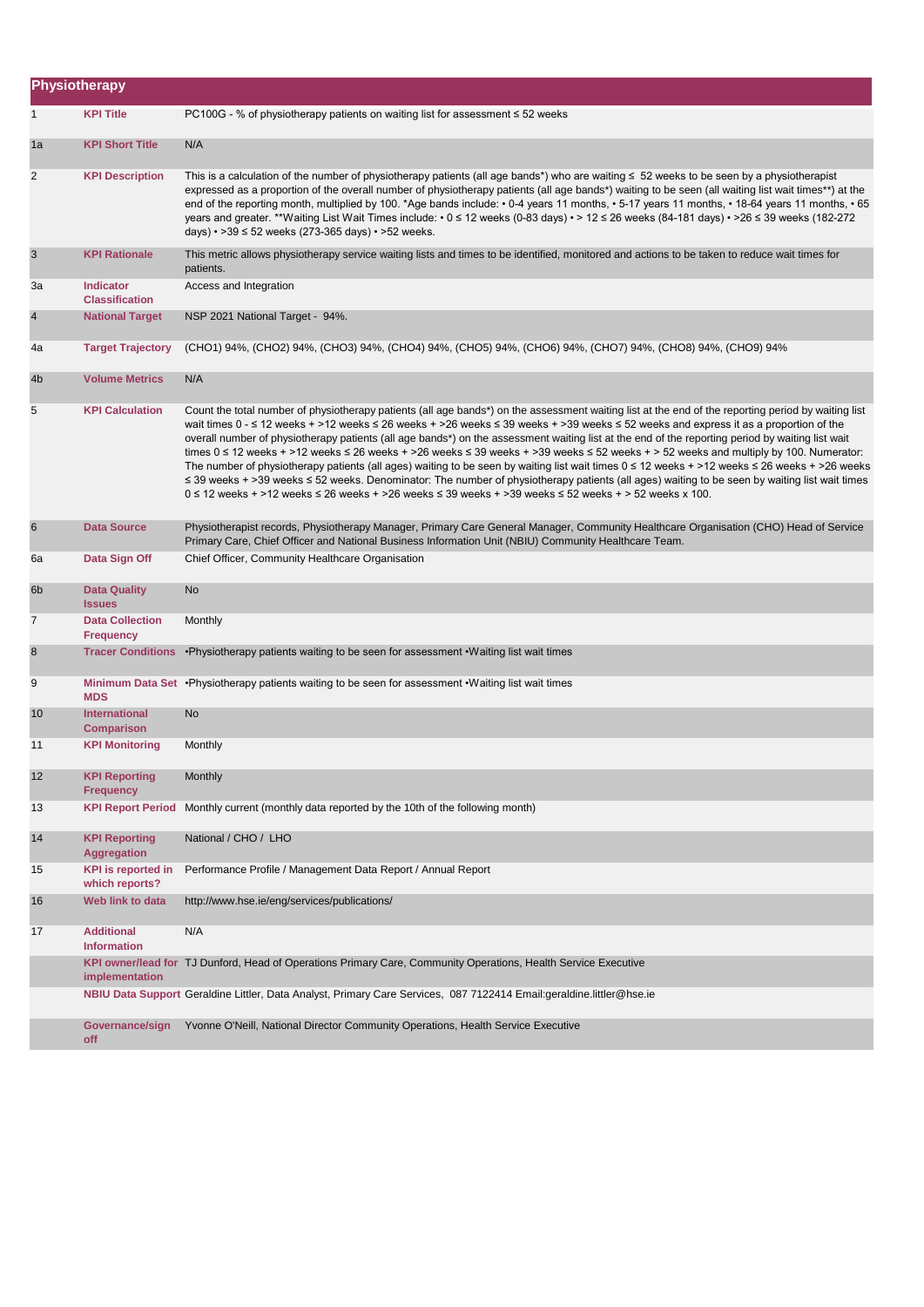| <b>Podiatry</b> |                                             |                                                                                                                                                                                                                                                                                                                                                                                                                                                                                                                                                                                                                                                                                                                                                                                                                                  |  |  |
|-----------------|---------------------------------------------|----------------------------------------------------------------------------------------------------------------------------------------------------------------------------------------------------------------------------------------------------------------------------------------------------------------------------------------------------------------------------------------------------------------------------------------------------------------------------------------------------------------------------------------------------------------------------------------------------------------------------------------------------------------------------------------------------------------------------------------------------------------------------------------------------------------------------------|--|--|
| 1               | <b>KPI Title</b>                            | PC127 - No. of Podiatry Patients Seen                                                                                                                                                                                                                                                                                                                                                                                                                                                                                                                                                                                                                                                                                                                                                                                            |  |  |
| 1a              | <b>KPI Short Title</b>                      | N/A                                                                                                                                                                                                                                                                                                                                                                                                                                                                                                                                                                                                                                                                                                                                                                                                                              |  |  |
| $\overline{c}$  | <b>KPI Description</b>                      | This is a composite metric. It is the sum of the number of existing podiatry patients seen face to face, by telephone, video and audio<br>conferencing in the reporting month and the number of new podiatry patients seen face to face, by telephone, video audio conferencing in the<br>reporting month. An existing patient is defined as a patient who is currently attending the service and is an open case. It includes patients who<br>attend individual appointments or group sessions. A new patient is a patient that is seen for the first time in this episode of care. It includes<br>patients re-referred to the service. Each patient is only included once in the count in the reporting period i.e. he / she is counted either as an<br>existing patient or a new patient in the reporting month, not as both. |  |  |
| 3               | <b>KPI Rationale</b>                        | This metric provides information on podiatry service activity and informs decisions in relation to the planning and management of staff and<br>resource allocation.                                                                                                                                                                                                                                                                                                                                                                                                                                                                                                                                                                                                                                                              |  |  |
| За              | <b>Indicator</b><br><b>Classification</b>   | Access and Integration                                                                                                                                                                                                                                                                                                                                                                                                                                                                                                                                                                                                                                                                                                                                                                                                           |  |  |
| 4               | <b>National Target</b>                      | NSP 2021 National Target - 85,866.                                                                                                                                                                                                                                                                                                                                                                                                                                                                                                                                                                                                                                                                                                                                                                                               |  |  |
| 4a              | <b>Target Trajectory</b>                    | N/A                                                                                                                                                                                                                                                                                                                                                                                                                                                                                                                                                                                                                                                                                                                                                                                                                              |  |  |
| 4 <sub>b</sub>  | <b>Volume Metrics</b>                       | N/A                                                                                                                                                                                                                                                                                                                                                                                                                                                                                                                                                                                                                                                                                                                                                                                                                              |  |  |
| 5               | <b>KPI Calculation</b>                      | Count the number of existing podiatry patients seen in the reporting month and add it to the number of new podiatry patients seen in the<br>reporting month. Each patient is only included once in the count in the reporting period i.e. he / she is counted either as an existing patient or a<br>new patient in the reporting month, not as both.                                                                                                                                                                                                                                                                                                                                                                                                                                                                             |  |  |
| 6               | <b>Data Source</b>                          | Patient records, Podiatrists, Podiatry Manager, Primary Care General Manager, Community Healthcare Organisation (CHO) Head of Service<br>Primary Care, Chief Officer and National Business Information Unit (NBIU) Community Healthcare Team.                                                                                                                                                                                                                                                                                                                                                                                                                                                                                                                                                                                    |  |  |
| 6а              | Data Sign Off                               | Chief Officer, Community Healthcare Organisation                                                                                                                                                                                                                                                                                                                                                                                                                                                                                                                                                                                                                                                                                                                                                                                 |  |  |
| 6b              | <b>Data Quality</b><br><b>Issues</b>        | No                                                                                                                                                                                                                                                                                                                                                                                                                                                                                                                                                                                                                                                                                                                                                                                                                               |  |  |
| 7               | <b>Data Collection</b><br><b>Frequency</b>  | Monthly                                                                                                                                                                                                                                                                                                                                                                                                                                                                                                                                                                                                                                                                                                                                                                                                                          |  |  |
| 8               |                                             | Tracer Conditions • Existing podiatry patients seen • New podiatry patients seen                                                                                                                                                                                                                                                                                                                                                                                                                                                                                                                                                                                                                                                                                                                                                 |  |  |
| 9               | <b>MDS</b>                                  | Minimum Data Set • Existing podiatry patients seen • New podiatry patients seen                                                                                                                                                                                                                                                                                                                                                                                                                                                                                                                                                                                                                                                                                                                                                  |  |  |
| 10              | <b>International</b><br><b>Comparison</b>   | No                                                                                                                                                                                                                                                                                                                                                                                                                                                                                                                                                                                                                                                                                                                                                                                                                               |  |  |
| 11              | <b>KPI Monitoring</b>                       | Monthly                                                                                                                                                                                                                                                                                                                                                                                                                                                                                                                                                                                                                                                                                                                                                                                                                          |  |  |
| 12              | <b>KPI Reporting</b><br><b>Frequency</b>    | Monthly                                                                                                                                                                                                                                                                                                                                                                                                                                                                                                                                                                                                                                                                                                                                                                                                                          |  |  |
| 13              |                                             | KPI Report Period Monthly current (monthly data reported by the 10th of the following month)                                                                                                                                                                                                                                                                                                                                                                                                                                                                                                                                                                                                                                                                                                                                     |  |  |
| 14              | <b>KPI Reporting</b><br><b>Aggregation</b>  | National / CHO / LHO                                                                                                                                                                                                                                                                                                                                                                                                                                                                                                                                                                                                                                                                                                                                                                                                             |  |  |
| 15              | <b>KPI</b> is reported in<br>which reports? | Performance Profile / Management Data Report / Annual Report                                                                                                                                                                                                                                                                                                                                                                                                                                                                                                                                                                                                                                                                                                                                                                     |  |  |
| 16              | Web link to data                            | http://www.hse.ie/eng/services/publications/                                                                                                                                                                                                                                                                                                                                                                                                                                                                                                                                                                                                                                                                                                                                                                                     |  |  |
| 17              | <b>Additional</b><br><b>Information</b>     | N/A                                                                                                                                                                                                                                                                                                                                                                                                                                                                                                                                                                                                                                                                                                                                                                                                                              |  |  |
|                 | implementation                              | KPI owner/lead for TJ Dunford, Head of Operations Primary Care, Community Operations, Health Service Executive                                                                                                                                                                                                                                                                                                                                                                                                                                                                                                                                                                                                                                                                                                                   |  |  |
|                 |                                             | NBIU Data Support Geraldine Littler, Data Analyst, Primary Care Services, 087 7122414 Email:geraldine.littler@hse.ie                                                                                                                                                                                                                                                                                                                                                                                                                                                                                                                                                                                                                                                                                                             |  |  |
|                 | Governance/sign<br>off                      | Yvonne O'Neill, National Director Community Operations, Health Service Executive                                                                                                                                                                                                                                                                                                                                                                                                                                                                                                                                                                                                                                                                                                                                                 |  |  |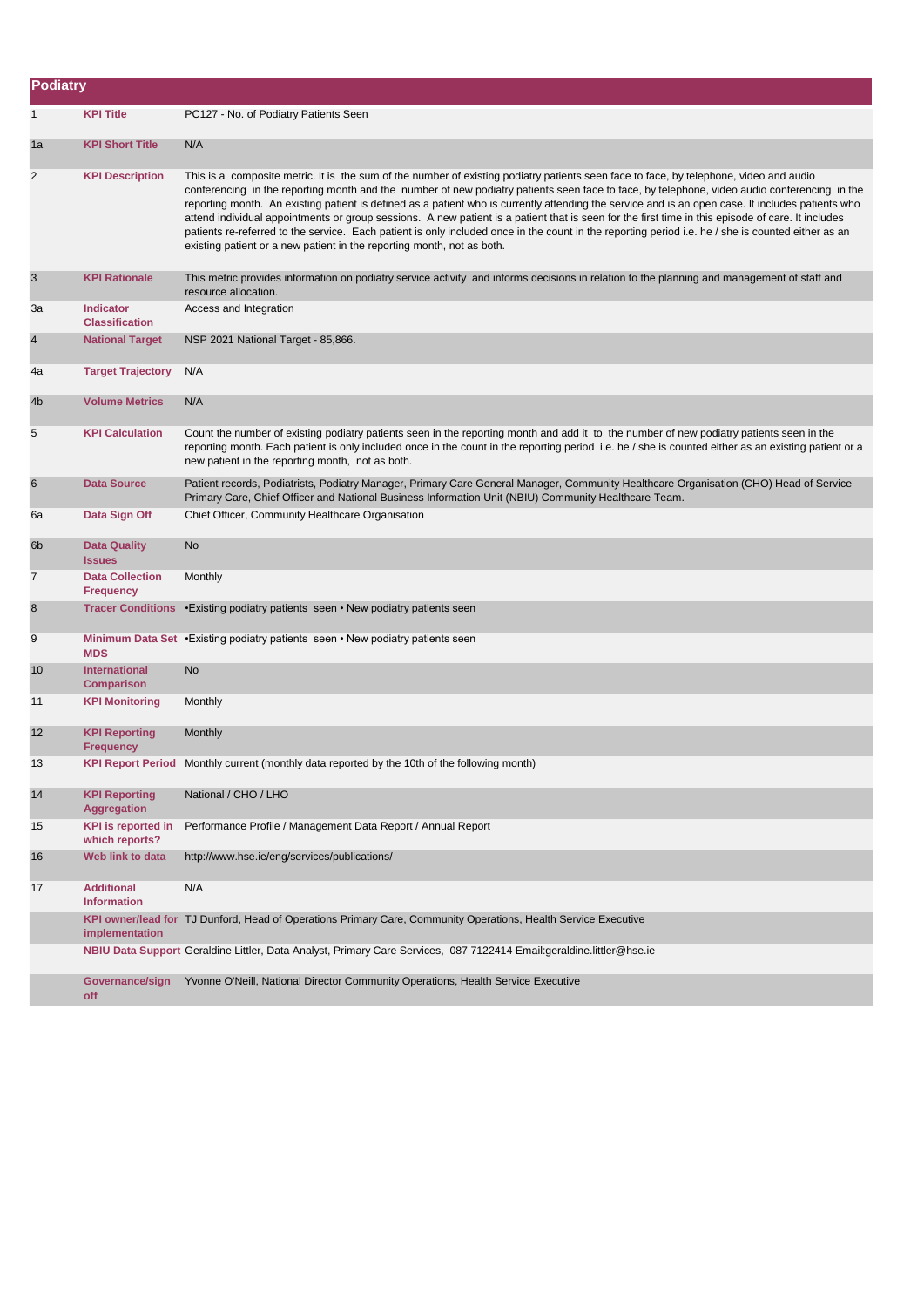| <b>Podiatry</b> |                                             |                                                                                                                                                                                                                                                                                                                                                                                                                                                                                                                                                                                                                                                                                                                                                                                                                                                                                                                                                                                                                                                                                                                                                                                                                                                                                                                                                                                                                   |
|-----------------|---------------------------------------------|-------------------------------------------------------------------------------------------------------------------------------------------------------------------------------------------------------------------------------------------------------------------------------------------------------------------------------------------------------------------------------------------------------------------------------------------------------------------------------------------------------------------------------------------------------------------------------------------------------------------------------------------------------------------------------------------------------------------------------------------------------------------------------------------------------------------------------------------------------------------------------------------------------------------------------------------------------------------------------------------------------------------------------------------------------------------------------------------------------------------------------------------------------------------------------------------------------------------------------------------------------------------------------------------------------------------------------------------------------------------------------------------------------------------|
| $\mathbf{1}$    | <b>KPI Title</b>                            | PC104G - % of podiatry patients on waiting list for treatment $\leq$ 52 weeks                                                                                                                                                                                                                                                                                                                                                                                                                                                                                                                                                                                                                                                                                                                                                                                                                                                                                                                                                                                                                                                                                                                                                                                                                                                                                                                                     |
| 1a              | <b>KPI Short Title</b>                      | N/A                                                                                                                                                                                                                                                                                                                                                                                                                                                                                                                                                                                                                                                                                                                                                                                                                                                                                                                                                                                                                                                                                                                                                                                                                                                                                                                                                                                                               |
| 2               | <b>KPI Description</b>                      | This is a calculation of the number of new podiatry patients (all age bands*) who are waiting $\leq$ 52 weeks to be seen by a podiatrist (either in an<br>individual or in a group environment) expressed as a proportion of the overall number of podiatry patients (all wait times**) waiting for these<br>services at the end of the reporting month, multiplied by 100. It includes all patients on the waiting list waiting ≤ 52 weeeks at the end of the<br>reporting month. Patients are only removed from the waiting list when they have been seen for a first appointment, it is not sufficient for a patient<br>to have been offered an appointment. Note the focus of this metric is on patients waiting for treatment, within some services assessment and<br>treatment may occur at the same appointment. However, where a patient is assessed and must still wait for treatment it is the waiting time from<br>referral date to treatment date that is reported. Opt in patients are included on the waiting list. If they do not respond within four weeks they are<br>discharged and must be re-referred. This metric should not include patients overdue for review. *Age bands include: • 0 - 4 years • 5 - 17 years •<br>18 - 64 years • 65 years and over. **Wait times include:• 0 - ≤ 12 weeks • >12 weeks - ≤ 26 weeks • >26 weeks - ≤ 39 weeks • >39 weeks - ≤<br>52 weeks • > 52 weeks. |
| $\mathbf{3}$    | <b>KPI Rationale</b>                        | The purpose of this metric is to monitor podiatry waiting lists and reduce wait times for patients.                                                                                                                                                                                                                                                                                                                                                                                                                                                                                                                                                                                                                                                                                                                                                                                                                                                                                                                                                                                                                                                                                                                                                                                                                                                                                                               |
| За              | <b>Indicator</b><br><b>Classification</b>   | Access and Integration                                                                                                                                                                                                                                                                                                                                                                                                                                                                                                                                                                                                                                                                                                                                                                                                                                                                                                                                                                                                                                                                                                                                                                                                                                                                                                                                                                                            |
| $\overline{4}$  | <b>National Target</b>                      | NSP 2021 - 77%.                                                                                                                                                                                                                                                                                                                                                                                                                                                                                                                                                                                                                                                                                                                                                                                                                                                                                                                                                                                                                                                                                                                                                                                                                                                                                                                                                                                                   |
| 4a              | <b>Target Trajectory</b>                    | (CHO1) 77%, (CHO2) 77%, (CHO3) 77%, (CHO4) 77%, (CHO5) 77%, (CHO6) 77%, (CHO7) 77%, (CHO8) 77%, (CHO9) 77%.                                                                                                                                                                                                                                                                                                                                                                                                                                                                                                                                                                                                                                                                                                                                                                                                                                                                                                                                                                                                                                                                                                                                                                                                                                                                                                       |
| 4 <sub>b</sub>  | <b>Volume Metrics</b>                       | N/A                                                                                                                                                                                                                                                                                                                                                                                                                                                                                                                                                                                                                                                                                                                                                                                                                                                                                                                                                                                                                                                                                                                                                                                                                                                                                                                                                                                                               |
| 5               | <b>KPI Calculation</b>                      | Count the total number of podiatry patients in all age bands* on the treatment waiting list at the end of the reporting period by wait time $0 \cdot \le 12$<br>weeks + >12 weeks - ≤ 26 weeks + >26 weeks - ≤ 39 weeks + >39 weeks - ≤ 52 weeks and express it as a proportion of the total number of<br>podiatry patients in all age bands* on the treatment waiting list at the end of the reporting period by wait times 0 - ≤ 12 weeks + > 12 weeks - ≤<br>26 weeks + > 26 weeks - ≤ 39 weeks + > 39 weeks - ≤ 52 weeks + > 52 weeks and multiply by 100. Numerator: The number of podiatry patients<br>(all ages) waiting to be seen by wait times 0 - ≤ 12 weeks + >12 weeks - ≤ 26 weeks + >26 weeks - ≤ 39 weeks + >39 weeks - ≤ 52 weeks.<br>Denominator: The number of podiatry patients (all ages) waiting to be seen by wait times 0 - ≤ 12 weeks + >12 weeks - ≤ 26 weeks + > 26<br>weeks $ \leq$ 39 weeks + $>$ 39 weeks $ \leq$ 52 weeks + $>$ 52 weeks x 100.                                                                                                                                                                                                                                                                                                                                                                                                                                    |
| 6               | <b>Data Source</b>                          | Patient records, Podiatrists, Podiatry Manager, Primary Care General Manager, Community Healthcare Organisation (CHO) Head of Service<br>Primary Care, Chief Officer and National Business Information Unit (NBIU) Community Healthcare Team.                                                                                                                                                                                                                                                                                                                                                                                                                                                                                                                                                                                                                                                                                                                                                                                                                                                                                                                                                                                                                                                                                                                                                                     |
| 6а              | Data Sign Off                               | Chief Officer, Community Healthcare Organisation                                                                                                                                                                                                                                                                                                                                                                                                                                                                                                                                                                                                                                                                                                                                                                                                                                                                                                                                                                                                                                                                                                                                                                                                                                                                                                                                                                  |
| 6 <sub>b</sub>  | <b>Data Quality</b><br><b>Issues</b>        | No                                                                                                                                                                                                                                                                                                                                                                                                                                                                                                                                                                                                                                                                                                                                                                                                                                                                                                                                                                                                                                                                                                                                                                                                                                                                                                                                                                                                                |
| $\overline{7}$  | <b>Data Collection</b><br><b>Frequency</b>  | Monthly                                                                                                                                                                                                                                                                                                                                                                                                                                                                                                                                                                                                                                                                                                                                                                                                                                                                                                                                                                                                                                                                                                                                                                                                                                                                                                                                                                                                           |
| 8               |                                             | Tracer Conditions • Podiatry patients waiting to be seen • Age bands • Wait times                                                                                                                                                                                                                                                                                                                                                                                                                                                                                                                                                                                                                                                                                                                                                                                                                                                                                                                                                                                                                                                                                                                                                                                                                                                                                                                                 |
| 9               | <b>MDS</b>                                  | Minimum Data Set . Podiatry patients waiting to be seen . Age bands . Wait times                                                                                                                                                                                                                                                                                                                                                                                                                                                                                                                                                                                                                                                                                                                                                                                                                                                                                                                                                                                                                                                                                                                                                                                                                                                                                                                                  |
| 10              | <b>International</b><br><b>Comparison</b>   | No                                                                                                                                                                                                                                                                                                                                                                                                                                                                                                                                                                                                                                                                                                                                                                                                                                                                                                                                                                                                                                                                                                                                                                                                                                                                                                                                                                                                                |
| 11              | <b>KPI Monitoring</b>                       | Monthly                                                                                                                                                                                                                                                                                                                                                                                                                                                                                                                                                                                                                                                                                                                                                                                                                                                                                                                                                                                                                                                                                                                                                                                                                                                                                                                                                                                                           |
| 12              | <b>KPI Reporting</b><br><b>Frequency</b>    | Monthly                                                                                                                                                                                                                                                                                                                                                                                                                                                                                                                                                                                                                                                                                                                                                                                                                                                                                                                                                                                                                                                                                                                                                                                                                                                                                                                                                                                                           |
| 13              | <b>KPI Report Period</b>                    | Monthly current (data reported by the 10th of the following month)                                                                                                                                                                                                                                                                                                                                                                                                                                                                                                                                                                                                                                                                                                                                                                                                                                                                                                                                                                                                                                                                                                                                                                                                                                                                                                                                                |
| 14              | <b>KPI Reporting</b><br><b>Aggregation</b>  | National / CHO / LHO                                                                                                                                                                                                                                                                                                                                                                                                                                                                                                                                                                                                                                                                                                                                                                                                                                                                                                                                                                                                                                                                                                                                                                                                                                                                                                                                                                                              |
| 15              | <b>KPI</b> is reported in<br>which reports? | Performance Profile / Management Data Report / Annual Report                                                                                                                                                                                                                                                                                                                                                                                                                                                                                                                                                                                                                                                                                                                                                                                                                                                                                                                                                                                                                                                                                                                                                                                                                                                                                                                                                      |
| 16              | Web link to data                            | http://www.hse.ie/eng/services/publications/                                                                                                                                                                                                                                                                                                                                                                                                                                                                                                                                                                                                                                                                                                                                                                                                                                                                                                                                                                                                                                                                                                                                                                                                                                                                                                                                                                      |
| 17              | <b>Additional</b><br><b>Information</b>     | N/A                                                                                                                                                                                                                                                                                                                                                                                                                                                                                                                                                                                                                                                                                                                                                                                                                                                                                                                                                                                                                                                                                                                                                                                                                                                                                                                                                                                                               |
|                 | implementation                              | KPI owner/lead for TJ Dunford, Head of Operations Primary Care, Community Operations, Health Service Executive                                                                                                                                                                                                                                                                                                                                                                                                                                                                                                                                                                                                                                                                                                                                                                                                                                                                                                                                                                                                                                                                                                                                                                                                                                                                                                    |
|                 |                                             | NBIU Data Support Geraldine Littler, Data Analyst, Primary Care Services, 087 7122414 Email:geraldine.littler@hse.ie                                                                                                                                                                                                                                                                                                                                                                                                                                                                                                                                                                                                                                                                                                                                                                                                                                                                                                                                                                                                                                                                                                                                                                                                                                                                                              |
|                 | Governance/sign<br>off                      | Yvonne O'Neill, National Director Community Operations, Health Service Executive                                                                                                                                                                                                                                                                                                                                                                                                                                                                                                                                                                                                                                                                                                                                                                                                                                                                                                                                                                                                                                                                                                                                                                                                                                                                                                                                  |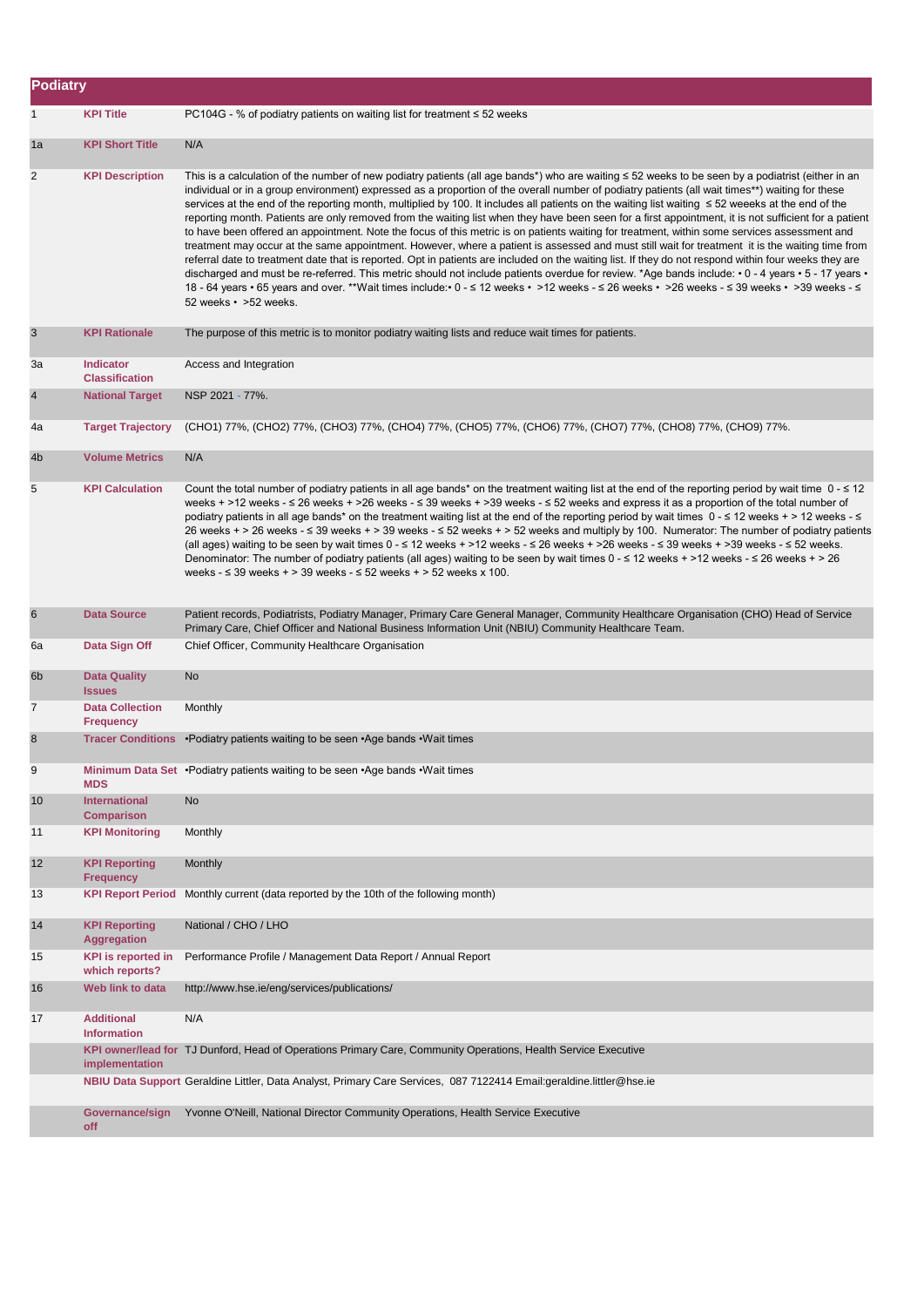| Podiatry         |                                             |                                                                                                                                                                                                                                                                                                                                                                                                                                                                                                                                                                                                                                                                                                                                                                                                                                                                                                                                                                                                                                                                                                                                                                                                                                                                                                                                                                                                             |
|------------------|---------------------------------------------|-------------------------------------------------------------------------------------------------------------------------------------------------------------------------------------------------------------------------------------------------------------------------------------------------------------------------------------------------------------------------------------------------------------------------------------------------------------------------------------------------------------------------------------------------------------------------------------------------------------------------------------------------------------------------------------------------------------------------------------------------------------------------------------------------------------------------------------------------------------------------------------------------------------------------------------------------------------------------------------------------------------------------------------------------------------------------------------------------------------------------------------------------------------------------------------------------------------------------------------------------------------------------------------------------------------------------------------------------------------------------------------------------------------|
| $\mathbf{1}$     | <b>KPI Title</b>                            | PC104M - % of podiatry patients on waiting list for treatment $\leq$ 12 weeks                                                                                                                                                                                                                                                                                                                                                                                                                                                                                                                                                                                                                                                                                                                                                                                                                                                                                                                                                                                                                                                                                                                                                                                                                                                                                                                               |
| 1a               | <b>KPI Short Title</b>                      | N/A                                                                                                                                                                                                                                                                                                                                                                                                                                                                                                                                                                                                                                                                                                                                                                                                                                                                                                                                                                                                                                                                                                                                                                                                                                                                                                                                                                                                         |
| $\overline{c}$   | <b>KPI Description</b>                      | This is a calculation of the number of new podiatry patients (all age bands*) who are waiting ≤12 weeks to be seen by a podiatrist (either in an<br>individual or in a group environment) expressed as a proportion of the overall number of podiatry patients (all wait times**) waiting for these<br>services at the end of the reporting month, multiplied by 100. It includes all patients on the waiting list waiting ≤ 12 weeeks at the end of the<br>reporting month. Patients are only removed from the waiting list when they have been seen for a first appointment, it is not sufficient for a patient<br>to have been offered an appointment. Note the focus of this metric is on patients waiting for treatment, within some services assessment and<br>treatment may occur at the same appointment. However, where a patient is assessed and must still wait for treatment it is the waiting time from<br>referral date to treatment date that is reported. Opt in patients are included on the waiting list. If they do not respond within four weeks they are<br>discharged and must be re-referred. This metric should not include patients overdue for review.*Age bands include: • 0 - 4 years • 5 - 17 years •<br>18 - 64 years • 65 years and over. **Wait times include: • 0 - ≤ 12 weeks • >12 weeks - ≤ 26 weeks • >26 weeks - ≤ 39 weeks • >39 weeks - ≤<br>52 weeks • > 52 weeks. |
| 3                | <b>KPI Rationale</b>                        | The purpose of this metric is to monitor podiatry waiting lists and reduce wait times for patients.                                                                                                                                                                                                                                                                                                                                                                                                                                                                                                                                                                                                                                                                                                                                                                                                                                                                                                                                                                                                                                                                                                                                                                                                                                                                                                         |
| За               | <b>Indicator</b><br><b>Classification</b>   | Access and Integration                                                                                                                                                                                                                                                                                                                                                                                                                                                                                                                                                                                                                                                                                                                                                                                                                                                                                                                                                                                                                                                                                                                                                                                                                                                                                                                                                                                      |
| $\overline{4}$   | <b>National Target</b>                      | NSP 2021 - 33%                                                                                                                                                                                                                                                                                                                                                                                                                                                                                                                                                                                                                                                                                                                                                                                                                                                                                                                                                                                                                                                                                                                                                                                                                                                                                                                                                                                              |
| 4a               | <b>Target Trajectory</b>                    | (CHO1) 33%, (CHO2) 33%, (CHO3) 33%, (CHO4) 33%, (CHO5) 33%, (CHO6) no direct service, (CHO7) no direct service, (CHO8) 33%,<br>(CHO9) no direct service.                                                                                                                                                                                                                                                                                                                                                                                                                                                                                                                                                                                                                                                                                                                                                                                                                                                                                                                                                                                                                                                                                                                                                                                                                                                    |
| 4 <sub>b</sub>   | <b>Volume Metrics</b>                       | N/A                                                                                                                                                                                                                                                                                                                                                                                                                                                                                                                                                                                                                                                                                                                                                                                                                                                                                                                                                                                                                                                                                                                                                                                                                                                                                                                                                                                                         |
| 5                | <b>KPI Calculation</b>                      | Count the total number of podiatry patients in all age bands <sup>*</sup> on the treatment waiting list at the end of the reporting period by wait time $0 - \le 12$<br>weeks and express it as a proportion of the total number of podiatry patients in all age bands* on the treatment waiting list at the end of the<br>reporting period by wait times 0 - ≤ 12 weeks + >12 weeks - ≤ 26 weeks + >26 weeks - ≤ 39 weeks + >39 weeks - ≤ 52 weeks + >52 weeks and<br>multiply by 100. Numerator: The number of podiatry patients (all ages) waiting to be seen by wait time 0 - ≤ 12 weeks. Denominator: The<br>number of podiatry patients (all ages) waiting to be seen by wait times 0 - ≤ 12 weeks + > 12 weeks - ≤ 26 weeks + > 26 weeks - ≤ 39 weeks +<br>> 39 weeks - ≤ 52 weeks + > 52 weeks x 100.                                                                                                                                                                                                                                                                                                                                                                                                                                                                                                                                                                                               |
| 6                | <b>Data Source</b>                          | Patient records, Podiatrists, Podiatry Manager, Primary Care General Manager, Community Healthcare Organisation (CHO) Head of Service<br>Primary Care, Chief Officer and National Business Information Unit (NBIU) Community Healthcare Team.                                                                                                                                                                                                                                                                                                                                                                                                                                                                                                                                                                                                                                                                                                                                                                                                                                                                                                                                                                                                                                                                                                                                                               |
| 6а               | Data Sign Off                               | Chief Officer, Community Healthcare Organisation                                                                                                                                                                                                                                                                                                                                                                                                                                                                                                                                                                                                                                                                                                                                                                                                                                                                                                                                                                                                                                                                                                                                                                                                                                                                                                                                                            |
| 6 <sub>b</sub>   | <b>Data Quality</b><br><b>Issues</b>        | No                                                                                                                                                                                                                                                                                                                                                                                                                                                                                                                                                                                                                                                                                                                                                                                                                                                                                                                                                                                                                                                                                                                                                                                                                                                                                                                                                                                                          |
| $\overline{7}$   | <b>Data Collection</b><br><b>Frequency</b>  | Monthly                                                                                                                                                                                                                                                                                                                                                                                                                                                                                                                                                                                                                                                                                                                                                                                                                                                                                                                                                                                                                                                                                                                                                                                                                                                                                                                                                                                                     |
| $\boldsymbol{8}$ |                                             | Tracer Conditions • Podiatry patients waiting to be seen • Age bands • Wait times                                                                                                                                                                                                                                                                                                                                                                                                                                                                                                                                                                                                                                                                                                                                                                                                                                                                                                                                                                                                                                                                                                                                                                                                                                                                                                                           |
| 9                | <b>MDS</b>                                  | Minimum Data Set • Podiatry patients waiting to be seen • Age bands • Wait times                                                                                                                                                                                                                                                                                                                                                                                                                                                                                                                                                                                                                                                                                                                                                                                                                                                                                                                                                                                                                                                                                                                                                                                                                                                                                                                            |
| 10               | <b>International</b><br><b>Comparison</b>   | Not applicable                                                                                                                                                                                                                                                                                                                                                                                                                                                                                                                                                                                                                                                                                                                                                                                                                                                                                                                                                                                                                                                                                                                                                                                                                                                                                                                                                                                              |
| 11               | <b>KPI Monitoring</b>                       | Monthly                                                                                                                                                                                                                                                                                                                                                                                                                                                                                                                                                                                                                                                                                                                                                                                                                                                                                                                                                                                                                                                                                                                                                                                                                                                                                                                                                                                                     |
| 12               | <b>KPI Reporting</b><br><b>Frequency</b>    | Monthly                                                                                                                                                                                                                                                                                                                                                                                                                                                                                                                                                                                                                                                                                                                                                                                                                                                                                                                                                                                                                                                                                                                                                                                                                                                                                                                                                                                                     |
| 13               | <b>KPI Report Period</b>                    | Monthly current (data reported by the 10th of the following month)                                                                                                                                                                                                                                                                                                                                                                                                                                                                                                                                                                                                                                                                                                                                                                                                                                                                                                                                                                                                                                                                                                                                                                                                                                                                                                                                          |
| 14               | <b>KPI Reporting</b><br><b>Aggregation</b>  | National / CHO / LHO                                                                                                                                                                                                                                                                                                                                                                                                                                                                                                                                                                                                                                                                                                                                                                                                                                                                                                                                                                                                                                                                                                                                                                                                                                                                                                                                                                                        |
| 15               | <b>KPI</b> is reported in<br>which reports? | Performance Profile / Management Data Report / Annual Report                                                                                                                                                                                                                                                                                                                                                                                                                                                                                                                                                                                                                                                                                                                                                                                                                                                                                                                                                                                                                                                                                                                                                                                                                                                                                                                                                |
| 16               | Web link to data                            | http://www.hse.ie/eng/services/publications/                                                                                                                                                                                                                                                                                                                                                                                                                                                                                                                                                                                                                                                                                                                                                                                                                                                                                                                                                                                                                                                                                                                                                                                                                                                                                                                                                                |
| 17               | <b>Additional</b><br><b>Information</b>     | N/A                                                                                                                                                                                                                                                                                                                                                                                                                                                                                                                                                                                                                                                                                                                                                                                                                                                                                                                                                                                                                                                                                                                                                                                                                                                                                                                                                                                                         |
|                  | implementation                              | KPI owner/lead for TJ Dunford, Head of Operations Primary Care, Community Operations, Health Service Executive                                                                                                                                                                                                                                                                                                                                                                                                                                                                                                                                                                                                                                                                                                                                                                                                                                                                                                                                                                                                                                                                                                                                                                                                                                                                                              |
|                  |                                             | NBIU Data Support Geraldine Littler, Data Analyst, Primary Care Services, 087 7122414 Email:geraldine.littler@hse.ie                                                                                                                                                                                                                                                                                                                                                                                                                                                                                                                                                                                                                                                                                                                                                                                                                                                                                                                                                                                                                                                                                                                                                                                                                                                                                        |
|                  | Governance/sign<br>off                      | Yvonne O'Neill, National Director Community Operations, Health Service Executive                                                                                                                                                                                                                                                                                                                                                                                                                                                                                                                                                                                                                                                                                                                                                                                                                                                                                                                                                                                                                                                                                                                                                                                                                                                                                                                            |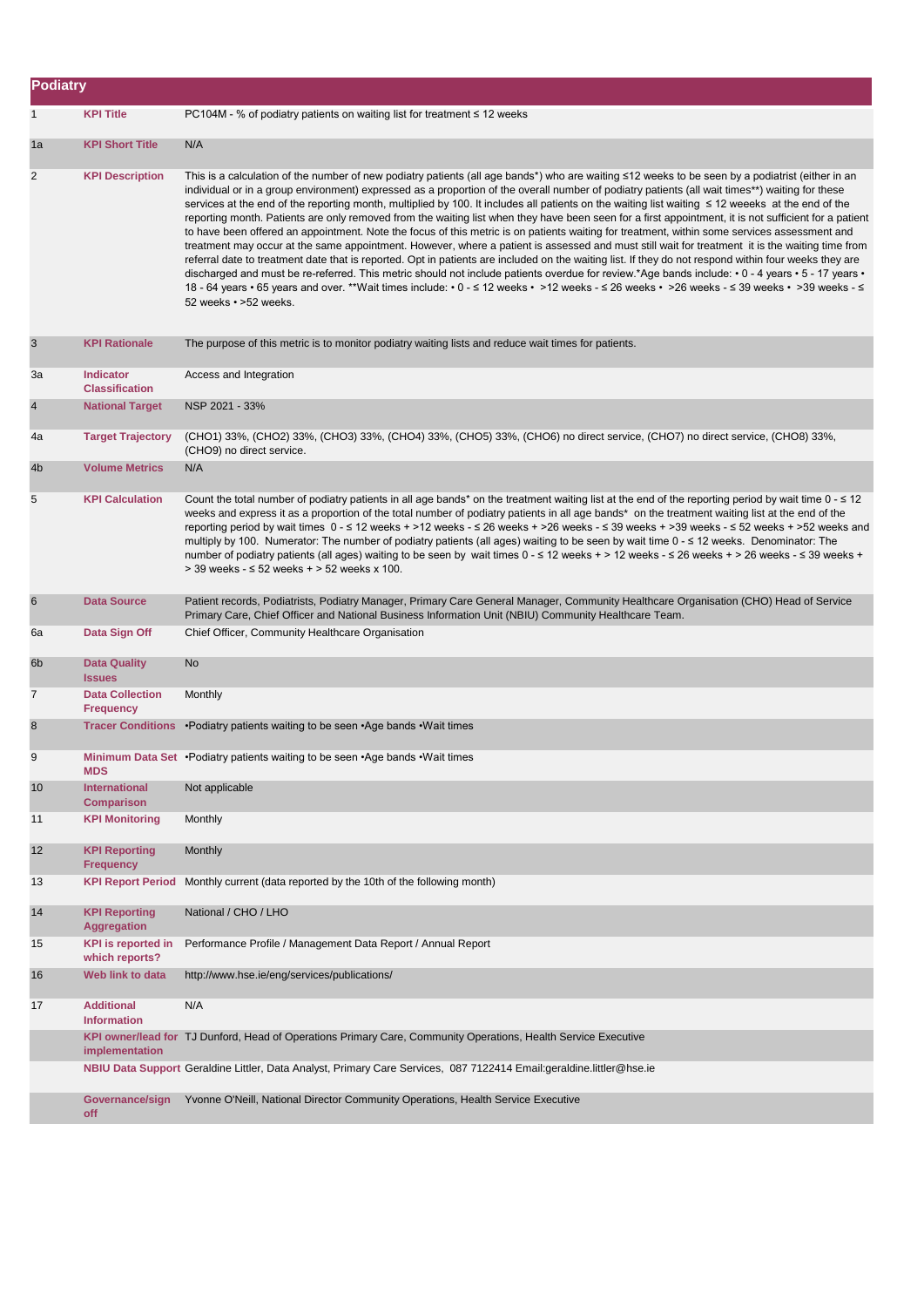|                | Psychology                                  |                                                                                                                                                                                                                                                                                                                                                                                                                                                                                                                                                                                                                                                                                                                                                                                                                                                                                                                   |  |  |
|----------------|---------------------------------------------|-------------------------------------------------------------------------------------------------------------------------------------------------------------------------------------------------------------------------------------------------------------------------------------------------------------------------------------------------------------------------------------------------------------------------------------------------------------------------------------------------------------------------------------------------------------------------------------------------------------------------------------------------------------------------------------------------------------------------------------------------------------------------------------------------------------------------------------------------------------------------------------------------------------------|--|--|
| 1              | <b>KPI Title</b>                            | PC131 - No. of Psychology Patients Seen                                                                                                                                                                                                                                                                                                                                                                                                                                                                                                                                                                                                                                                                                                                                                                                                                                                                           |  |  |
| 1a             | <b>KPI Short Title</b>                      | N/A                                                                                                                                                                                                                                                                                                                                                                                                                                                                                                                                                                                                                                                                                                                                                                                                                                                                                                               |  |  |
| 2              | <b>KPI Description</b>                      | This is a composite metric. It is the sum of the number of existing psychology patient (client)s seen face to face, by telephone, video and audio<br>conferencing in the reporting month and the number of new psychology patient (client)s seen face to face, by telephone, video and audio<br>conferencing in the reporting month. An existing patient (client) is defined as a patient who is currently attending the service and is an open<br>case. It includes patients who attend individual appointments or group sessions. A new patient (client) is a patient that is seen for the first time in<br>this episode of care. It includes patients (clients) re-referred to the service. Each patient (client) is only included once in the count in the reporting<br>period i.e. he / she is counted either as an existing patient (client) or a new patient (client) in the reporting month, not as both. |  |  |
| $\mathbf{3}$   | <b>KPI Rationale</b>                        | This metric provides information on psychology service activity and informs decisions in relation to the planning and management of staff and<br>resource allocation.                                                                                                                                                                                                                                                                                                                                                                                                                                                                                                                                                                                                                                                                                                                                             |  |  |
| За             | <b>Indicator</b><br><b>Classification</b>   | Access and Integration                                                                                                                                                                                                                                                                                                                                                                                                                                                                                                                                                                                                                                                                                                                                                                                                                                                                                            |  |  |
| $\overline{4}$ | <b>National Target</b>                      | NSP 2021 National Target - 49,757.                                                                                                                                                                                                                                                                                                                                                                                                                                                                                                                                                                                                                                                                                                                                                                                                                                                                                |  |  |
| 4a             | <b>Target Trajectory</b>                    | N/A                                                                                                                                                                                                                                                                                                                                                                                                                                                                                                                                                                                                                                                                                                                                                                                                                                                                                                               |  |  |
| 4 <sub>b</sub> | <b>Volume Metrics</b>                       | N/A                                                                                                                                                                                                                                                                                                                                                                                                                                                                                                                                                                                                                                                                                                                                                                                                                                                                                                               |  |  |
| 5              | <b>KPI Calculation</b>                      | Count the number of existing psychology patient (client)s seen and add it to the number of new psychology patient (client)s seen in the<br>reporting month. Each patient (client) is only included once in the count in the reporting period i.e. he / she is counted either as an existing<br>patient (client) or a new patient (client) in the reporting month, not as both.                                                                                                                                                                                                                                                                                                                                                                                                                                                                                                                                    |  |  |
| $\,$ 6         | <b>Data Source</b>                          | Patient records, Psychology Manager, Primary Care General Manager, Community Healthcare Organisation (CHO) Head of Service Primary<br>Care, Chief Officer and National Business Information Unit (NBIU) Community Healthcare Team.                                                                                                                                                                                                                                                                                                                                                                                                                                                                                                                                                                                                                                                                                |  |  |
| 6а             | Data Sign Off                               | Chief Officer, Community Healthcare Organisation                                                                                                                                                                                                                                                                                                                                                                                                                                                                                                                                                                                                                                                                                                                                                                                                                                                                  |  |  |
| 6 <sub>b</sub> | <b>Data Quality</b><br><b>Issues</b>        | No                                                                                                                                                                                                                                                                                                                                                                                                                                                                                                                                                                                                                                                                                                                                                                                                                                                                                                                |  |  |
| 7              | <b>Data Collection</b><br><b>Frequency</b>  | Monthly                                                                                                                                                                                                                                                                                                                                                                                                                                                                                                                                                                                                                                                                                                                                                                                                                                                                                                           |  |  |
| 8              | <b>Tracer Conditions</b>                    | •Existing psychology patient (client)s seen • New psychology patient (client)s seen                                                                                                                                                                                                                                                                                                                                                                                                                                                                                                                                                                                                                                                                                                                                                                                                                               |  |  |
| 9              | <b>MDS</b>                                  | Minimum Data Set • Existing psychology patient (client)s seen • New psychology patient (client)s seen                                                                                                                                                                                                                                                                                                                                                                                                                                                                                                                                                                                                                                                                                                                                                                                                             |  |  |
| 10             | <b>International</b><br><b>Comparison</b>   | N/A                                                                                                                                                                                                                                                                                                                                                                                                                                                                                                                                                                                                                                                                                                                                                                                                                                                                                                               |  |  |
| 11             | <b>KPI Monitoring</b>                       | Monthly                                                                                                                                                                                                                                                                                                                                                                                                                                                                                                                                                                                                                                                                                                                                                                                                                                                                                                           |  |  |
| 12             | <b>KPI Reporting</b><br><b>Frequency</b>    | Monthly                                                                                                                                                                                                                                                                                                                                                                                                                                                                                                                                                                                                                                                                                                                                                                                                                                                                                                           |  |  |
| 13             |                                             | KPI Report Period Monthly current (data reported by the 10th of the following month)                                                                                                                                                                                                                                                                                                                                                                                                                                                                                                                                                                                                                                                                                                                                                                                                                              |  |  |
| 14             | <b>KPI Reporting</b><br>Aggregation         | National / CHO / LHO                                                                                                                                                                                                                                                                                                                                                                                                                                                                                                                                                                                                                                                                                                                                                                                                                                                                                              |  |  |
| 15             | <b>KPI</b> is reported in<br>which reports? | Performance Profile / Management Data Report / Annual Report                                                                                                                                                                                                                                                                                                                                                                                                                                                                                                                                                                                                                                                                                                                                                                                                                                                      |  |  |
| 16             | Web link to data                            | http://www.hse.ie/eng/services/publications/                                                                                                                                                                                                                                                                                                                                                                                                                                                                                                                                                                                                                                                                                                                                                                                                                                                                      |  |  |
| 17             | <b>Additional</b><br><b>Information</b>     | N/A                                                                                                                                                                                                                                                                                                                                                                                                                                                                                                                                                                                                                                                                                                                                                                                                                                                                                                               |  |  |
|                | implementation                              | KPI owner/lead for TJ Dunford, Head of Operations Primary Care, Community Operations, Health Service Executive                                                                                                                                                                                                                                                                                                                                                                                                                                                                                                                                                                                                                                                                                                                                                                                                    |  |  |
|                |                                             | NBIU Data Support Geraldine Littler, Data Analyst, Primary Care Services, 087 7122414 Email:geraldine.littler@hse.ie                                                                                                                                                                                                                                                                                                                                                                                                                                                                                                                                                                                                                                                                                                                                                                                              |  |  |
|                | Governance/sign<br>off                      | Yvonne O'Neill, National Director Community Operations, Health Service Executive                                                                                                                                                                                                                                                                                                                                                                                                                                                                                                                                                                                                                                                                                                                                                                                                                                  |  |  |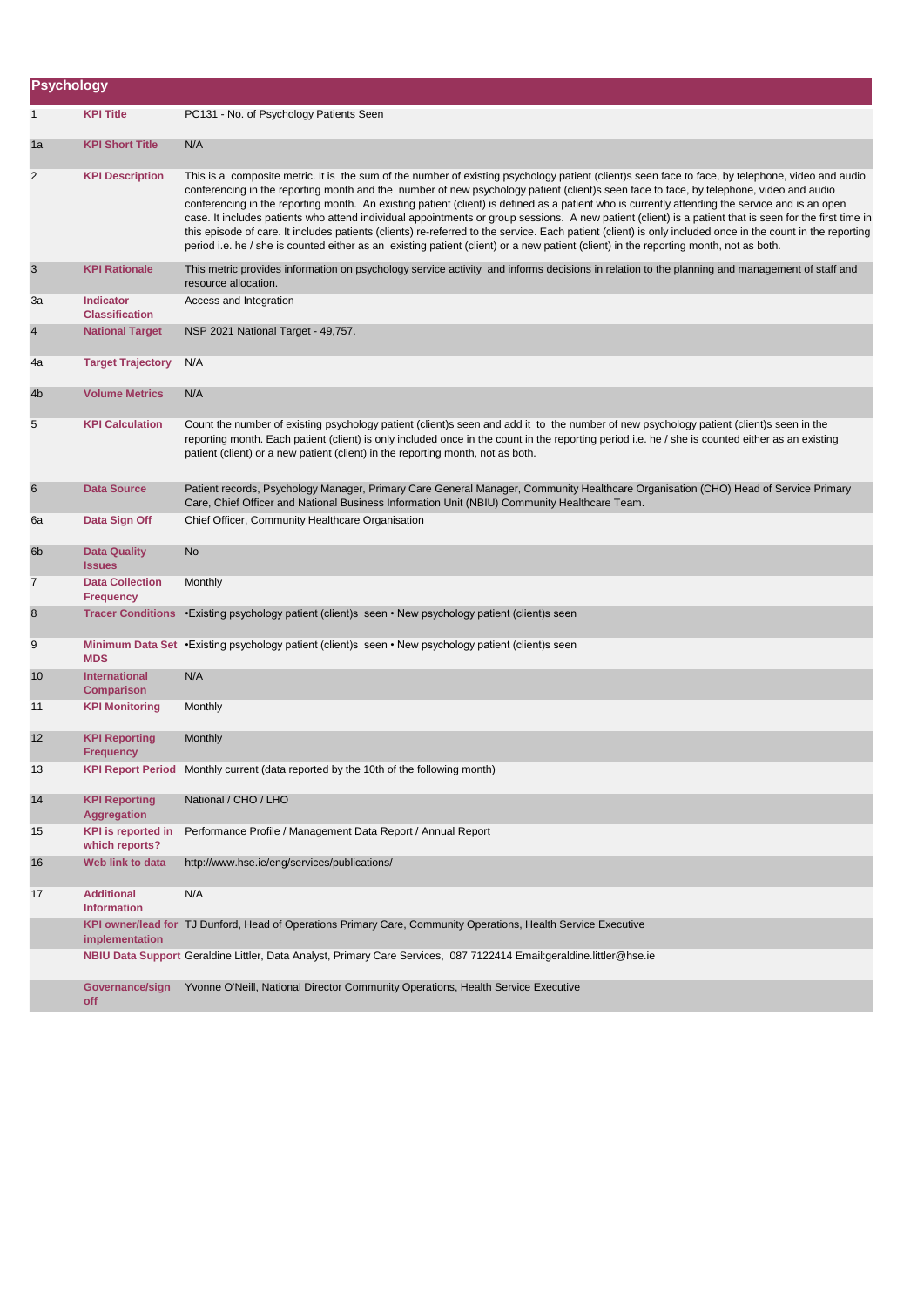| <b>Psychology</b> |                                             |                                                                                                                                                                                                                                                                                                                                                                                                                                                                                                                                                                                                                                                                                                                                                                                                                                                                                                                                                                                                                                                                                                                                                                                                                                                                                                                                                                                                                                                                                                             |
|-------------------|---------------------------------------------|-------------------------------------------------------------------------------------------------------------------------------------------------------------------------------------------------------------------------------------------------------------------------------------------------------------------------------------------------------------------------------------------------------------------------------------------------------------------------------------------------------------------------------------------------------------------------------------------------------------------------------------------------------------------------------------------------------------------------------------------------------------------------------------------------------------------------------------------------------------------------------------------------------------------------------------------------------------------------------------------------------------------------------------------------------------------------------------------------------------------------------------------------------------------------------------------------------------------------------------------------------------------------------------------------------------------------------------------------------------------------------------------------------------------------------------------------------------------------------------------------------------|
| $\mathbf{1}$      | <b>KPI Title</b>                            | PC103G - % of psychology patients on waiting list for treatment ≤ 52 weeks                                                                                                                                                                                                                                                                                                                                                                                                                                                                                                                                                                                                                                                                                                                                                                                                                                                                                                                                                                                                                                                                                                                                                                                                                                                                                                                                                                                                                                  |
| 1a                | <b>KPI Short Title</b>                      | N/A                                                                                                                                                                                                                                                                                                                                                                                                                                                                                                                                                                                                                                                                                                                                                                                                                                                                                                                                                                                                                                                                                                                                                                                                                                                                                                                                                                                                                                                                                                         |
| $\overline{2}$    | <b>KPI Description</b>                      | This is a calculation of the number of new psychology patient (client)s (all age bands*) who are waiting $\leq 52$ weeks to be seen by a psychologist<br>(either in an individual or in a group environment) expressed as a proportion of the overall number of psychology patient (client)s (all wait<br>times**) waiting for these services at the end of the reporting month multiplied by 100. It includes all patient (client)s on the waiting list waiting ≤<br>52 weeeks at the end of the reporting month. Patient (client)s are only removed from the waiting list when they have been seen for a first<br>appointment, it is not sufficient for a patient (client) to have been offered an appointment. Note the focus of this metric is on patient (client)s<br>waiting for treatment, within some services assessment and treatment may occur at the same appointment. However, where a patient (client) is<br>assessed and must still wait for treatment it is the waiting time from referral date to treatment date that is reported. Opt in patient (client)s are<br>included on the waiting list. If they do not respond within four weeks they are discharged and must be re-referred. This metric should not include<br>patient (client)s overdue for review. *Age bands include: • 0 - 4 years • 5 - 17 years • 18 - 64 years • 65 years and over. **Wait times include: • 0 -<br>≤ 12 weeks • > 12 weeks - ≤ 26 weeks • > 26 weeks - ≤ 39 weeks • > 39 weeks - ≤ 52 weeks • > 52 weeks. |
| 3                 | <b>KPI Rationale</b>                        | The purpose of this metric is to monitor psychology waiting lists and reduce wait times for patient (client)s.                                                                                                                                                                                                                                                                                                                                                                                                                                                                                                                                                                                                                                                                                                                                                                                                                                                                                                                                                                                                                                                                                                                                                                                                                                                                                                                                                                                              |
| 3a                | <b>Indicator</b><br><b>Classification</b>   | Access and Integration                                                                                                                                                                                                                                                                                                                                                                                                                                                                                                                                                                                                                                                                                                                                                                                                                                                                                                                                                                                                                                                                                                                                                                                                                                                                                                                                                                                                                                                                                      |
| $\overline{4}$    | <b>National Target</b>                      | NSP 2021-81%                                                                                                                                                                                                                                                                                                                                                                                                                                                                                                                                                                                                                                                                                                                                                                                                                                                                                                                                                                                                                                                                                                                                                                                                                                                                                                                                                                                                                                                                                                |
| 4a                | <b>Target Trajectory</b>                    | (CHO1) 81%, (CHO2) 81%, (CHO3) 81%, (CHO4) 81%, (CHO5) 81%, (CHO6) 81%, (CHO7) 81%, (CHO8) 81%, (CHO9) 81%                                                                                                                                                                                                                                                                                                                                                                                                                                                                                                                                                                                                                                                                                                                                                                                                                                                                                                                                                                                                                                                                                                                                                                                                                                                                                                                                                                                                  |
| 4 <sub>b</sub>    | <b>Volume Metrics</b>                       | N/A                                                                                                                                                                                                                                                                                                                                                                                                                                                                                                                                                                                                                                                                                                                                                                                                                                                                                                                                                                                                                                                                                                                                                                                                                                                                                                                                                                                                                                                                                                         |
| 5                 | <b>KPI Calculation</b>                      | Count the total number of psychology patient (client)s in all age bands* on the treatment waiting list at the end of the reporting period by wait<br>time $0 - 12$ weeks + >12 weeks - $\leq 26$ weeks + >26 weeks - $\leq 39$ weeks + >39 weeks - $\leq 52$ weeks and express it as a proportion of the total<br>number of psychology patient (client)s in all age bands <sup>*</sup> on the treatment waiting list at the end of the reporting period by wait times 0 - ≤ 12<br>weeks + >12 weeks - ≤ 26 weeks + >26 weeks - ≤ 39 weeks + >39 weeks - ≤ 52 weeks + >52 weeks and multiply by 100. Numerator: The<br>number of psychology patient (client)s (all ages) waiting to be seen by wait times 0 -≤ 12 weeks + >12 weeks - ≤ 26 weeks + >26 weeks - ≤ 39<br>weeks + >39 weeks - ≤ 52 weeks. Denominator: The number of psychology patient (client)s (all ages) waiting to be seen by wait times 0 - ≤ 12<br>weeks + > 12 weeks - $\leq$ 26 weeks + > 26 weeks - $\leq$ 39 weeks + > 39 weeks - $\leq$ 52 weeks + > 52 weeks x 100.                                                                                                                                                                                                                                                                                                                                                                                                                                                                |
| 6                 | <b>Data Source</b>                          | Patient (client) records, Psychology Manager, Primary Care General Manager, Community Healthcare Organisation (CHO) Head of Service<br>Primary Care, Chief Officer and National Business Information Unit (NBIU) Community Healthcare Team.                                                                                                                                                                                                                                                                                                                                                                                                                                                                                                                                                                                                                                                                                                                                                                                                                                                                                                                                                                                                                                                                                                                                                                                                                                                                 |
| 6a                | Data Sign Off                               | Chief Officer, Community Healthcare Organisation                                                                                                                                                                                                                                                                                                                                                                                                                                                                                                                                                                                                                                                                                                                                                                                                                                                                                                                                                                                                                                                                                                                                                                                                                                                                                                                                                                                                                                                            |
| 6 <sub>b</sub>    | <b>Data Quality</b><br><b>Issues</b>        | No                                                                                                                                                                                                                                                                                                                                                                                                                                                                                                                                                                                                                                                                                                                                                                                                                                                                                                                                                                                                                                                                                                                                                                                                                                                                                                                                                                                                                                                                                                          |
| $\overline{7}$    | <b>Data Collection</b><br><b>Frequency</b>  | Monthly                                                                                                                                                                                                                                                                                                                                                                                                                                                                                                                                                                                                                                                                                                                                                                                                                                                                                                                                                                                                                                                                                                                                                                                                                                                                                                                                                                                                                                                                                                     |
| 8                 |                                             | Tracer Conditions • Psychology patient (client)s waiting to be seen • Age bands • Wait times                                                                                                                                                                                                                                                                                                                                                                                                                                                                                                                                                                                                                                                                                                                                                                                                                                                                                                                                                                                                                                                                                                                                                                                                                                                                                                                                                                                                                |
| y                 | <b>MDS</b>                                  | Minimum Data Set · Psychology patient (client)s waiting to be seen · Age bands · Wait times                                                                                                                                                                                                                                                                                                                                                                                                                                                                                                                                                                                                                                                                                                                                                                                                                                                                                                                                                                                                                                                                                                                                                                                                                                                                                                                                                                                                                 |
| 10                | International<br><b>Comparison</b>          | N/A                                                                                                                                                                                                                                                                                                                                                                                                                                                                                                                                                                                                                                                                                                                                                                                                                                                                                                                                                                                                                                                                                                                                                                                                                                                                                                                                                                                                                                                                                                         |
| 11                | <b>KPI Monitoring</b>                       | Monthly                                                                                                                                                                                                                                                                                                                                                                                                                                                                                                                                                                                                                                                                                                                                                                                                                                                                                                                                                                                                                                                                                                                                                                                                                                                                                                                                                                                                                                                                                                     |
| 12                | <b>KPI Reporting</b><br><b>Frequency</b>    | Monthly                                                                                                                                                                                                                                                                                                                                                                                                                                                                                                                                                                                                                                                                                                                                                                                                                                                                                                                                                                                                                                                                                                                                                                                                                                                                                                                                                                                                                                                                                                     |
| 13                |                                             | KPI Report Period Monthly current (data reported by the 10th of the following month)                                                                                                                                                                                                                                                                                                                                                                                                                                                                                                                                                                                                                                                                                                                                                                                                                                                                                                                                                                                                                                                                                                                                                                                                                                                                                                                                                                                                                        |
| 14                | <b>KPI Reporting</b><br><b>Aggregation</b>  | National / CHO / LHO                                                                                                                                                                                                                                                                                                                                                                                                                                                                                                                                                                                                                                                                                                                                                                                                                                                                                                                                                                                                                                                                                                                                                                                                                                                                                                                                                                                                                                                                                        |
| 15                | <b>KPI</b> is reported in<br>which reports? | Performance Profile / Management Data Report / Annual Report                                                                                                                                                                                                                                                                                                                                                                                                                                                                                                                                                                                                                                                                                                                                                                                                                                                                                                                                                                                                                                                                                                                                                                                                                                                                                                                                                                                                                                                |
| 16                | Web link to data                            | http://www.hse.ie/eng/services/publications/                                                                                                                                                                                                                                                                                                                                                                                                                                                                                                                                                                                                                                                                                                                                                                                                                                                                                                                                                                                                                                                                                                                                                                                                                                                                                                                                                                                                                                                                |
| 17                | <b>Additional</b><br><b>Information</b>     | N/A                                                                                                                                                                                                                                                                                                                                                                                                                                                                                                                                                                                                                                                                                                                                                                                                                                                                                                                                                                                                                                                                                                                                                                                                                                                                                                                                                                                                                                                                                                         |
|                   | implementation                              | KPI owner/lead for TJ Dunford, Head of Operations Primary Care, Community Operations, Health Service Executive                                                                                                                                                                                                                                                                                                                                                                                                                                                                                                                                                                                                                                                                                                                                                                                                                                                                                                                                                                                                                                                                                                                                                                                                                                                                                                                                                                                              |
|                   |                                             | NBIU Data Support Geraldine Littler, Data Analyst, Primary Care Services, 087 7122414 Email:geraldine.littler@hse.ie                                                                                                                                                                                                                                                                                                                                                                                                                                                                                                                                                                                                                                                                                                                                                                                                                                                                                                                                                                                                                                                                                                                                                                                                                                                                                                                                                                                        |
|                   | Governance/sign<br>off                      | Yvonne O'Neill, National Director Community Operations, Health Service Executive                                                                                                                                                                                                                                                                                                                                                                                                                                                                                                                                                                                                                                                                                                                                                                                                                                                                                                                                                                                                                                                                                                                                                                                                                                                                                                                                                                                                                            |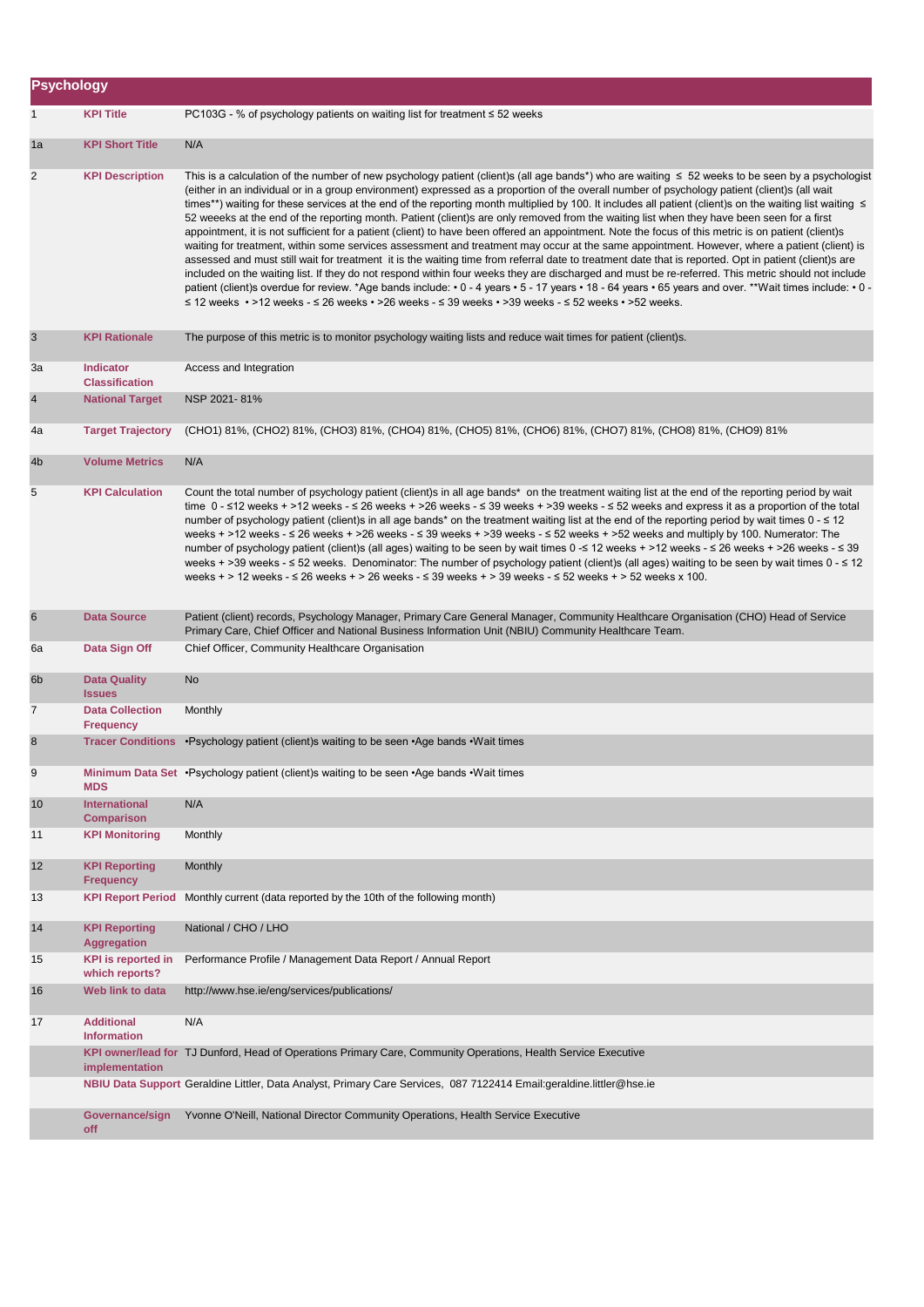| <b>Psychology</b> |                                             |                                                                                                                                                                                                                                                                                                                                                                                                                                                                                                                                                                                                                                                                                                                                                                                                                                                                                                                                                                                                                                                                                                                                                                                                                                                                                                                                                                                                                                                                                                                          |
|-------------------|---------------------------------------------|--------------------------------------------------------------------------------------------------------------------------------------------------------------------------------------------------------------------------------------------------------------------------------------------------------------------------------------------------------------------------------------------------------------------------------------------------------------------------------------------------------------------------------------------------------------------------------------------------------------------------------------------------------------------------------------------------------------------------------------------------------------------------------------------------------------------------------------------------------------------------------------------------------------------------------------------------------------------------------------------------------------------------------------------------------------------------------------------------------------------------------------------------------------------------------------------------------------------------------------------------------------------------------------------------------------------------------------------------------------------------------------------------------------------------------------------------------------------------------------------------------------------------|
| $\mathbf{1}$      | <b>KPI Title</b>                            | PC103M - % of psychology patients on waiting list for treatment $\leq$ 12 weeks                                                                                                                                                                                                                                                                                                                                                                                                                                                                                                                                                                                                                                                                                                                                                                                                                                                                                                                                                                                                                                                                                                                                                                                                                                                                                                                                                                                                                                          |
| 1a                | <b>KPI Short Title</b>                      | N/A                                                                                                                                                                                                                                                                                                                                                                                                                                                                                                                                                                                                                                                                                                                                                                                                                                                                                                                                                                                                                                                                                                                                                                                                                                                                                                                                                                                                                                                                                                                      |
| $\overline{2}$    | <b>KPI Description</b>                      | This is a calculation of the number of new psychology patient (client)s (all age bands*) who are waiting ≤12 weeks to be seen by a psychologist<br>(either in an individual or in a group environment) expressed as a proportion of the overall number of psychology patient (client)s (all wait<br>times**) waiting for these services at the end of the reporting month multiplied by 100. It includes all patient (client)s on the waiting list waiting ≤<br>12 weeks at the end of the reporting month. Patient (client)s are only removed from the waiting list when they have been seen for a first<br>appointment, it is not sufficient for a patient (client) to have been offered an appointment. Note the focus of this metric is on patient (client)s<br>waiting for treatment, within some services assessment and treatment may occur at the same appointment. However, where a patient (client) is<br>assessed and must still wait for treatment it is the waiting time from referral date to treatment date that is reported. Opt in patient (client)s are<br>included on the waiting list. If they do not respond within four weeks they are discharged and must be re-referred. This metric should not include<br>patient (client)s overdue for review. *Age bands include: • 0 - 4 years • 5 - 17 years • 18 - 64 years • 65 years and over. **Wait times include: • 0 -<br>$\leq$ 12 weeks • > 12 weeks - $\leq$ 26 weeks • > 26 weeks - $\leq$ 39 weeks • > 39 weeks - $\leq$ 52 weeks • > 52 weeks. |
| $\mathbf{3}$      | <b>KPI Rationale</b>                        | The purpose of this metric is to monitor psychology waiting lists and reduce wait times for patient (client)s.                                                                                                                                                                                                                                                                                                                                                                                                                                                                                                                                                                                                                                                                                                                                                                                                                                                                                                                                                                                                                                                                                                                                                                                                                                                                                                                                                                                                           |
| За                | <b>Indicator</b><br><b>Classification</b>   | Access and Integration                                                                                                                                                                                                                                                                                                                                                                                                                                                                                                                                                                                                                                                                                                                                                                                                                                                                                                                                                                                                                                                                                                                                                                                                                                                                                                                                                                                                                                                                                                   |
| $\overline{4}$    | <b>National Target</b>                      | NSP 2021 - 36%                                                                                                                                                                                                                                                                                                                                                                                                                                                                                                                                                                                                                                                                                                                                                                                                                                                                                                                                                                                                                                                                                                                                                                                                                                                                                                                                                                                                                                                                                                           |
| 4a                | <b>Target Trajectory</b>                    | (CHO1) 36%, (CHO2) 36%, (CHO3) 36%, (CHO4) 36%, (CHO5) 36%, (CHO6) 36%, (CHO7) 36%, (CHO8) 36%, (CHO9) 36%.                                                                                                                                                                                                                                                                                                                                                                                                                                                                                                                                                                                                                                                                                                                                                                                                                                                                                                                                                                                                                                                                                                                                                                                                                                                                                                                                                                                                              |
| 4 <sub>b</sub>    | <b>Volume Metrics</b>                       | N/A                                                                                                                                                                                                                                                                                                                                                                                                                                                                                                                                                                                                                                                                                                                                                                                                                                                                                                                                                                                                                                                                                                                                                                                                                                                                                                                                                                                                                                                                                                                      |
| 5                 | <b>KPI Calculation</b>                      | Count the total number of psychology patient (client)s in all age bands* on the treatment waiting list at the end of the reporting period by wait<br>time 0 - ≤ 12 weeks and express it as a proportion of the total number of psychology patient (client)s in all age bands* on the treatment waiting<br>list at the end of the reporting period by wait times $0 - 12$ weeks + > 12 weeks - $\leq 26$ weeks + > 26 weeks - $\leq 39$ weeks + > 39 weeks - $\leq 52$<br>weeks + > 52 weeks and multiply by 100. Numerator: The number of psychology patient (client)s (all ages) waiting to be seen by wait time 0 - ≤<br>12 weeks. Denominator: The number of psychology patient (client)s (all ages) waiting to be seen by wait times 0 - ≤ 12 weeks + > 12 weeks - ≤<br>26 weeks + > 26 weeks - $\leq$ 39 weeks + > 39 weeks - $\leq$ 52 weeks + > 52 weeks x 100.                                                                                                                                                                                                                                                                                                                                                                                                                                                                                                                                                                                                                                                   |
| 6                 | <b>Data Source</b>                          | Patient (client) records, Psychology Manager, Primary Care General Manager, Community Healthcare Organisation (CHO) Head of Service<br>Primary Care, Chief Officer and National Business Information Unit (NBIU) Community Healthcare Team.                                                                                                                                                                                                                                                                                                                                                                                                                                                                                                                                                                                                                                                                                                                                                                                                                                                                                                                                                                                                                                                                                                                                                                                                                                                                              |
| 6а                | Data Sign Off                               | Chief Officer, Community Healthcare Organisation                                                                                                                                                                                                                                                                                                                                                                                                                                                                                                                                                                                                                                                                                                                                                                                                                                                                                                                                                                                                                                                                                                                                                                                                                                                                                                                                                                                                                                                                         |
| 6 <sub>b</sub>    | <b>Data Quality</b><br><b>Issues</b>        | No                                                                                                                                                                                                                                                                                                                                                                                                                                                                                                                                                                                                                                                                                                                                                                                                                                                                                                                                                                                                                                                                                                                                                                                                                                                                                                                                                                                                                                                                                                                       |
| 7                 | <b>Data Collection</b><br><b>Frequency</b>  | Monthly                                                                                                                                                                                                                                                                                                                                                                                                                                                                                                                                                                                                                                                                                                                                                                                                                                                                                                                                                                                                                                                                                                                                                                                                                                                                                                                                                                                                                                                                                                                  |
| 8                 | <b>Tracer Conditions</b>                    | •Psychology patient (client)s waiting to be seen •Age bands •Wait times                                                                                                                                                                                                                                                                                                                                                                                                                                                                                                                                                                                                                                                                                                                                                                                                                                                                                                                                                                                                                                                                                                                                                                                                                                                                                                                                                                                                                                                  |
| 9                 | <b>MDS</b>                                  | Minimum Data Set • Psychology patient (client)s waiting to be seen • Age bands • Wait times                                                                                                                                                                                                                                                                                                                                                                                                                                                                                                                                                                                                                                                                                                                                                                                                                                                                                                                                                                                                                                                                                                                                                                                                                                                                                                                                                                                                                              |
| 10                | <b>International</b><br><b>Comparison</b>   | No                                                                                                                                                                                                                                                                                                                                                                                                                                                                                                                                                                                                                                                                                                                                                                                                                                                                                                                                                                                                                                                                                                                                                                                                                                                                                                                                                                                                                                                                                                                       |
| 11                | <b>KPI Monitoring</b>                       | Monthly                                                                                                                                                                                                                                                                                                                                                                                                                                                                                                                                                                                                                                                                                                                                                                                                                                                                                                                                                                                                                                                                                                                                                                                                                                                                                                                                                                                                                                                                                                                  |
| 12                | <b>KPI Reporting</b><br><b>Frequency</b>    | Monthly                                                                                                                                                                                                                                                                                                                                                                                                                                                                                                                                                                                                                                                                                                                                                                                                                                                                                                                                                                                                                                                                                                                                                                                                                                                                                                                                                                                                                                                                                                                  |
| 13                | <b>KPI Report Period</b>                    | Monthly current (data reported by the 10th of the following month)                                                                                                                                                                                                                                                                                                                                                                                                                                                                                                                                                                                                                                                                                                                                                                                                                                                                                                                                                                                                                                                                                                                                                                                                                                                                                                                                                                                                                                                       |
| 14                | <b>KPI Reporting</b><br><b>Aggregation</b>  | National / CHO / LHO                                                                                                                                                                                                                                                                                                                                                                                                                                                                                                                                                                                                                                                                                                                                                                                                                                                                                                                                                                                                                                                                                                                                                                                                                                                                                                                                                                                                                                                                                                     |
| 15                | <b>KPI</b> is reported in<br>which reports? | Performance Profile / Management Data Report / Annual Report                                                                                                                                                                                                                                                                                                                                                                                                                                                                                                                                                                                                                                                                                                                                                                                                                                                                                                                                                                                                                                                                                                                                                                                                                                                                                                                                                                                                                                                             |
| 16                | Web link to data                            | http://www.hse.ie/eng/services/publications/                                                                                                                                                                                                                                                                                                                                                                                                                                                                                                                                                                                                                                                                                                                                                                                                                                                                                                                                                                                                                                                                                                                                                                                                                                                                                                                                                                                                                                                                             |
| 17                | <b>Additional</b><br><b>Information</b>     | N/A                                                                                                                                                                                                                                                                                                                                                                                                                                                                                                                                                                                                                                                                                                                                                                                                                                                                                                                                                                                                                                                                                                                                                                                                                                                                                                                                                                                                                                                                                                                      |
|                   | implementation                              | KPI owner/lead for TJ Dunford, Head of Operations Primary Care, Community Operations, Health Service Executive                                                                                                                                                                                                                                                                                                                                                                                                                                                                                                                                                                                                                                                                                                                                                                                                                                                                                                                                                                                                                                                                                                                                                                                                                                                                                                                                                                                                           |
|                   |                                             | NBIU Data Support Geraldine Littler, Data Analyst, Primary Care Services, 087 7122414 Email:geraldine.littler@hse.ie                                                                                                                                                                                                                                                                                                                                                                                                                                                                                                                                                                                                                                                                                                                                                                                                                                                                                                                                                                                                                                                                                                                                                                                                                                                                                                                                                                                                     |
|                   | Governance/sign<br>off                      | Yvonne O'Neill, National Director Community Operations, Health Service Executive                                                                                                                                                                                                                                                                                                                                                                                                                                                                                                                                                                                                                                                                                                                                                                                                                                                                                                                                                                                                                                                                                                                                                                                                                                                                                                                                                                                                                                         |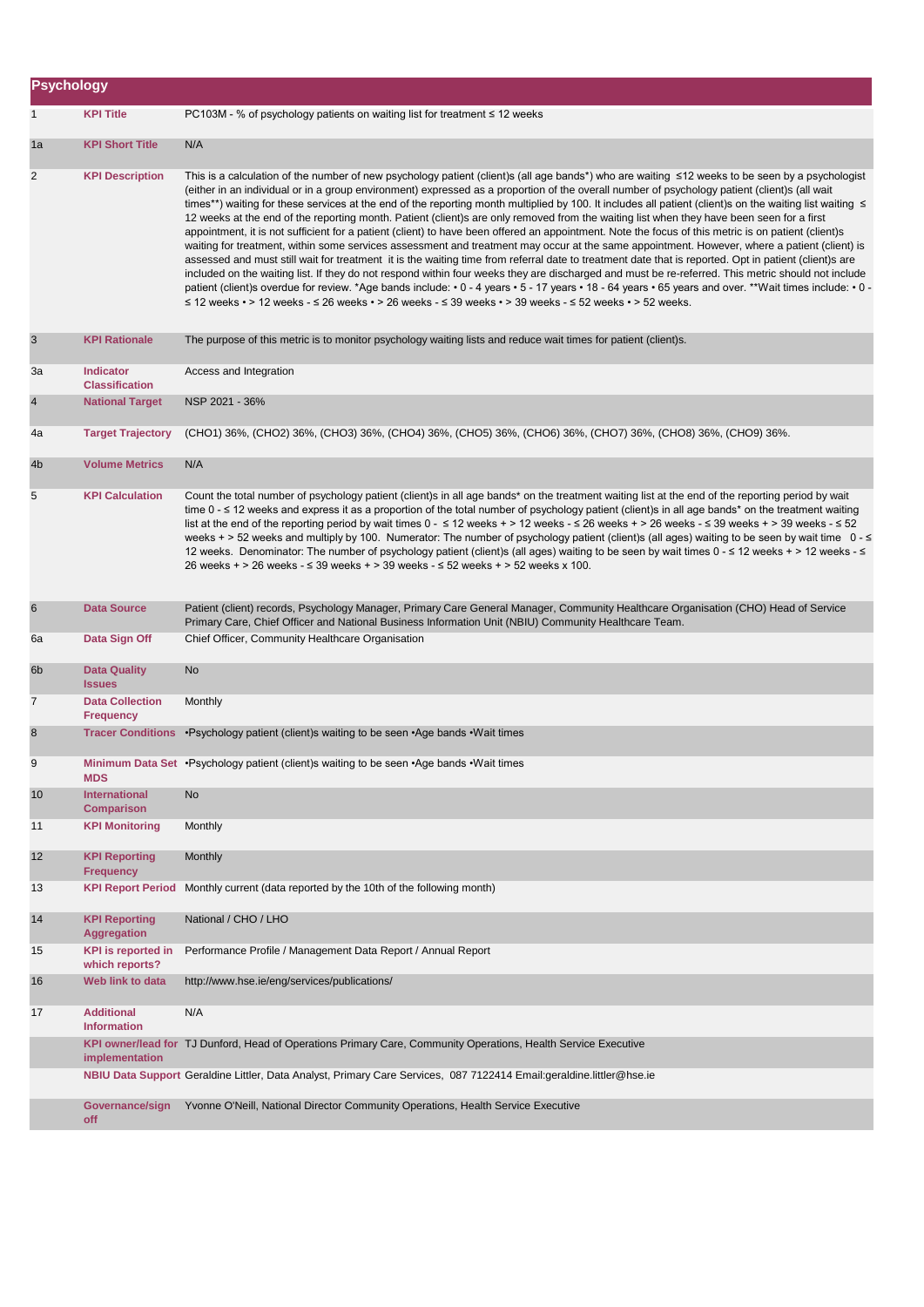|                | <b>Speech &amp; Language Therapy</b>        |                                                                                                                                                                                                                                                                                                                                                                                                                                                                                                                                                                                                                                                                                                                                                                                                                                                                                                                                                                                                                                                                                                                                                                                                                                                                                                                             |
|----------------|---------------------------------------------|-----------------------------------------------------------------------------------------------------------------------------------------------------------------------------------------------------------------------------------------------------------------------------------------------------------------------------------------------------------------------------------------------------------------------------------------------------------------------------------------------------------------------------------------------------------------------------------------------------------------------------------------------------------------------------------------------------------------------------------------------------------------------------------------------------------------------------------------------------------------------------------------------------------------------------------------------------------------------------------------------------------------------------------------------------------------------------------------------------------------------------------------------------------------------------------------------------------------------------------------------------------------------------------------------------------------------------|
| 1              | <b>KPI Title</b>                            | PC126 - No. of Speech & Language Therapy Patients Seen                                                                                                                                                                                                                                                                                                                                                                                                                                                                                                                                                                                                                                                                                                                                                                                                                                                                                                                                                                                                                                                                                                                                                                                                                                                                      |
| 1a             | <b>KPI Short Title</b>                      | N/A                                                                                                                                                                                                                                                                                                                                                                                                                                                                                                                                                                                                                                                                                                                                                                                                                                                                                                                                                                                                                                                                                                                                                                                                                                                                                                                         |
| 2              | <b>KPI Description</b>                      | This is a composite metric. It is the sum of the number of existing speech and language therapy (SLT) patients (clients) offered an appointment<br>and seen face to face, by telephone, video and audio conferencing in the reporting month and the number of new SLT patients (clients) seen by<br>telephone, video or audio conferencing for an initial assessment in the reporting month. An existing patient is defined as a client: who has<br>already attended the service and is an open case; who attended for an individual appointment or a group session and for whom there was a<br>client specific- face to face, telephone, video or audio conferencing contact in the reporting month, with the parent, carer, educator. A new client<br>seen for initial assessment is a client that is seen by telephone, video or audio conferencing for an initial assessment in the reporting month and<br>includes clients referred, re-referred (i.e. previously discharged) and may include clients transferred from another SLT service, geographic area<br>or team. Each patient (client) is only included once in the count in the reporting period i.e. he / she is counted either as an existing patient<br>(client) or a new patient (client) seen for initial assessment in the reporting month, not as both. |
| $\sqrt{3}$     | <b>KPI Rationale</b>                        | This metric provides information on SLT service activity and informs decisions in relation to the planning and management of staff and resource<br>allocation.                                                                                                                                                                                                                                                                                                                                                                                                                                                                                                                                                                                                                                                                                                                                                                                                                                                                                                                                                                                                                                                                                                                                                              |
| За             | <b>Indicator</b><br><b>Classification</b>   | Access and Integration                                                                                                                                                                                                                                                                                                                                                                                                                                                                                                                                                                                                                                                                                                                                                                                                                                                                                                                                                                                                                                                                                                                                                                                                                                                                                                      |
| $\overline{4}$ | <b>National Target</b>                      | NSP 2021 National Target - 282,312                                                                                                                                                                                                                                                                                                                                                                                                                                                                                                                                                                                                                                                                                                                                                                                                                                                                                                                                                                                                                                                                                                                                                                                                                                                                                          |
| 4a             | <b>Target Trajectory</b>                    | N/A                                                                                                                                                                                                                                                                                                                                                                                                                                                                                                                                                                                                                                                                                                                                                                                                                                                                                                                                                                                                                                                                                                                                                                                                                                                                                                                         |
| 4 <sub>b</sub> | <b>Volume Metrics</b>                       | N/A                                                                                                                                                                                                                                                                                                                                                                                                                                                                                                                                                                                                                                                                                                                                                                                                                                                                                                                                                                                                                                                                                                                                                                                                                                                                                                                         |
| 5              | <b>KPI Calculation</b>                      | Count the number of existing SLT patients (clients) offered an appointment and seen by telephone, video and audio conferencing in the<br>reporting month and add it to the number of new SLT patients (clients) seen by telephone, video and audio conferencing for initial assessment<br>in the reporting month.                                                                                                                                                                                                                                                                                                                                                                                                                                                                                                                                                                                                                                                                                                                                                                                                                                                                                                                                                                                                           |
| 6              | <b>Data Source</b>                          | Speech & Language Therapy (SLT) records, SLT Manager, Primary Care General Manager, Community Healthcare Organisation (CHO) Head<br>of Service Primary Care, Chief Officer and National Business Information Unit (NBIU) Community Healthcare Team.                                                                                                                                                                                                                                                                                                                                                                                                                                                                                                                                                                                                                                                                                                                                                                                                                                                                                                                                                                                                                                                                         |
| 6а             | Data Sign Off                               | Chief Officer, Community Healthcare Organisation                                                                                                                                                                                                                                                                                                                                                                                                                                                                                                                                                                                                                                                                                                                                                                                                                                                                                                                                                                                                                                                                                                                                                                                                                                                                            |
| 6 <sub>b</sub> | <b>Data Quality</b><br><b>Issues</b>        | <b>No</b>                                                                                                                                                                                                                                                                                                                                                                                                                                                                                                                                                                                                                                                                                                                                                                                                                                                                                                                                                                                                                                                                                                                                                                                                                                                                                                                   |
| 7              | <b>Data Collection</b><br><b>Frequency</b>  | Monthly                                                                                                                                                                                                                                                                                                                                                                                                                                                                                                                                                                                                                                                                                                                                                                                                                                                                                                                                                                                                                                                                                                                                                                                                                                                                                                                     |
| 8              |                                             | Tracer Conditions • Existing SLT patients (clients) offered an appointment and seen • SLT patients (clients) seen for initial assessment "                                                                                                                                                                                                                                                                                                                                                                                                                                                                                                                                                                                                                                                                                                                                                                                                                                                                                                                                                                                                                                                                                                                                                                                  |
| 9              | <b>MDS</b>                                  | Minimum Data Set · Existing SLT patients (clients) offered an appointment and seen · SLT patients (clients) seen for initial assessment "                                                                                                                                                                                                                                                                                                                                                                                                                                                                                                                                                                                                                                                                                                                                                                                                                                                                                                                                                                                                                                                                                                                                                                                   |
| 10             | <b>International</b><br><b>Comparison</b>   | No                                                                                                                                                                                                                                                                                                                                                                                                                                                                                                                                                                                                                                                                                                                                                                                                                                                                                                                                                                                                                                                                                                                                                                                                                                                                                                                          |
| 11             | <b>KPI Monitoring</b>                       | Monthly                                                                                                                                                                                                                                                                                                                                                                                                                                                                                                                                                                                                                                                                                                                                                                                                                                                                                                                                                                                                                                                                                                                                                                                                                                                                                                                     |
| 12             | <b>KPI Reporting</b><br><b>Frequency</b>    | Monthly                                                                                                                                                                                                                                                                                                                                                                                                                                                                                                                                                                                                                                                                                                                                                                                                                                                                                                                                                                                                                                                                                                                                                                                                                                                                                                                     |
| 13             |                                             | KPI Report Period Monthly current (data reported by the 10th of the following month)                                                                                                                                                                                                                                                                                                                                                                                                                                                                                                                                                                                                                                                                                                                                                                                                                                                                                                                                                                                                                                                                                                                                                                                                                                        |
| 14             | <b>KPI Reporting</b><br><b>Aggregation</b>  | National / CHO / LHO                                                                                                                                                                                                                                                                                                                                                                                                                                                                                                                                                                                                                                                                                                                                                                                                                                                                                                                                                                                                                                                                                                                                                                                                                                                                                                        |
| 15             | <b>KPI</b> is reported in<br>which reports? | Performance Profile / Management Data Report / Annual Report                                                                                                                                                                                                                                                                                                                                                                                                                                                                                                                                                                                                                                                                                                                                                                                                                                                                                                                                                                                                                                                                                                                                                                                                                                                                |
| 16             | Web link to data                            | N/A                                                                                                                                                                                                                                                                                                                                                                                                                                                                                                                                                                                                                                                                                                                                                                                                                                                                                                                                                                                                                                                                                                                                                                                                                                                                                                                         |
| 17             | <b>Additional</b><br><b>Information</b>     | N/A                                                                                                                                                                                                                                                                                                                                                                                                                                                                                                                                                                                                                                                                                                                                                                                                                                                                                                                                                                                                                                                                                                                                                                                                                                                                                                                         |
|                | implementation                              | KPI owner/lead for TJ Dunford, Head of Operations Primary Care, Community Operations, Health Service Executive                                                                                                                                                                                                                                                                                                                                                                                                                                                                                                                                                                                                                                                                                                                                                                                                                                                                                                                                                                                                                                                                                                                                                                                                              |
|                |                                             | NBIU Data Support Geraldine Littler, Data Analyst, Primary Care Services, 087 7122414 Email:geraldine.littler@hse.ie                                                                                                                                                                                                                                                                                                                                                                                                                                                                                                                                                                                                                                                                                                                                                                                                                                                                                                                                                                                                                                                                                                                                                                                                        |
|                | Governance/sign<br>off                      | Yvonne O'Neill, National Director Community Operations, Health Service Executive                                                                                                                                                                                                                                                                                                                                                                                                                                                                                                                                                                                                                                                                                                                                                                                                                                                                                                                                                                                                                                                                                                                                                                                                                                            |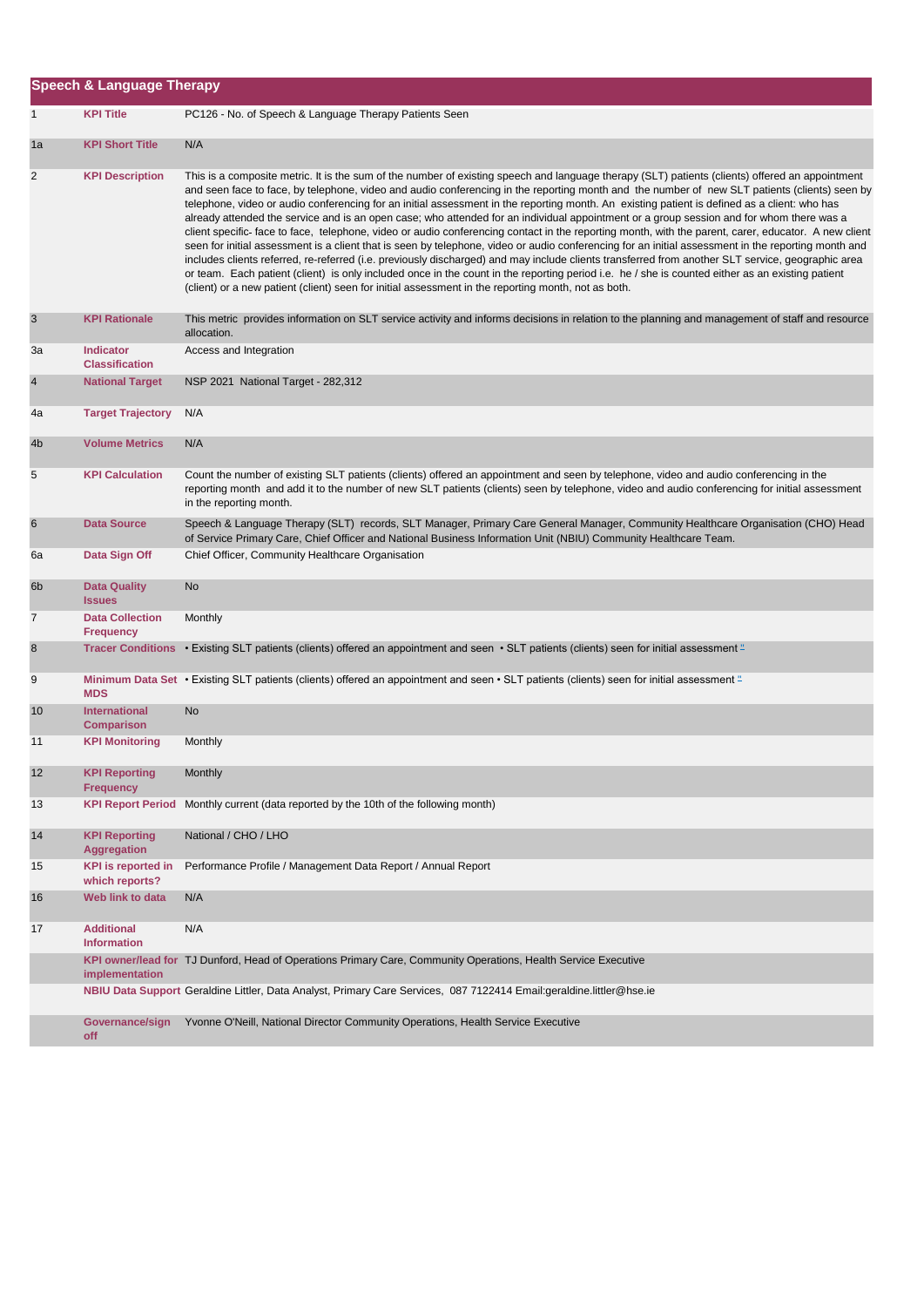|                | <b>Speech &amp; Language Therapy</b>        |                                                                                                                                                                                                                                                                                                                                                                                                                                                                                                                                                                                                                                                                                                                                                                                                                                                                                                                             |  |
|----------------|---------------------------------------------|-----------------------------------------------------------------------------------------------------------------------------------------------------------------------------------------------------------------------------------------------------------------------------------------------------------------------------------------------------------------------------------------------------------------------------------------------------------------------------------------------------------------------------------------------------------------------------------------------------------------------------------------------------------------------------------------------------------------------------------------------------------------------------------------------------------------------------------------------------------------------------------------------------------------------------|--|
| $\mathbf{1}$   | <b>KPI Title</b>                            | PC116B - % of speech and language therapy patients on waiting list for assessment ≤ 52 weeks                                                                                                                                                                                                                                                                                                                                                                                                                                                                                                                                                                                                                                                                                                                                                                                                                                |  |
| 1a             | <b>KPI Short Title</b>                      | N/A                                                                                                                                                                                                                                                                                                                                                                                                                                                                                                                                                                                                                                                                                                                                                                                                                                                                                                                         |  |
| 2              | <b>KPI Description</b>                      | This is a calculation of the number of speech and language therapy (SLT) patients (clients) (all age bands*) on the waiting list for initial<br>assessment by a speech and language therapist who are waiting ≤ 52 weeks for this assessment expressed as a proportion of the overall<br>number of patients (clients) (all age bands*) waiting (all wait times**) for SLTinitial assessment, multiplied by 100. Clients are only removed from<br>the waiting list when they have been seen for a first appointment. It is not sufficient for a client to have been offered an appointment date. *Age<br>bands include: • 0-4 years 11 months • 5 years to 17 years 11 months • 18 years to 64 years 11 months • 65+ years.**Wait Times include: • 0 to<br>4 months • 4 months &1 day to 8 months • 8 months &1 day to 12 months • 12 months &1 day to 18 months • 18 months &1 day to 24 months •<br>>24 months.            |  |
| $\sqrt{3}$     | <b>KPI Rationale</b>                        | This metric allows waiting lists and times for initial SLTassessment to be monitored in order to address waiting times for clients.                                                                                                                                                                                                                                                                                                                                                                                                                                                                                                                                                                                                                                                                                                                                                                                         |  |
| За             | <b>Indicator</b><br><b>Classification</b>   | Access and Integration                                                                                                                                                                                                                                                                                                                                                                                                                                                                                                                                                                                                                                                                                                                                                                                                                                                                                                      |  |
| $\overline{4}$ | <b>National Target</b>                      | NSP 2021 - 100%                                                                                                                                                                                                                                                                                                                                                                                                                                                                                                                                                                                                                                                                                                                                                                                                                                                                                                             |  |
| 4a             | <b>Target Trajectory</b>                    | (CHO1) 100%, (CHO2) 100%, (CHO3) 100%, (CHO4) 100%, (CHO5) 100%, (CHO6) 100%, (CHO7) 100%, (CHO8) 100%, (CHO9) 100%.                                                                                                                                                                                                                                                                                                                                                                                                                                                                                                                                                                                                                                                                                                                                                                                                        |  |
| 4 <sub>b</sub> | <b>Volume Metrics</b>                       | N/A                                                                                                                                                                                                                                                                                                                                                                                                                                                                                                                                                                                                                                                                                                                                                                                                                                                                                                                         |  |
| 5              | <b>KPI Calculation</b>                      | Count the number of SLT clients (all age bands*) waiting for initial SLT assessment by wait times: 0-4 months +4 months & 1 day -8 months + 8<br>months & 1 day -12 months and express it as a proportion of the total number of clients (all age bands*) waiting for initial SLT assessment by<br>wait times: 0-4months + 4 months & 1 day-8 months + 8 months & 1 day -12 months + 12 months & 1 day-18 months + 18 months & 1 day -24<br>months + >24 months and multiply by 100. Numerator: The number of clients (all ages) waiting for initial SLT assessment by wait times 0-4<br>months + 4 months & 1 day -8 months + 8 months & 1 day -12 months. Denominator: The number of clients (all ages) waiting for initial SLT<br>assessment by wait times 0-4 months + 4 months & 1 day -8 months + 8 months &1 day -12 months + 12 months & 1 day -18 months + 18<br>months $& 1$ day -24 months $+$ >24 months x 100. |  |
| 6              | <b>Data Source</b>                          | Speech & Language Therapy (SLT) records, SLT Manager, Primary Care General Manager, Community Healthcare Organisation (CHO) Head<br>of Service Primary Care, Chief Officer and National Business Information Unit (NBIU) Community Healthcare Team.                                                                                                                                                                                                                                                                                                                                                                                                                                                                                                                                                                                                                                                                         |  |
| 6а             | Data Sign Off                               | Chief Officer, Community Healthcare Organisation                                                                                                                                                                                                                                                                                                                                                                                                                                                                                                                                                                                                                                                                                                                                                                                                                                                                            |  |
| 6 <sub>b</sub> | <b>Data Quality</b><br><b>Issues</b>        | No                                                                                                                                                                                                                                                                                                                                                                                                                                                                                                                                                                                                                                                                                                                                                                                                                                                                                                                          |  |
| 7              | <b>Data Collection</b><br><b>Frequency</b>  | Monthly                                                                                                                                                                                                                                                                                                                                                                                                                                                                                                                                                                                                                                                                                                                                                                                                                                                                                                                     |  |
| 8              |                                             | Tracer Conditions • Clients on the waiting list for initial SLT assessment • Wait times                                                                                                                                                                                                                                                                                                                                                                                                                                                                                                                                                                                                                                                                                                                                                                                                                                     |  |
| 9              | <b>MDS</b>                                  | Minimum Data Set • Clients on the waiting list for initial SLT assessment • Wait times                                                                                                                                                                                                                                                                                                                                                                                                                                                                                                                                                                                                                                                                                                                                                                                                                                      |  |
| 10             | International<br><b>Comparison</b>          | No                                                                                                                                                                                                                                                                                                                                                                                                                                                                                                                                                                                                                                                                                                                                                                                                                                                                                                                          |  |
| 11             | <b>KPI Monitoring</b>                       | Monthly                                                                                                                                                                                                                                                                                                                                                                                                                                                                                                                                                                                                                                                                                                                                                                                                                                                                                                                     |  |
| 12             | <b>KPI Reporting</b><br><b>Frequency</b>    | Monthly                                                                                                                                                                                                                                                                                                                                                                                                                                                                                                                                                                                                                                                                                                                                                                                                                                                                                                                     |  |
| 13             | <b>KPI Report Period</b>                    | Monthly current (data reported by the 10th of the following month)                                                                                                                                                                                                                                                                                                                                                                                                                                                                                                                                                                                                                                                                                                                                                                                                                                                          |  |
| 14             | <b>KPI Reporting</b><br><b>Aggregation</b>  | National / CHO / LHO                                                                                                                                                                                                                                                                                                                                                                                                                                                                                                                                                                                                                                                                                                                                                                                                                                                                                                        |  |
| 15             | <b>KPI</b> is reported in<br>which reports? | Performance Profile / Management Data Report / Annual Report                                                                                                                                                                                                                                                                                                                                                                                                                                                                                                                                                                                                                                                                                                                                                                                                                                                                |  |
| 16             | Web link to data                            | http://www.hse.ie/eng/services/publications/                                                                                                                                                                                                                                                                                                                                                                                                                                                                                                                                                                                                                                                                                                                                                                                                                                                                                |  |
| 17             | <b>Additional</b><br><b>Information</b>     | N/A                                                                                                                                                                                                                                                                                                                                                                                                                                                                                                                                                                                                                                                                                                                                                                                                                                                                                                                         |  |
|                | implementation                              | KPI owner/lead for TJ Dunford, Head of Operations Primary Care, Community Operations, Health Service Executive                                                                                                                                                                                                                                                                                                                                                                                                                                                                                                                                                                                                                                                                                                                                                                                                              |  |
|                |                                             | NBIU Data Support Geraldine Littler, Data Analyst, Primary Care Services, 087 7122414 Email:geraldine.littler@hse.ie                                                                                                                                                                                                                                                                                                                                                                                                                                                                                                                                                                                                                                                                                                                                                                                                        |  |
|                | Governance/sign<br>off                      | Yvonne O'Neill, National Director Community Operations, Health Service Executive                                                                                                                                                                                                                                                                                                                                                                                                                                                                                                                                                                                                                                                                                                                                                                                                                                            |  |

|    | <b>Speech &amp; Language Therapy</b> |                                                                                                  |  |
|----|--------------------------------------|--------------------------------------------------------------------------------------------------|--|
|    | <b>KPI Title</b>                     | PC117B - % of speech and language therapy patients on waiting list for treatment $\leq 52$ weeks |  |
| 1a | <b>KPI Short Title</b>               | N/A                                                                                              |  |